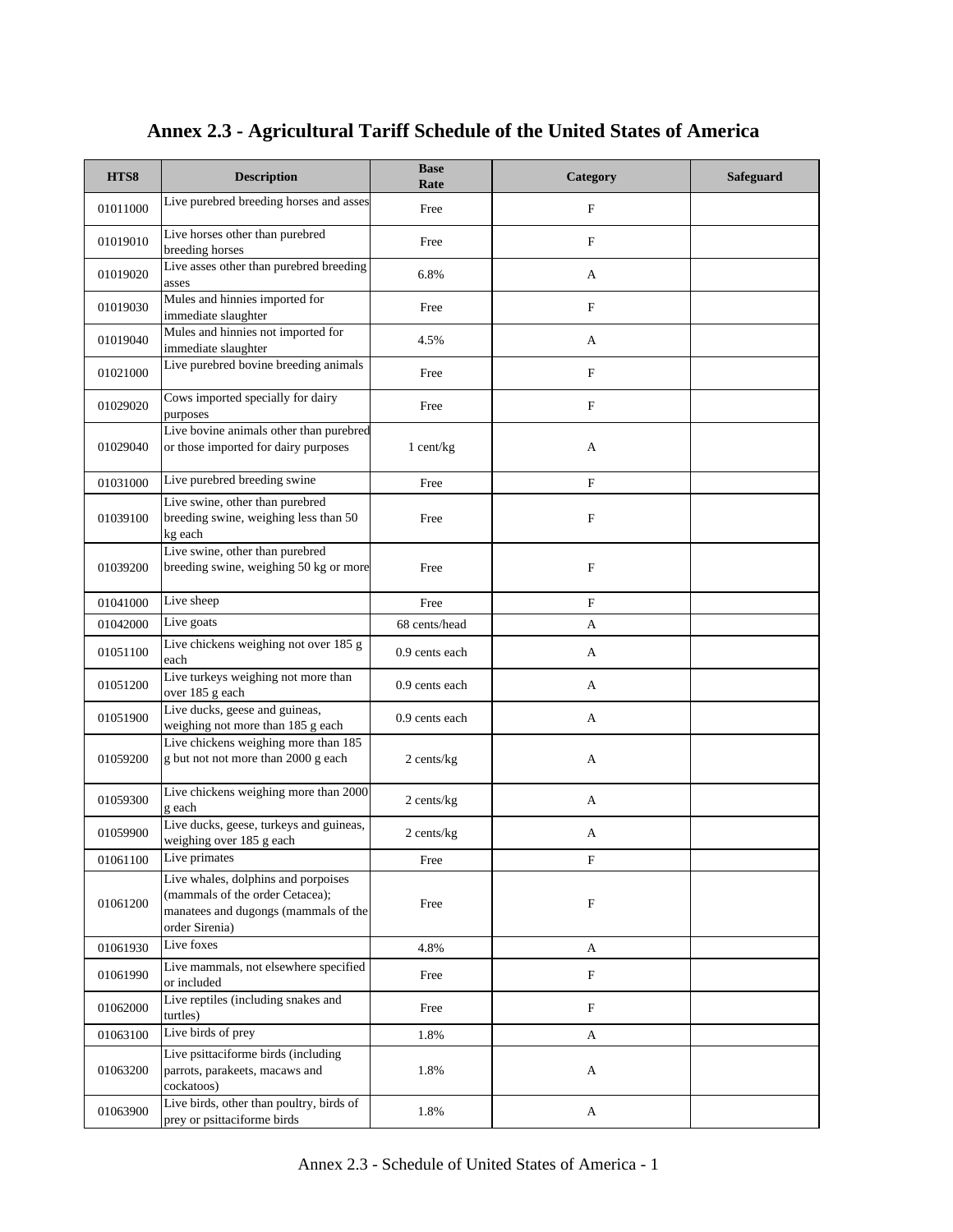| HTS8     | <b>Description</b>                                                                                                                     | <b>Base</b><br>Rate | Category                                                                                   | Safeguard      |
|----------|----------------------------------------------------------------------------------------------------------------------------------------|---------------------|--------------------------------------------------------------------------------------------|----------------|
| 01069000 | Live animals other than mammals,<br>reptiles and birds                                                                                 | Free                | F                                                                                          |                |
| 02011005 | Bovine carcasses and halves, fresh or<br>chld., descr. in gen. note 15 of the HTS                                                      | 4.4 cents/kg        | A                                                                                          |                |
| 02011010 | Bovine carcasses and halves, fresh or<br>chld., descr. in add. US note 3 to Ch. 2                                                      | 4.4 cents/kg        | A                                                                                          |                |
| 02011050 | Bovine carcasses and halves, fresh or<br>chld., other than descr. in gen. note 15<br>or add. US note 3 to Ch. 2                        | 26.4%               | See paragraph 2 of Appendix I to the<br>General Notes of the United States to<br>Annex 2.3 | See Annex 2.18 |
| 02012002 | High-qual. beef cuts w/bone in,<br>processed, fresh or chld., descr in gen.<br>note 15 of the HTS                                      | 4%                  | A                                                                                          |                |
| 02012004 | Bovine meat cuts (except high-qual.<br>beef cuts), w/bone in, processed, fresh<br>or chld., descr in gen. note 15 of the<br><b>HTS</b> | 10%                 | A                                                                                          |                |
| 02012006 | Bovine meat cuts, w/bone in, not<br>processed, fresh or chld., descr in gen.<br>note 15 of the HTS                                     | 4.4 cents/kg        | A                                                                                          |                |
| 02012010 | High-qual. beef cuts, w/bone in,<br>processed, fresh or chld., descr in add.<br>US note 3 to Ch. 2                                     | 4%                  | A                                                                                          |                |
| 02012030 | Bovine meat cuts (except high-qual.<br>beef cuts), w/bone in, processed, fresh<br>or chld., descr in add. US note 3 to Ch.<br>2        | 10%                 | A                                                                                          |                |
| 02012050 | Bovine meat cuts, w/bone in, not<br>processed, fresh or chld., descr in add.<br>US note 3 to Ch. 2                                     | 4.4 cents/kg        | A                                                                                          |                |
| 02012080 | Bovine meat cuts, w/bone in, fresh or<br>chld., not descr in gen. note 15 or add.<br>US note 3 to Ch. 2                                | 26.4%               | See paragraph 2 of Appendix I to the<br>General Notes of the United States to<br>Annex 2.3 | See Annex 2.18 |
| 02013002 | High-qual. beef cuts, boneless,<br>processed, fresh or chld., descr in gen.<br>note 15 of the HTS                                      | 4%                  | A                                                                                          |                |
| 02013004 | Bovine meat cuts (except high-qual.<br>beef cuts), boneless, processed, fresh or<br>chld., descr in gen. note 15 of the HTS            | 10%                 | А                                                                                          |                |
| 02013006 | Bovine meat cuts, boneless, not<br>processed, fresh or chld., descr in gen.<br>note 15 of the HTS                                      | 4.4 cents/kg        | A                                                                                          |                |
| 02013010 | High-qual. beef cuts, boneless,<br>processed, fresh or chld., descr in add.<br>US note 3 to Ch. 2                                      | 4%                  | A                                                                                          |                |
| 02013030 | Bovine meat cuts (except high-qual.<br>beef cuts), boneless, processed, fresh or<br>chld., descr in add. US note 3 to Ch. 2            | 10%                 | A                                                                                          |                |
| 02013050 | Bovine meat cuts, boneless, not<br>processed, fresh or chld., descr in add.<br>US note 3 to Ch. 2                                      | 4.4 cents/kg        | A                                                                                          |                |
| 02013080 | Bovine meat cuts, boneless, fresh or<br>chld., not descr in gen. note 15 or add.<br>US note 3 to Ch. 2                                 | 26.4%               | See paragraph 2 of Appendix I to the<br>General Notes of the United States to<br>Annex 2.3 | See Annex 2.18 |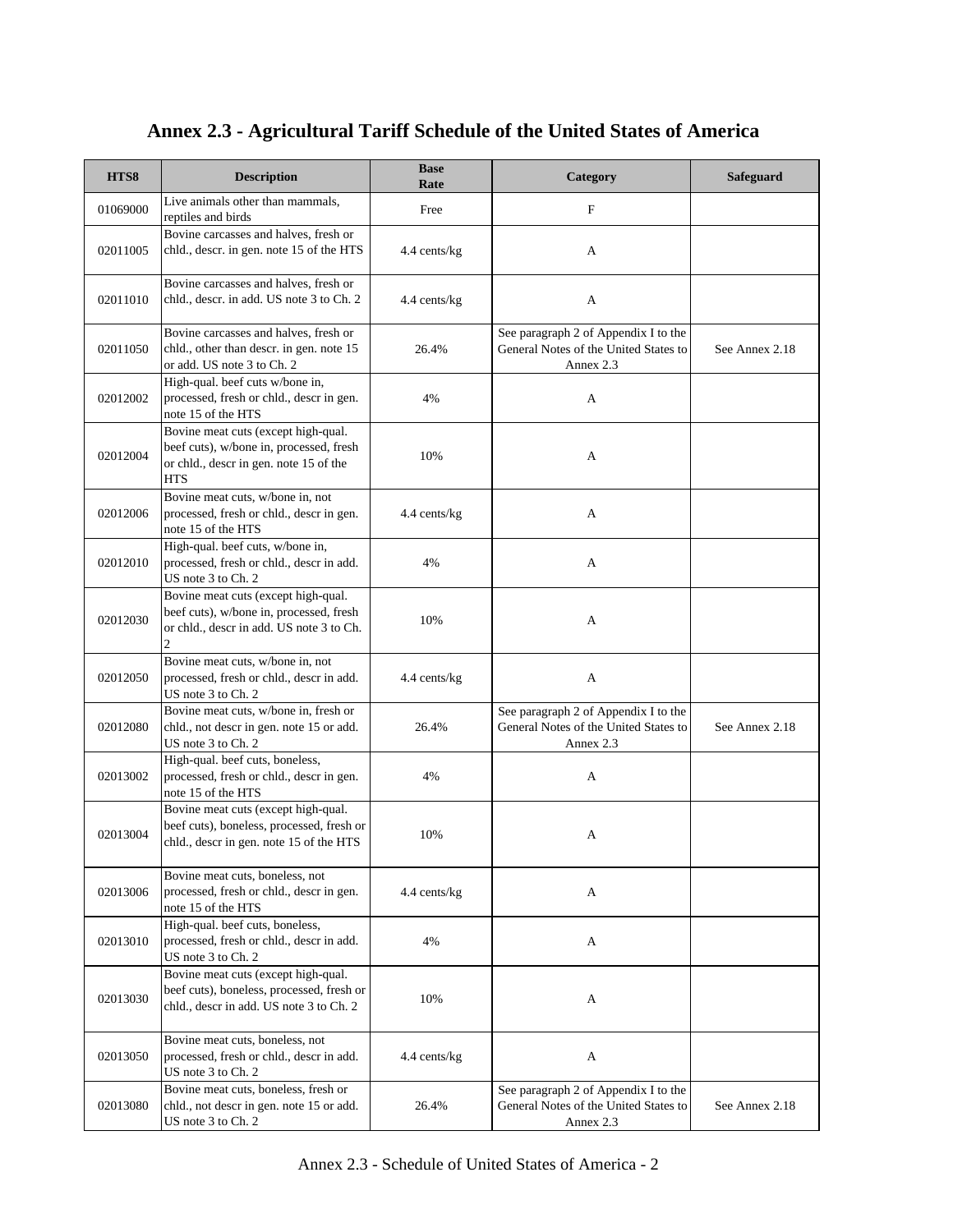| HTS8     | <b>Description</b>                                                                                                   | <b>Base</b><br>Rate | Category                                                                                   | Safeguard      |
|----------|----------------------------------------------------------------------------------------------------------------------|---------------------|--------------------------------------------------------------------------------------------|----------------|
| 02021005 | Bovine carcasses and halves, frozen,<br>descr. in gen. note 15 of the HTS                                            | 4.4 cents/kg        | А                                                                                          |                |
| 02021010 | Bovine carcasses and halves, frozen,<br>descr. in add. US note 3 to Ch. 2                                            | 4.4 cents/kg        | A                                                                                          |                |
| 02021050 | Bovine carcasses and halves, frozen,<br>other than descr. in gen. note 15 or add.<br>US note 3 to Ch. 2              | 26.4%               | See paragraph 2 of Appendix I to the<br>General Notes of the United States to<br>Annex 2.3 | See Annex 2.18 |
| 02022002 | High-qual. beef cuts w/bone in,<br>processed, frozen, descr in gen. note 15<br>of the HTS                            | 4%                  | A                                                                                          |                |
| 02022004 | Bovine meat cuts (except high-qual.<br>beef cuts), w/bone in, processed, frozen,<br>descr in gen. note 15 of the HTS | 10%                 | A                                                                                          |                |
| 02022006 | Bovine meat cuts, w/bone in, not<br>processed, frozen, descr in gen. note 15<br>of the HTS                           | 4.4 cents/kg        | A                                                                                          |                |
| 02022010 | High-qual. beef cuts, w/bone in,<br>processed, frozen, descr in add. US note<br>3 to Ch. 2                           | 4%                  | A                                                                                          |                |
| 02022030 | Bovine meat cuts (except high-qual.<br>beef cuts), w/bone in, processed, frozen,<br>descr in add. US note 3 to Ch. 2 | 10%                 | A                                                                                          |                |
| 02022050 | Bovine meat cuts, w/bone in, not<br>processed, frozen, descr in add. US note<br>3 to Ch. 2                           | 4.4 cents/kg        | A                                                                                          |                |
| 02022080 | Bovine meat cuts, w/bone in, frozen, not<br>descr in gen. note 15 or add. US note 3<br>to Ch. 2                      | 26.4%               | See paragraph 2 of Appendix I to the<br>General Notes of the United States to<br>Annex 2.3 | See Annex 2.18 |
| 02023002 | High-qual. beef cuts, boneless,<br>processed, frozen, descr in gen. note 15<br>of the HTS                            | 4%                  | A                                                                                          |                |
| 02023004 | Bovine meat cuts (except high-qual.<br>beef cuts), boneless, processed, frozen,<br>descr in gen. note 15 of the HTS  | 10%                 | A                                                                                          |                |
| 02023006 | Bovine meat cuts, boneless, not<br>processed, frozen, descr in gen. note 15<br>of the HTS                            | 4.4 cents/kg        | A                                                                                          |                |
| 02023010 | High-qual. beef cuts, boneless,<br>processed, frozen, descr in add. US note<br>3 to Ch. 2                            | 4%                  | A                                                                                          |                |
| 02023030 | Bovine meat cuts (except high-qual.<br>beef cuts), boneless, processed, frozen,<br>descr in add. US note 3 to Ch. 2  | 10%                 | A                                                                                          |                |
| 02023050 | Bovine meat cuts, boneless, not<br>processed, frozen, descr in add. US note<br>3 to Ch. 2                            | 4.4 cents/kg        | A                                                                                          |                |
| 02023080 | Bovine meat cuts, boneless, frozen, not<br>descr in gen. note 15 or add. US note 3<br>to Ch. 2                       | 26.4%               | See paragraph 2 of Appendix I to the<br>General Notes of the United States to<br>Annex 2.3 | See Annex 2.18 |
| 02031100 | Carcasses and half-carcasses of swine,<br>fresh or chilled                                                           | Free                | F                                                                                          |                |
| 02031210 | Fresh or chilled retail cuts of ham,<br>shoulders and cuts thereof, with bone in                                     | $1.4$ cents/kg      | A                                                                                          |                |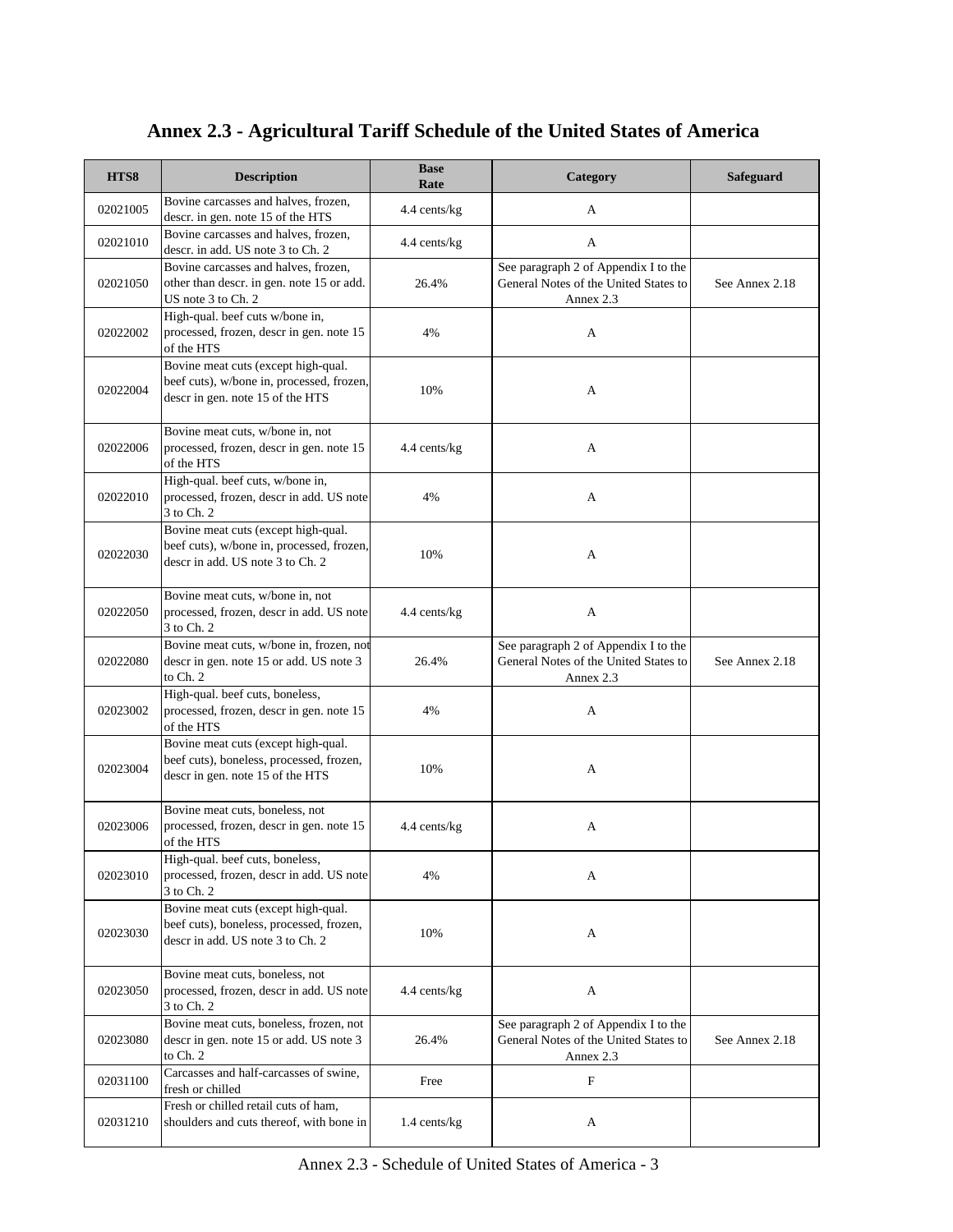| HTS8     | <b>Description</b>                                                                          | <b>Base</b><br>Rate | Category                  | Safeguard |
|----------|---------------------------------------------------------------------------------------------|---------------------|---------------------------|-----------|
| 02031290 | Fresh or chilled hams, shoulders and<br>cuts thereof, with bone in, other than<br>processed | Free                | F                         |           |
| 02031920 | Meat of swine nesi, retail cuts, fresh or<br>chilled                                        | 1.4 cents/kg        | А                         |           |
| 02031940 | Meat of swine, nesi, non retail cuts,<br>fresh or chilled                                   | Free                | $\boldsymbol{\mathrm{F}}$ |           |
| 02032100 | Carcasses and half-carcasses of swine,<br>frozen                                            | Free                | $\mathbf F$               |           |
| 02032210 | Frozen retail cuts of hams, shoulders<br>and cuts thereof, with bone in                     | 1.4 cents/kg        | A                         |           |
| 02032290 | Frozen hams, shoulders and cuts<br>thereof, with bone in, other than retail<br>cuts         | Free                | $\mathbf{F}$              |           |
| 02032920 | Frozen retail cuts of meat of swine, nesi                                                   | 1.4 cents/kg        | A                         |           |
| 02032940 | Frozen meat of swine, other than retail<br>cuts, nesi                                       | Free                | $\mathbf{F}$              |           |
| 02041000 | Carcasses and half-carcasses of lamb,<br>fresh or chilled                                   | $0.7$ cents/kg      | A                         |           |
| 02042100 | Carcasses and half-carcasses of sheep,<br>other than lamb, fresh or chilled                 | 2.8 cents/kg        | A                         |           |
| 02042220 | Cuts of lamb meat with bone in, fresh or<br>chilled                                         | $0.7$ cents/kg      | A                         |           |
| 02042240 | Cuts of sheep meat with bone in, nesi,<br>fresh or chilled                                  | 2.8 cents/kg        | A                         |           |
| 02042320 | Boneless meat of lamb, fresh or chilled                                                     | $0.7$ cents/ $kg$   | A                         |           |
| 02042340 | Boneless meat of sheep, nesi, fresh or<br>chilled                                           | 2.8 cents/kg        | A                         |           |
| 02043000 | Carcasses and half-carcasses of lamb,<br>frozen                                             | $0.7$ cents/kg      | A                         |           |
| 02044100 | Carcasses and half-carcasses of sheep,<br>other than lamb, frozen                           | 2.8 cents/kg        | A                         |           |
| 02044220 | Cuts of lamb meat with bone in, frozen                                                      | $0.7$ cents/ $kg$   | A                         |           |
| 02044240 | Cuts of sheep meat with bone in, nesi,<br>frozen                                            | 2.8 cents/kg        | A                         |           |
| 02044320 | Boneless meat of lamb, frozen                                                               | $0.7$ cents/kg      | A                         |           |
| 02044340 | Boneless meat of sheep, nesi, frozen                                                        | 2.8 cents/kg        | A                         |           |
| 02045000 | Meat of goats, fresh, chilled or frozen                                                     | Free                | $\boldsymbol{\mathrm{F}}$ |           |
| 02050000 | Meat of horses, asses, mules or hinnies,<br>fresh, chilled or frozen                        | Free                | F                         |           |
| 02061000 | Edible offal of bovine animals, fresh or<br>chilled                                         | Free                | $\boldsymbol{\mathrm{F}}$ |           |
| 02062100 | Tongues of bovine animals, frozen                                                           | Free                | $\mathbf F$               |           |
| 02062200 | Livers of bovine animals, frozen                                                            | Free                | F                         |           |
| 02062900 | Edible offal of bovine animals, except<br>tongues or livers, frozen                         | Free                | $\boldsymbol{\mathrm{F}}$ |           |
| 02063000 | Edible offal of swine, fresh or chilled                                                     | Free                | $\mathbf F$               |           |
| 02064100 | Livers of swine, frozen                                                                     | Free                | $\mathbf F$               |           |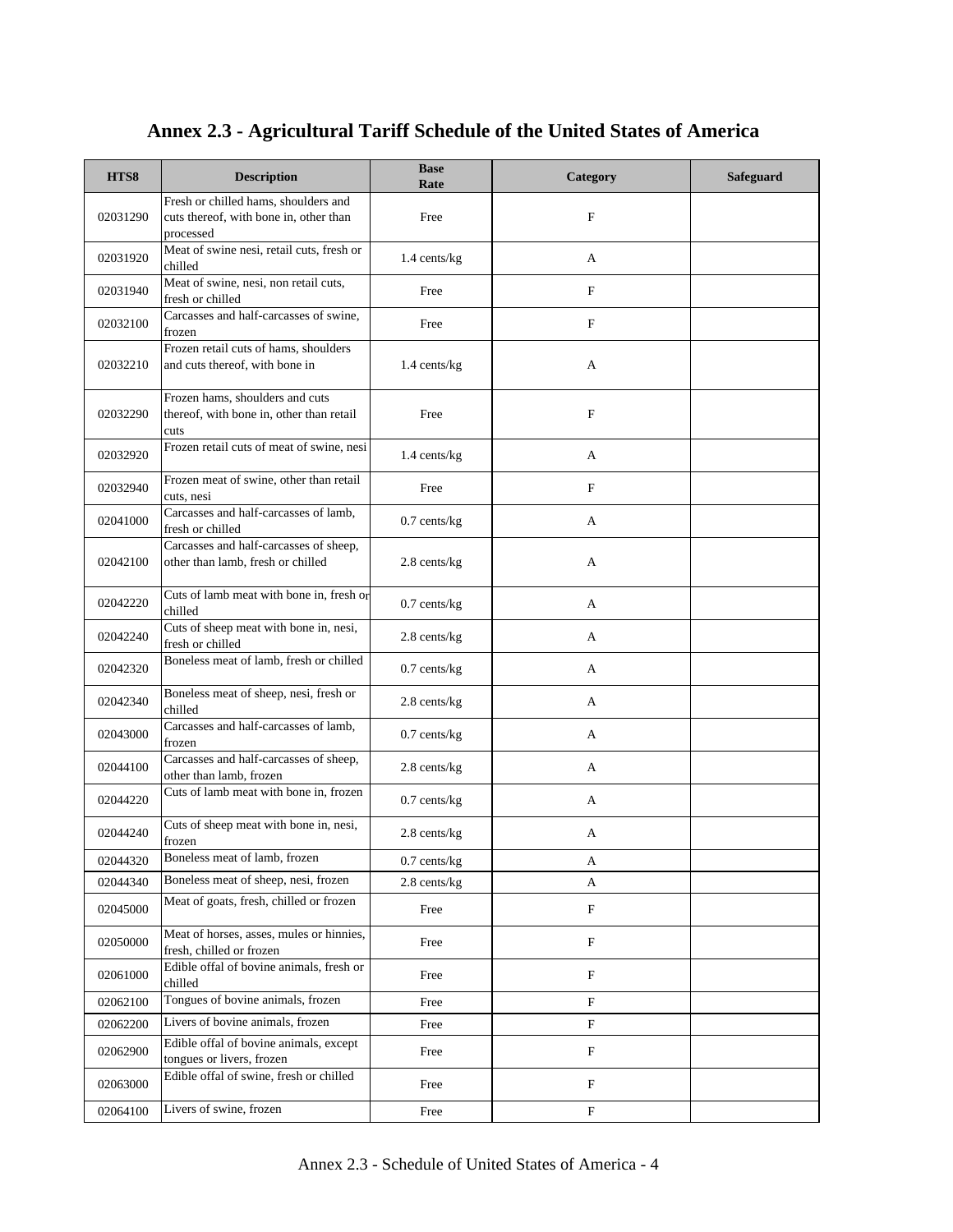| HTS8     | <b>Description</b>                                                                                                                                   | <b>Base</b><br>Rate | Category                  | Safeguard |
|----------|------------------------------------------------------------------------------------------------------------------------------------------------------|---------------------|---------------------------|-----------|
| 02064900 | Edible offal of swine, except liver,<br>frozen                                                                                                       | Free                | F                         |           |
| 02068000 | Edible offal of sheep, goats, horses,<br>asses, mules or hinnies, fresh or chilled                                                                   | Free                | $\mathbf F$               |           |
| 02069000 | Edible offal of sheep, goats, horses,<br>asses, mules or hinnies, frozen                                                                             | Free                | $\mathbf F$               |           |
| 02071100 | Chickens, not cut in pieces, fresh or<br>chilled                                                                                                     | 8.8 cents/kg        | A                         |           |
| 02071200 | Chickens, not cut in pieces, frozen                                                                                                                  | 8.8 cents/kg        | A                         |           |
| 02071300 | Cuts and offal of chickens, fresh or<br>chilled                                                                                                      | $17.6$ cents/kg     | A                         |           |
| 02071400 | Cuts and offal of chickens, frozen                                                                                                                   | 17.6 cents/kg       | A                         |           |
| 02072400 | Turkeys, not cut in pieces, fresh or<br>chilled                                                                                                      | 15 cents/kg         | A                         |           |
| 02072520 | Turkeys, not cut in pieces, valued less<br>than 88 cents/kg, frozen                                                                                  | 8.8 cents/kg        | A                         |           |
| 02072540 | Turkeys, not cut in pieces, valued 88<br>cents or more per kg, frozen                                                                                | 10%                 | A                         |           |
| 02072600 | Cuts and offal of turkeys, fresh or<br>chilled                                                                                                       | $17.6$ cents/kg     | A                         |           |
| 02072700 | Cuts and offal of turkeys, frozen                                                                                                                    | 17.6 cents/kg       | A                         |           |
| 02073200 | Ducks, geese or guineas, not cut in<br>pieces, fresh or chilled                                                                                      | 8.8 cents/kg        | A                         |           |
| 02073300 | Ducks, geese or guineas, not cut in<br>pieces, frozen                                                                                                | 8.8 cents/kg        | A                         |           |
| 02073400 | Fatty livers of ducks, geese or guineas,<br>fresh or chilled                                                                                         | 17.6 cents/kg       | A                         |           |
| 02073500 | Cuts and offal, other than fatty livers, of<br>ducks, geese or guineas, fresh or chilled                                                             | $17.6$ cents/kg     | A                         |           |
| 02073600 | Cuts and offal of ducks, geese or<br>guineas, frozen                                                                                                 | 17.6 cents/kg       | A                         |           |
| 02081000 | Meat and edible meat offal of rabbits or<br>hares, fresh, chilled or frozen                                                                          | 6.4%                | A                         |           |
| 02082000 | Frog legs, fresh, chilled or frozen                                                                                                                  | Free                | $\boldsymbol{\mathrm{F}}$ |           |
| 02083000 | Meat and edible meat offal of primates,<br>fresh, chilled or frozen                                                                                  | 6.4%                | A                         |           |
| 02084000 | Meat and edible meat offal of whales,<br>dolphins and porpoises or of manatees<br>and dugongs, fresh, chilled or frozen                              | 6.4%                | A                         |           |
| 02085000 | Meat and edible meat offal of reptiles,<br>fresh, chilled or frozen                                                                                  | 6.4%                | A                         |           |
| 02089020 | Meat and edible offal of deer, fresh,<br>chilled or frozen                                                                                           | Free                | $\boldsymbol{\mathrm{F}}$ |           |
| 02089030 | Fresh, chilled or frozen quail,<br>eviscerated, not in pieces                                                                                        | 7 cents/kg          | A                         |           |
| 02089090 | Other meat and edible meat offal not<br>elsewhere specified or included, fresh,<br>chilled or frozen                                                 | 6.4%                | A                         |           |
| 02090000 | Pig fat, free of lean meat, and poultry<br>fat, not rendered or otherwise extracted,<br>fresh, chilled, frozen, salted, in brine,<br>dried or smoked | 3.2%                | A                         |           |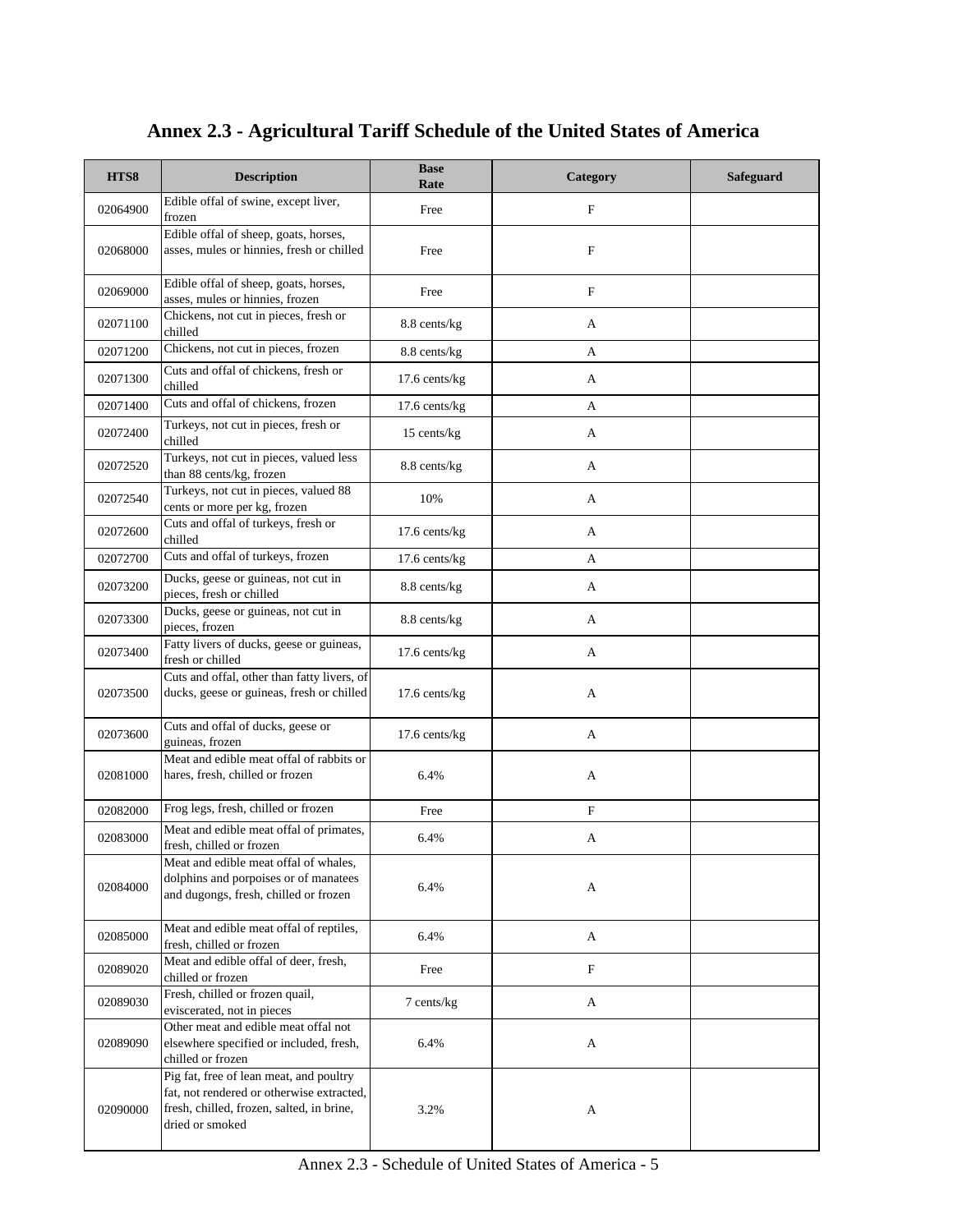| HTS8     | <b>Description</b>                                                                                                                                   | <b>Base</b><br>Rate | Category                                                                                   | Safeguard |
|----------|------------------------------------------------------------------------------------------------------------------------------------------------------|---------------------|--------------------------------------------------------------------------------------------|-----------|
| 02101100 | Hams, shoulders and cuts thereof with<br>bone in, salted, in brine, dried or<br>smoked                                                               | 1.4 cents/kg        | A                                                                                          |           |
| 02101200 | Bellies (streaky) and cuts thereof of<br>swine, salted, in brine, dried or smoked                                                                    | 1.4 cents/kg        | A                                                                                          |           |
| 02101900 | Meat of swine other than hams,<br>shoulders, bellies (streaky) and cuts<br>thereof, salted, in brine, dried or smoked                                | 1.4 cents/kg        | А                                                                                          |           |
| 02102000 | Meat of bovine animals, salted, in brine,<br>dried or smoked                                                                                         | Free                | $\mathbf F$                                                                                |           |
| 02109100 | Meat and edible offal of primates,<br>salted, in brine, dried or smoked; edible<br>flours and meals thereof                                          | 2.3%                | А                                                                                          |           |
| 02109200 | Meat and edible offal of whales,<br>dolphins, porpoises, manatees and<br>dugongs, salted, in brine, dried or<br>smoked; edible flour & meals thereof | 2.3%                | А                                                                                          |           |
| 02109300 | Meat and edible offal of reptiles, salted,<br>in brine, dried or smoked; edible flours<br>and meals thereof                                          | 2.3%                | А                                                                                          |           |
| 02109920 | Meat and edible offal of poultry of<br>heading 0105, in brine, dried or<br>smoked; edible flours and meals thereof                                   | 2.3%                | A                                                                                          |           |
| 02109990 | Meat and edible offal not elsewhere<br>specified or included, salted, in brine,<br>dried or smoked; edible flours and<br>meals thereof               | 2.3%                | А                                                                                          |           |
| 04011000 | Milk and cream, unconcentrated, with<br>no added sweeteners, fat content, by<br>weight, not more than 1 percent                                      | 0.34 cents/liter    | A                                                                                          |           |
| 04012020 | Milk and cream, unconcentrated,<br>unsweetened, fat content over 1% but<br>n/o 6%, for not over 11,356,236 liters<br>entered in any calender year    | 0.43 cents/liter    | А                                                                                          |           |
| 04012040 | Milk and cream, unconcentrated,<br>unsweetened, fat content over 1% but<br>not over 6%, for over 11,356,236 liters<br>entered in any calender year   | 1.5 cents/liter     | C                                                                                          |           |
| 04013002 | Milk and cream, not concentrated, not<br>sweetened, fat content o/6% but not<br>o/45%, subject to gen. note 15 of the<br><b>HTS</b>                  | 3.2 cents/liter     | A                                                                                          |           |
| 04013005 | Milk and cream, not concentrated, not<br>sweetened, fat content o/6% but not<br>o/45%, subject to add. US note 5 to Ch.<br>4                         | 3.2 cents/liter     | A                                                                                          |           |
| 04013025 | Milk and cream, not concentrated, not<br>sweetened, fat content o/6% but not<br>o/45%, not subject to gen. nte 15 or<br>add. nte 5 to Ch. 4          | 77.2 cents/liter    | See paragraph 3 of Appendix I to the<br>General Notes of the United States to<br>Annex 2.3 |           |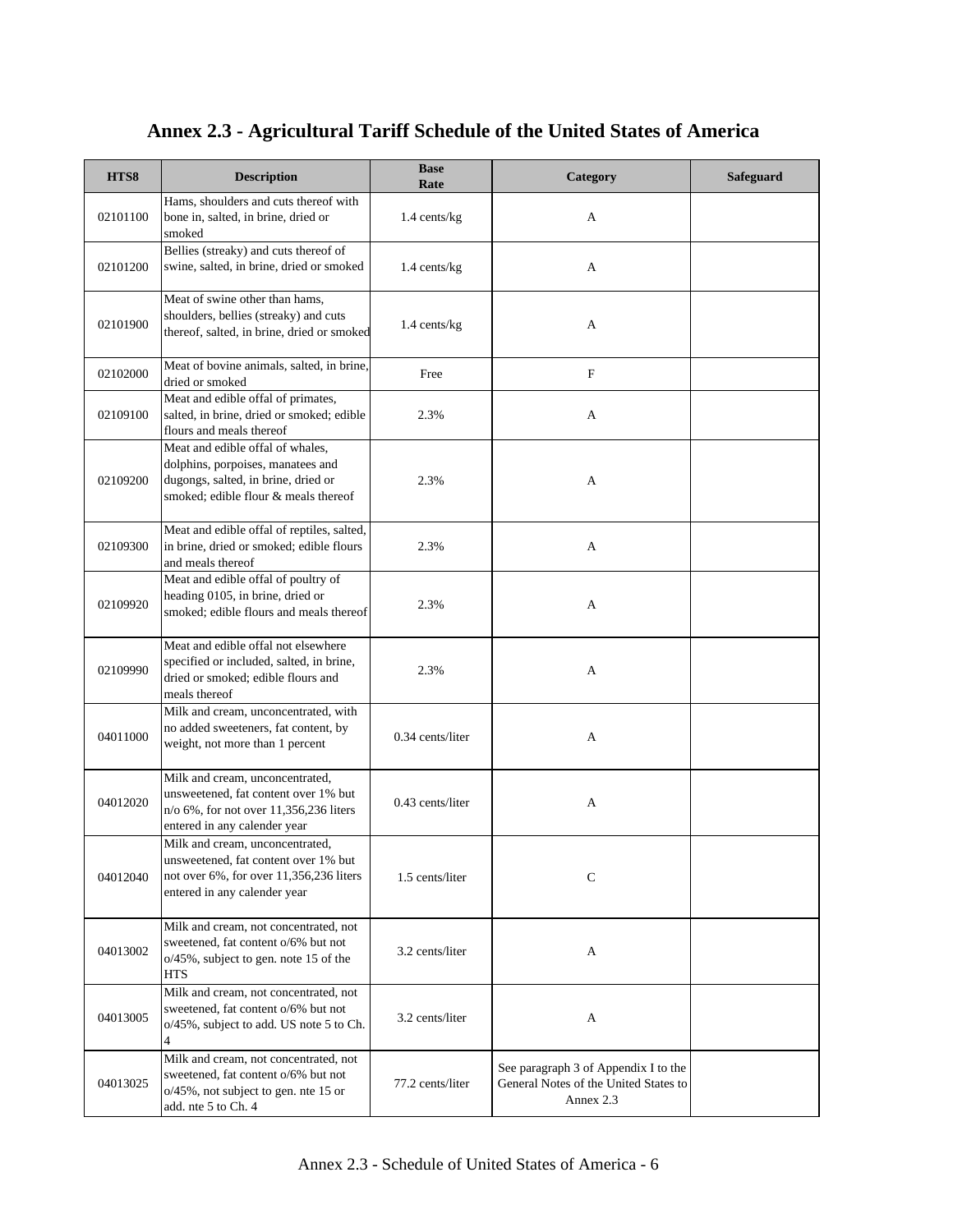| HTS8     | <b>Description</b>                                                                                                                                    | <b>Base</b><br>Rate | Category                                                                                   | Safeguard |
|----------|-------------------------------------------------------------------------------------------------------------------------------------------------------|---------------------|--------------------------------------------------------------------------------------------|-----------|
| 04013042 | Milk and cream, not concentrated, not<br>sweetened, fat content o/45%, subject to<br>gen. note 15 of the HTS                                          | 12.3 cents/kg       | A                                                                                          |           |
| 04013050 | Milk and cream, not concentrated, not<br>sweetened, fat content o/45%, subject to<br>add. US note 6 to Ch. 4                                          | 12.3 cents/kg       | A                                                                                          |           |
| 04013075 | Milk and cream, not concentrated, not<br>sweetened, fat content o/45%, not<br>subject to gen. nte 15 or add. nte 6 to<br>Ch.4                         | \$1.646/kg          | See paragraph 4 of Appendix I to the<br>General Notes of the United States to<br>Annex 2.3 |           |
| 04021005 | Milk & cream, concen or sweetened, in<br>powder, granules or other solid forms,<br>w/fat content by weight not o/1.5%, subj<br>to GN15                | 3.3 cents/kg        | A                                                                                          |           |
| 04021010 | Milk & cream in powder granules/other<br>solid forms fat content by weight not<br>exceeding 1.5% whether/not sweetened,<br>described in addl note 7   | 3.3 cents/kg        | A                                                                                          |           |
| 04021050 | Milk & cream in powder granules/other<br>solid forms fat content by weight not<br>exceeding 1.5% whether/not sweetened,<br>nesi                       | 86.5 cents/kg       | $\mathbf D$                                                                                |           |
| 04022102 | Milk & cream, concen, not sweetened,<br>in powder, granules or other solid<br>forms, w/fat content o/1.5% but not<br>$o/3\%$ , subj to GN15           | 3.3 cents/kg        | A                                                                                          |           |
| 04022105 | Milk & cream, concen, not sweetened,<br>in powder, granules or other solid<br>forms, w/fat content o/1.5% but not<br>o/3%, subj Ch4 US note 7         | 3.3 cents/kg        | A                                                                                          |           |
| 04022125 | Milk & cream, concen, not sweetened,<br>in powder, granules or other solid<br>forms, w/fat content o/1.5% but not<br>o/3%, not subj GN15/Ch4 US note7 | 86.5 cents/kg       | D                                                                                          |           |
| 04022127 | Milk & cream, concen, not sweetened,<br>in powder, granules or other solid<br>forms, w/fat content o/3% but not<br>o/35%, subject to gen. note 15     | 6.8 cents/kg        | A                                                                                          |           |
| 04022130 | Milk & cream, concen, not sweetened,<br>in powder/granules/oth solid forms, fat<br>cont o/3% but not o/35%, subj to Ch 4<br>US note 7                 | 6.8 cents/kg        | A                                                                                          |           |
| 04022150 | Milk & cream, concen, not sweetened,<br>in powder/granules/oth solid forms, fat<br>cont o/3% but not o/35%, not subj to<br>GN15 or Ch 4 US.S. note 7  | \$1.092/kg          | D                                                                                          |           |
| 04022173 | Milk & cream, concen, not sweetened,<br>in powder, granules or other solid<br>forms, w/fat content o/35%, subject to<br>gen. note 15                  | 13.7 cents/kg       | A                                                                                          |           |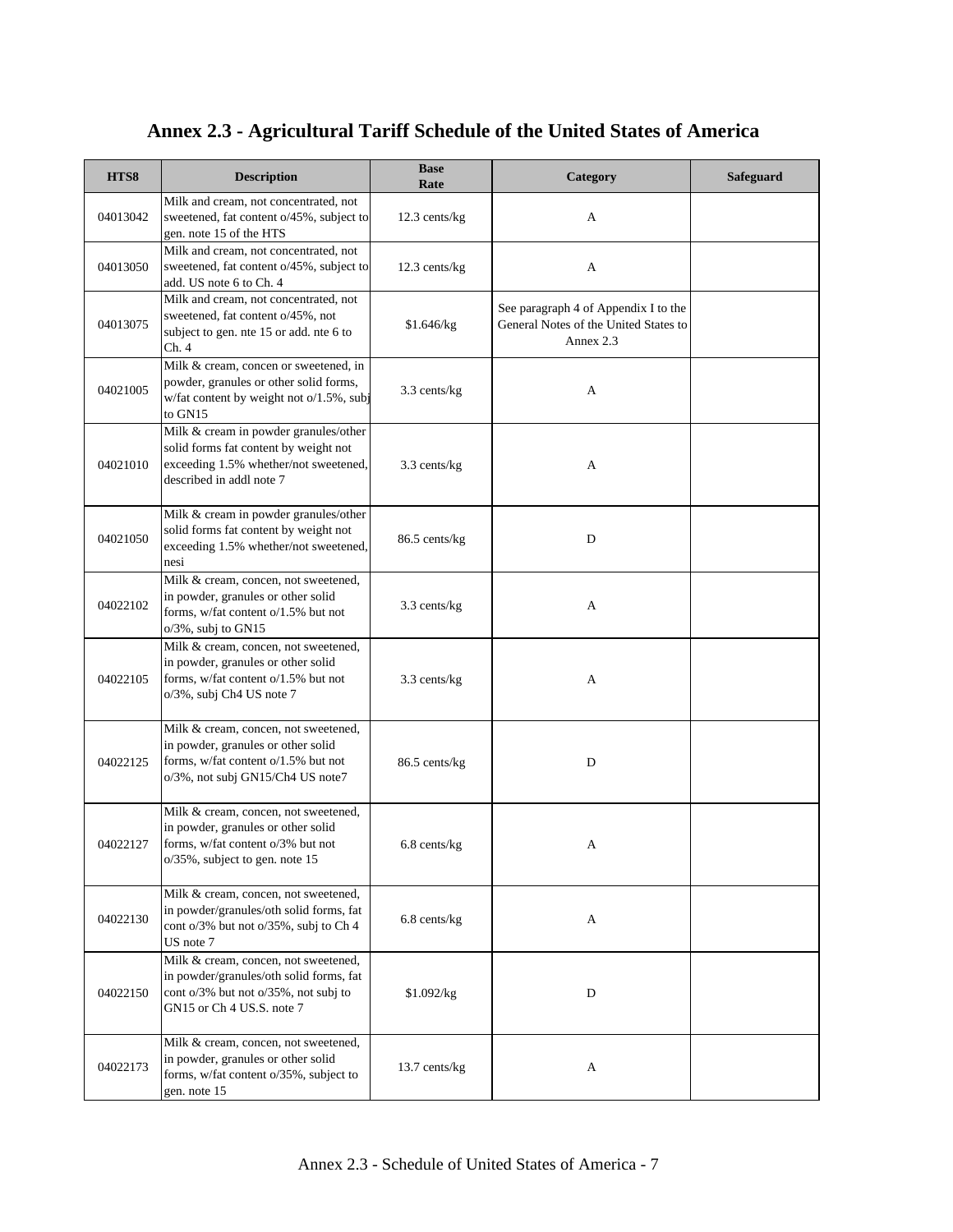| HTS8     | <b>Description</b>                                                                                                                              | <b>Base</b><br>Rate | Category                                                                                   | <b>Safeguard</b> |
|----------|-------------------------------------------------------------------------------------------------------------------------------------------------|---------------------|--------------------------------------------------------------------------------------------|------------------|
| 04022175 | Milk & cream, concen, not sweetened,<br>in powder, granules or other solid<br>forms, w/fat content o/35%, subject to<br>add. US note 9 to Ch.4  | 13.7 cents/kg       | A                                                                                          |                  |
| 04022190 | Milk & cream, concen, not sweetened,<br>in powder, granules or other solid<br>forms, w/fat content o/35%, not subj to<br>GN15 or Ch4 US note 9  | \$1.556/kg          | D                                                                                          |                  |
| 04022905 | Milk & cream, concen, sweetened, in<br>powder, granules or other solid forms,<br>w/fat content o/1.5%, subject to gen.<br>note $15$             | 17.5%               | A                                                                                          |                  |
| 04022910 | Milk & cream, concen, sweetened, in<br>powder, granules or other solid forms,<br>w/fat content o/1.5%, subject to add. US<br>note 10 to Ch.4    | 17.5%               | A                                                                                          |                  |
| 04022950 | Milk & cream, concen, sweetened, in<br>powder, granules or other solid forms,<br>w/fat content o/1.5%, not subj to GN15<br>or Ch4 US note 10    | $$1.104/kg + 14.9%$ | See paragraph 6 of Appendix I to the<br>General Notes of the United States to<br>Annex 2.3 |                  |
| 04029103 | Milk & cream, concen, in non-solid<br>forms, not sweetened, in airtight<br>containers, subject to gen. note 15 of the<br><b>HTS</b>             | 2.2 cents/kg        | A                                                                                          |                  |
| 04029106 | Milk & cream, concen in non-solid<br>forms, not sweetened, not in airtight<br>containers, subject to gen. note 15 of the<br><b>HTS</b>          | 3.3 cents/kg        | A                                                                                          |                  |
| 04029110 | Milk & cream, concen in non-solid<br>forms, not sweetened, in airtight<br>containers, subject to add. US note 11 to<br>Ch.4                     | 2.2 cents/kg        | A                                                                                          |                  |
| 04029130 | Milk & cream, concen in non-solid<br>forms, not sweetened, not in airtight<br>containers, subject to add. US note 11 to<br>Ch. 4                | 3.3 cents/kg        | A                                                                                          |                  |
| 04029170 | Milk & cream, concen in non-solid<br>forms, not sweetened, in airtight<br>containers, not subject to gen. note 15 or<br>add. US note 11 to Ch.4 | $31.3$ cents/kg     | D                                                                                          |                  |
| 04029190 | Milk and cream, concentrated, in other<br>than powder, granules or other solid<br>forms, unsweetened, other than in<br>airtight containers      | 31.3 cents/kg       | D                                                                                          |                  |
| 04029903 | Condensed milk, sweetened, in airtight<br>containers, subject to gen. note 15 of the<br><b>HTS</b>                                              | 3.9 cents/kg        | A                                                                                          |                  |
| 04029906 | Condensed milk, sweetened, not in<br>airtight containers, subject to gen. note<br>15 of the HTS                                                 | 3.3 cents/kg        | A                                                                                          |                  |
| 04029910 | Condensed milk, sweetened, in airtight<br>containers, subject to add. US note 11 to<br>Ch.4                                                     | 3.9 cents/kg        | A                                                                                          |                  |
| 04029930 | Condensed milk, sweetened, not in<br>airtight containers, subject to add. US<br>note 11 to Ch. 4                                                | 3.3 cents/kg        | A                                                                                          |                  |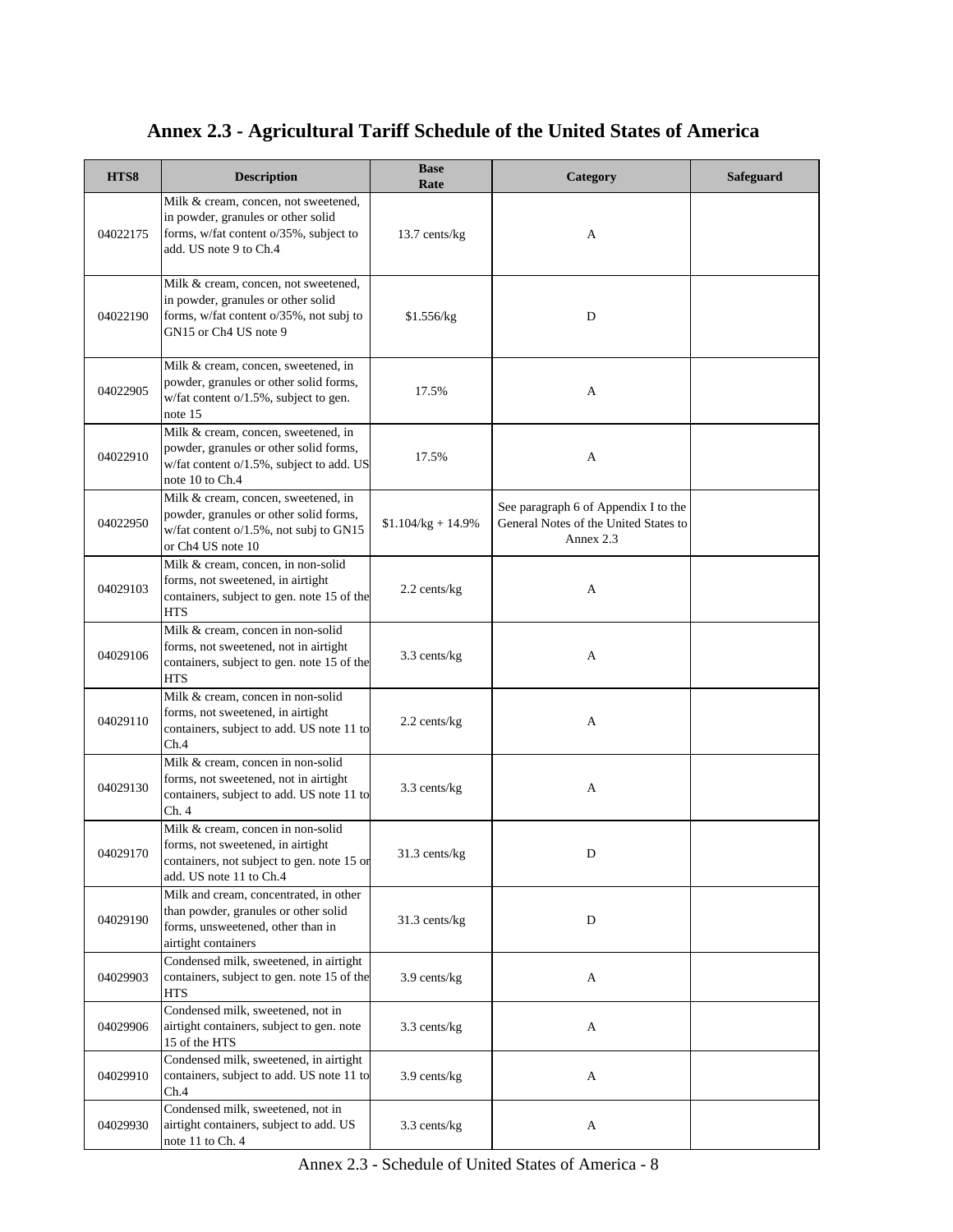| HTS8     | <b>Description</b>                                                                                                                            | <b>Base</b><br>Rate     | Category                                                                                   | <b>Safeguard</b> |
|----------|-----------------------------------------------------------------------------------------------------------------------------------------------|-------------------------|--------------------------------------------------------------------------------------------|------------------|
| 04029945 | Condensed milk, sweetened, in airtight<br>containers, not subject to gen. note 15 or<br>add. US note 11 to Ch.4                               | 49.6 cents/kg           | D                                                                                          |                  |
| 04029955 | Condensed milk, sweetened, not in<br>airtight containers, not subject to gen.<br>note 15 or add. US note 11 to Ch.4                           | 49.6 cents/kg           | D                                                                                          |                  |
| 04029968 | Milk & cream (except condensed milk),<br>concentrated in non-solid forms,<br>sweetened, subject to gen. note 15 of<br>the HTS                 | 17.5%                   | A                                                                                          |                  |
| 04029970 | Milk & cream (except condensed milk),<br>concentrated in non-solid forms,<br>sweetened, subject to add. US note 10<br>to Ch. 4                | 17.5%                   | A                                                                                          |                  |
| 04029990 | Milk & cream (except condensed milk),<br>concentrated in non-solid forms,<br>sweetened, not desc. gen. note 15 or<br>add. US note 10 to Ch. 4 | $46.3$ cents/kg + 14.9% | See paragraph 6 of Appendix I to the<br>General Notes of the United States to<br>Annex 2.3 |                  |
| 04031005 | Yogurt, in dry form, whether or not<br>flavored or containing add fruit or<br>cocoa, subject to gen. note 15 of the<br><b>HTS</b>             | 20%                     | A                                                                                          |                  |
| 04031010 | Yogurt, in dry form, whether or not<br>flavored or containing add fruit or<br>cocoa, subject to add. US note 10 to Ch.<br>$\overline{4}$      | 20%                     | A                                                                                          |                  |
| 04031050 | Yogurt, in dry form, whether or not<br>flavored or containing add fruit or<br>cocoa, not subject to gen nte 15 or add.<br>US nte 10 to Ch.4   | $$1.035/kg + 17\%$      | See paragraph 6 of Appendix I to the<br>General Notes of the United States to<br>Annex 2.3 |                  |
| 04031090 | Yogurt, not in dry form, whether or not<br>flavored or containing add fruit or cocoa                                                          | 17%                     | A                                                                                          |                  |
| 04039002 | Sour cream, fluid, n/o 45% by wt.<br>butterfat, subject to gen. note 15 of the<br><b>HTS</b>                                                  | 3.2 cents/liter         | A                                                                                          |                  |
| 04039004 | Sour cream, fluid, n/o 45% by wt.<br>butterfat, subject to add. US note 5 to<br>Ch.4                                                          | 3.2 cents/liter         | A                                                                                          |                  |
| 04039016 | Sour cream, fluid, n/o 45% by wt.<br>butterfat, not subject to gen nte 15 or<br>add US note 5 to Ch.4                                         | 77.2 cents/liter        | See paragraph 3 of Appendix I to the<br>General Notes of the United States to<br>Annex 2.3 |                  |
| 04039020 | Fluid buttermilk                                                                                                                              | 0.34 cents/liter        | A                                                                                          |                  |
| 04039037 | Sour cream, dried, n/o 6% by wt.<br>butterfat, subject to gen. note 15 of the<br><b>HTS</b>                                                   | 3.3 cents/kg            | A                                                                                          |                  |
| 04039041 | Sour cream, dried, n/o 6% by wt.<br>butterfat, subject to add. US note 12 to<br>Ch. 4                                                         | 3.3 cents/kg            | A                                                                                          |                  |
| 04039045 | Sour cream, dried, n/o 6% by wt.<br>butterfat, not subject to gen nte 15 or<br>add. US note 12 to Ch. 4                                       | 87.6 cents/kg           | $\mathbf D$                                                                                |                  |

6.8 cents/kg A

04039047

the HTS

Sour cream, dried, o/6% but n/o 35% by wt. butterfat, subject to gen. note 15 of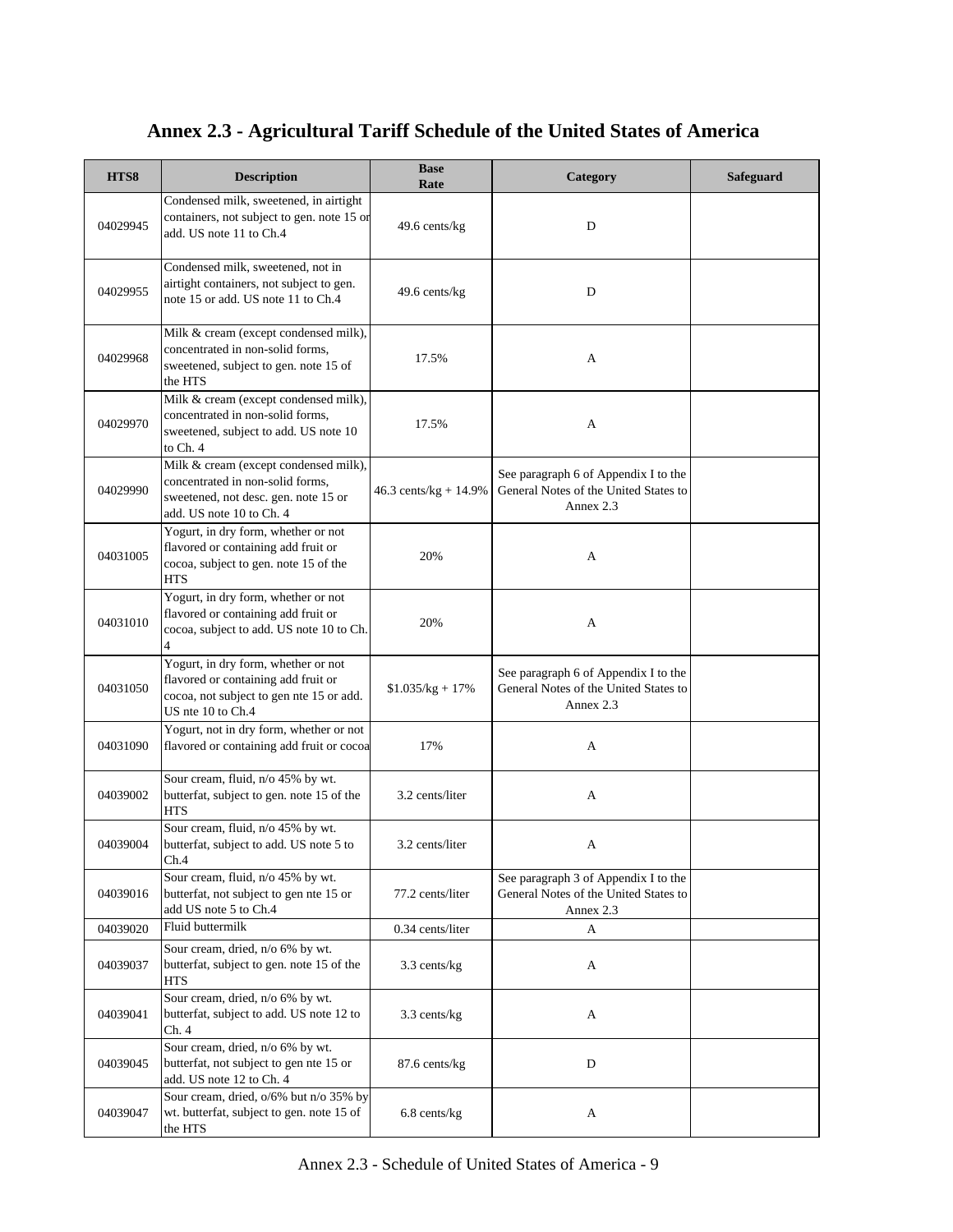| HTS8     | <b>Description</b>                                                                                                | <b>Base</b><br>Rate | Category                                                                                   | Safeguard |
|----------|-------------------------------------------------------------------------------------------------------------------|---------------------|--------------------------------------------------------------------------------------------|-----------|
| 04039051 | Sour cream, dried, o/6% but n/o 35% by<br>wt. butterfat, subject to add. US note 8<br>to Ch. 4                    | $6.8$ cents/kg      | A                                                                                          |           |
| 04039055 | Sour cream, dried, o/6% but n/o 35% by<br>wt. butterfat, not subject to gen nte 15<br>or add. US note 8 to Ch. 4  | \$1.092/kg          | D                                                                                          |           |
| 04039057 | Sour cream, dried, o/35% but n/o 45%<br>by wt. butterfat, subject to gen. note 15<br>of the HTS                   | 13.7 cents/kg       | A                                                                                          |           |
| 04039061 | Sour cream, dried, o/35% but n/o 45%<br>by wt. butterfat, subject to add. US note<br>9 to Ch. 4                   | 13.7 cents/kg       | A                                                                                          |           |
| 04039065 | Sour cream, dried, o/35% but n/o 45%<br>by wt. butterfat, not subject to gen nte<br>15 or add. US note 9 to Ch. 4 | \$1.556/kg          | D                                                                                          |           |
| 04039072 | Sour cream, o/45% by wt. butterfat,<br>subject to gen. note 15 of the HTS                                         | 12.3 cents/kg       | A                                                                                          |           |
| 04039074 | Sour cream, o/45% by wt. butterfat,<br>subject to add. US note 6 to Ch. 4                                         | 12.3 cents/kg       | A                                                                                          |           |
| 04039078 | Sour cream, o/45% by wt. butterfat, not<br>subject to gen nte 15 or add. US note 6<br>to Ch. 4                    | \$1.646/kg          | See paragraph 4 of Appendix I to the<br>General Notes of the United States to<br>Annex 2.3 |           |
| 04039085 | Fermented milk o/than dried fermented<br>milk or o/than dried milk with added<br>lactic ferments                  | 17%                 | A                                                                                          |           |
| 04039087 | Curdled milk/cream/kephir & other<br>fermentd or acid. milk/cream descr.in<br>gen. note 15                        | 20%                 | A                                                                                          |           |
| 04039090 | Curdled milk/cream/kephir & other<br>fermentd or acid. milk/cream subject to<br>add US note 10 to Ch.4            | 20%                 | A                                                                                          |           |
| 04039095 | Curdled milk/cream/kephir & other<br>fermentd or acid. milk/cream subj to<br>GN 15 or Ch4 US note 10              | $$1.034/kg + 17\%$  | See paragraph 6 of Appendix I to the<br>General Notes of the United States to<br>Annex 2.3 |           |
| 04041005 | Whey protein concentrates                                                                                         | 8.5%                | A                                                                                          |           |
| 04041008 | Modified whey (except protein conc.),<br>subject to gen. note 15 of the HTS                                       | 13%                 | A                                                                                          |           |
| 04041011 | Modified whey (except protein conc.),<br>wheth/not conc. or sweetened, subject to<br>add US note 10 to Ch.4       | 13%                 | A                                                                                          |           |
| 04041015 | Modified whey (except protein conc.),<br>wheth/not conc. or sweetened, not<br>subject to gen. note 15 or          | $$1.035/kg + 8.5\%$ | See paragraph 6 of Appendix I to the<br>General Notes of the United States to<br>Annex 2.3 |           |
| 04041020 | Fluid whey, whether or not concentrated<br>or containing added sweeteners                                         | 0.34 cents/liter    | A                                                                                          |           |
| 04041048 | Whey (except modified whey), dried,<br>whether or not conc. or sweetened,<br>subject to gen. note 15 of the HTS   | 3.3 cents/kg        | A                                                                                          |           |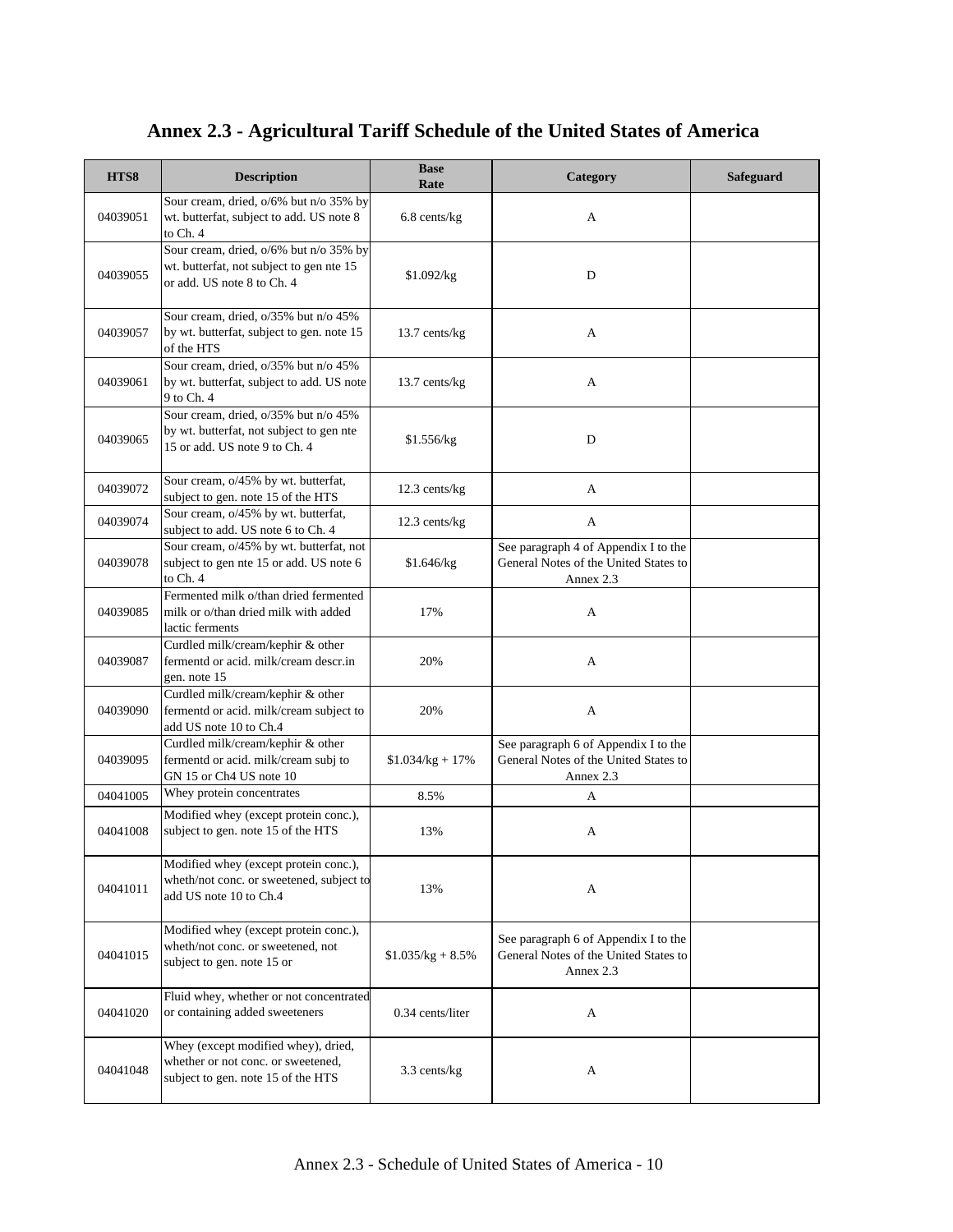| HTS8     | <b>Description</b>                                                                                                                                          | <b>Base</b><br>Rate | Category                                                                                   | Safeguard |
|----------|-------------------------------------------------------------------------------------------------------------------------------------------------------------|---------------------|--------------------------------------------------------------------------------------------|-----------|
| 04041050 | Whey (except modified whey), dried,<br>whether or not conc. or sweetened,<br>subject to add. US note 12 to Ch. 4                                            | 3.3 cents/kg        | A                                                                                          |           |
| 04041090 | Whey (except modified whey), dried,<br>whether or not conc. or sweetened, not<br>subject to gen. note 15 or add US nte 12<br>to Ch.4                        | 87.6 cents/kg       | D                                                                                          |           |
| 04049010 | Milk protein concentrates                                                                                                                                   | $0.37$ cents/kg     | A                                                                                          |           |
| 04049028 | Dairy products of nat. milk constituents<br>(except protein conc.), descr. in add. US<br>nte 1 to Ch. 4 and subj to GN 15                                   | 14.5%               | A                                                                                          |           |
| 04049030 | Dairy products of nat. milk constituents<br>(except protein conc.), descr. in add. US<br>nte 1 to Ch. 4 and sub to Ch4 US note<br>10                        | 14.5%               | A                                                                                          |           |
| 04049050 | Dairy products of nat. milk constituents<br>(except protein conc.), descr. in add. US<br>nte 1 to Ch. 4 & not subj to GN15 or<br>Ch <sub>4</sub> US note 10 | $$1.189/kg + 8.5\%$ | See paragraph 6 of Appendix I to the<br>General Notes of the United States to<br>Annex 2.3 |           |
| 04049070 | Products consisting of natural milk<br>constituents (except protein conc.),<br>whether or not sweetened, not descr. in<br>add US note 1 to Ch. 4            | 8.5%                | A                                                                                          |           |
| 04051005 | Butter subject to general note 15<br>(outside quota)                                                                                                        | 12.3 cents/kg       | A                                                                                          |           |
| 04051010 | Butter subject to quota pursuant to<br>chapter 4 additional US note 6                                                                                       | 12.3 cents/kg       | A                                                                                          |           |
| 04051020 | Butter not subject to general note 15 and<br>in excess of quota in chapter 4<br>additional U.S. note 6                                                      | \$1.541/kg          | See paragraph 4 of Appendix I to the<br>General Notes of the United States to<br>Annex 2.3 |           |
| 04052010 | Butter substitute dairy spreads, over<br>45% butterfat weight, subject to general<br>note 15 (outside quota)                                                | 15.4 cents/kg       | A                                                                                          |           |
| 04052020 | Butter substitute dairy spreads, over<br>45% butterfat weight, subject to quota<br>pursuant to chapter 4 additional US note<br>14                           | 15.4 cents/kg       | A                                                                                          |           |
| 04052030 | Butter substitute dairy spreads, over<br>45% butterfat weight, not subj to gen<br>note 15 and in excess of quota in ch. 4<br>additional US note 14          | \$1.996/kg          | See paragraph 4 of Appendix I to the<br>General Notes of the United States to<br>Annex 2.3 |           |
| 04052040 | Butter substitute dairy spreads,<br>containing 45% or less butterfat by<br>weight                                                                           | 13.1 cents/kg       | A                                                                                          |           |
| 04052050 | Other dairy spreads of a type provided<br>in chapter 4 additional US note 1,<br>subject to general note 15 (outside<br>quota)                               | 10%                 | A                                                                                          |           |
| 04052060 | Other dairy spreads of a type provided<br>in ch. 4 add. US note 1, subject to quota<br>pursuant to chapter 4 additional US note<br>10                       | 10%                 | A                                                                                          |           |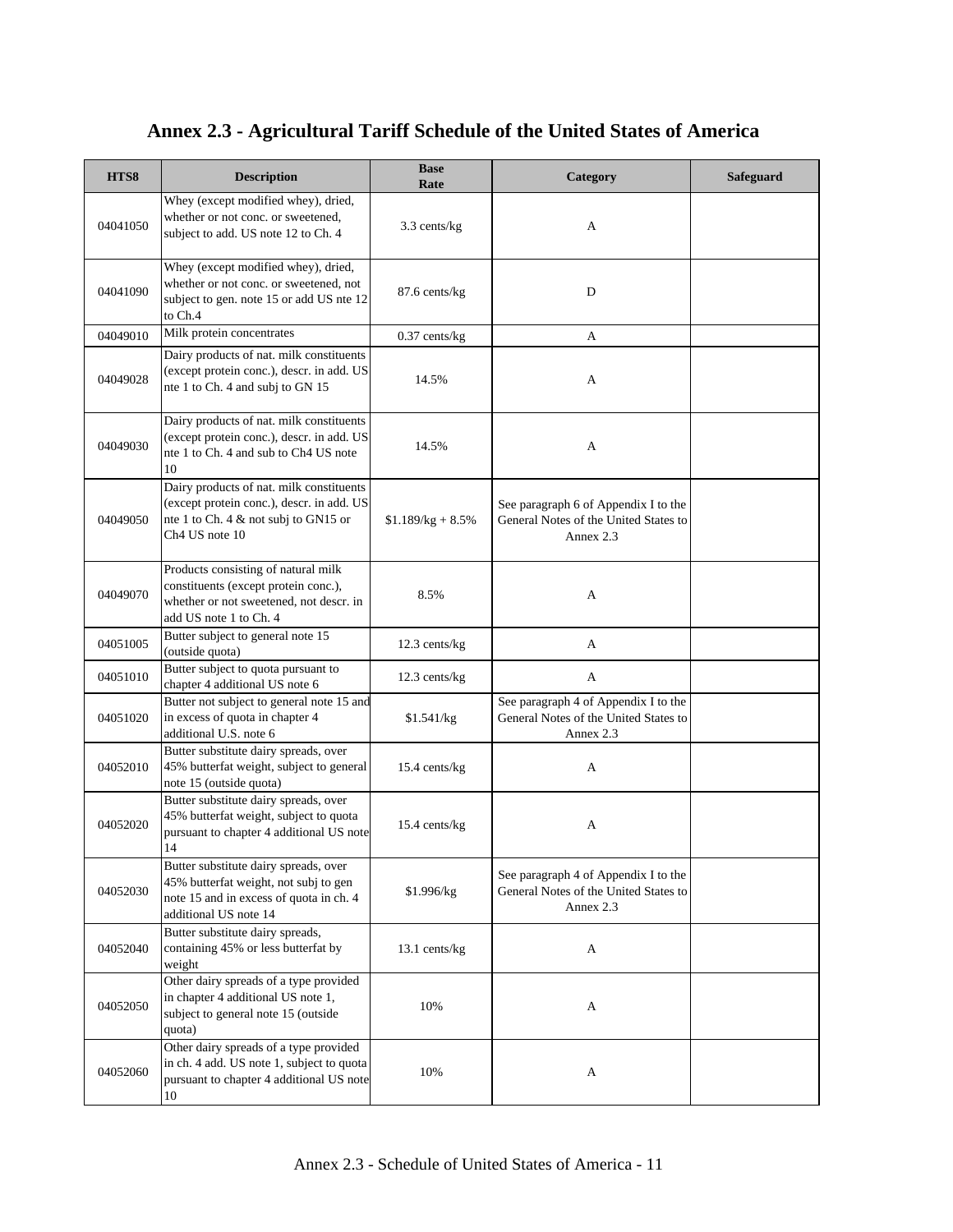| HTS8     | <b>Description</b>                                                                                                                                  | <b>Base</b><br>Rate     | Category                                                                                   | <b>Safeguard</b> |
|----------|-----------------------------------------------------------------------------------------------------------------------------------------------------|-------------------------|--------------------------------------------------------------------------------------------|------------------|
| 04052070 | Other dairy spreads of a type provided<br>in ch. 4 add. US note 1, not subject to<br>gen note 15 and in excess of quota in<br>ch. 4 add. US note 10 | 70.4 cents/ $kg + 8.5%$ | See paragraph 6 of Appendix I to the<br>General Notes of the United States to<br>Annex 2.3 |                  |
| 04052080 | Other dairy spreads, not butter<br>substitutes or of a type provided for in<br>chapter 4 additional US note 1                                       | 6.4%                    | A                                                                                          |                  |
| 04059005 | Fats and oils derived from milk, other<br>than butter or dairy spreads, subject to<br>general note 15 (outside quota)                               | 10%                     | A                                                                                          |                  |
| 04059010 | Fats and oils derived from milk, other<br>than butter or dairy spreads, subject to<br>quota pursuant to chapter 4 additional<br>US note 14          | 10%                     | A                                                                                          |                  |
| 04059020 | Fats and oils derived from milk, other<br>than butter or dairy spreads, not subject<br>to gen note 15 and excess of quota in ch<br>4 add US note 14 | $$1.865/kg + 8.5\%$     | See paragraph 4 of Appendix I to the<br>General Notes of the United States to<br>Annex 2.3 |                  |
| 04061002 | Chongos, unripened or uncured cheese,<br>including whey cheese and curd, subject<br>to gen. note 15 of the HTS                                      | 10%                     | A                                                                                          |                  |
| 04061004 | Chongos, unripened or uncured cheese,<br>including whey cheese and curd, subject<br>to add. US note 16 to Ch. 4                                     | 10%                     | A                                                                                          |                  |
| 04061008 | Chongos, unripened or uncured cheese,<br>including whey cheese and curd, not<br>subject to gen note 15 or add. US note<br>16 to Ch. 4               | \$1.509/kg              | See paragraph 5 of Appendix I to the<br>General Notes of the United States to<br>Annex 2.3 |                  |
| 04061012 | Fresh (unripened/uncured) cheese (ex<br>chongos), incl whey cheese and curd,<br>subj to gen. note 15 of the HTS, not<br>GN15                        | 10%                     | A                                                                                          |                  |
| 04061014 | Fresh (unripened/uncured) blue-mold<br>cheese, cheese/subs for cheese cont or<br>procd fr blue-mold cheese, subj to Ch4<br>US note 17, not GN15     | 10%                     | A                                                                                          |                  |
| 04061018 | Fresh (unripened/uncured) blue-mold<br>cheese, cheese/subs for cheese cont or<br>proc fr blue-mold cheese, not subj to<br>Ch4 US note 17 or GN15    | \$2.269/kg              | See paragraph 5 of Appendix I to the<br>General Notes of the United States to<br>Annex 2.3 |                  |
| 04061024 | Fresh (unripened/uncured) cheddar<br>cheese, cheese/subs for cheese cont or<br>proc from cheddar cheese, subj to Ch 4<br>US note 18, not GN15       | 10%                     | A                                                                                          |                  |
| 04061028 | Fresh (unripened/uncured) cheddar<br>cheese, cheese/subs for cheese cont or<br>proc from cheddar cheese, not subj to<br>Ch4 US note 18, not GN15    | \$1.227/kg              | See paragraph 5 of Appendix I to the<br>General Notes of the United States to<br>Annex 2.3 |                  |
| 04061034 | Fresh (unripened/uncured) american-<br>type cheese, cheese cont or proc. fr<br>american-type, subj to add. US note 19<br>to Ch.4, not GN15          | 10%                     | A                                                                                          |                  |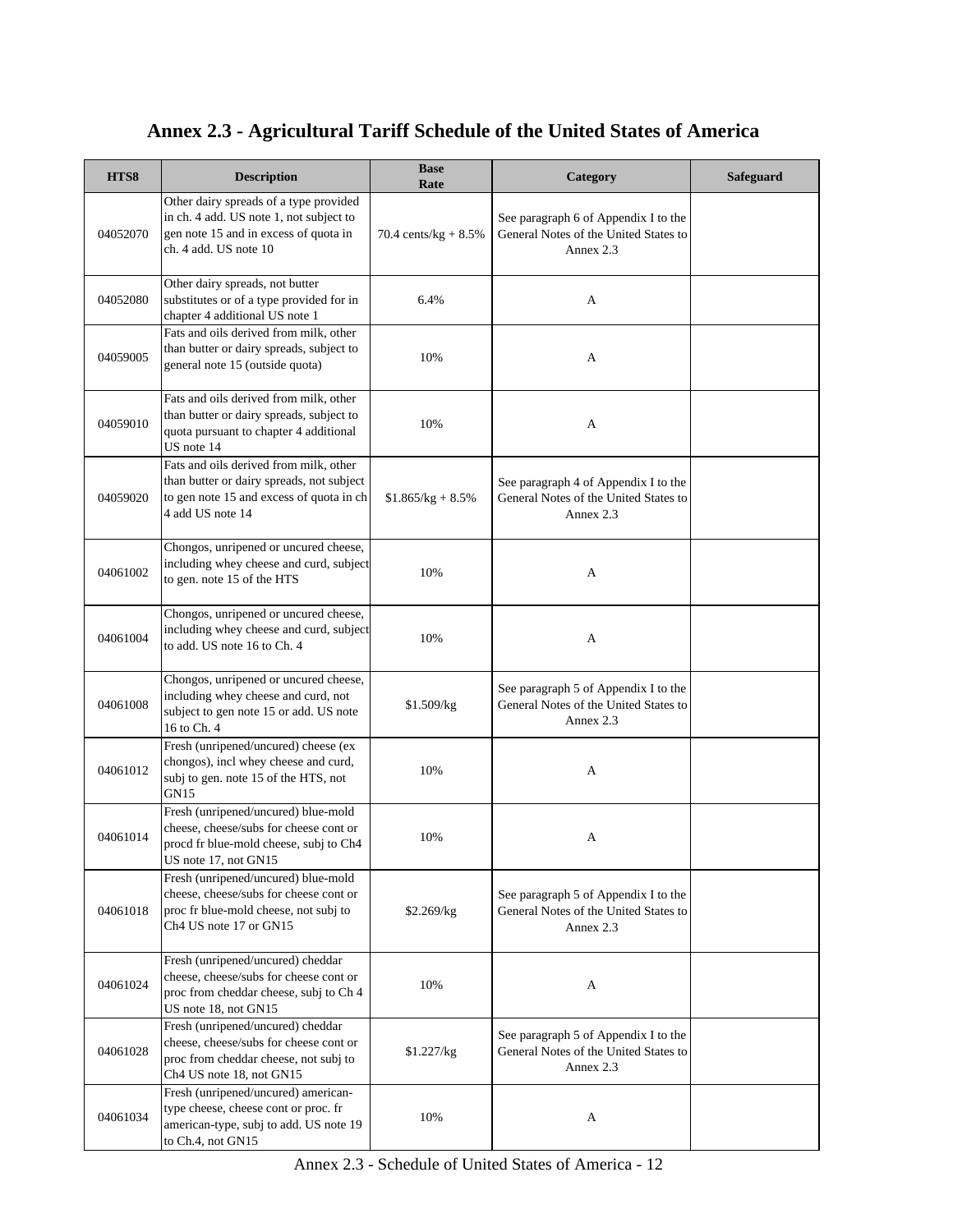| HTS8     | <b>Description</b>                                                                                                                                    | <b>Base</b><br>Rate | Category                                                                                   | <b>Safeguard</b> |
|----------|-------------------------------------------------------------------------------------------------------------------------------------------------------|---------------------|--------------------------------------------------------------------------------------------|------------------|
| 04061038 | Fresh (unripened/uncured) american-<br>type cheese, cheese cont or proc. fr<br>american-type, not subj to add. US note<br>19 to Ch.4, not GN15        | \$1.055/kg          | See paragraph 5 of Appendix I to the<br>General Notes of the United States to<br>Annex 2.3 |                  |
| 04061044 | Fresh (unripened/uncured) edam and<br>gouda cheeses, cheese/subs for cheese<br>cont or processed therefrom, subj to<br>Ch4 US note 20, not GN15       | 10%                 | A                                                                                          |                  |
| 04061048 | Fresh (unripened/uncured) edam and<br>gouda cheeses, cheese/subs for cheese<br>cont or processed therefrom, not sub to<br>Ch4 US note 20, not GN15    | \$1.803/kg          | See paragraph 5 of Appendix I to the<br>General Notes of the United States to<br>Annex 2.3 |                  |
| 04061054 | Fresh (unripened/uncured) Italian-type<br>cheeses from cow milk,<br>cheese/substitutes cont or proc<br>therefrom, subj to Ch4 US nte 21, not<br>GN15  | 10%                 | A                                                                                          |                  |
| 04061058 | Fresh (unrip./uncured) Italian-type<br>cheeses from cow milk,<br>cheese/substitutes cont or proc<br>therefrom, not subj to Ch4 US note 21<br>or GN15  | \$2.146/kg          | See paragraph 5 of Appendix I to the<br>General Notes of the United States to<br>Annex 2.3 |                  |
| 04061064 | Fresh (unrip./uncured)<br>Swiss/emmentaler cheeses w/o eyes,<br>gruyere-process and cheese cont/proc.<br>from, subj to Ch4 US note 22, not<br>GN15    | 10%                 | A                                                                                          |                  |
| 04061068 | Fresh (unripened/uncured)<br>Swiss/emmentaler cheeses exc eye<br>formation, gruyere-process cheese and<br>cheese cont or proc. from such, not subj    | \$1.386/kg          | See paragraph 5 of Appendix I to the<br>General Notes of the United States to<br>Annex 2.3 |                  |
| 04061074 | Fresh cheese, and substitutes for<br>cheese, neosi, w/0.5% or less by wt. of<br>butterfat, descr in add US note 23 to Ch<br>4, not GN15               | 10%                 | A                                                                                          |                  |
| 04061078 | Fresh cheese, and substitutes for<br>cheese, neosi, w/0.5% or less by wt. of<br>butterfat, not descr in add US note 23 to<br>Ch 4, not GN15           | \$1.128/kg          | See paragraph 5 of Appendix I to the<br>General Notes of the United States to<br>Annex 2.3 |                  |
| 04061084 | Fresh cheese, and substitutes for cheese,<br>cont. cows milk, neosi, o/0.5% by wt.<br>of butterfat, descr in add US note 16 to<br>Ch 4, not GN15      | 10%                 | A                                                                                          |                  |
| 04061088 | Fresh cheese, and substitutes for cheese,<br>cont. cows milk, neosi, o/0.5% by wt.<br>of butterfat, not descr in add US note 16<br>to Ch 4, not GN 15 | \$1.509/kg          | See paragraph 5 of Appendix I to the<br>General Notes of the United States to<br>Annex 2.3 |                  |
| 04061095 | Fresh cheese, and substitutes for cheese,<br>not cont. cows milk, neosi, o/0.5% by<br>wt. of butterfat                                                | 8.5%                | A                                                                                          |                  |
| 04062010 | Roquefort cheese, grated or powdered                                                                                                                  | 8%                  | A                                                                                          |                  |
| 04062015 | Stilton cheese, grated or powdered,<br>subject to add. US note 24 to Ch. 4                                                                            | 17%                 | A                                                                                          |                  |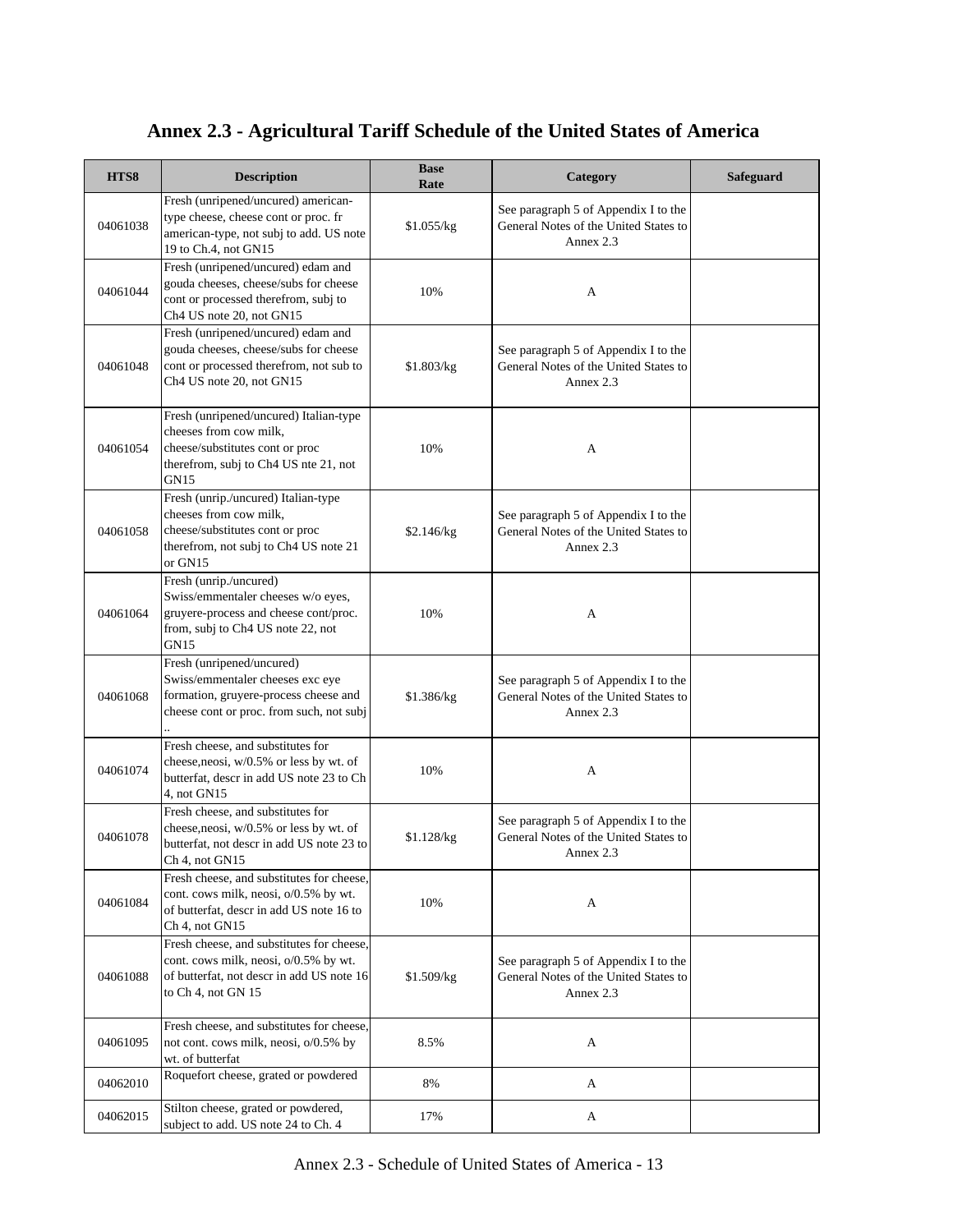#### **HTS8 Description Base Base Rate Rate Rate Rate Rate Rate Rate Rate Rate Rate Rate Rate Rate Rate Rate Rate Rate Rate Rate Rate Rate Rate Rate Rate Rate R** 04062022 Blue-veined cheese (except Roquefort or Stilton), grated or powdered, subject to gen. note 15 of the HTS 20% A 04062024 Blue-veined cheese (except Roquefort or Stilton), grated or powdered, subject to add. US note 17 to Ch.4 20% 04062028 Blue-veined cheese (except Roquefort or Stilton), grated or powdered, not subject to gen nte 15 or add. US note 17 to Ch.4 \$2.269/kg See paragraph 5 of Appendix I to the General Notes of the United States to Annex 2.3 04062029 Cheddar cheese, grated or powdered, subject to gen. note 15 of the HTS 16% 16% A 04062031 Cheddar cheese, grated or powdered, subject to add. US note 18 to Ch. 4 16% 16% A 04062033 Cheddar cheese, grated or powdered, not subject to gen. note 15 or add. US note 18 to Ch. 4 \$1.227/kg See paragraph 5 of Appendix I to the General Notes of the United States to Annex 2.3 04062034 Colby cheese, grated or powdered, subject to gen. note 15 of the HTS 20% A 04062036 Colby cheese, grated or powdered, Londy cheese, grated of powdered,<br>subject to add. US note 19 to Ch. 4 20% 04062039 Colby cheese, grated or powdered, not describ. in gen. note 15 or add. US note 19 to Ch. 4 \$1.055/kg See paragraph 5 of Appendix I to the General Notes of the United States to Annex 2.3 04062043 Edam and gouda cheese, grated or powdered, subject to gen. note 15 of the **HTS** 15% A 04062044 Edam and gouda cheese, grated or powdered, subject to add. US note 20 to Ch. 4 15% A 04062048 Edam and gouda cheese, grated or powdered, not subject to gen note 15 or add. US nte 20 to Ch. 4 \$1.803/kg See paragraph 5 of Appendix I to the General Notes of the United States to Annex 2.3 04062049 Romano (cows milk), reggiano, provolone, provoletti, sbrinz and goya, grated or powdered, subject to gen. note 15 to HTS 15% A 04062051 Romano, reggiano, provolone, provoletti, sbrinz and goya, made from cow's milk, grated or powdered, subject to add US note 21 to Ch.4 15% A 04062053 Romano, reggiano, provolone, provoletti, sbrinz and goya, made from cow's milk, grated or powdered, not subj to Ch4 US nte 21 or GN15 \$2.146/kg See paragraph 5 of Appendix I to the General Notes of the United States to Annex 2.3 04062054 Reggiano, provolone, provoletti, sbrinz and goya cheeses, not made from cow's milk, grated or powdered 9.6% A 04062055 Cheeses made from sheep's milk, including mixtures of such cheeses, 9.6% A

#### **Annex 2.3 - Agricultural Tariff Schedule of the United States of America**

grated or powdered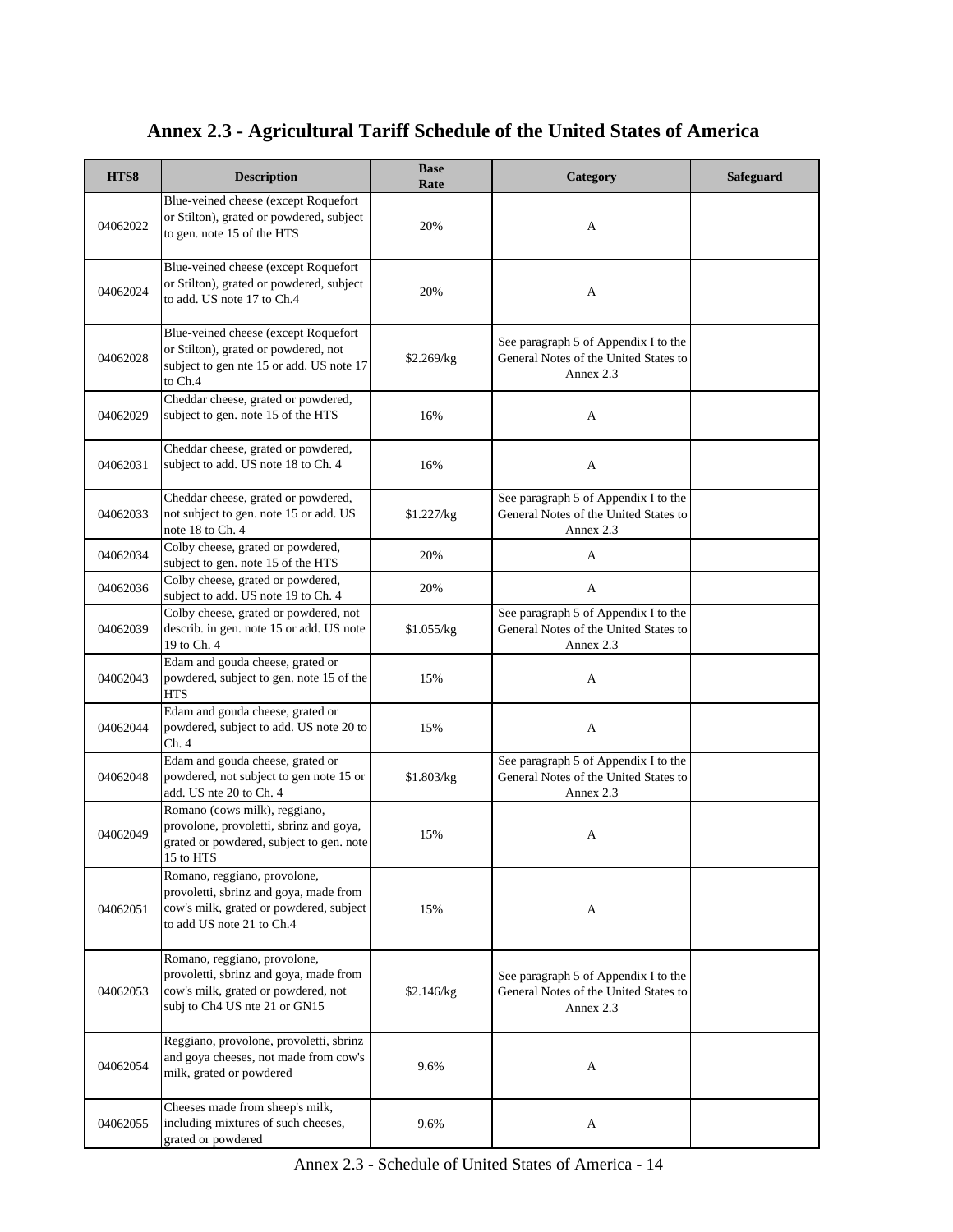| HTS8     | <b>Description</b>                                                                                                                                   | <b>Base</b><br>Rate | Category                                                                                   | <b>Safeguard</b> |
|----------|------------------------------------------------------------------------------------------------------------------------------------------------------|---------------------|--------------------------------------------------------------------------------------------|------------------|
| 04062056 | Cheese (including mixtures) nesoi,<br>grated or powdered, subject to gen. note<br>15 of the HTS                                                      | 10%                 | A                                                                                          |                  |
| 04062057 | Cheese containing or processed from<br>bryndza, gjetost, gammelost, nokkelost<br>or roquefort cheeses, grated or<br>powdered                         | 8.5%                | А                                                                                          |                  |
| 04062061 | Cheese containing or processed from<br>blue-veined cheese (except roquefort),<br>grated/powdered, subject to add US<br>note 17 to Ch.4               | 10%                 | A                                                                                          |                  |
| 04062063 | Cheese containing or processed from<br>blue-veined cheese (except roquefort),<br>grated/powdered, not subject to add US<br>note 17 to Ch.4           | \$2.269/kg          | See paragraph 5 of Appendix I to the<br>General Notes of the United States to<br>Annex 2.3 |                  |
| 04062065 | Cheese containing or processed from<br>cheddar cheese, grated or powdered,<br>subject to add US note 18 to Ch. 4                                     | 10%                 | A                                                                                          |                  |
| 04062067 | Cheese containing or processed from<br>cheddar cheese, grated or powdered, not<br>subject to add US note 18 to Ch. 4                                 | \$1.227/kg          | See paragraph 5 of Appendix I to the<br>General Notes of the United States to<br>Annex 2.3 |                  |
| 04062069 | Cheese containing or processed from<br>american-type cheese (except cheddar),<br>grated or powdered, subject to add US<br>note 19 to Ch. 4           | 10%                 | A                                                                                          |                  |
| 04062071 | Cheese containing or processed from<br>american-type cheese (except cheddar),<br>grated or powdered, not subject to add<br>US note 19 to Ch. 4       | \$1.055/kg          | See paragraph 5 of Appendix I to the<br>General Notes of the United States to<br>Annex 2.3 |                  |
| 04062073 | Cheese containing or processed from<br>edam or gouda cheeses, grated or<br>powdered, subject to add US note 20 to<br>Ch.4                            | 10%                 | A                                                                                          |                  |
| 04062075 | Cheese containing or processed from<br>edam or gouda cheeses, grated or<br>powdered, not subject to add US note<br>20 to Ch. 4                       | \$1.803/kg          | See paragraph 5 of Appendix I to the<br>General Notes of the United States to<br>Annex 2.3 |                  |
| 04062077 | Cheese containing or processed from<br>italian-type cheeses made from cow's<br>milk, grated or powdered, subject to<br>add US note 21 to Ch. 4       | 10%                 | A                                                                                          |                  |
| 04062079 | Cheese containing or processed from<br>italian-type cheeses made from cow's<br>milk, grated or powdered, not subject to<br>add US note 21 to Ch. 4   | \$2.146/kg          | See paragraph 5 of Appendix I to the<br>General Notes of the United States to<br>Annex 2.3 |                  |
| 04062081 | Cheese containing or processed from<br>swiss, emmentaler or gruyere-process<br>cheeses, grated or powdered, subject to<br>add US nte 22 to Ch.4      | 10%                 | A                                                                                          |                  |
| 04062083 | Cheese containing or processed from<br>swiss, emmentaler or gruyere-process<br>cheeses, grated or powdered, not subject<br>to add US nte 22 to Ch. 4 | \$1.386/kg          | See paragraph 5 of Appendix I to the<br>General Notes of the United States to<br>Annex 2.3 |                  |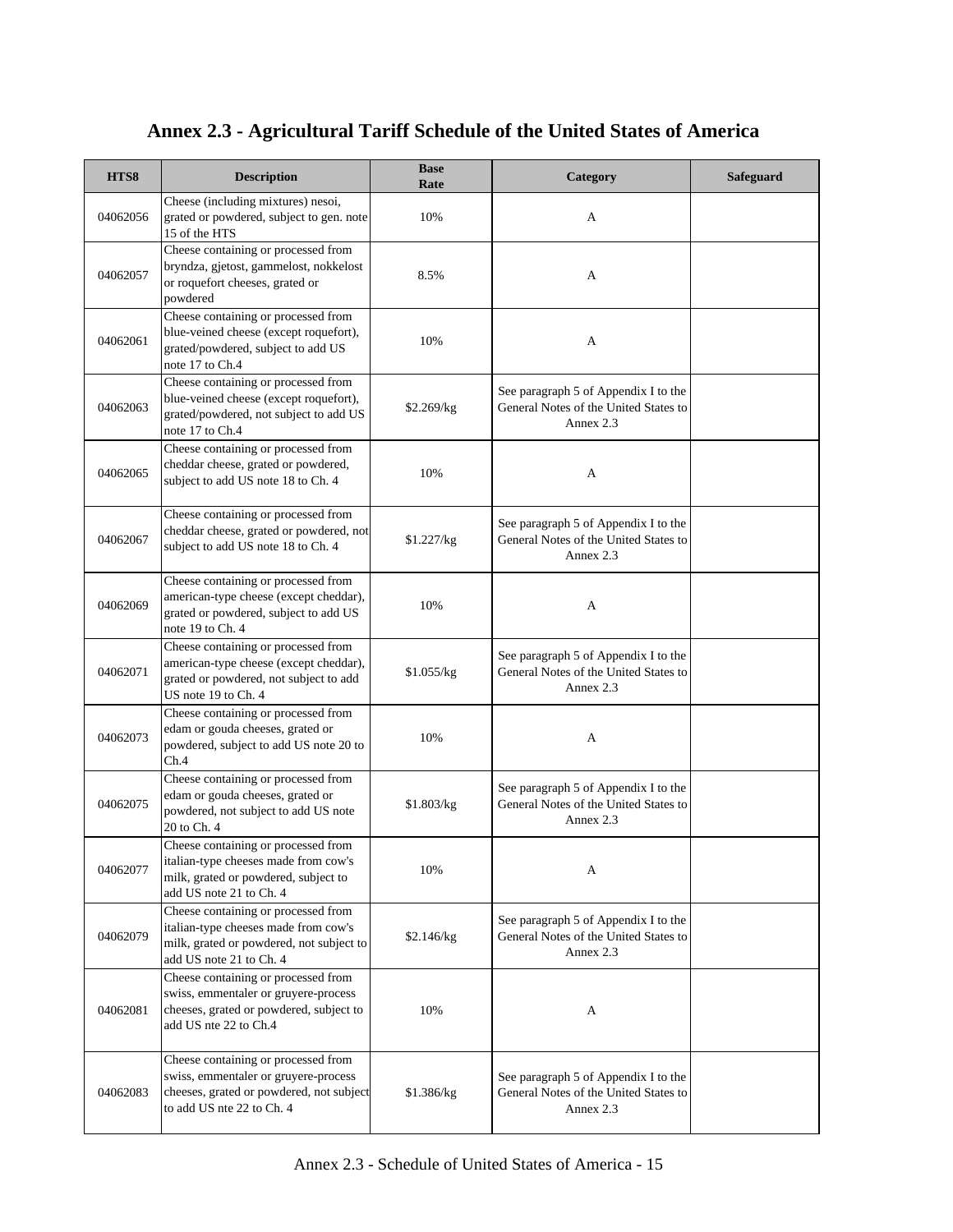| HTS8     | <b>Description</b>                                                                                                                               | <b>Base</b><br>Rate | Category                                                                                   | <b>Safeguard</b> |
|----------|--------------------------------------------------------------------------------------------------------------------------------------------------|---------------------|--------------------------------------------------------------------------------------------|------------------|
| 04062085 | Cheese (including mixtures), nesoi, n/o<br>0.5% by wt. of butterfat, grated or<br>powdered, subject to add US note 23 to<br>Ch. 4                | 10%                 | A                                                                                          |                  |
| 04062087 | Cheese (including mixtures), nesoi, n/o<br>0.5% by wt. of butterfat, grated or<br>powdered, not subject to add US note<br>23 to Ch. 4            | \$1.128/kg          | See paragraph 5 of Appendix I to the<br>General Notes of the United States to<br>Annex 2.3 |                  |
| 04062089 | Cheese (including mixtures), nesoi,<br>o/0.5% by wt of butterfat, w/cow's milk,<br>grated or powdered, subject to add US<br>note 16 to Ch. 4     | 10%                 | A                                                                                          |                  |
| 04062091 | Cheese (including mixtures), nesoi,<br>o/0.5% by wt of butterfat, w/cow's milk,<br>grated or powdered, not subject to add<br>US note 16 to Ch. 4 | \$1.509/kg          | See paragraph 5 of Appendix I to the<br>General Notes of the United States to<br>Annex 2.3 |                  |
| 04062095 | Cheese (including mixtures), nesoi,<br>o/0.5% by wt of butterfat, not<br>containing cow's milk, grated or<br>powdered                            | 8.5%                | A                                                                                          |                  |
| 04063005 | Stilton cheese, processed, not grated or<br>powdered, subject to add US note 24 to<br>Ch.4                                                       | 17%                 | A                                                                                          |                  |
| 04063012 | Blue-veined cheese (except roquefort),<br>processed, not grated or powdered,<br>subject to gen. note 15 of the HTS                               | 20%                 | A                                                                                          |                  |
| 04063014 | Blue-veined cheese (except roquefort),<br>processed, not grated or powdered,<br>subject to add. US note 17 to Ch. 4                              | 20%                 | A                                                                                          |                  |
| 04063018 | Blue-veined cheese (except roquefort),<br>processed, not grated or powdered, not<br>subject to gen. note 15 or add. US note<br>17 to Ch. 4       | \$2.269/kg          | See paragraph 5 of Appendix I to the<br>General Notes of the United States to<br>Annex 2.3 |                  |
| 04063022 | Cheddar cheese, processed, not grated<br>or powdered, subject to gen. note 15 of<br>the HTS                                                      | 16%                 | A                                                                                          |                  |
| 04063024 | Cheddar cheese, processed, not grated<br>or powdered, subject to add US note 18<br>to Ch. 4                                                      | 16%                 | A                                                                                          |                  |
| 04063028 | Cheddar cheese, processed, not grated<br>or powdered, not subject to gen note 15<br>or in add US note 18 to Ch. 4                                | \$1.227/kg          | See paragraph 5 of Appendix I to the<br>General Notes of the United States to<br>Annex 2.3 |                  |
| 04063032 | Colby cheese, processed, not grated or<br>powdered, subject to gen. note 15 of the<br><b>HTS</b>                                                 | 20%                 | A                                                                                          |                  |
| 04063034 | Colby cheese, processed, not grated or<br>powdered, subject to add US note 19 to<br>Ch.4                                                         | 20%                 | A                                                                                          |                  |
| 04063038 | Colby cheese, processed, not grated or<br>powdered, not subject to gen note 15 or<br>add US note 19 to Ch. 4                                     | \$1.055/kg          | See paragraph 5 of Appendix I to the<br>General Notes of the United States to<br>Annex 2.3 |                  |
| 04063042 | Edam and gouda cheese, processed, not<br>grated or powdered, subject to gen. note<br>15 of the HTS                                               | 15%                 | A                                                                                          |                  |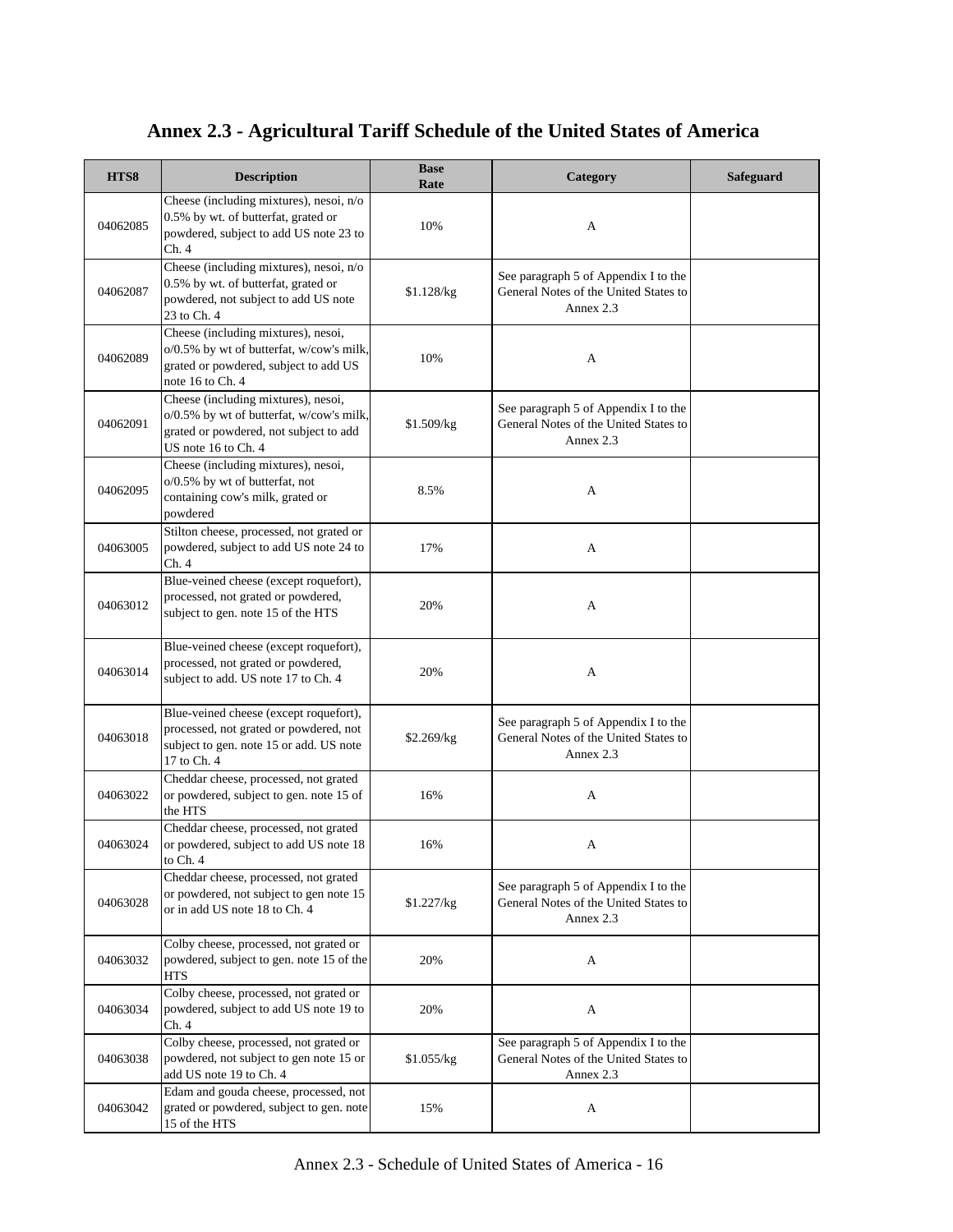| HTS8     | <b>Description</b>                                                                                                                                | <b>Base</b><br>Rate | Category                                                                                   | Safeguard |
|----------|---------------------------------------------------------------------------------------------------------------------------------------------------|---------------------|--------------------------------------------------------------------------------------------|-----------|
| 04063044 | Edam and gouda cheese, processed, not<br>grated or powdered, subject to add. US<br>note 20 to Ch. 4                                               | 15%                 | A                                                                                          |           |
| 04063048 | Edam and gouda cheese, processed, not<br>grated or powdered, not subject to gen<br>note 15 or add. US note 20 to Ch. 4                            | \$1.803/kg          | See paragraph 5 of Appendix I to the<br>General Notes of the United States to<br>Annex 2.3 |           |
| 04063049 | Gruyere-process cheese, processed, not<br>grated or powdered, subject to gen. note<br>15 of the HTS                                               | 6.4%                | A                                                                                          |           |
| 04063051 | Gruyere-process cheese, processed, not<br>grated or powdered, subject to add. US<br>note 22 to Ch. 4                                              | 6.4%                | A                                                                                          |           |
| 04063053 | Gruyere-process cheese, processed, not<br>grated or powdered, not subject to gen<br>note 15 or add. US note 22 to Ch. 4                           | \$1.386/kg          | See paragraph 5 of Appendix I to the<br>General Notes of the United States to<br>Annex 2.3 |           |
| 04063055 | Processed cheeses made from sheep's<br>milk, including mixtures of such<br>cheeses, not grated or powdered                                        | 9.6%                | A                                                                                          |           |
| 04063056 | Cheese (including mixtures) nesoi,<br>processed, not grated or powdered,<br>subject to gen. note 15 of the HTS                                    | 10%                 | A                                                                                          |           |
| 04063057 | Processed cheese containing or<br>processed from bryndza, gjetost,<br>gammelost, nokkelost or roquefort, not<br>grated or powdered, not GN15      | 8.5%                | A                                                                                          |           |
| 04063061 | Processed cheese cont/procd fr blue-<br>veined cheese (ex roquefort), not<br>grated/powdered, subject to add US<br>note 17 to Ch. 4, not GN15     | 10%                 | A                                                                                          |           |
| 04063063 | Processed cheese cont/procd fr blue-<br>veined cheese (ex roquefort), not<br>grated/powdered, not subject to add US<br>note 17 to Ch. 4, not GN15 | \$2.269/kg          | See paragraph 5 of Appendix I to the<br>General Notes of the United States to<br>Annex 2.3 |           |
| 04063065 | Processed cheese cont/procd fr cheddar<br>cheese, not grated/powdered, subject to<br>add US note 18, not GN15                                     | 10%                 | A                                                                                          |           |
| 04063067 | Processed cheese cont/procd fr cheddar<br>cheese, not grated/powdered, not<br>subject to add US note 18, not GN15                                 | \$1.227/kg          | See paragraph 5 of Appendix I to the<br>General Notes of the United States to<br>Annex 2.3 |           |
| 04063069 | Processed cheese cont/procd fr american<br>type cheese (ex cheddar), not<br>grated/powdered, subject to add US<br>note 19 to Ch. 4, not GN15      | 10%                 | A                                                                                          |           |
| 04063071 | Processed cheese cont/procd fr american<br>type cheese (ex cheddar), not<br>grated/powdered, not subject to add US<br>note 19 to Ch. 4, not GN15  | \$1.055/kg          | See paragraph 5 of Appendix I to the<br>General Notes of the United States to<br>Annex 2.3 |           |
| 04063073 | Processed cheese cont/procd fr edam or<br>gouda, not grated/powdered, subject to<br>add US note 20 to Ch. 4, not GN15                             | 10%                 | A                                                                                          |           |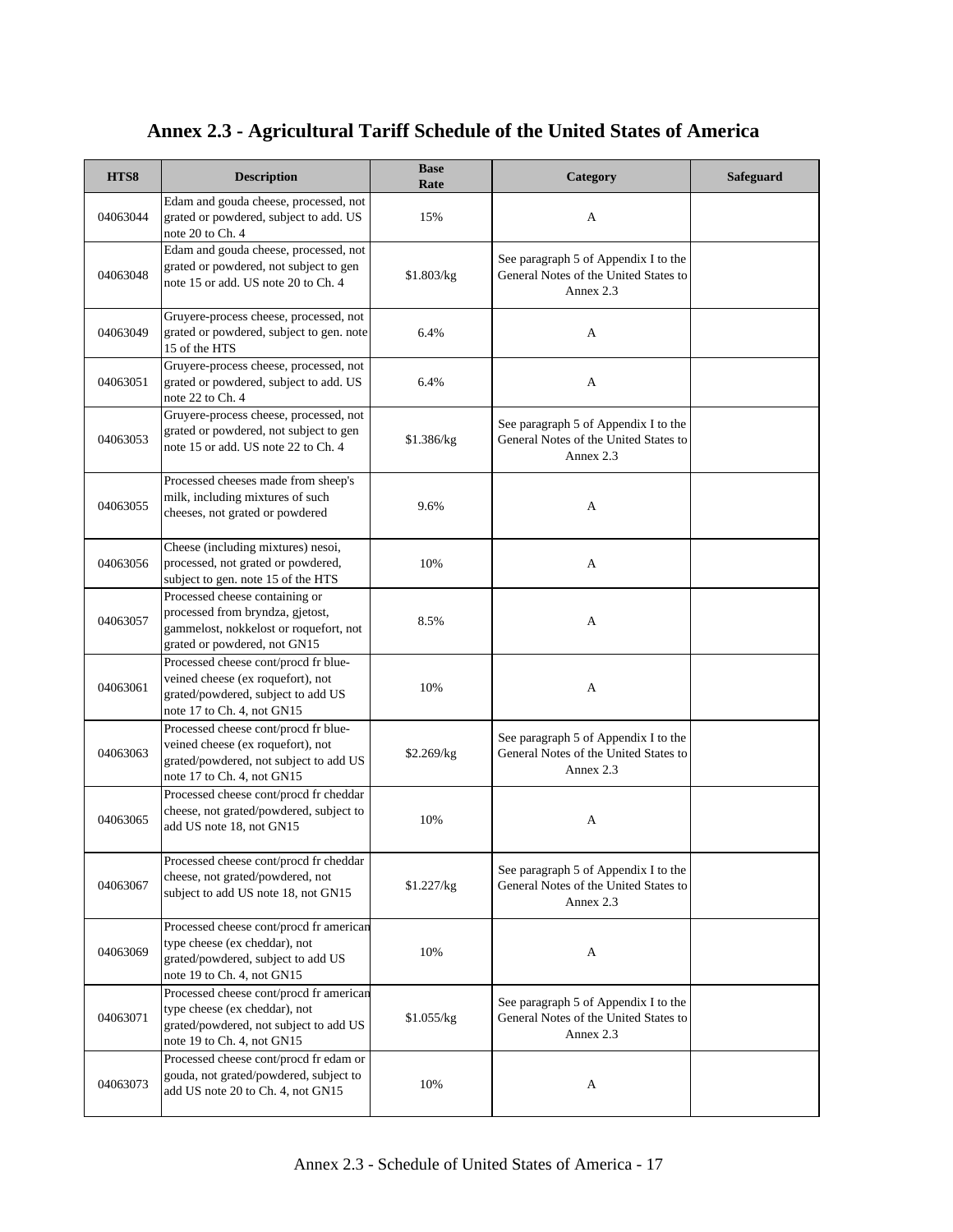| HTS8     | <b>Description</b>                                                                                                                              | <b>Base</b><br>Rate | Category                                                                                   | <b>Safeguard</b> |
|----------|-------------------------------------------------------------------------------------------------------------------------------------------------|---------------------|--------------------------------------------------------------------------------------------|------------------|
| 04063075 | Processed cheese cont/procd from edam<br>or gouda, not grated/powdered, not<br>subject to add US note 20 to Ch. 4, not<br><b>GN15</b>           | \$1.803/kg          | See paragraph 5 of Appendix I to the<br>General Notes of the United States to<br>Annex 2.3 |                  |
| 04063077 | Processed cheese cont/procd from<br>italian-type, not grated/powdered,<br>subject to add US note 21 to Ch. 4, not<br>GN15                       | 10%                 | A                                                                                          |                  |
| 04063079 | Processed cheese cont/procd from<br>italian-type, not grated/powdered, not<br>subject to add US note 21 to Ch. 4, not<br><b>GN15</b>            | \$2.146/kg          | See paragraph 5 of Appendix I to the<br>General Notes of the United States to<br>Annex 2.3 |                  |
| 04063081 | Processed cheese cont/procd from<br>swiss, emmentaler or gruyere-process,<br>n/grated/powdered, subject to add US<br>note 22 to Ch. 4, not GN15 | 10%                 | A                                                                                          |                  |
| 04063083 | Processed cheese cont/procd from<br>swiss/emmentaler/gruyere-process,<br>n/grated/powdered, not subject to add<br>US note 22 to Ch. 4, not GN15 | \$1.386/kg          | See paragraph 5 of Appendix I to the<br>General Notes of the United States to<br>Annex 2.3 |                  |
| 04063085 | Processed cheese (incl. mixtures), nesoi,<br>n/o 0.5% by wt. butterfat, not grated or<br>powdered, subject to Ch4 US note 23,<br>not GN15       | 10%                 | A                                                                                          |                  |
| 04063087 | Processed cheese (incl. mixtures), nesoi,<br>n/o 0.5% by wt. butterfat, not grated or<br>powdered, not subj to Ch 4 US note 23<br>or not GN15   | \$1.128/kg          | See paragraph 5 of Appendix I to the<br>General Notes of the United States to<br>Annex 2.3 |                  |
| 04063089 | Processed cheese (incl. mixtures), nesoi,<br>w/cow's milk, not grated or powdered,<br>subject to add US note 16 to Ch. 4, not<br><b>GN15</b>    | 10%                 | A                                                                                          |                  |
| 04063091 | Processed cheese (incl. mixtures), nesoi,<br>w/cow's milk, not grated or powdered,<br>not subject to add US note 16 to Ch. 4,<br>not GN15       | \$1.509/kg          | See paragraph 5 of Appendix I to the<br>General Notes of the United States to<br>Annex 2.3 |                  |
| 04063095 | Processed cheese (incl. mixtures), nesoi,<br>w/o cows milk, not grated or powdered,<br>not GN15                                                 | 8.5%                | A                                                                                          |                  |
| 04064020 | Roquefort cheese in original loaves, not<br>grated or powdered, not processed                                                                   | 2.7%                | A                                                                                          |                  |
| 04064040 | Roquefort cheese, other than in original<br>loaves, not grated or powdered, not<br>processed                                                    | 4.5%                | A                                                                                          |                  |
| 04064044 | Stilton cheese, nesoi, in original loaves,<br>subject to add. US note 24 to Ch. 4                                                               | 12.8%               | A                                                                                          |                  |
| 04064048 | Stilton cheese, nesoi, not in original<br>loaves, subject to add. US note 24 to<br>Ch.4                                                         | 17%                 | A                                                                                          |                  |
| 04064051 | Blue-veined cheese, nesoi, in original<br>loaves, subject to gen. note 15 of the<br><b>HTS</b>                                                  | 15%                 | A                                                                                          |                  |
| 04064052 | Blue-veined cheese, nesoi, not in<br>original loaves, subject to gen. note 15<br>of the HTS                                                     | 20%                 | A                                                                                          |                  |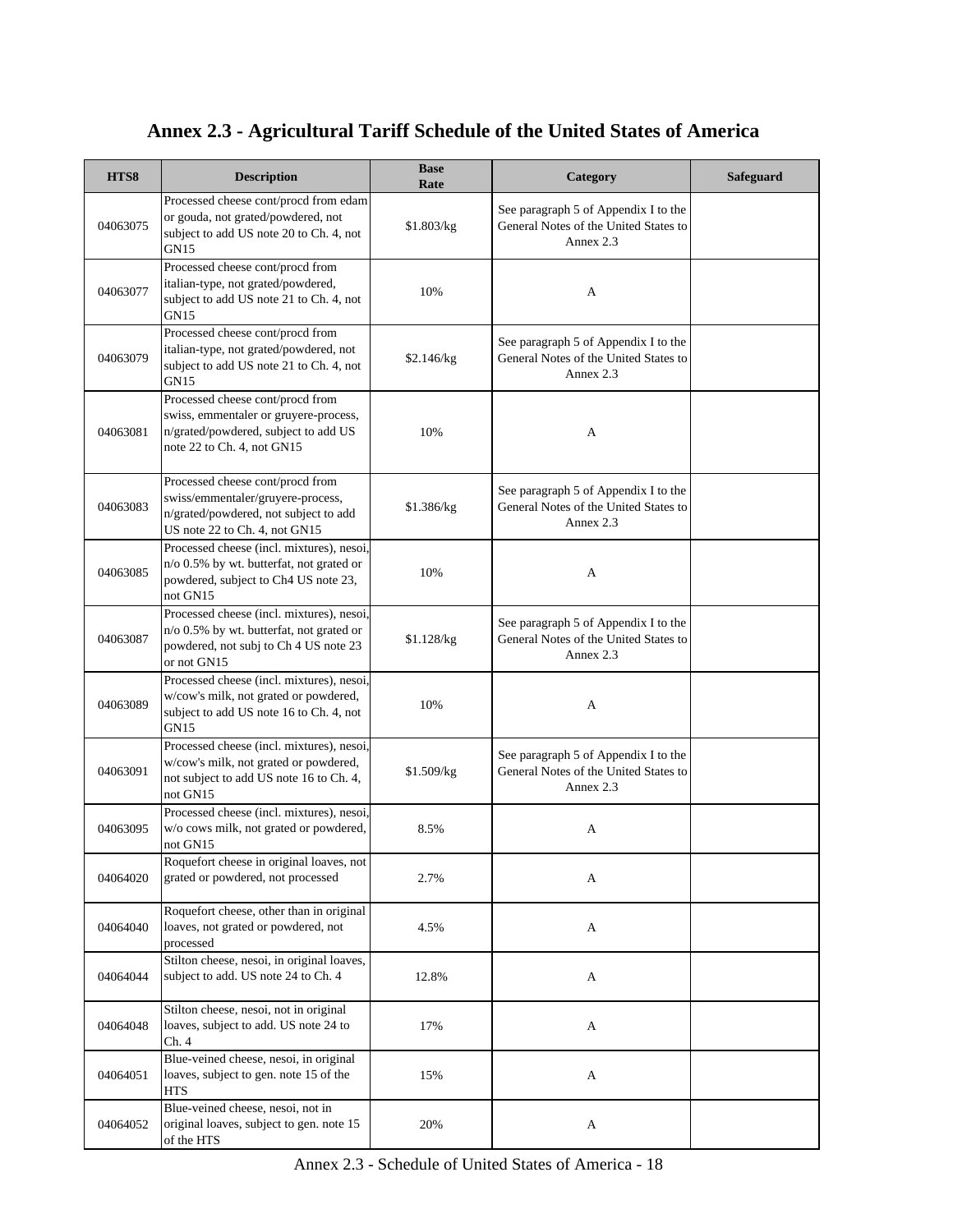| HTS8     | <b>Description</b>                                                                                                                                    | <b>Base</b><br>Rate | Category                                                                                   | <b>Safeguard</b> |
|----------|-------------------------------------------------------------------------------------------------------------------------------------------------------|---------------------|--------------------------------------------------------------------------------------------|------------------|
| 04064054 | Blue-veined cheese, nesoi, in original<br>loaves, subject to add. US note 17 to<br>Ch. 4                                                              | 15%                 | A                                                                                          |                  |
| 04064058 | Blue-veined cheese, nesoi, not in<br>original loaves, subject to add. US note<br>17 to Ch. 4                                                          | 20%                 | A                                                                                          |                  |
| 04064070 | Blue-veined cheese, nesoi, not subject to<br>gen. note 15 of the HTS or to add. US<br>note 17 to Ch. 4                                                | \$2.269/kg          | See paragraph 5 of Appendix I to the<br>General Notes of the United States to<br>Annex 2.3 |                  |
| 04069005 | Bryndza cheese, not grated or<br>powdered, not processed                                                                                              | 7.2%                | A                                                                                          |                  |
| 04069006 | Cheddar cheese, neosi, subject to gen.<br>note 15 of the & entered pursuant to its<br>provisions                                                      | 12%                 | A                                                                                          |                  |
| 04069008 | Cheddar cheese, neosi, subject to add.<br>US note 18 to Ch. 4                                                                                         | 12%                 | A                                                                                          |                  |
| 04069012 | Cheddar cheese, nesoi, not subject to<br>gen. note 15 of the HTS or to add. US<br>note 18 to Ch. 4                                                    | \$1.227/kg          | See paragraph 5 of Appendix I to the<br>General Notes of the United States to<br>Annex 2.3 |                  |
| 04069014 | Edam and gouda cheese, nesoi, subject<br>to gen. note 15 of the HTS                                                                                   | 15%                 | A                                                                                          |                  |
| 04069016 | Edam and gouda cheese, nesoi, subject<br>to add. US note 20 to Ch. 4                                                                                  | 15%                 | A                                                                                          |                  |
| 04069018 | Edam and gouda cheese, nesoi, not<br>subject to gen. note 15 of the HTS or to<br>add. US note 20 to Ch. 4                                             | \$1.803/kg          | See paragraph 5 of Appendix I to the<br>General Notes of the United States to<br>Annex 2.3 |                  |
| 04069020 | Gjetost cheese from goat's milk, whey<br>or whey obtained from a mixture of<br>goat's $\&$ n/o 20% cow's milk, not<br>grated, powdered or processed   | 4.2%                | A                                                                                          |                  |
| 04069025 | Gjetost cheese, made from goats' milk,<br>whey or whey obtained from a mixture<br>of goats' & n/o 20% cows milk, not<br>grated, powdered or processed | 8.5%                | A                                                                                          |                  |
| 04069028 | Goya cheese, nesoi, subject to gen. note<br>15 of the HTS                                                                                             | 25%                 | A                                                                                          |                  |
| 04069031 | Goya cheese from cow's milk, not in<br>original loaves, nesoi, subject to add. US<br>note 21 to Ch. 4                                                 | 25%                 | A                                                                                          |                  |
| 04069032 | Goya cheese from cow's milk, not in<br>original loaves, nesoi, not subject to<br>gen. note 15 or to add. US note 21 to<br>Ch.4                        | \$2.146/kg          | See paragraph 5 of Appendix I to the<br>General Notes of the United States to<br>Annex 2.3 |                  |
| 04069033 | Goya cheese not from cow's milk, nesoi,<br>not subject to gen. note 15 or to add. US<br>note 21 to Ch. 4                                              | 21.3%               | A                                                                                          |                  |
| 04069034 | Sbrinz cheese, nesoi, subject to gen.<br>note 15 of the HTS                                                                                           | 19%                 | A                                                                                          |                  |
| 04069036 | Sbrinz cheese from cow's milk, nesoi,<br>subject to add. US note 21 to Ch. 4                                                                          | 19%                 | A                                                                                          |                  |
| 04069037 | Sbrinz cheese from cow's milk, nesoi,<br>not subject to gen. note 15 or to add. US<br>note 21 to Ch. 4                                                | \$2.146/kg          | See paragraph 5 of Appendix I to the<br>General Notes of the United States to<br>Annex 2.3 |                  |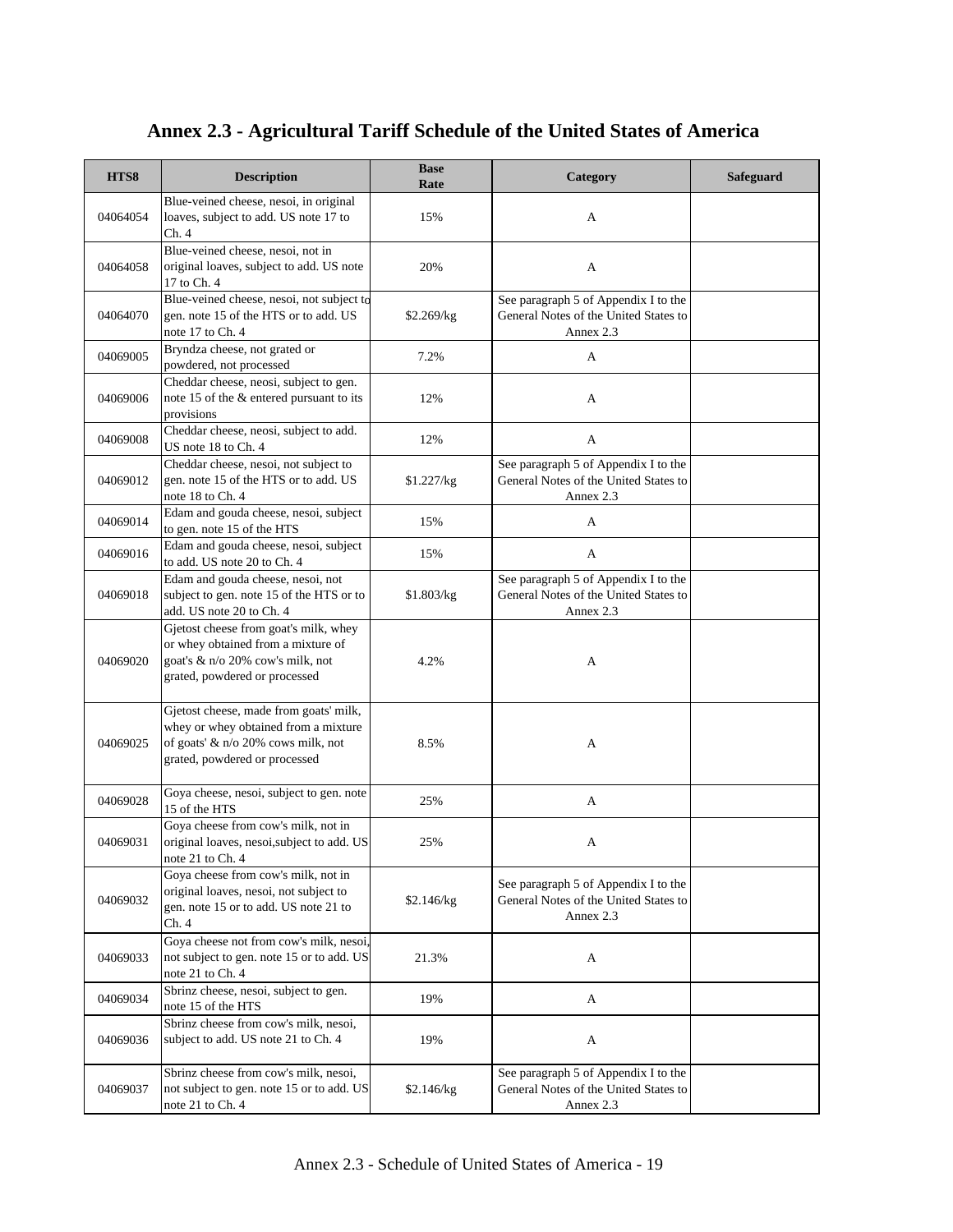| HTS8     | <b>Description</b>                                                                                                                               | <b>Base</b><br>Rate | Category                                                                                   | <b>Safeguard</b> |
|----------|--------------------------------------------------------------------------------------------------------------------------------------------------|---------------------|--------------------------------------------------------------------------------------------|------------------|
| 04069038 | Sbrinz cheese not from cow's milk,<br>nesoi, not subject to gen. note 15 or to<br>add. US note 21 to Ch. 4                                       | 12.2%               | A                                                                                          |                  |
| 04069039 | Romano from cows milk, Reggiano,<br>Parmeson, Provolne, and Provoletti<br>cheese, nesoi, subject to gen. note 15 of<br>the HTS                   | 15%                 | A                                                                                          |                  |
| 04069041 | Romano, Reggiano, Parmeson,<br>Provolne, and Provoletti cheese, nesoi,<br>from cow's milk, subject to add. US<br>note $21$ to $\text{Ch. } 4$    | 15%                 | A                                                                                          |                  |
| 04069042 | Romano, Reggiano, Parmeson,<br>Provolne, and Provoletti cheese, nesoi,<br>from cow's milk, not subj to to GN 15<br>or Ch <sub>4</sub> US note 21 | \$2.146/kg          | See paragraph 5 of Appendix I to the<br>General Notes of the United States to<br>Annex 2.3 |                  |
| 04069043 | Reggiano, Parmeson, Provolne, and<br>Provoletti cheese, nesoi, not from cow's<br>milk, not subject to gen. note 15                               | 9.6%                | A                                                                                          |                  |
| 04069044 | Swiss or emmenthaler cheese with eye<br>formation, nesoi, subject to gen. note 15<br>of the HTS                                                  | 6.4%                | A                                                                                          |                  |
| 04069046 | Swiss or emmenthaler cheese with eye<br>formation, nesoi, subject to add. US<br>note 25 to Ch. 4                                                 | 6.4%                | A                                                                                          |                  |
| 04069048 | Swiss or emmenthaler cheese with eye<br>formation, nesoi, not subject to gen.<br>note 15 or to add. US note 25 to Ch. 4                          | \$1.877/kg          | See paragraph 5 of Appendix I to the<br>General Notes of the United States to<br>Annex 2.3 |                  |
| 04069049 | Gammelost and nokkelost cheese, nesoi                                                                                                            | 5.4%                | A                                                                                          |                  |
| 04069051 | Colby cheese, nesoi, subject to gen. note<br>15 of the HTS and entered pursuant to<br>its provisions                                             | 20%                 | A                                                                                          |                  |
| 04069052 | Colby cheese, nesoi, subject to add. US<br>note 19 to Ch. 4 and entered pursuant to<br>its provisions                                            | 20%                 | A                                                                                          |                  |
| 04069054 | Colby cheese, nesoi, not subject to gen.<br>note 15 or to add. US note 19 to Ch. 4                                                               | \$1.055/kg          | See paragraph 5 of Appendix I to the<br>General Notes of the United States to<br>Annex 2.3 |                  |
| 04069056 | Cheeses, nesoi, from sheep's milk in<br>original loaves and suitable for grating                                                                 | Free                | F                                                                                          |                  |
| 04069057 | Pecorino cheese, from sheep's milk, in<br>original loaves, not suitable for grating                                                              | Free                | F                                                                                          |                  |
| 04069059 | Cheeses, substitute for cheese (including<br>mixtures of cheeses), nesoi, made from<br>sheep's milk                                              | 9.6%                | A                                                                                          |                  |
| 04069061 | Cheeses & substitutes for cheese<br>(incl.mixtures)<br>w/romano/reggiano/parmesan/provolone<br>/etc from cows milk, subj. to gen. note<br>15     | 7.5%                | A                                                                                          |                  |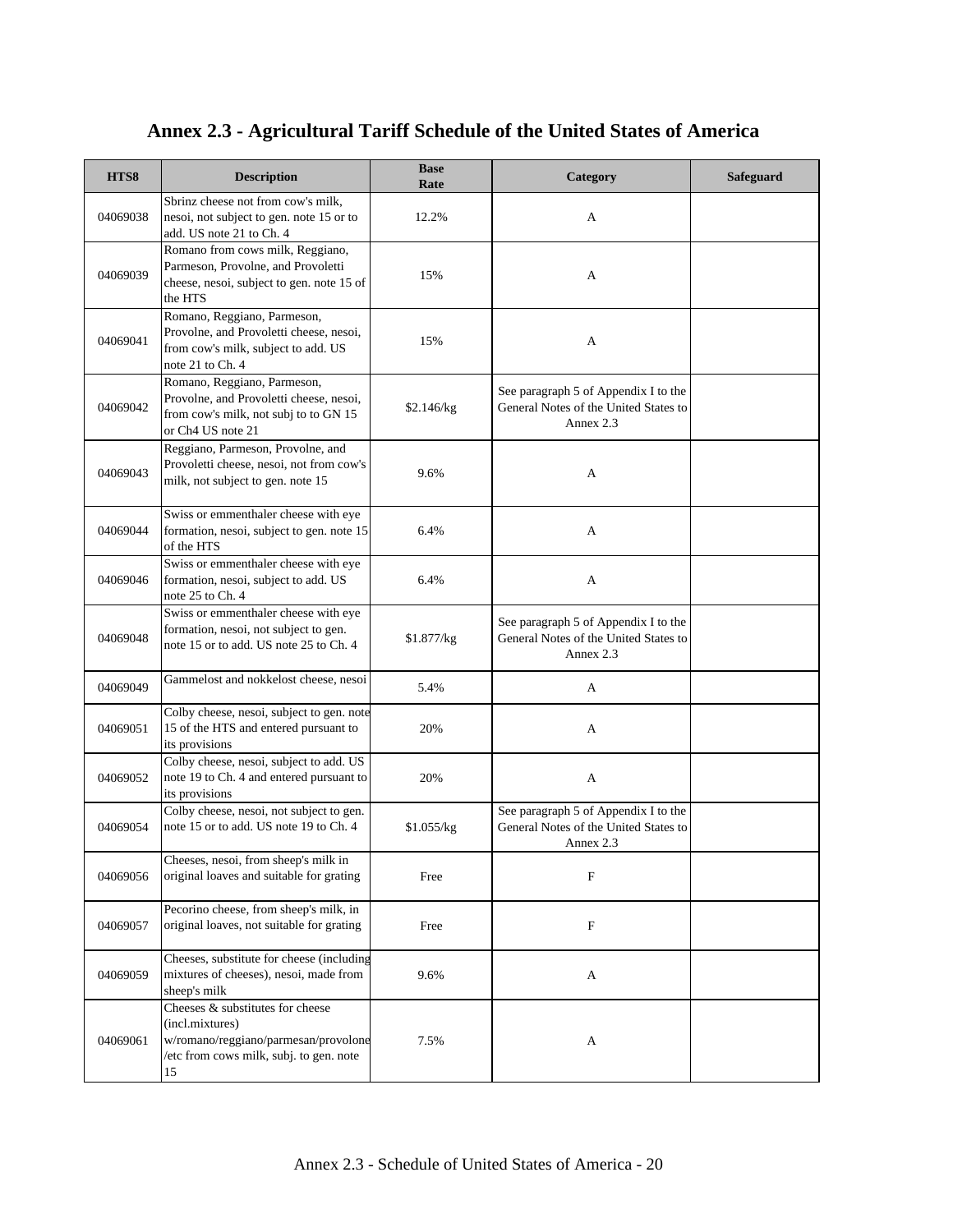| HTS8     | <b>Description</b>                                                                                                                                     | <b>Base</b><br>Rate | Category                                                                                   | <b>Safeguard</b> |
|----------|--------------------------------------------------------------------------------------------------------------------------------------------------------|---------------------|--------------------------------------------------------------------------------------------|------------------|
| 04069063 | Cheeses & substitutes for cheese<br>(incl.mixtures) not<br>cont.romano/reggiano/parmesan/provolo<br>ne/etc from cows milk, subj. to gen.<br>note 15    | 10%                 | A                                                                                          |                  |
| 04069066 | Cheeses & subst. for cheese(incl. mixt.),<br>nesoi,<br>w/romano/reggiano/parmesan/provolone<br>/etc, f/cow milk, subj. Ch4 US note 21,<br>not GN15     | 7.5%                | A                                                                                          |                  |
| 04069068 | Cheeses & subst. for cheese(incl. mixt.),<br>nesoi,<br>w/romano/reggiano/parmesan/provolone<br>/etc, f/cow milk, not subj. Ch4 US note<br>21, not GN15 | \$2.146/kg          | See paragraph 5 of Appendix I to the<br>General Notes of the United States to<br>Annex 2.3 |                  |
| 04069072 | Cheeses & subst. for cheese (incl.<br>mixt.), nesoi, w/ or from blue-veined<br>cheese, subj. to add. US note 17 to<br>Ch.4, not GN15                   | 10%                 | A                                                                                          |                  |
| 04069074 | Cheeses & subst. for cheese (incl.<br>mixt.), nesoi, w/ or from blue-veined<br>cheese, not subj. to add. US note 17 to<br>Ch.4, not GN15               | \$2.269/kg          | See paragraph 5 of Appendix I to the<br>General Notes of the United States to<br>Annex 2.3 |                  |
| 04069076 | Cheeses & subst. for cheese (incl.<br>mixt.), nesoi, w/ or from cheddar<br>cheese, subj. to add. US note 18 to<br>Ch.4, not GN15                       | 10%                 | A                                                                                          |                  |
| 04069078 | Cheeses & subst. for cheese (incl.<br>mixt.), nesoi, w/ or from cheddar<br>cheese, not subj. to add. US note 18 to<br>Ch.4, not GN15                   | \$1.227/kg          | See paragraph 5 of Appendix I to the<br>General Notes of the United States to<br>Annex 2.3 |                  |
| 04069082 | Cheeses & subst. for cheese (incl.<br>mixt.), nesoi, w/ or from Am. cheese<br>except cheddar, subj. to add. US note<br>19 to Ch.4, not GN15            | 10%                 | A                                                                                          |                  |
| 04069084 | Cheeses $&$ subst, for cheese (incl.<br>mixt.), nesoi, w/ or from Am. cheese<br>except cheddar, not subj. to add. US<br>note 19 to Ch.4, not GN15      | \$1.055/kg          | See paragraph 5 of Appendix I to the<br>General Notes of the United States to<br>Annex 2.3 |                  |
| 04069086 | Cheeses $&$ subst, for cheese (incl.<br>mixt.), nesoi, w/ or from edam or gouda<br>cheese, subj. to add. US note 20 to<br>Ch.4, not GN15               | 10%                 | A                                                                                          |                  |
| 04069088 | Cheeses & subst. for cheese (incl.<br>mixt.), nesoi, w/ or from edam or gouda<br>cheese, not subj. to add. US note 20 to<br>Ch.4, not GN15             | \$1.803/kg          | See paragraph 5 of Appendix I to the<br>General Notes of the United States to<br>Annex 2.3 |                  |
| 04069090 | Cheeses & subst, for cheese (incl.<br>mixt.), nesoi, w/ or from swiss,<br>emmentaler or gruyere, subj. to add. US<br>note 22 to Ch.4, not GN15         | 10%                 | A                                                                                          |                  |
| 04069092 | Cheeses & subst. for cheese (incl.<br>mixt.), nesoi, w/ or from swiss,<br>emmentaler or gruyere, not subj. Ch4<br>US note 22, not GN15                 | \$1.386/kg          | See paragraph 5 of Appendix I to the<br>General Notes of the United States to<br>Annex 2.3 |                  |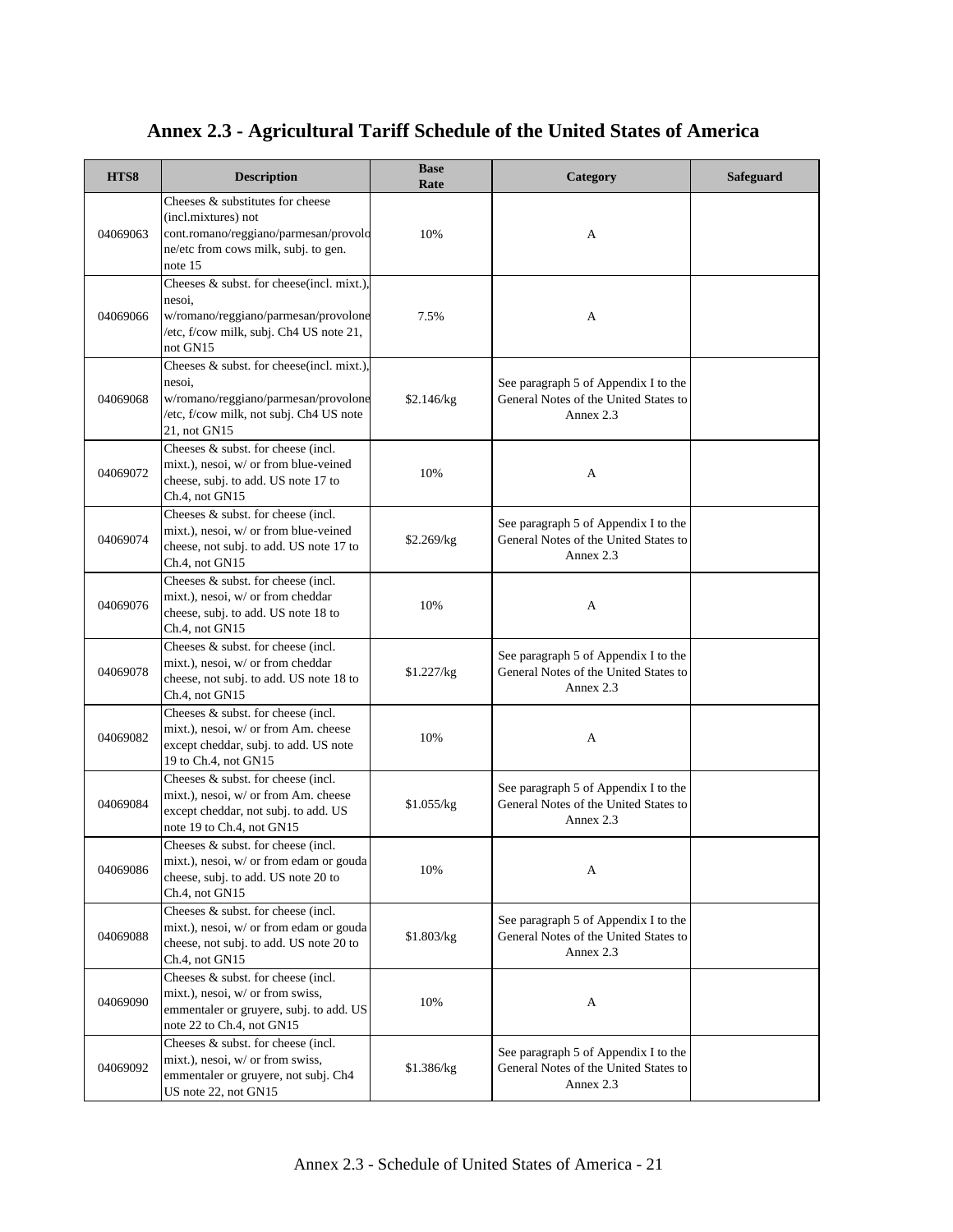#### **HTS8 Description Base Rate Rate Rate Rate Rate Rate Rate Rate Rate Rate Rate Rate Rate Rate Rate Rate Rate Rate Rate Rate Rate Rate Rate Rate Rate R** 04069093 Cheeses & subst. for cheese (incl. mixt.), nesoi, w/butterfat n/o 0.5% by wt, subject to add. US note 23 to Ch. 4, not GN15 10% A 04069094 Cheeses & subst. for cheese (incl. mixt.), nesoi, w/butterfat n/o 0.5% by wt, not subject to add. US note 23 to Ch. 4, not GN15 \$1.128/kg See paragraph 5 of Appendix I to the General Notes of the United States to Annex 2.3 04069095 Cheeses & subst. for cheese (incl. mixt.), nesoi, w/cows milk, w/butterfat o/0.5% by wt, subject to Ch 4 US note 16 (quota) 10% A 04069097 Cheeses & subst. for cheese (incl. mixt.), nesoi, w/cows milk, w/butterfat o/0.5% by wt, not subject to Ch4 US note 16, not GN15 \$1.509/kg See paragraph 5 of Appendix I to the General Notes of the United States to Annex 2.3 04069099 Cheeses & subst. for cheese (incl. mixt.), nesoi, w/o cows milk, mixt.), nesol, w/0 cows mink,  $\frac{8.5\%}{8.5\%}$  A 04070000 Birds' eggs, in shell, fresh, preserved or <br>
cooked 2.8 cents/doz. A 04081100 Egg yolks, dried, whether or not Egg yolks, ariea, whether or not<br>
containing added sweeteners A 04081900 Egg yolks, other than dried, whether or not containing added sweeteners 9.7 cents/kg A 04089100 Birds' eggs, not in shell, dried, whether or not containing added sweeteners 47.6 cents/kg A 04089900 Birds' eggs, not in shell, other than dried, whether or not containing added sweeteners 9.7 cents/kg A  $04090000$  Natural honey  $1.9$  cents/kg A  $04100000$  Edible products of animal origin, nesi  $1.1\%$   $1.1\%$ 05010000 Human hair, unworked, whether or not washed and scoured; waste of human hair 1.4% A <sup>05021000</sup> Pigs', hogs' or boars' bristles and hair and waste thereof and half and waste thereof and waste thereof and  $\frac{0.8 \text{ cents}}{k}$  A <sup>05029000</sup> Badger hair and other brushmaking hair, Badger nair and other brushmaking nair,<br>nesi, and waste thereof Free Free F 05030000 Horsehair and horsehair waste, whether or not put up as a layer with or without supporting material Free F 05040000 Guts, bladders and stomachs of animals (other than fish), whole and pieces thereof Free F 05051000 Feathers of a kind used for stuffing, and Free F  $0.5059020$  Feather meal and waste  $0.5059020$   $A$ 05059060 Skins and parts of birds with their feathers or down (except meal and waste) nesoi Free F 05061000 Ossein and bones treated with acid Free Free F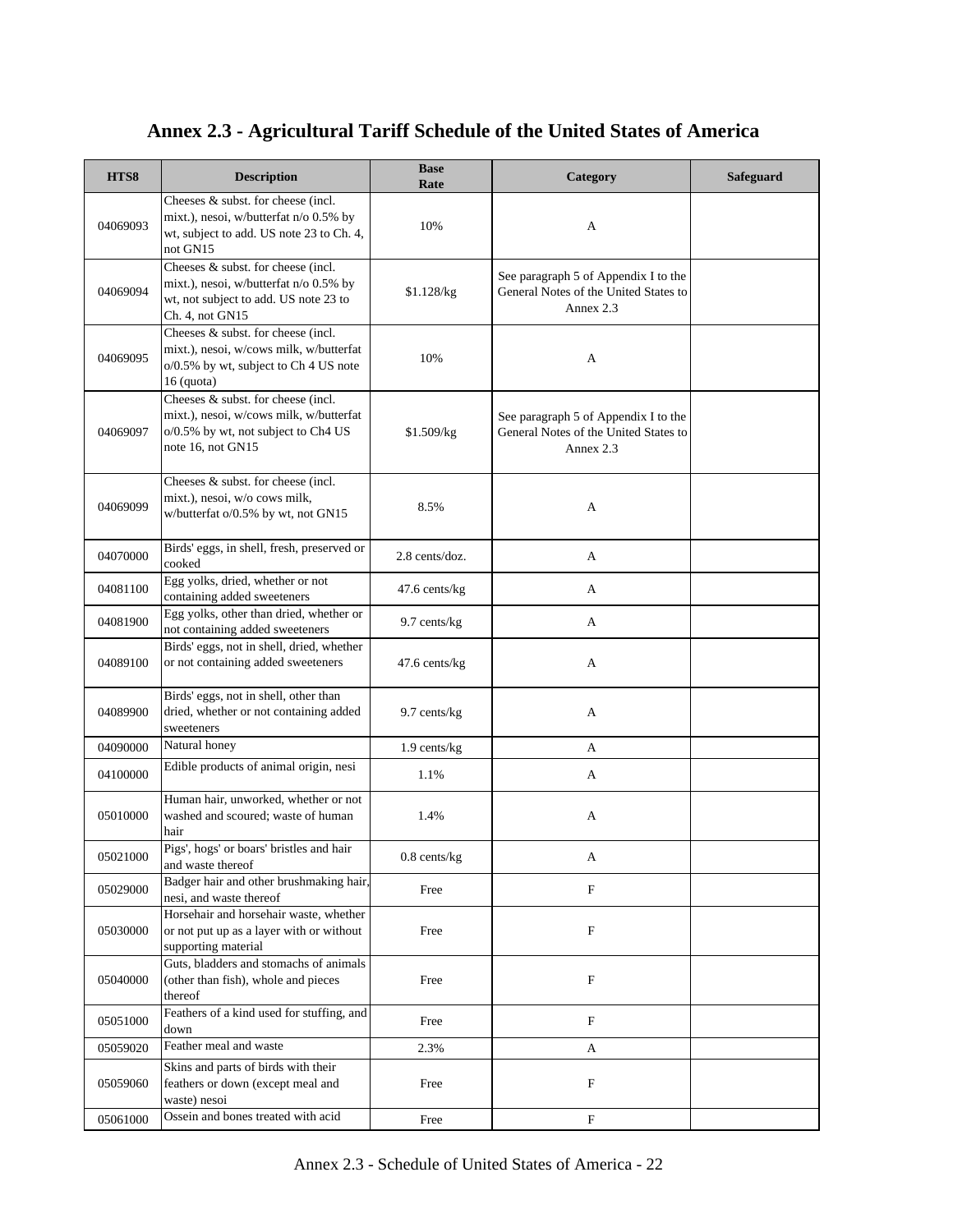| HTS8     | <b>Description</b>                                                                                                                                   | <b>Base</b><br>Rate | Category                  | Safeguard |
|----------|------------------------------------------------------------------------------------------------------------------------------------------------------|---------------------|---------------------------|-----------|
| 05069000 | Bones & horn-cores, unworked,<br>defatted, simply prepared (but not cut to<br>shape) or degelatinized; powder &<br>waste of these products           | Free                | $\mathbf F$               |           |
| 05071000 | Ivory, ivory powder and waste                                                                                                                        | Free                | $\mathbf F$               |           |
| 05079000 | Tortoise shell, whalebone and<br>whalebone hair, horns, antlers, hooves,<br>nails, claws and beaks, unworked or<br>simply prepared; waste and powder | Free                | $\boldsymbol{\mathrm{F}}$ |           |
| 05080000 | Coral, shells, cuttlebone and similar<br>materials, unworked or simply<br>prepared, but not cut to shape; powder<br>and waste thereof                | Free                | $\mathbf F$               |           |
| 05090000 | Natural sponges of animal origin                                                                                                                     | 3%                  | А                         |           |
| 05100020 | Ambergris, castoreum, civet, and musk<br>used in the preparation of<br>pharmaceutical products                                                       | 5.1%                | A                         |           |
| 05100040 | Cantharides; bile; glands and other<br>animal products nesi, used in<br>pharmaceutical products                                                      | Free                | $\boldsymbol{\mathrm{F}}$ |           |
| 05111000 | Bovine semen                                                                                                                                         | Free                | $\mathbf F$               |           |
| 05119100 | Products of fish, crustaceans, molluscs<br>or other aquatic invertebrates nesi; dead<br>animals of chapter 3, unfit for human<br>consumption         | Free                | F                         |           |
| 05119920 | Parings and similar waste of raw hides<br>or skins; glue stock nesi                                                                                  | Free                | $\boldsymbol{\mathrm{F}}$ |           |
| 05119930 | Animal products chiefly used as food<br>for animals or as ingredients in such<br>food, nesi                                                          | Free                | $\mathbf F$               |           |
| 05119940 | Animal products nesi; dead animals of<br>chapter 1, unfit for human consumption                                                                      | 1.1%                | A                         |           |
| 06011015 | Tulip bulbs, dormant                                                                                                                                 | 89.6 cents/1000     | A                         |           |
| 06011030 | Hyacinth bulbs, dormant                                                                                                                              | 38.4 cents/1000     | А                         |           |
| 06011045 | Lily bulbs, dormant                                                                                                                                  | 55.7 cents/1000     | А                         |           |
| 06011060 | Narcissus bulbs, dormant                                                                                                                             | \$1.34/1000         | A                         |           |
| 06011075 | Crocus corms, dormant                                                                                                                                | 19.2 cents/1000     | A                         |           |
| 06011085 | Lily of the valley pips, dormant                                                                                                                     | \$1.44/1000         | A                         |           |
| 06011090 | Bulbs, tubers, tuberous roots, corms,<br>crowns and rhizomes, nesi, dormant                                                                          | 3.5%                | A                         |           |
| 06012010 | Hyacinth bulbs, without soil attached, in<br>growth or in flower                                                                                     | 38.4 cents/1000     | A                         |           |
| 06012090 | Bulbs nesi, tubers, tuberous roots,<br>corms, crowns and rhizomes, in growth<br>or in flower; chicory plants and roots                               | 1.4%                | A                         |           |
| 06021000 | Unrooted cuttings and slips of live<br>plants                                                                                                        | 4.8%                | A                         |           |
| 06022000 | Trees, shrubs, and bushes, grafted or not<br>of kinds which bear edible fruits or nuts                                                               | Free                | F                         |           |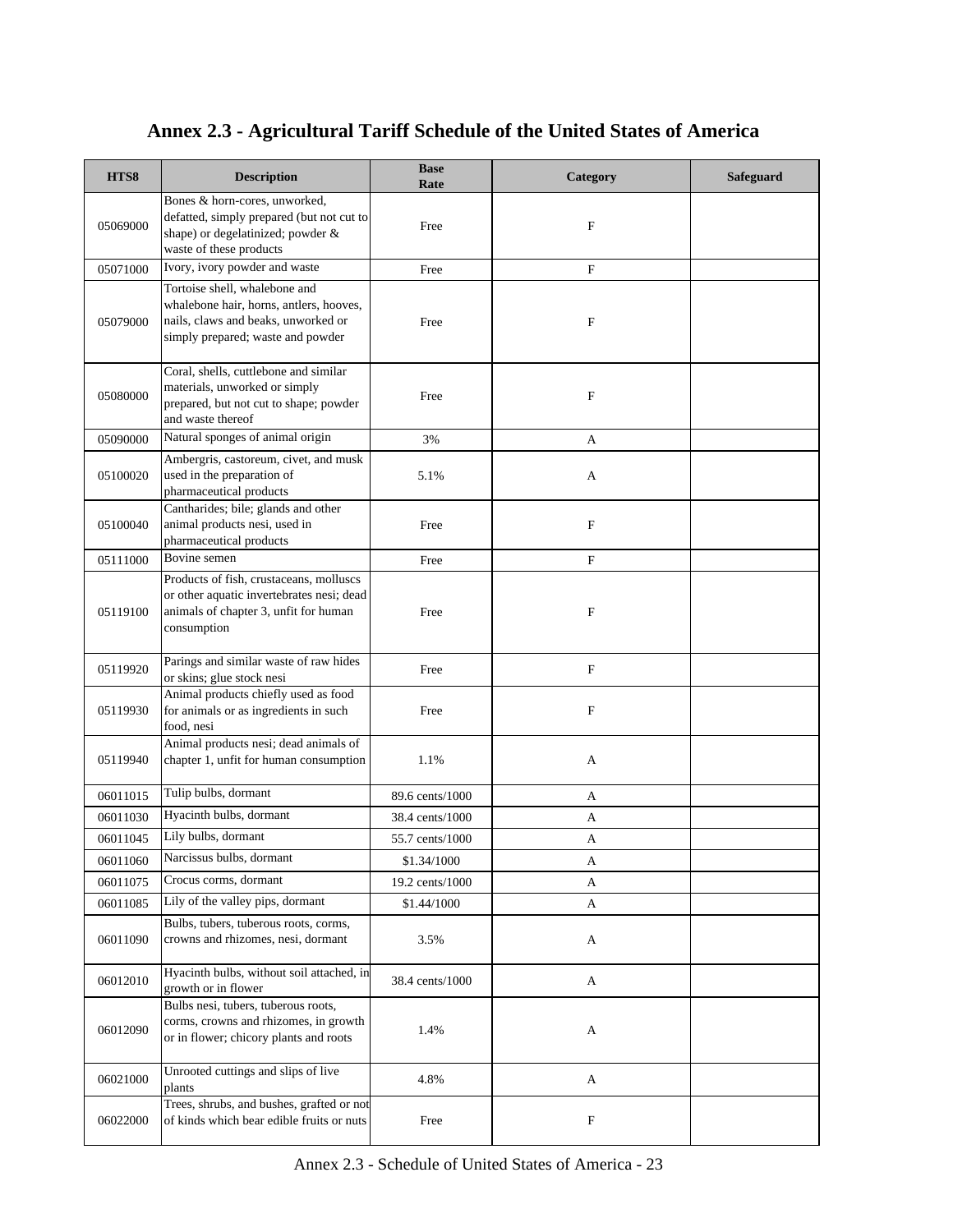| HTS8     | <b>Description</b>                                                                                                                                    | <b>Base</b><br>Rate | Category                  | <b>Safeguard</b> |
|----------|-------------------------------------------------------------------------------------------------------------------------------------------------------|---------------------|---------------------------|------------------|
| 06023000 | Rhododendron and azalea plants,<br>grafted or not                                                                                                     | 1.9%                | A                         |                  |
| 06024000 | Rose plants, grafted or not                                                                                                                           | Free                | $\boldsymbol{\mathrm{F}}$ |                  |
| 06029020 | Live orchid plants                                                                                                                                    | Free                | $\mathbf F$               |                  |
| 06029030 | Live herbaceous perennials, other than<br>orchid plants, with soil attached to roots                                                                  | 1.4%                | А                         |                  |
| 06029040 | Live herbaceous perennials, other than<br>orchid plants, without soil attached to<br>roots                                                            | 3.5%                | A                         |                  |
| 06029050 | Live mushroom spawn                                                                                                                                   | 1.4 cents/kg        | A                         |                  |
| 06029060 | Other live plants nesoi, with soil<br>attached to roots                                                                                               | 1.9%                | A                         |                  |
| 06029090 | Other live plants nesoi, other than those<br>with soil attached to roots                                                                              | 4.8%                | A                         |                  |
| 06031030 | Miniature (spray) carnations, fresh cut                                                                                                               | 3.2%                | A                         |                  |
| 06031060 | Roses, fresh cut                                                                                                                                      | 6.8%                | A                         |                  |
| 06031070 | Chrysanthemums, standard carnations,<br>anthuriums and orchids, fresh cut                                                                             | 6.4%                | A                         |                  |
| 06031080 | Cut flowers and flower buds suitable for<br>bouquets or ornamental purposes, fresh<br>cut, nesi                                                       | 6.4%                | A                         |                  |
| 06039000 | Cut flowers and flower buds, suitable<br>for bouquets or ornamental purposes,<br>dried, dyed, bleached, impregnated or<br>otherwise prepared          | 4%                  | А                         |                  |
| 06041000 | Mosses and lichens                                                                                                                                    | Free                | F                         |                  |
| 06049100 | Foliage, branches and other parts of<br>plants without flowers or flower buds,<br>and grasses, suitable for bouquets or<br>ornamental purposes, fresh | Free                | F                         |                  |
| 06049930 | Foliage, branches, parts of plants<br>without flowers or buds, and grasses,<br>suitable for bouquets or ornamental<br>purposes, dried or bleached     | Free                | $\mathbf F$               |                  |
| 06049960 | Foliage, branches, parts of plants and<br>grasses, suitable for bouquets or<br>ornamental purposes, dyed, impregnated<br>or otherwise prepared        | 7%                  | A                         |                  |
| 07011000 | Seed potatoes, fresh or chilled                                                                                                                       | $0.5$ cents/kg      | A                         |                  |
| 07019010 | Yellow (Solano) potatoes, excluding<br>seed                                                                                                           | $0.5$ cents/kg      | A                         |                  |
| 07019050 | Fresh potatoes, other than yellow<br>(Solano) potatoes or seed potatoes                                                                               | $0.5$ cents/kg      | A                         |                  |
| 07020020 | Tomatoes, fresh or chilled, entered<br>during Mar.1 to July 14, or the period<br>Sept.1 to Nov.14 in any year                                         | 3.9 cents/kg        | A                         |                  |
| 07020040 | Tomatoes, fresh or chilled, entered<br>during July 15 to Aug.31 in any year                                                                           | 2.8 cents/kg        | A                         |                  |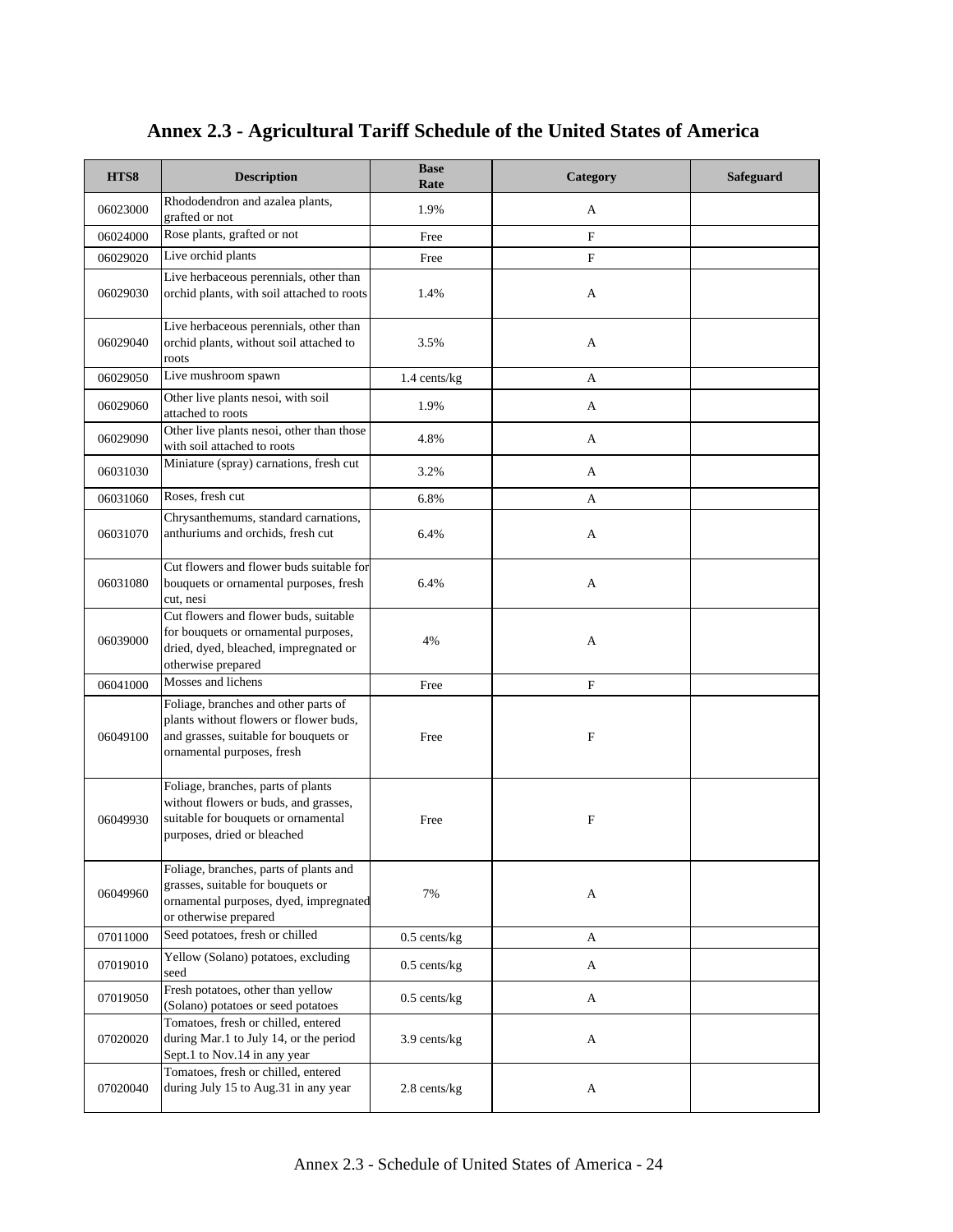| HTS8     | <b>Description</b>                                                                                                         | <b>Base</b><br>Rate | Category                  | <b>Safeguard</b> |
|----------|----------------------------------------------------------------------------------------------------------------------------|---------------------|---------------------------|------------------|
| 07020060 | Tomatoes, fresh or chilled, entered from<br>Nov. 15 thru the last day of Feb. of the                                       | 2.8 cents/kg        | А                         |                  |
|          | following year<br>Onion sets, fresh or chilled                                                                             |                     |                           |                  |
| 07031020 |                                                                                                                            | $0.83$ cents/kg     | A                         |                  |
| 07031030 | Pearl onions not over 16 mm in<br>diameter, fresh or chilled                                                               | $0.96$ cents/ $kg$  | A                         |                  |
| 07031040 | Onions, other than onion sets or pearl<br>onions not over 16 mm in diameter, and<br>shallots, fresh or chilled             | 3.1 cents/kg        | A                         |                  |
| 07032000 | Garlic, fresh or chilled                                                                                                   | $0.43$ cents/kg     | A                         |                  |
| 07039000 | Leeks and other alliaceous vegetables<br>nesi, fresh or chilled                                                            | 20%                 | A                         |                  |
| 07041020 | Cauliflower and headed broccoli, fresh<br>or chilled, if entered June 5 to October<br>15, inclusive, in any year           | 2.5%                | A                         |                  |
| 07041040 | Cauliflower and headed broccoli, fresh<br>or chilled, not reduced in size, if entered<br>Oct. 16 through June 4, inclusive | 10%                 | А                         |                  |
| 07041060 | Cauliflower and headed broccoli, fresh<br>or chilled, reduced in size, if entered<br>Oct. 16 through June 4, inclusive     | 14%                 | А                         |                  |
| 07042000 | Brussels sprouts, fresh or chilled                                                                                         | 12.5%               | A                         |                  |
| 07049020 | Cabbage, fresh or chilled                                                                                                  | $0.54$ cents/kg     | A                         |                  |
| 07049040 | Kohlrabi, kale and similar edible<br>brassicas nesi, including sprouting<br>broccoli, fresh or chilled                     | 20%                 | A                         |                  |
| 07051120 | Head lettuce (cabbage lettuce), fresh or<br>chilled, if entered June 1 to October 31,<br>inclusive, in any year            | $0.4$ cents/kg      | A                         |                  |
| 07051140 | Head lettuce (cabbage lettuce), fresh or<br>chilled, if entered Nov. 1 through May<br>30, inclusive, in any year           | 3.7 cents/kg        | A                         |                  |
| 07051920 | Lettuce, other than head lettuce, fresh or<br>chilled, if entered June 1 to October 31,<br>inclusive, in any year          | $0.4$ cents/kg      | А                         |                  |
| 07051940 | Lettuce, other than head lettuce, fresh or<br>chilled, if entered Nov. 1 through May<br>30, inclusive, in any year         | 3.7 cents/kg        | A                         |                  |
| 07052100 | Witloof chicory, fresh or chilled                                                                                          | $0.15$ cents/kg     | A                         |                  |
| 07052900 | Chicory, other than witloof chicory,<br>fresh or chilled                                                                   | $0.15$ cents/kg     | A                         |                  |
| 07061005 | Carrots, fresh or chilled, reduced in size                                                                                 | 14.9%               | A                         |                  |
| 07061010 | Carrots, fresh or chilled, not reduced in<br>size, under 10 cm in length                                                   | $1.4$ cents/kg      | A                         |                  |
| 07061020 | Carrots, fresh or chilled, not reduced in<br>size, 10 cm or over in length                                                 | $0.7$ cents/kg      | A                         |                  |
| 07061040 | Turnips, fresh or chilled                                                                                                  | Free                | $\boldsymbol{\mathrm{F}}$ |                  |
| 07069020 | Radishes, fresh or chilled                                                                                                 | 2.7%                | A                         |                  |
| 07069030 | Beets and horseradish, fresh or chilled                                                                                    | 1.9%                | A                         |                  |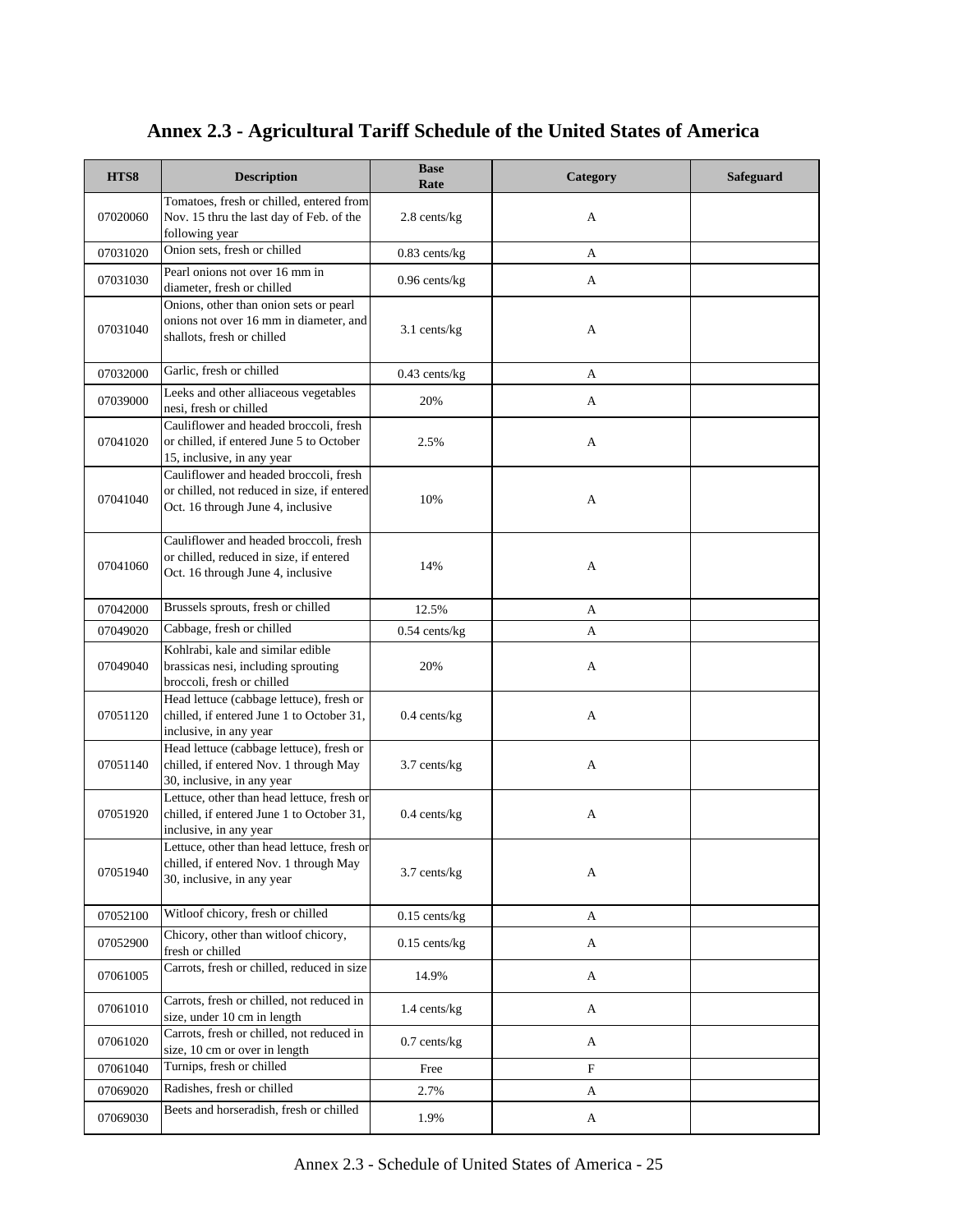| HTS8     | <b>Description</b>                                                                                                                               | <b>Base</b><br>Rate | Category    | <b>Safeguard</b> |
|----------|--------------------------------------------------------------------------------------------------------------------------------------------------|---------------------|-------------|------------------|
| 07069040 | Salsify, celeriac, radishes and similar<br>edible roots nesi, fresh or chilled                                                                   | 10%                 | A           |                  |
| 07070020 | Cucumbers, including gherkins, fresh or<br>chilled, if entered December 1 in any<br>year to the last day of the following<br>February, inclusive | 4.2 cents/kg        | A           |                  |
| 07070040 | Cucumbers, including gherkins, fresh or<br>chilled, if entered March 1 to April 30,<br>inclusive, in any year                                    | 5.6 cents/kg        | А           |                  |
| 07070050 | Cucumbers, including gherkins, fresh or<br>chilled, if entered May 1 to June 30,<br>inclusive, or Sept. 1 to Nov. 30,<br>inclusive, in any year  | 5.6 cents/kg        | А           |                  |
| 07070060 | Cucumbers, including gherkins, fresh or<br>chilled, if entered July 1 to August 31,<br>inclusive, in any year                                    | 1.5 cents/kg        | А           |                  |
| 07081020 | Peas, fresh or chilled, shelled or<br>unshelled, if entered July 1 to Sept. 30,<br>inclusive, in any year                                        | $0.5$ cents/kg      | A           |                  |
| 07081040 | Peas, fresh or chilled, shelled or<br>unshelled, if entered Nov. 1 through the<br>following June 30, inclusive                                   | 2.8 cents/kg        | A           |                  |
| 07082010 | Lima beans, fresh or chilled, shelled or<br>unshelled, if entered November 1<br>through the following May 31, inclusive                          | 2.3 cents/kg        | A           |                  |
| 07082020 | Cowpeas (other than black-eye peas),<br>fresh or chilled, shelled or unshelled                                                                   | Free                | $\mathbf F$ |                  |
| 07082090 | Beans nesi, fresh or chilled, shelled or<br>unshelled                                                                                            | 4.9 cents/kg        | A           |                  |
| 07089005 | Chickpeas (garbanzos), fresh or chilled,<br>shelled or unshelled                                                                                 | $1$ cent/kg         | A           |                  |
| 07089015 | Lentils, fresh or chilled, shelled or<br>unshelled                                                                                               | $0.1$ cents/kg      | A           |                  |
| 07089025 | Pigeon peas, fresh or chilled, shelled or<br>unshelled, if entered from July 1 to<br>September 30, inclusive, in any year                        | Free                | $\mathbf F$ |                  |
| 07089030 | Pigeon peas, fresh or chilled, shelled or<br>unshelled, if entered Oct. 1 through the<br>following June 30, inclusive                            | $0.8$ cents/ $kg$   | A           |                  |
| 07089040 | Leguminous vegetables nesi, fresh or<br>chilled, shelled or unshelled                                                                            | $4.9$ cents/kg      | A           |                  |
| 07091000 | Globe artichokes, fresh or chilled                                                                                                               | 11.3%               | A           |                  |
| 07092010 | Asparagus, fresh or chilled, not reduced<br>in size, if entered September 15 to<br>November 15, inclusive, and transported<br>to the U.S. by air | 5%                  | A           |                  |
| 07092090 | Asparagus, nesi, fresh or chilled                                                                                                                | 21.3%               | A           |                  |
| 07093020 | Eggplants (aubergines), fresh or chilled,<br>if entered April 1 to November 30,<br>inclusive, in any year                                        | 2.6 cents/kg        | A           |                  |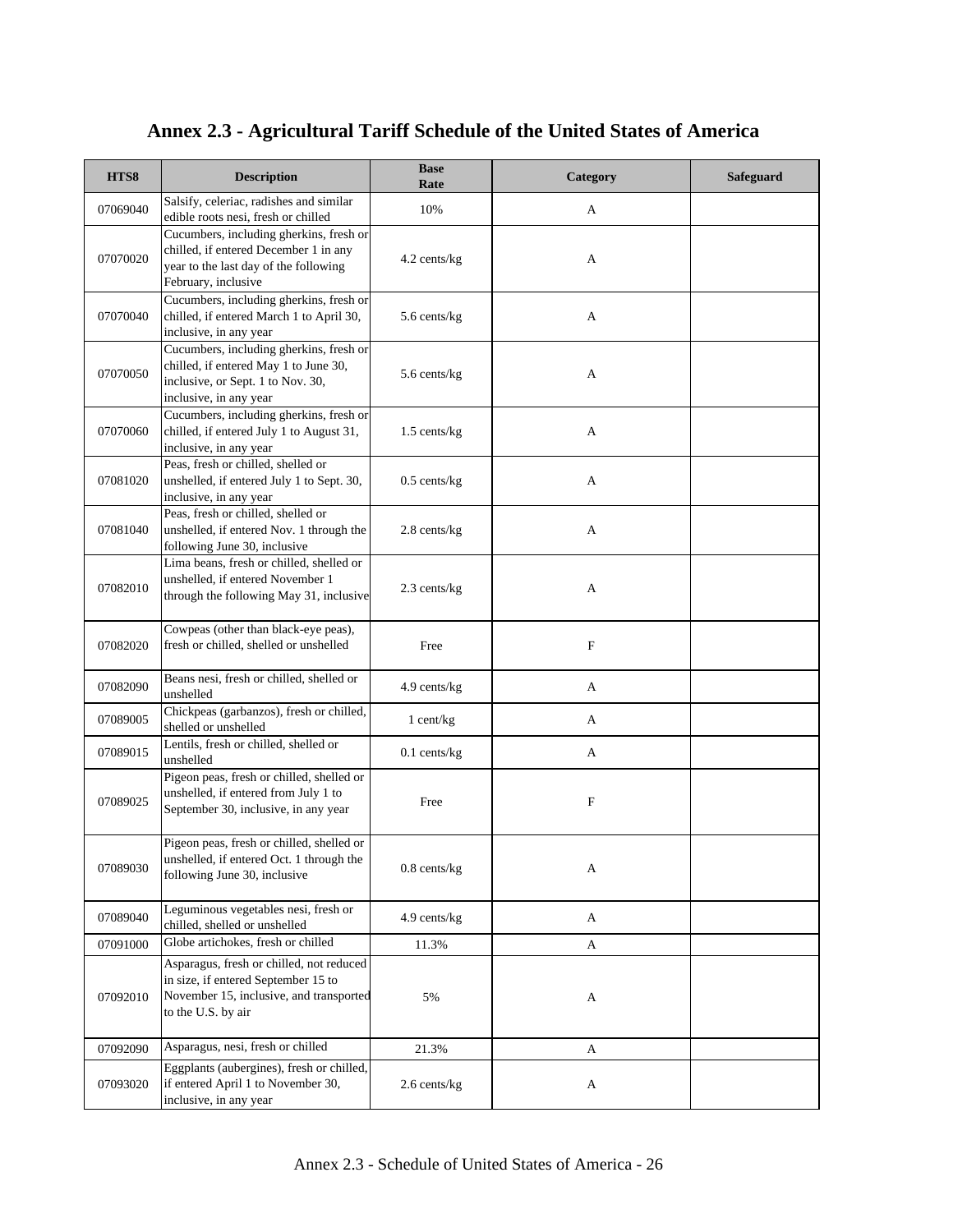| HTS8     | <b>Description</b>                                                                                                                                 | <b>Base</b><br>Rate           | Category    | Safeguard |
|----------|----------------------------------------------------------------------------------------------------------------------------------------------------|-------------------------------|-------------|-----------|
| 07093040 | Eggplants (aubergines), fresh or chilled,<br>if entered December 1 through the<br>following March 31, inclusive                                    | 1.9 cents/kg                  | A           |           |
| 07094020 | Celery, other than celeriac, fresh or<br>chilled, reduced in size                                                                                  | 14.9%                         | А           |           |
| 07094040 | Celery, other than celeriac, fresh or<br>chilled, not reduced in size, if entered<br>April 15 to July 31, inclusive, in any<br>year                | $0.25$ cents/kg               | A           |           |
| 07094060 | Celery, other than celeriac, fresh or<br>chilled, not reduced in size, if entered<br>August 1 through the following April<br>14, inclusive         | 1.9 cents/kg                  | A           |           |
| 07095101 | Mushrooms of the genus Agaricus, fresh<br>or chilled                                                                                               | $8.8 \text{ cents/kg} + 20\%$ | A           |           |
| 07095200 | Truffles, fresh or chilled                                                                                                                         | Free                          | $\mathbf F$ |           |
| 07095900 | Mushrooms, other than of the genus<br>Agaricus, fresh or chilled                                                                                   | $8.8 \text{ cents/kg} + 20\%$ | A           |           |
| 07096020 | Chili peppers, fresh or chilled                                                                                                                    | 4.4 cents/kg                  | A           |           |
| 07096040 | Fruits of the genus capsicum (peppers)<br>(ex. chili peppers) or of the genus<br>pimenta (e.g., Allspice), fresh or chilled                        | 4.7 cents/kg                  | A           |           |
| 07097000 | Spinach, New Zealand spinach and<br>orache spinach (garden spinach), fresh<br>or chilled                                                           | 20%                           | А           |           |
| 07099005 | Jicamas, pumpkins and breadfruit, fresh<br>or chilled                                                                                              | 11.3%                         | A           |           |
| 07099010 | Chayote, fresh or chilled                                                                                                                          | 5.6%                          | A           |           |
| 07099014 | Okra, fresh or chilled                                                                                                                             | 20%                           | A           |           |
| 07099020 | Squash, fresh or chilled                                                                                                                           | 1.5 cents/kg                  | A           |           |
| 07099030 | Fiddlehead greens, fresh or chilled                                                                                                                | 8%                            | A           |           |
| 07099035 | Olives, fresh or chilled                                                                                                                           | 8.8 cents/kg                  | А           |           |
| 07099045 | Sweet corn, fresh or chilled                                                                                                                       | 21.3%                         | A           |           |
| 07099091 | Vegetables, not elsewhere specified or<br>included, fresh or chilled                                                                               | 20%                           | A           |           |
| 07101000 | Potatoes, uncooked or cooked by<br>steaming or boiling in water, frozen                                                                            | 14%                           | A           |           |
| 07102120 | Peas, uncooked or cooked by steaming<br>or boiling in water, frozen, if entered<br>July 1 through September 30, inclusive,<br>in any year          | $1$ cent/kg                   | A           |           |
| 07102140 | Peas, uncooked or cooked by steaming<br>or boiling in water, frozen, if entered<br>Jan. 1 through June 30, or Oct. 1<br>through Dec. 31, inclusive | $2$ cents/ $kg$               | A           |           |
| 07102210 | Lima beans, uncooked or cooked by<br>steaming or boiling in water, frozen, not<br>reduced in size, entered Nov. 1 through<br>the following May 31  | 2.3 cents/kg                  | A           |           |
| 07102215 | Lima beans, frozen, entered June 1 -<br>October 31                                                                                                 | 4.9 cents/kg                  | A           |           |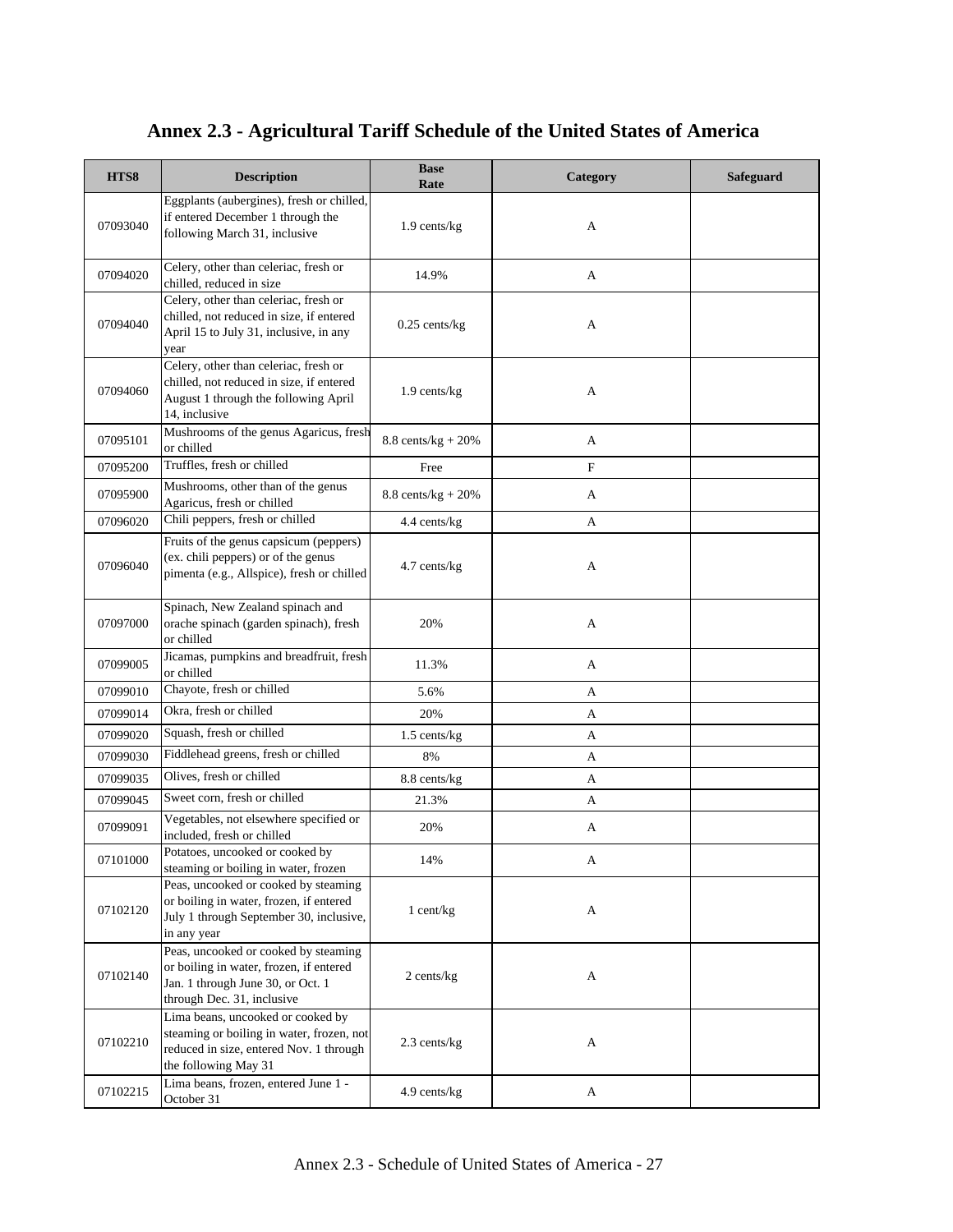| HTS8     | <b>Description</b>                                                                                                                                  | <b>Base</b><br>Rate  | Category    | Safeguard |
|----------|-----------------------------------------------------------------------------------------------------------------------------------------------------|----------------------|-------------|-----------|
| 07102220 | Cowpeas (other than black-eye peas),<br>uncooked or cooked by steaming or<br>boiling in water, frozen, not reduced in<br>size                       | Free                 | $\mathbf F$ |           |
| 07102225 | Frozen string beans (snap beans), not<br>reduced in size                                                                                            | 4.9 cents/kg         | A           |           |
| 07102237 | Frozen beans nesi, not reduced in size                                                                                                              | 4.9 cents/kg         | A           |           |
| 07102240 | Beans nesi, uncooked or cooked by<br>steaming or boiling in water, frozen,<br>reduced in size                                                       | 11.2%                | A           |           |
| 07102905 | Chickpeas (garbanzos), uncooked or<br>cooked by steaming or boiling in water,<br>frozen                                                             | 1 cent/kg            | A           |           |
| 07102915 | Lentils, uncooked or cooked by<br>steaming or boiling in water, frozen                                                                              | $0.1$ cents/kg       | A           |           |
| 07102925 | Pigeon peas, uncooked or cooked by<br>steaming or boiling in water, frozen, if<br>entered July 1 through September 30,<br>inclusive, in any year    | Free                 | $\mathbf F$ |           |
| 07102930 | Pigeon peas, uncooked or cooked by<br>steaming or boiling in water, frozen, if<br>entered Oct. 1 through the following<br>June 30, inclusive        | $0.8$ cents/ $kg$    | A           |           |
| 07102940 | Leguminous vegetables nesi, uncooked<br>or cooked by steaming or boiling in<br>water, frozen                                                        | 3.5 cents/kg         | A           |           |
| 07103000 | Spinach, New Zealand spinach and<br>orache spinach (garden spinach),<br>uncooked or cooked by steaming or<br>boiling in water, frozen               | 14%                  | A           |           |
| 07104000 | Sweet corn, uncooked or cooked by<br>steaming or boiling in water, frozen                                                                           | 14%                  | A           |           |
| 07108015 | Bamboo shoots and water chestnuts<br>(other than Chinese water chestnuts).<br>uncooked or cooked by steaming or<br>boiling in water, frozen         | Free                 | F           |           |
| 07108020 | Mushrooms, uncooked or cooked by<br>steaming or boiling in water, frozen                                                                            | 5.7 cents/ $kg + 8%$ | A           |           |
| 07108040 | Tomatoes, uncooked or cooked by<br>steaming or boiling in water, frozen, if<br>entered Mar. 1 thru July 14, incl. or<br>Sept. 1 thru Nov. 14, incl. | 2.9 cents/kg         | А           |           |
| 07108045 | Tomatoes, uncooked or cooked by<br>steaming or boiling in water, frozen, if<br>entered July 15 through August 31,<br>inclusive, in any year         | $2.1$ cents/kg       | A           |           |
| 07108050 | Tomatoes, uncooked or cooked by<br>steaming or boiling in water, frozen, if<br>entered Nov. 15 through the following<br>February, incl.             | $2.1$ cents/kg       | A           |           |
| 07108060 | Fiddlehead greens, uncooked or cooked<br>by steaming or boiling in water, frozen,<br>not reduced in size                                            | $8\%$                | A           |           |
| 07108065 | Brussels sprouts, uncooked or cooked<br>by steaming or boiling in water, frozen,<br>not reduced in size                                             | 12.5%                | A           |           |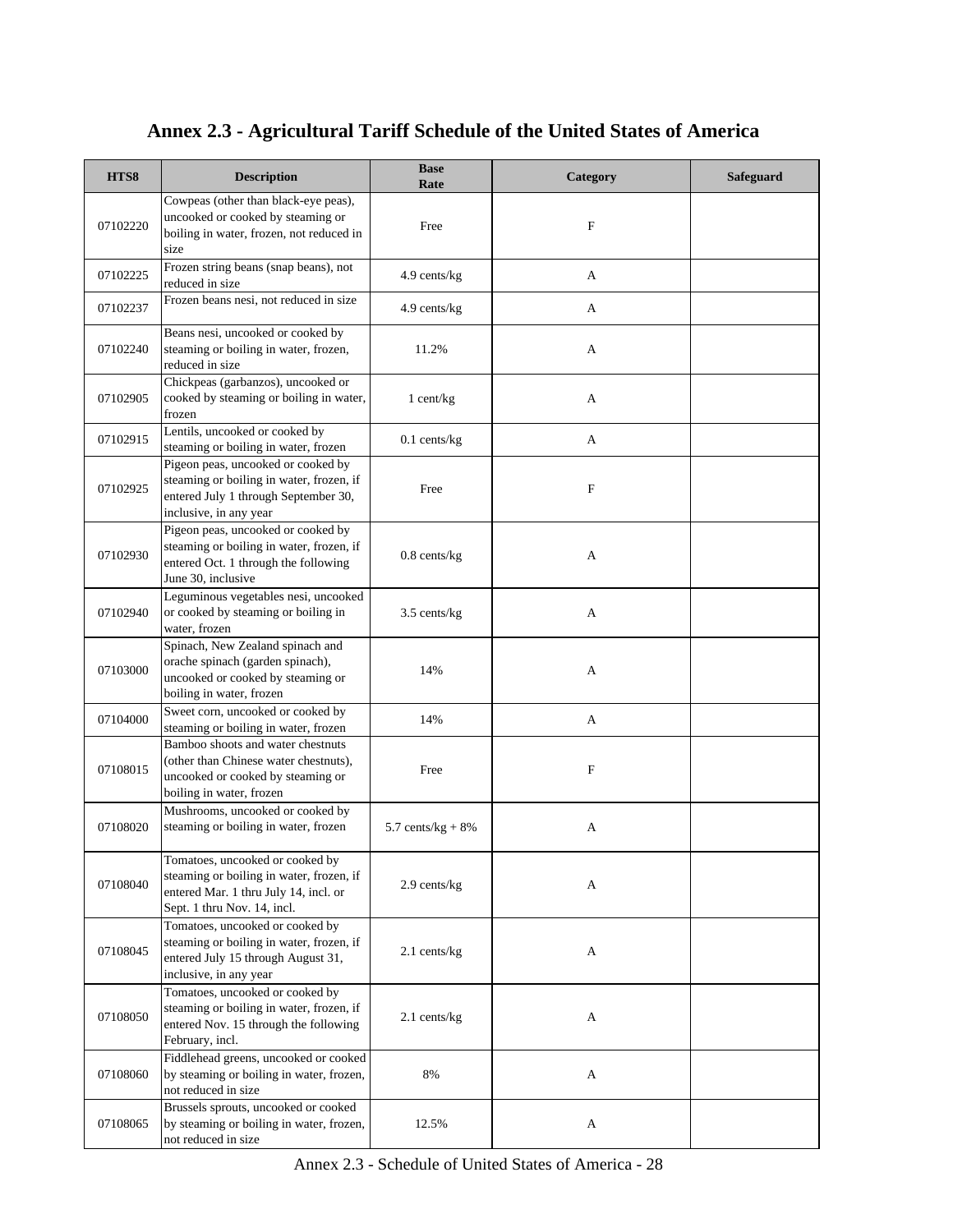| HTS8     | <b>Description</b>                                                                                                                                 | <b>Base</b><br>Rate                     | Category     | <b>Safeguard</b> |
|----------|----------------------------------------------------------------------------------------------------------------------------------------------------|-----------------------------------------|--------------|------------------|
| 07108070 | Vegetables nesi, uncooked or cooked by<br>steaming or boiling in water, frozen, not<br>reduced in size                                             | 11.3%                                   | A            |                  |
| 07108085 | Brussels sprouts, uncooked or cooked<br>by steaming or boiling in water, frozen,<br>reduced in size                                                | 14%                                     | A            |                  |
| 07108093 | Okra, reduced in size, frozen                                                                                                                      | 14.9%                                   | A            |                  |
| 07108097 | Vegetables nesi, uncooked or cooked by<br>steaming or boiling in water, frozen,<br>reduced in size                                                 | 14.9%                                   | A            |                  |
| 07109011 | Mixtures of pea pods and water<br>chestnuts (other than Chinese water<br>chestnuts), uncooked or cooked by<br>steaming or boiling in water, frozen | 7.9%                                    | A            |                  |
| 07109091 | Mixtures of vegetables not elsewhere<br>specified or included, uncooked or<br>cooked by steaming or boiling in water,<br>frozen                    | 14%                                     | A            |                  |
| 07112018 | Olives, n/pitted, green, in saline sol., in<br>contain. $> 8$ kg, drained wt, for<br>repacking or sale, subject to add. US<br>note 5 to Ch. 7      | 3.7 cents/kg on drained<br>weight       | A            |                  |
| 07112028 | Olives, n/pitted, green, in saline sol., in<br>contain. $> 8$ kg, drained wt, for<br>repacking or sale, not subject to add. US<br>note 5 to Ch. 7  | 5.9 cents/kg on drained<br>weight       | $\mathsf{C}$ |                  |
| 07112038 | Olives, n/pitted, nesoi                                                                                                                            | 5.9 cents/kg on drained<br>weight       | A            |                  |
| 07112040 | Olives, pitted or stuffed, provisionally<br>preserved but unsuitable in that state for $8.6$ cents/kg on drained<br>immediate consumption          | weight                                  | A            |                  |
| 07113000 | Capers, provisionally preserved but<br>unsuitable in that state for immediate<br>consumption                                                       | 8%                                      | A            |                  |
| 07114000 | Cucumbers including gherkins,<br>provisionally preserved but unsuitable in<br>that state for immediate consumption                                 | 7.7%                                    | A            |                  |
| 07115100 | Mushrooms of the genus Agaricus,<br>provisionally preserved but unsuitable in 5.7 cents/kg on drained<br>that state for immediate consumption      | weight $+8%$                            | A            |                  |
| 07115910 | Mushrooms, other than of the genus<br>Agaricus, provisionally preserved but<br>unsuitable in that state for immediate<br>consumption               | 5.7 cents/kg on drained<br>weight $+8%$ | A            |                  |
| 07115990 | Truffles, provisionally preserved but<br>unsuitable in that state for immediate<br>consumption                                                     | 7.7%                                    | A            |                  |
| 07119020 | Leguminous vegetables, provisionally<br>preserved but unsuitable in that state for<br>immediate consumption                                        | Free                                    | F            |                  |
| 07119050 | Onions, provisionally preserved but<br>unsuitable in that state for immediate<br>consumption                                                       | 5.1%                                    | A            |                  |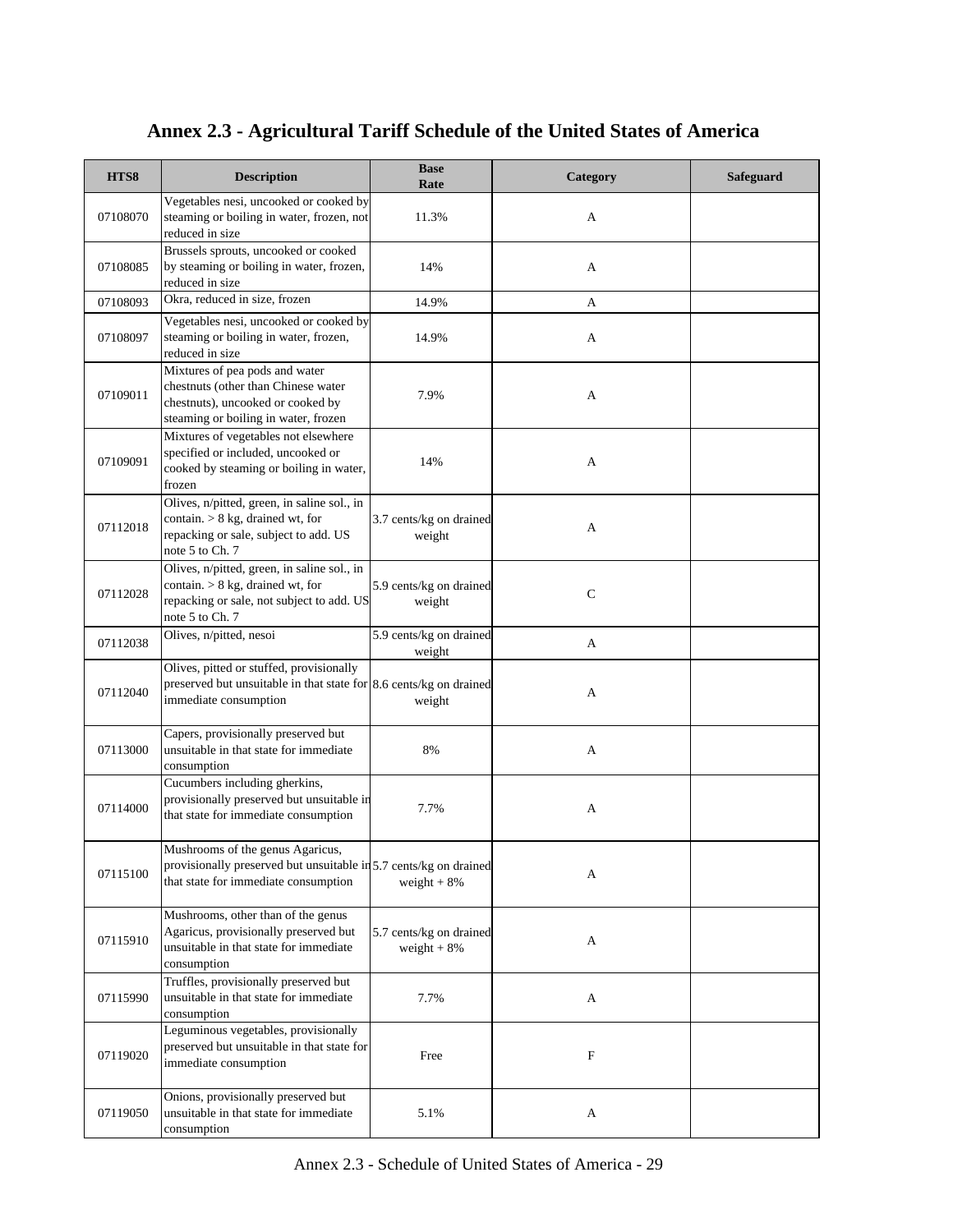| HTS8     | <b>Description</b>                                                                                                                                    | <b>Base</b><br>Rate    | Category    | Safeguard |
|----------|-------------------------------------------------------------------------------------------------------------------------------------------------------|------------------------|-------------|-----------|
| 07119065 | Vegetables nesoi, and mixtures of<br>vegetables, provisionally preserved but<br>unsuitable in that state for immediate<br>consumption                 | 7.7%                   | A           |           |
| 07122020 | Dried onion powder or flour                                                                                                                           | 29.8%                  | A           |           |
| 07122040 | Dried onions whole, cut, sliced or<br>broken, but not further prepared                                                                                | 21.3%                  | A           |           |
| 07123110 | Air dried or sun dried mushrooms of the<br>genus Agaricus, whole, cut, sliced,<br>broken or in powder, but not further<br>prepared                    | 1.3 cents/ $kg + 1.8%$ | A           |           |
| 07123120 | Dried (not air or sun dried) mushrooms<br>of the genus Agaricus, whole, cut,<br>sliced, broken or in powder, but not<br>further prepared              | 1.9 cents/ $kg + 2.6%$ | A           |           |
| 07123200 | Dried wood ears (Auricularia spp.),<br>whole, cut, sliced, broken or in powder,<br>but not further prepared                                           | 8.3%                   | A           |           |
| 07123300 | Dried jelly fungi (Tremella spp), whole,<br>cut, sliced, broken or in powder, but not<br>further prepared                                             | 8.3%                   | A           |           |
| 07123910 | Air dried or sun dried mushrooms (other<br>than of the genus Agaricus), whole, cut,<br>sliced, broken or in powder, but not<br>further prepared       | 1.3 cents/ $kg + 1.8%$ | A           |           |
| 07123920 | Dried (not air or sun dried) mushrooms<br>(other than of the genus Agaricus),<br>whole, cut, sliced, broken or in powder,<br>but not further prepared | 1.9 cents/kg + $2.6\%$ | A           |           |
| 07123940 | Dried truffles, whole, cut, sliced, broken<br>or in powder, but not further prepared                                                                  | Free                   | $\mathbf F$ |           |
| 07129010 | Dried carrots, whole, cut, sliced, broken<br>or in powder, but not further prepared                                                                   | 1.3%                   | A           |           |
| 07129015 | Dried olives, not ripe                                                                                                                                | 5.5 cents/kg           | A           |           |
| 07129020 | Dried olives, ripe                                                                                                                                    | 2.5 cents/kg           | А           |           |
| 07129030 | Dried potatoes, whether or not cut or<br>sliced but not further prepared                                                                              | $2.3$ cents/kg         | A           |           |
| 07129040 | Dried garlic, whole, cut, sliced, broken<br>or in powder, but not further prepared                                                                    | 29.8%                  | A           |           |
| 07129060 | Dried fennel, marjoram, parsley, savory<br>and tarragon, crude or not manufactured                                                                    | Free                   | $\mathbf F$ |           |
| 07129065 | Dried parsley nesi, whole, cut, sliced,<br>broken or in powder, but not further<br>prepared                                                           | 3.8%                   | A           |           |
| 07129070 | Dried fennel, marjoram, savory and<br>tarragon nesi, whole, cut, sliced, broken<br>or in powder, but not further prepared                             | 1.9%                   | A           |           |
| 07129074 | Tomatoes, dried in powder                                                                                                                             | 8.7%                   | A           |           |
| 07129078 | Tomatoes, dried, whole, other                                                                                                                         | 8.7%                   | A           |           |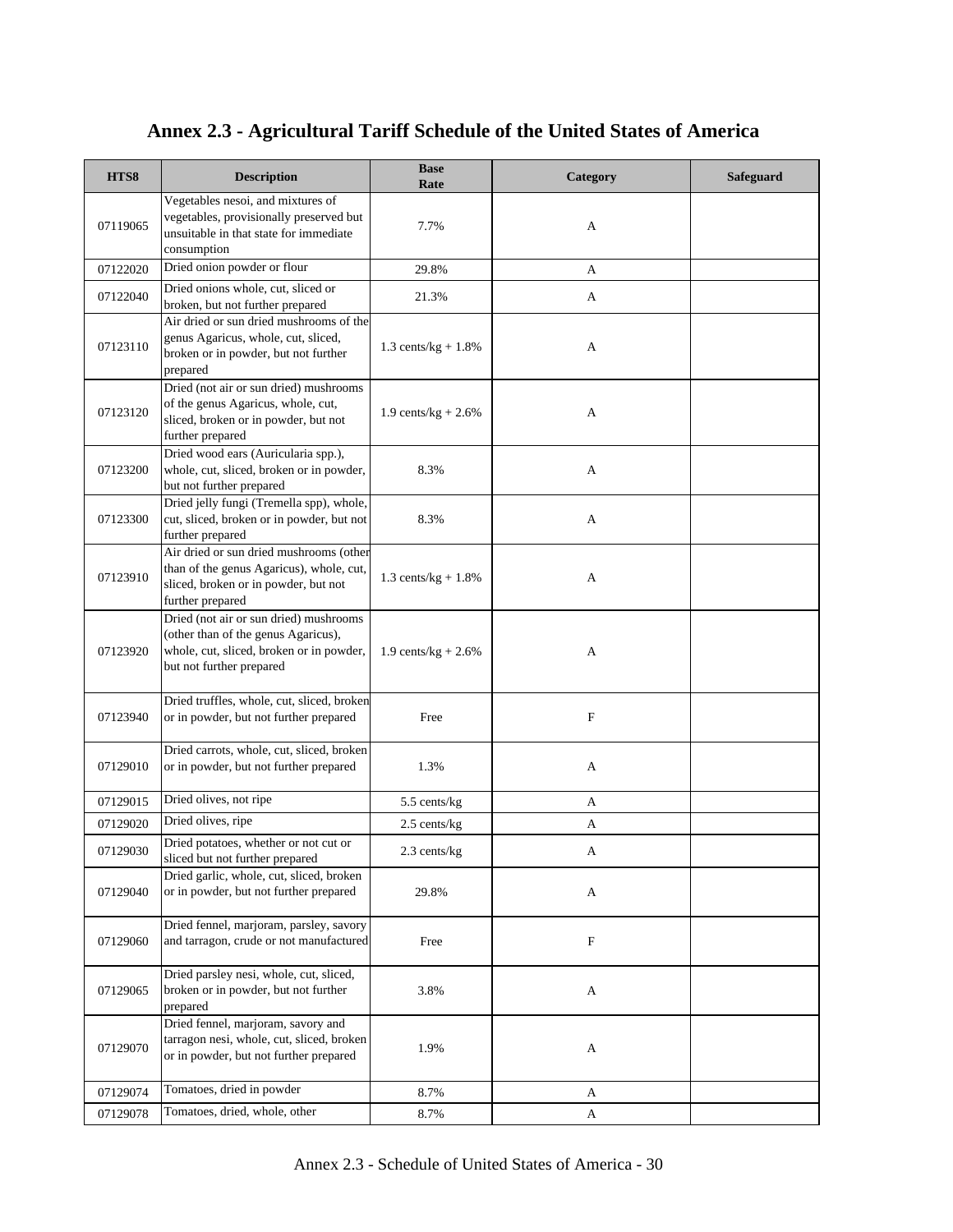| HTS8     | <b>Description</b>                                                                                                                             | <b>Base</b><br>Rate | Category                  | <b>Safeguard</b> |
|----------|------------------------------------------------------------------------------------------------------------------------------------------------|---------------------|---------------------------|------------------|
| 07129085 | Dried vegetables nesoi, and mixtures of<br>dried vegetables, whole, cut, sliced,<br>broken or in powder, but not further<br>prepared           | 8.3%                | A                         |                  |
| 07131010 | Seeds of peas of a kind used for sowing                                                                                                        | $1.5$ cents/kg      | A                         |                  |
| 07131020 | Dried split peas, shelled                                                                                                                      | Free                | $\mathbf F$               |                  |
| 07131040 | Dried peas, nesi, shelled                                                                                                                      | $0.4$ cents/kg      | A                         |                  |
| 07132010 | Seeds of chickpeas (garbanzos) of a<br>kind used for sowing                                                                                    | $1.5$ cents/kg      | A                         |                  |
| 07132020 | Dried chickpeas (garbanzos), shelled                                                                                                           | 1.4 cents/kg        | A                         |                  |
| 07133110 | Seeds of beans of a kind used for<br>sowing                                                                                                    | $0.8$ cents/ $kg$   | A                         |                  |
| 07133120 | Dried beans, shelled, if entered May 1<br>through August 31, inclusive, in any<br>year                                                         | Free                | $\mathbf F$               |                  |
| 07133140 | Dried beans, shelled, if entered<br>September 1 through the following<br>April 30, or withdrawn for consumption<br>at any time                 | $0.3$ cents/kg      | A                         |                  |
| 07133210 | Seeds of small red (adzuki) beans of a<br>kind used for sowing                                                                                 | 1.5 cents/kg        | A                         |                  |
| 07133220 | Dried small red (adzuki) beans, shelled                                                                                                        | 1.2 cents/kg        | A                         |                  |
| 07133310 | Seeds of kidney beans, including white<br>pea beans of a kind used for sowing                                                                  | 1.5 cents/kg        | A                         |                  |
| 07133320 | Dried kidney beans, including white pea<br>beans, shelled, if entered May 1 through<br>August 31, inclusive, in any year                       | 1 cent/kg           | A                         |                  |
| 07133340 | Dried kidney beans, including white pea<br>beans, shelled, if entered Sept. 1<br>through April 30, or withdrawn for<br>consumption at any time | 1.5 cents/kg        | A                         |                  |
| 07133910 | Seeds of beans nesi, of a kind used for<br>sowing                                                                                              | $1.5$ cents/kg      | A                         |                  |
| 07133915 | Dried cowpeas, shelled                                                                                                                         | Free                | $\mathbf F$               |                  |
| 07133920 | Dried beans nesi, shelled, if entered for<br>consumption from May 1 through<br>August 31, inclusive, in any year                               | $0.8$ cents/ $kg$   | A                         |                  |
| 07133940 | Dried beans nesi, shelled, if entered for<br>consumption September 1 through April<br>30, or withdrawn for consumption at<br>any time          | $0.8$ cents/ $kg$   | A                         |                  |
| 07134010 | Lentil seeds of a kind used for sowing                                                                                                         | $1.5$ cents/kg      | A                         |                  |
| 07134020 | Dried lentils, shelled                                                                                                                         | $0.15$ cents/kg     | A                         |                  |
| 07135010 | Seeds of broad beans and horse beans of<br>a kind used for sowing                                                                              | 1.5 cents/kg        | A                         |                  |
| 07135020 | Dried broad beans and horse beans,<br>shelled                                                                                                  | 1.2 cents/kg        | A                         |                  |
| 07139010 | Seeds of leguminous vegetables nesi, of<br>a kind used for sowing                                                                              | $1.5$ cents/kg      | A                         |                  |
| 07139050 | Dried guar seeds, shelled                                                                                                                      | Free                | $\boldsymbol{\mathrm{F}}$ |                  |

Annex 2.3 - Schedule of United States of America - 31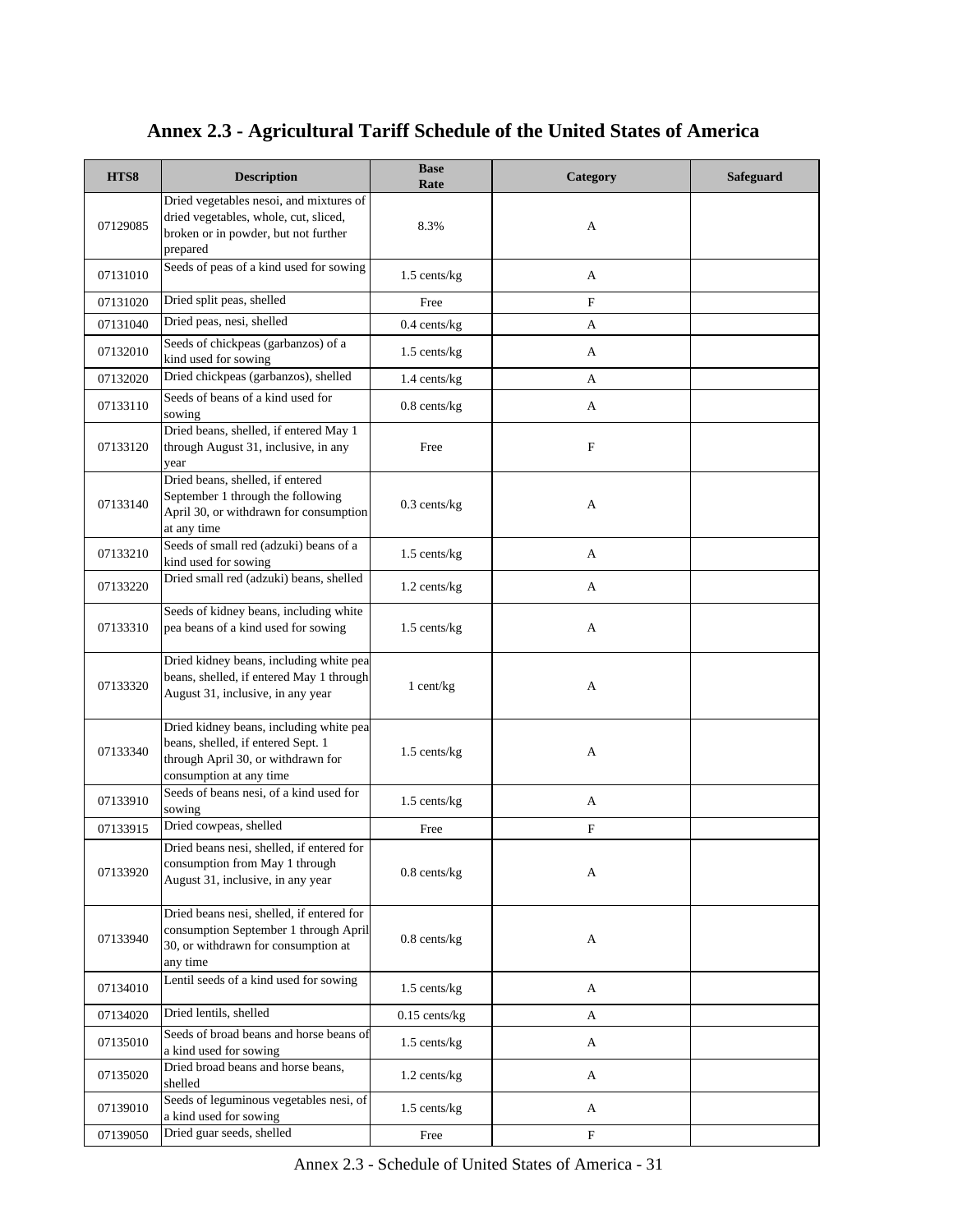| HTS8     | <b>Description</b>                                                                                                                                        | <b>Base</b><br>Rate | Category                  | <b>Safeguard</b> |
|----------|-----------------------------------------------------------------------------------------------------------------------------------------------------------|---------------------|---------------------------|------------------|
| 07139060 | Dried leguminous vegetables nesi,<br>shelled, if entered for consumption<br>during the period from May 1 through<br>August 31, inclusive, in any year     | $0.8$ cents/kg      | A                         |                  |
| 07139080 | Dried leguminous vegetables nesi,<br>shelled, if entered Sept. 1 through the<br>following April 30, or withdrawn for<br>consumption at any time           | $1.5$ cents/kg      | A                         |                  |
| 07141010 | Cassava (manioc), frozen, whether or<br>not sliced or in the form of pellets                                                                              | 7.9%                | A                         |                  |
| 07141020 | Cassava (manioc), fresh, chilled or<br>dried, whether or not sliced or in the<br>form of pellets                                                          | 11.3%               | A                         |                  |
| 07142010 | Sweet potatoes, frozen, whether or not<br>sliced or in the form of pellets                                                                                | 6%                  | A                         |                  |
| 07142020 | Sweet potatoes, fresh, chilled or dried,<br>whether or not sliced or in the form of<br>pellets                                                            | 4.5%                | A                         |                  |
| 07149005 | Chinese water chestnuts, fresh or chilled                                                                                                                 | 20%                 | A                         |                  |
| 07149010 | Fresh or chilled dasheens, whether or<br>not sliced or in the form of pellets                                                                             | 2.3%                | A                         |                  |
| 07149020 | Fresh or chilled yams, whether or not<br>sliced or in the form of pellets                                                                                 | 6.4%                | A                         |                  |
| 07149040 | Fresh or chilled arrowroot, salep,<br>Jerusalem artichokes and similar roots<br>and tubers nesoi, whether or not sliced<br>or in the form of pellets      | 16%                 | A                         |                  |
| 07149041 | Mixtures of pea pods and Chineses<br>water chestnuts, frozen                                                                                              | 7.9%                | A                         |                  |
| 07149042 | Other mixtures of Chinese water<br>chestnuts, frozen                                                                                                      | 14%                 | A                         |                  |
| 07149044 | Chinese water chestnuts, not mixed,<br>frozen                                                                                                             | Free                | $\boldsymbol{\mathrm{F}}$ |                  |
| 07149045 | Frozen<br>dasheens/yams/arrowroot/salep/Jerusale<br>m artichokes/similar roots & tubers (but<br>not cassava, sweet potatoes & Chinese<br>water chestnuts) | 6%                  | A                         |                  |
| 07149048 | Chinese water chestnuts, dried                                                                                                                            | 8.3%                | A                         |                  |
| 07149050 | Dried dasheens, yams, arrowroot, salep,<br>Jerusalem artichokes and similar roots<br>and tubers nesoi, in the form of pellets                             | Free                | F                         |                  |
| 07149060 | Dried dasheens, yams, arrowroot, salep,<br>Jerusalem artichokes, and similar roots<br>and tubers nesoi, whether or not sliced<br>but not in pellets       | 8.3%                | A                         |                  |
| 08011100 | Coconuts, desiccated                                                                                                                                      | Free                | $\mathbf F$               |                  |
| 08011900 | Coconuts, fresh, in shell or shelled<br>Brazil nuts, fresh or dried, in shell                                                                             | Free                | $\mathbf F$               |                  |
| 08012100 |                                                                                                                                                           | Free                | F                         |                  |

Annex 2.3 - Schedule of United States of America - 32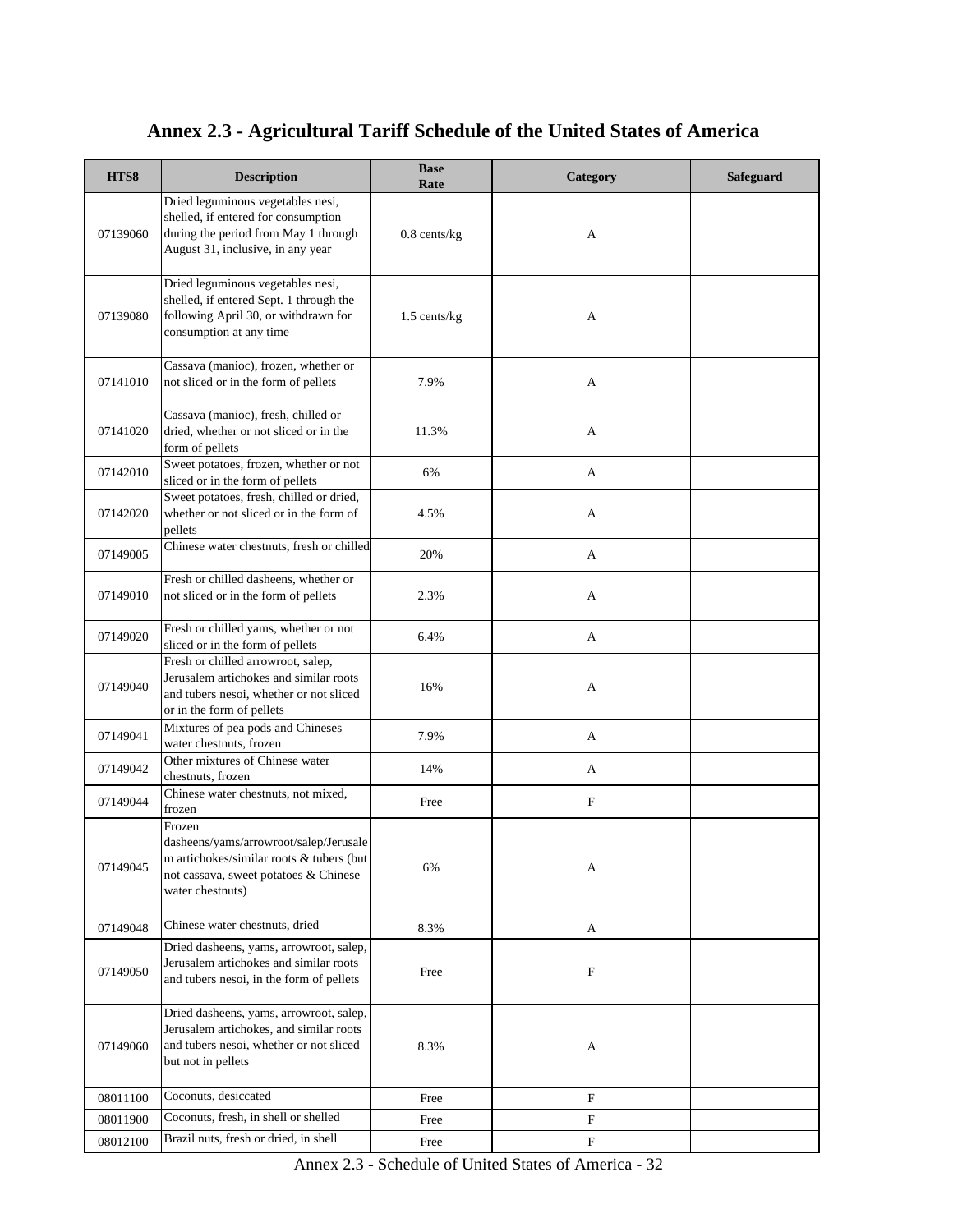| HTS8     | <b>Description</b>                                                                                                                       | <b>Base</b><br>Rate | Category     | Safeguard |
|----------|------------------------------------------------------------------------------------------------------------------------------------------|---------------------|--------------|-----------|
| 08012200 | Brazil nuts, fresh or dried, shelled                                                                                                     | Free                | $\mathbf{F}$ |           |
| 08013100 | Cashew nuts, fresh or dried, in shell                                                                                                    | Free                | F            |           |
| 08013200 | Cashew nuts, fresh or dried, shelled                                                                                                     | Free                | $\mathbf F$  |           |
| 08021100 | Almonds, fresh or dried, in shell                                                                                                        | 7.7 cents/kg        | A            |           |
| 08021200 | Almonds, fresh or dried, shelled                                                                                                         | 24 cents/kg         | A            |           |
| 08022100 | Hazelnuts or filberts, fresh or dried, in<br>shell                                                                                       | 7 cents/kg          | A            |           |
| 08022200 | Hazelnuts or filberts, fresh or dried,<br>shelled                                                                                        | 14.1 cents/kg       | A            |           |
| 08023100 | Walnuts, fresh or dried, in shell                                                                                                        | 7 cents/kg          | A            |           |
| 08023200 | Walnuts, fresh or dried, shelled                                                                                                         | 26.5 cents/kg       | A            |           |
| 08024000 | Chestnuts, fresh or dried, shelled or in<br>shell                                                                                        | Free                | F            |           |
| 08025020 | Pistachios, fresh or dried, in shell                                                                                                     | $0.9$ cents/kg      | A            |           |
| 08025040 | Pistachios, fresh or dried, shelled                                                                                                      | 1.9 cents/kg        | A            |           |
| 08029010 | Pecans, fresh or dried, in shell                                                                                                         | 8.8 cents/kg        | A            |           |
| 08029015 | Pecans, fresh or dried, shelled                                                                                                          | $17.6$ cents/ $kg$  | A            |           |
| 08029020 | Pignolias, fresh or dried, in shell                                                                                                      | $0.7$ cents/kg      | A            |           |
| 08029025 | Pignolias, fresh or dried, shelled                                                                                                       | $1$ cent/kg         | A            |           |
| 08029080 | Nuts nesi, fresh or dried, in shell                                                                                                      | $1.3$ cents/kg      | A            |           |
| 08029094 | Kola nuts, fresh or dried, shelled                                                                                                       | 5 cents/kg          | A            |           |
| 08029098 | Nuts nesi, fresh or dried, shelled                                                                                                       | 5 cents/kg          | A            |           |
| 08030020 | Bananas, fresh or dried                                                                                                                  | Free                | $\mathbf F$  |           |
| 08030030 | Plantains, fresh                                                                                                                         | Free                | $\mathbf{F}$ |           |
| 08030040 | Plantains, dried                                                                                                                         | 1.4%                | A            |           |
| 08041020 | Dates, fresh or dried, whole, with or<br>without pits, packed in units weighing<br>(with immediate container, if any) not<br>over 4.6 kg | 13.2 cents/kg       | A            |           |
| 08041040 | Dates, fresh or dried, whole, with pits,<br>packed in units weighing over 4.6 kg                                                         | 1 cent/kg           | A            |           |
| 08041060 | Dates, fresh or dried, whole, without<br>pits, packed in units weighing over 4.6<br>ĸg                                                   | 2.8 cents/kg        | A            |           |
| 08041080 | Dates, fresh or dried, other than whole                                                                                                  | 29.8%               | A            |           |
| 08042040 | Figs, fresh or dried, whole, in units<br>weighing more than 0.5 kg each                                                                  | 7.9 cents/kg        | A            |           |
| 08042060 | Figs, fresh or dried, whole, in<br>immediate containers weighing with<br>their contents 0.5 kg or less                                   | 6.2 cents/kg        | A            |           |
| 08042080 | Figs, fresh or dried, other than whole<br>(including fig paste)                                                                          | 8.8 cents/kg        | A            |           |
| 08043020 | Pineapples, fresh or dried, not reduced<br>in size, in bulk                                                                              | $0.51$ cents/kg     | A            |           |
| 08043040 | Pineapples, fresh or dried, not reduced<br>in size, in crates or other packages                                                          | $1.1$ cents/kg      | A            |           |
| 08043060 | Pineapples, fresh or dried, reduced in<br>size                                                                                           | $0.44$ cents/kg     | A            |           |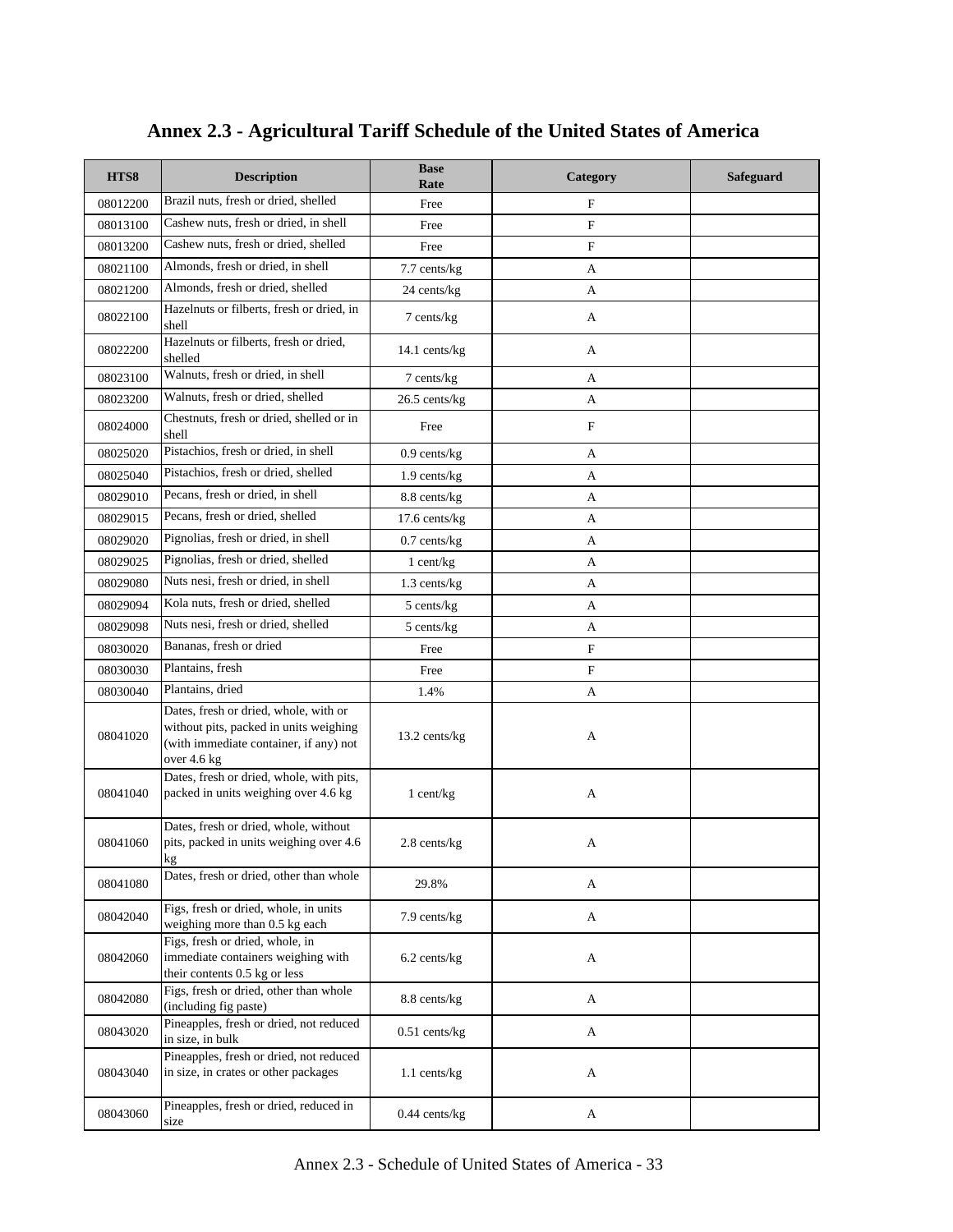| HTS8     | <b>Description</b>                                                                                                           | <b>Base</b><br>Rate | Category    | <b>Safeguard</b> |
|----------|------------------------------------------------------------------------------------------------------------------------------|---------------------|-------------|------------------|
| 08044000 | Avocados, fresh or dried, entered<br>February 1 - September 15                                                               | 11.2 cents/kg       | A           |                  |
| 08045040 | Guavas, mangoes, and mangosteens,<br>fresh, if entered during the period<br>September 1 through May 31, inclusive            | 6.6 cents/kg        | А           |                  |
| 08045060 | Guavas, mangoes, and mangosteens,<br>fresh, if entered during the period June 1<br>through August 31, inclusive              | 6.6 cents/kg        | А           |                  |
| 08045080 | Guavas, mangoes, and mangosteens,<br>dried                                                                                   | 1.5 cents/kg        | A           |                  |
| 08051000 | Oranges, fresh or dried                                                                                                      | $1.9$ cents/kg      | A           |                  |
| 08052000 | Mandarins (including tangerines and<br>satsumas); clementines, wilkings and<br>similar citrus hybrids, fresh or dried        | $1.9$ cents/kg      | A           |                  |
| 08054040 | Grapefruit, fresh or dried, entered<br>during the period August 1 through<br>September 30, inclusive                         | 1.9 cents/kg        | A           |                  |
| 08054060 | Grapefruit, fresh or dried, if entered<br>during the month of October                                                        | 1.5 cents/kg        | A           |                  |
| 08054080 | Grapefruit, fresh or dried, if entered<br>during the period November 1 through<br>the following July 31, inclusive           | 2.5 cents/kg        | A           |                  |
| 08055020 | Lemons, fresh or dried                                                                                                       | 2.2 cents/kg        | A           |                  |
| 08055030 | Tahitian lines, Persian limes and other<br>limes of the Citrus latifolia variety, fresh<br>or dried                          | 0.8%                | A           |                  |
| 08055040 | Limes of the Citrus aurantifolia variety,<br>fresh or dried                                                                  | 1.8 cents/kg        | A           |                  |
| 08059001 | Citrus fruit, not elsewhere specified or<br>included, fresh or dried, including<br>kumquats, citrons and bergamots           | 0.8%                | A           |                  |
| 08061020 | Grapes, fresh, if entered during the<br>period February 15 through March 31,<br>inclusive                                    | \$1.13/m3           | A           |                  |
| 08061040 | Grapes, fresh, if entered during the<br>period April 1 through June 30,<br>inclusive                                         | Free                | $\mathbf F$ |                  |
| 08061060 | Grapes, fresh, if entered during the<br>period July 1 through the following<br>February 14, inclusive                        | \$1.80/m3           | A           |                  |
| 08062010 | Raisins, made from dried seedless<br>grapes                                                                                  | $1.8$ cents/kg      | A           |                  |
| 08062020 | Raisins, made from other than seedless<br>grapes                                                                             | $2.8$ cents/kg      | A           |                  |
| 08062090 | Grapes, dried, other than raisins                                                                                            | 3.5 cents/kg        | A           |                  |
| 08071130 | Watermelons, fresh, if entered during<br>the period from December 1, in any<br>year, to the following March 31,<br>inclusive | 9%                  | A           |                  |
| 08071140 | Watermelons, fresh, if entered during<br>the period April 1 through November<br>30, inclusive                                | 17%                 | A           |                  |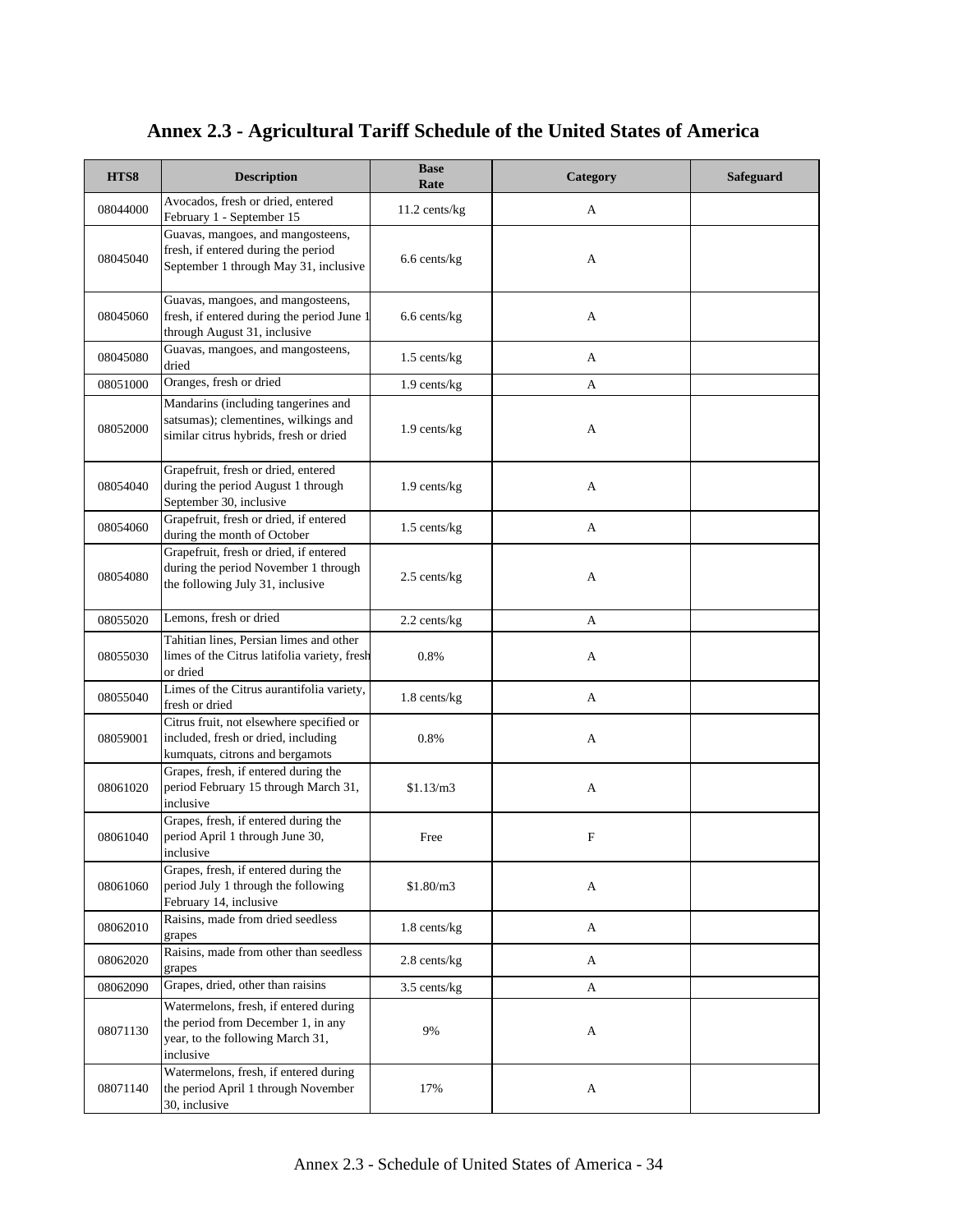| HTS8     | <b>Description</b>                                                                                                                   | <b>Base</b><br>Rate | Category    | Safeguard |
|----------|--------------------------------------------------------------------------------------------------------------------------------------|---------------------|-------------|-----------|
| 08071910 | Cantaloupes, fresh, if entered during the<br>period from August 1 through<br>September 15, inclusive                                 | 12.8%               | A           |           |
| 08071920 | Cantaloupes, fresh, if entered during the<br>periods from January 1 through July 31<br>or September 16 to December 31,<br>inclusive  | 29.8%               | A           |           |
| 08071950 | Ogen and Galia melons, fresh, if entered<br>during the period from December 1, in<br>any year, to the following May 31,<br>inclusive | 1.6%                | A           |           |
| 08071960 | Ogen and Galia melons, fresh, if entered<br>during the period from June 1 through<br>November 30, inclusive                          | 6.3%                | A           |           |
| 08071970 | Other melons nesoi, fresh, if entered<br>during the period from December 1, in<br>any year, to the following May 31,<br>inclusive    | 5.4%                | А           |           |
| 08071980 | Other melons nesoi, fresh, if entered<br>during the period from June 1 through<br>November 30, inclusive                             | 28%                 | A           |           |
| 08072000 | Papayas (papaws), fresh                                                                                                              | 5.4%                | A           |           |
| 08081000 | Apples, fresh                                                                                                                        | Free                | F           |           |
| 08082020 | Pears and quinces, fresh, if entered<br>during the period from April 1 through<br>June 30, inclusive                                 | Free                | F           |           |
| 08082040 | Pears and quinces, fresh, if entered<br>during the period from July 1 through<br>the following March 31, inclusive                   | $0.3$ cents/kg      | А           |           |
| 08091000 | Apricots, fresh                                                                                                                      | $0.2$ cents/kg $\,$ | A           |           |
| 08092000 | Cherries, fresh                                                                                                                      | Free                | F           |           |
| 08093020 | Peaches, including nectarines, fresh, if<br>entered during the period from June 1<br>through November 30, inclusive                  | $0.2$ cents/kg      | А           |           |
| 08093040 | Peaches, including nectarines, fresh, if<br>entered during the period from<br>December 1 through the following May<br>31, inclusive  | Free                | $\mathbf F$ |           |
| 08094020 | Plums, prunes and sloes, fresh, if<br>entered during the period from January<br>1 through May 31, inclusive                          | Free                | F           |           |
| 08094040 | Plums, prunes and sloes, fresh, if<br>entered during the period from June 1<br>through December 31, inclusive                        | $0.5$ cents/kg      | A           |           |
| 08101020 | Strawberries, fresh, if entered during the<br>period from June 15 through September<br>15, inclusive                                 | $0.2$ cents/kg      | A           |           |
| 08101040 | Strawberries, fresh, if entered during the<br>period from September 16 through the<br>following June 14, inclusive                   | 1.1 cents/kg        | A           |           |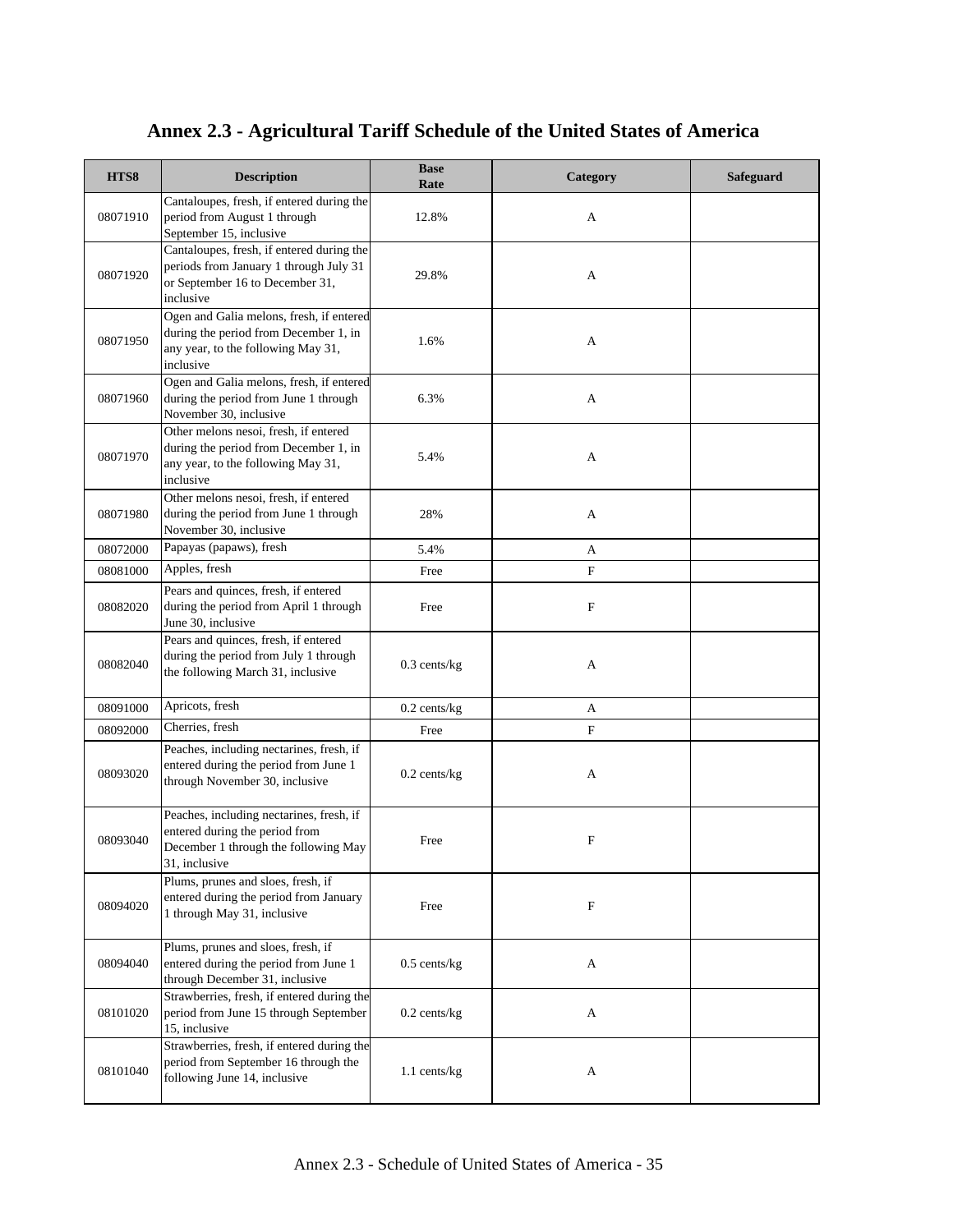| HTS8     | <b>Description</b>                                                                                                                         | <b>Base</b><br>Rate | Category                  | Safeguard |
|----------|--------------------------------------------------------------------------------------------------------------------------------------------|---------------------|---------------------------|-----------|
| 08102010 | Raspberries and loganberries, fresh, if<br>entered during the period from<br>September 1 through the following June<br>30, inclusive       | $0.18$ cents/kg     | A                         |           |
| 08102090 | Raspberries and loganberries, fresh, if<br>entered July 1 - August 31, inclusive;<br>blackberries & mulberries, fresh,<br>entered any time | Free                | F                         |           |
| 08103000 | Black, white or red currants and<br>gooseberries, fresh                                                                                    | Free                | F                         |           |
| 08104000 | Cranberries, blueberries and other fruits<br>of the genus Vaccinium, fresh                                                                 | Free                | F                         |           |
| 08105000 | Kiwi fruit, fresh                                                                                                                          | Free                | $\boldsymbol{\mathrm{F}}$ |           |
| 08106000 | Durians, fresh                                                                                                                             | 2.2%                | A                         |           |
| 08109025 | Berries and tamarinds, fresh                                                                                                               | Free                | F                         |           |
| 08109045 | Fruit, not elsewhere specified or<br>included, fresh                                                                                       | 2.2%                | A                         |           |
| 08111000 | Strawberries, frozen, in water or<br>containing added sweetening                                                                           | 11.2%               | A                         |           |
| 08112020 | Raspberries, loganberries, black currants<br>and gooseberries, frozen, in water or<br>containing added sweetening                          | 4.5%                | А                         |           |
| 08112040 | Blackberries, mulberries and white or<br>red currants, frozen, in water or<br>containing added sweetening                                  | 9%                  | A                         |           |
| 08119010 | Bananas and plantains, frozen, in water<br>or containing added sweetening                                                                  | 3.4%                | А                         |           |
| 08119020 | Blueberries, frozen, in water or<br>containing added sweetening                                                                            | Free                | F                         |           |
| 08119022 | Boysenberries, frozen, in water or<br>containing added sweetening                                                                          | 11.2%               | A                         |           |
| 08119025 | Cashew apples, mameyes colorados,<br>sapodillas, soursops and sweetsops,<br>frozen, in water or containing added<br>sweetening             | 3.2%                | A                         |           |
| 08119030 | Coconut meat, frozen, in water or<br>containing added sweetening                                                                           | Free                | F                         |           |
| 08119035 | Cranberries, frozen, in water or<br>containing added sweetening                                                                            | Free                | F                         |           |
| 08119040 | Papayas, frozen, in water or containing<br>added sweetening                                                                                | 11.2%               | A                         |           |
| 08119050 | Pineapples, frozen, in water or<br>containing added sweetening                                                                             | $0.25$ cents/kg     | A                         |           |
| 08119052 | Mangoes, frozen, whether or not<br>previously steamed or boiled                                                                            | 10.9%               | A                         |           |
| 08119055 | Melons, frozen, in water or containing<br>added sweetening                                                                                 | 11.2%               | A                         |           |
| 08119080 | Fruit, nesi, frozen, whether or not<br>previously steamed or boiled                                                                        | 14.5%               | A                         |           |
| 08121000 | Cherries, provisionally preserved, but<br>unsuitable in that state for immediate<br>consumption                                            | 13.4 cents/kg       | A                         |           |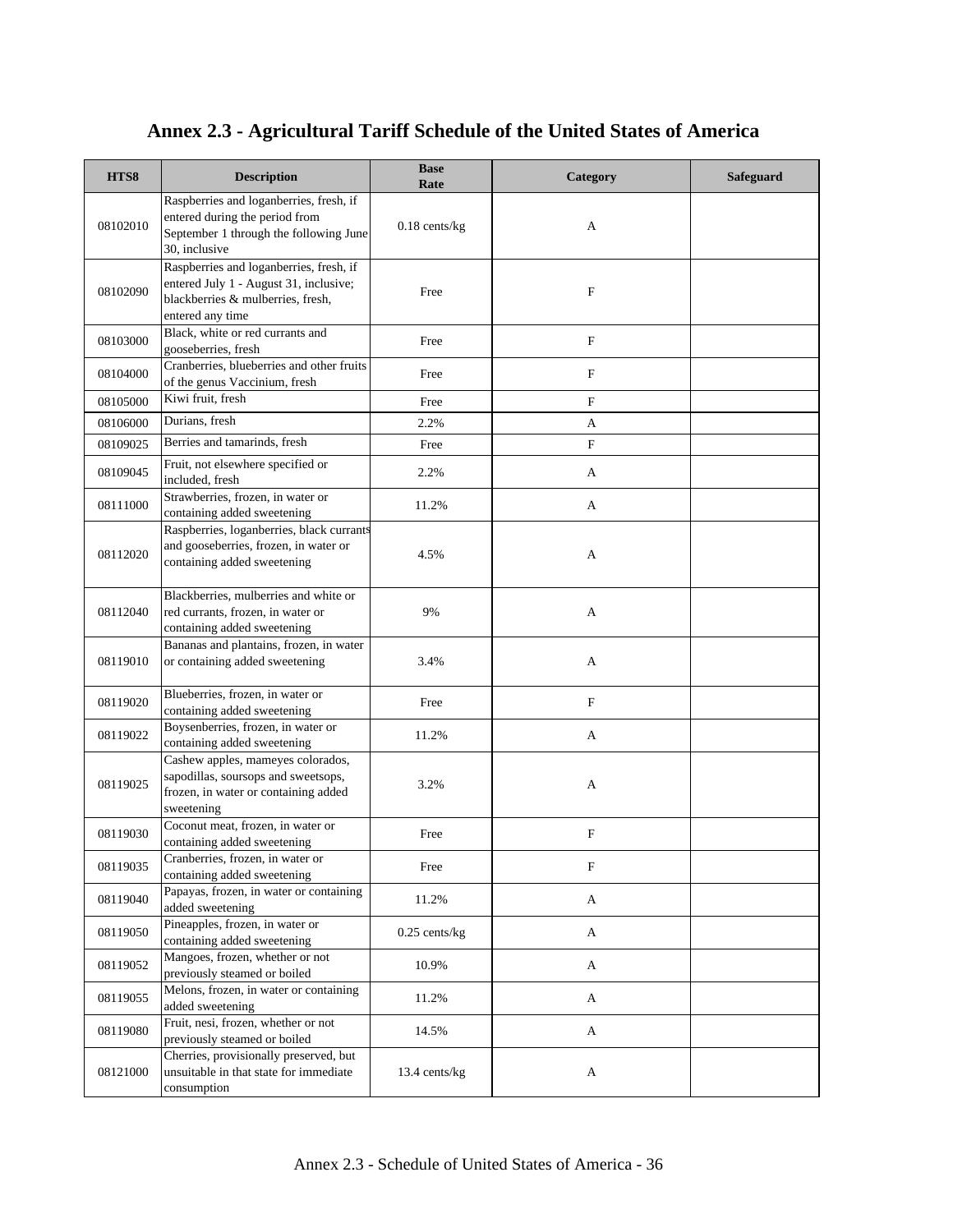| HTS8     | <b>Description</b>                                                                                                                           | <b>Base</b><br>Rate | Category                  | <b>Safeguard</b> |
|----------|----------------------------------------------------------------------------------------------------------------------------------------------|---------------------|---------------------------|------------------|
| 08129010 | Mixtures of two or more fruits,<br>provisionally preserved, but unsuitable<br>in that state for consumption                                  | 11.2%               | A                         |                  |
| 08129020 | Citrus fruit, provisionally preserved, but<br>unsuitable in that state for immediate<br>consumption                                          | $1.8$ cents/kg      | A                         |                  |
| 08129030 | Figs, provisionally preserved, but<br>unsuitable in that state for immediate<br>consumption                                                  | 2.6 cents/kg        | A                         |                  |
| 08129040 | Pineapples, provisionally preserved, but<br>unsuitable in that state for immediate<br>consumption                                            | $0.25$ cents/kg     | A                         |                  |
| 08129050 | Strawberries, provisionally preserved,<br>but unsuitable in that state for immediate<br>consumption                                          | $0.8$ cents/kg      | A                         |                  |
| 08129090 | Fruit and nuts nesi, including mixtures<br>containing nuts, provisionally preserved,<br>but not for immediate consumption                    | $0.1$ cents/kg      | A                         |                  |
| 08131000 | Apricots, dried                                                                                                                              | $1.8$ cents/kg      | A                         |                  |
| 08132010 | Prunes and plums, soaked in brine and<br>dried                                                                                               | $2$ cents/ $kg$     | A                         |                  |
| 08132020 | Prunes and plums, dried, (except if<br>presoaked in brine)                                                                                   | 14%                 | A                         |                  |
| 08133000 | Apples, dried                                                                                                                                | $0.74$ cents/kg     | А                         |                  |
| 08134010 | Papayas, dried                                                                                                                               | 1.8%                | A                         |                  |
| 08134015 | Barberries, dried                                                                                                                            | 3.5 cents/kg        | A                         |                  |
| 08134020 | Berries except barberries, dried                                                                                                             | 1.4 cents/kg        | A                         |                  |
| 08134030 | Cherries, dried                                                                                                                              | 10.6 cents/kg       | A                         |                  |
| 08134040 | Peaches, dried                                                                                                                               | $1.4$ cents/kg      | A                         |                  |
| 08134080 | Tamarinds, dried                                                                                                                             | 6.8%                | A                         |                  |
| 08134090 | Fruit nesi, dried, other than that of<br>headings 0801 to 0806, and excluding<br>mixtures                                                    | 2.5%                | A                         |                  |
| 08135000 | Mixtures of nuts or dried fruits of<br>Chapter 8                                                                                             | 14%                 | A                         |                  |
| 08140010 | Peel of orange or citron, fresh, frozen,<br>dried or provisionally preserved in<br>brine, in sulfur water or other<br>preservative solutions | Free                | F                         |                  |
| 08140040 | Lime peel, fresh, frozen or in brine                                                                                                         | $1.6$ cents/kg      | A                         |                  |
| 08140080 | Peel of citrus fruit, excl. orange or<br>citron and peel, nesi, of melon, fresh,<br>frozen, dried or provisionally preserved                 | $1.6$ cents/kg      | A                         |                  |
| 09011100 | Coffee, not roasted, not decaffeinated                                                                                                       | Free                | $\boldsymbol{\mathrm{F}}$ |                  |
| 09011200 | Coffee, not roasted, decaffeinated                                                                                                           | Free                | F                         |                  |
| 09012100 | Coffee, roasted, not decaffeinated                                                                                                           | Free                | F                         |                  |
| 09012200 | Coffee, roasted, decaffeinated                                                                                                               | Free                | F                         |                  |
| 09019010 | Coffee husks and skins                                                                                                                       | Free                | F                         |                  |
| 09019020 | Coffee substitutes containing coffee                                                                                                         | 1.5 cents/kg        | A                         |                  |

Annex 2.3 - Schedule of United States of America - 37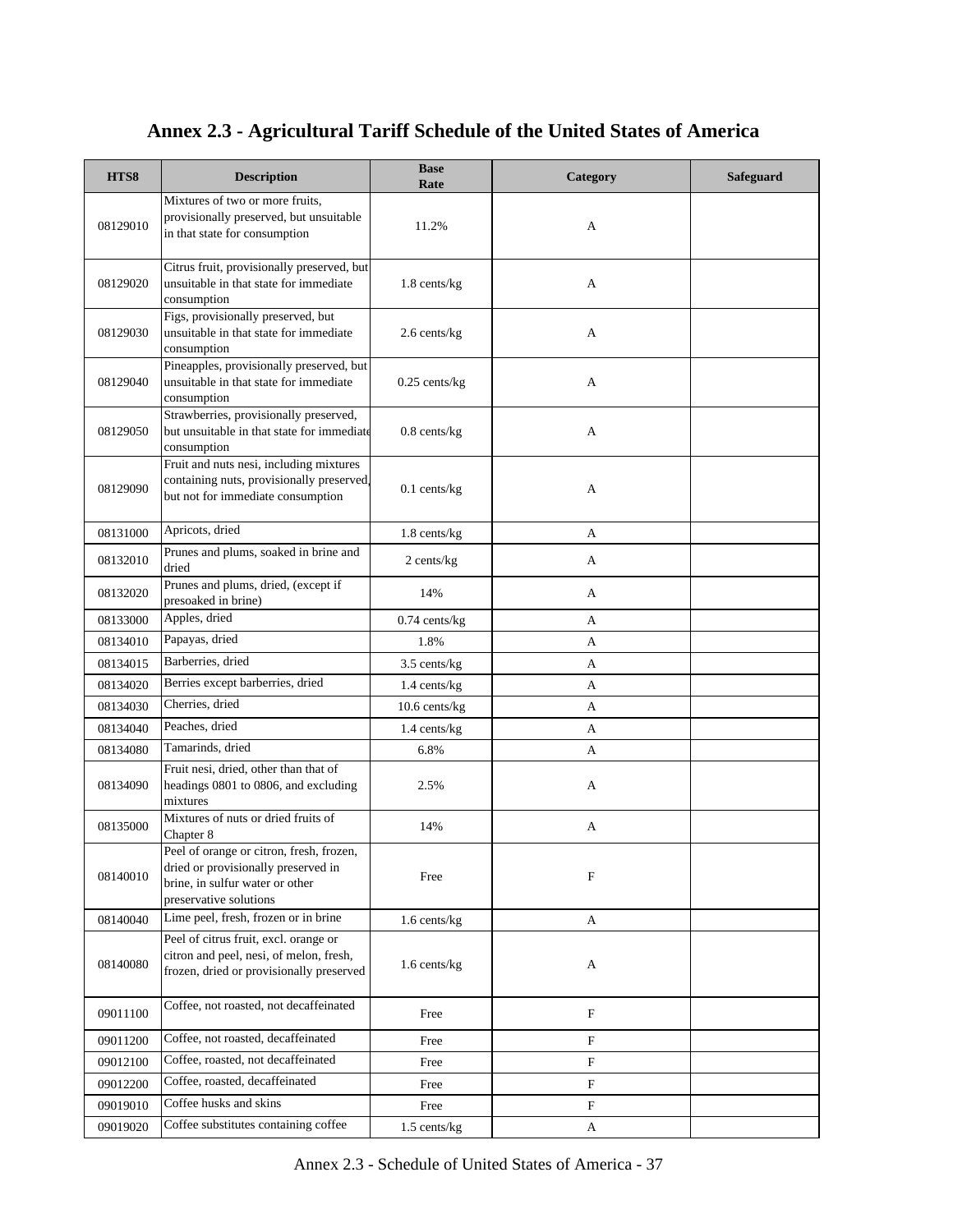| HTS8     | <b>Description</b>                                                                                                        | <b>Base</b><br>Rate | Category                  | <b>Safeguard</b> |
|----------|---------------------------------------------------------------------------------------------------------------------------|---------------------|---------------------------|------------------|
| 09021010 | Green tea in packages not over 3 kg,<br>flavored                                                                          | 6.4%                | A                         |                  |
| 09021090 | Green tea in packages not over 3 kg, not<br>flavored                                                                      | Free                | $\mathbf F$               |                  |
| 09022010 | Green tea in packages over 3 kg,<br>flavored                                                                              | 6.4%                | A                         |                  |
| 09022090 | Green tea in packages over 3 kg, not<br>flavored                                                                          | Free                | $\mathbf F$               |                  |
| 09023000 | Black tea (fermented) and partly<br>fermented tea, in immediate packings of<br>a content not exceeding 3 kg               | Free                | F                         |                  |
| 09024000 | Black tea (fermented) and partly<br>fermented tea, other than in immediate<br>packings of a content not exceeding 3<br>kg | Free                | F                         |                  |
| 09030000 | Mate                                                                                                                      | Free                | $\mathbf F$               |                  |
| 09041100 | Pepper of the genus Piper, neither<br>crushed nor ground                                                                  | Free                | $\mathbf F$               |                  |
| 09041200 | Pepper of the genus Piper, crushed or<br>ground                                                                           | Free                | $\mathbf F$               |                  |
| 09042020 | Paprika, dried or crushed or ground                                                                                       | 3 cents/kg          | A                         |                  |
| 09042040 | Anaheim and ancho pepper, dried or<br>crushed or ground                                                                   | 5 cents/kg          | A                         |                  |
| 09042060 | Fruits of the genus Capsicum, other than<br>paprika or anaheim and ancho pepper,<br>not ground                            | 2.5 cents/kg        | A                         |                  |
| 09042073 | Mixtures of mashed or macerated hot<br>red peppers and salt, nesoi                                                        | Free                | $\mathbf F$               |                  |
| 09042076 | Fruits of the genus capsicum, ground,<br>nesoi                                                                            | 5 cents/kg          | A                         |                  |
| 09042080 | Fruits of the genus Pimenta (including<br>allspice), dried or crushed or ground                                           | Free                | $\mathbf{F}$              |                  |
| 09050000 | Vanilla beans                                                                                                             | Free                | F                         |                  |
| 09061000 | Cinnamon and cinnamon-tree flowers,<br>neither crushed nor ground                                                         | Free                | $\mathbf F$               |                  |
| 09062000 | Cinnamon and cinnamon-tree flowers,<br>crushed or ground                                                                  | Free                | $\boldsymbol{\mathrm{F}}$ |                  |
| 09070000 | Cloves (whole fruit, cloves and stems)                                                                                    | Free                | F                         |                  |
| 09081000 | Nutmeg                                                                                                                    | Free                | $\rm F$                   |                  |
| 09082020 | Mace, bombay or wild, ground                                                                                              | 7.4 cents/kg        | $\boldsymbol{\mathsf{A}}$ |                  |
| 09082040 | Mace, other than ground Bombay or<br>wild mace                                                                            | Free                | $\mathbf F$               |                  |
| 09083000 | Cardamoms                                                                                                                 | Free                | $\mathbf F$               |                  |
| 09091000 | Seeds of anise or badian                                                                                                  | Free                | $\mathbf F$               |                  |
| 09092000 | Seeds of coriander                                                                                                        | Free                | $\mathbf F$               |                  |
| 09093000 | Seeds of cumin                                                                                                            | Free                | $\mathbf F$               |                  |
| 09094000 | Seeds of caraway                                                                                                          | Free                | $\mathbf F$               |                  |
| 09095000 | Seeds of fennel or juniper berries                                                                                        | Free                | $\mathbf F$               |                  |
| 09101020 | Ginger, not ground                                                                                                        | Free                | $\mathbf F$               |                  |
| 09101040 | Ginger, ground                                                                                                            | $1$ cent/kg         | $\mathbf A$               |                  |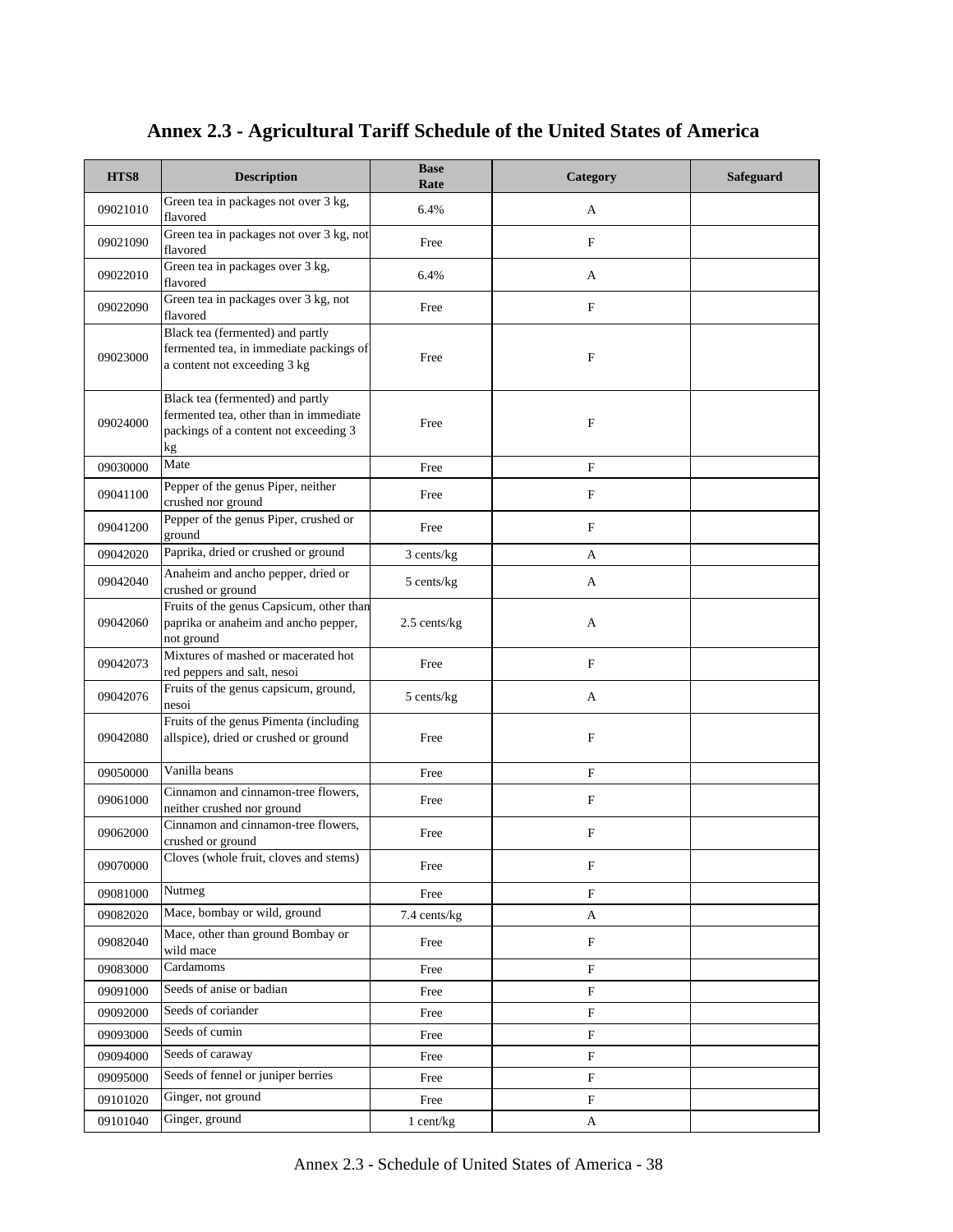| HTS8     | <b>Description</b>                                                                               | <b>Base</b><br>Rate | Category     | <b>Safeguard</b> |
|----------|--------------------------------------------------------------------------------------------------|---------------------|--------------|------------------|
| 09102000 | Saffron                                                                                          | Free                | $\mathbf{F}$ |                  |
| 09103000 | Tumeric (curcuma)                                                                                | Free                | $\mathbf F$  |                  |
| 09104020 | Thyme; bay leaves, crude or not<br>manufactured                                                  | Free                | $\mathbf F$  |                  |
| 09104030 | Thyme, other than crude or not<br>manufactured                                                   | 4.8%                | A            |                  |
| 09104040 | Bay leaves, other than crude or not<br>manufactured                                              | 3.2%                | A            |                  |
| 09105000 | Curry                                                                                            | Free                | $\mathbf F$  |                  |
| 09109100 | Mixtures of spices                                                                               | 1.9%                | A            |                  |
| 09109920 | Origanum, crude or not manufactured                                                              | Free                | $\mathbf F$  |                  |
| 09109940 | Origanum, other than crude or not<br>manufactured                                                | 3.4%                | A            |                  |
| 09109950 | Dill                                                                                             | Free                | $\mathbf F$  |                  |
| 09109960 | Spices, nesi                                                                                     | 1.9%                | A            |                  |
| 10011000 | Durum wheat                                                                                      | $0.65$ cents/kg     | A            |                  |
| 10019010 | Seed of wheat and meslin                                                                         | 2.8%                | A            |                  |
| 10019020 | Wheat & meslin other than durum or<br>seed wheat                                                 | $0.35$ cents/kg     | A            |                  |
| 10020000 | Rye                                                                                              | Free                | $\mathbf F$  |                  |
| 10030020 | Barley, for malting purposes                                                                     | $0.1$ cents/kg      | A            |                  |
| 10030040 | Barley, other than for malting purposes                                                          | $0.15$ cents/kg     | A            |                  |
| 10040000 | Oats                                                                                             | Free                | $\mathbf F$  |                  |
| 10051000 | Seed corn (maize)                                                                                | Free                | $\mathbf F$  |                  |
| 10059020 | Yellow dent corn                                                                                 | $0.05$ cents/kg     | A            |                  |
| 10059040 | Corn (maize), other than seed and<br>yellow dent corn                                            | $0.25$ cents/kg     | A            |                  |
| 10061000 | Rice in the husk (paddy or rough)                                                                | 1.8 cents/kg        | A            |                  |
| 10062020 | Basmati rice, husked                                                                             | $0.83$ cents/kg     | A            |                  |
| 10062040 | Husked (brown) rice, other than<br>Basmati                                                       | 2.1 cents/kg        | A            |                  |
| 10063010 | Rice semi-milled or wholly milled,<br>whether or not polished or glazed,<br>parboiled            | 11.2%               | А            |                  |
| 10063090 | Rice semi-milled or wholly milled,<br>whether or not polished or glazed, other<br>than parboiled | 1.4 cents/kg        | A            |                  |
| 10064000 | Broken rice                                                                                      | $0.44$ cents/kg     | A            |                  |
| 10070000 | Grain sorghum                                                                                    | $0.22$ cents/kg     | $\mathbf{A}$ |                  |
| 10081000 | <b>Buckwheat</b>                                                                                 | Free                | F            |                  |
| 10082000 | Millet                                                                                           | $0.32$ cents/kg     | A            |                  |
| 10083000 | Canary seed                                                                                      | $0.12$ cents/kg     | A            |                  |
| 10089000 | Cereals nesi (including wild rice)                                                               | 1.1%                | $\mathbf{A}$ |                  |
| 11010000 | Wheat or meslin flour                                                                            | $0.7$ cents/kg      | A            |                  |
| 11021000 | Rye flour                                                                                        | $0.23$ cents/kg     | $\mathbf{A}$ |                  |
| 11022000 | Corn (maize) flour                                                                               | $0.3$ cents/kg      | A            |                  |
| 11023000 | Rice flour                                                                                       | $0.09$ cents/kg     | A            |                  |
| 11029020 | <b>Buckwheat flour</b>                                                                           | Free                | $\mathbf F$  |                  |

Annex 2.3 - Schedule of United States of America - 39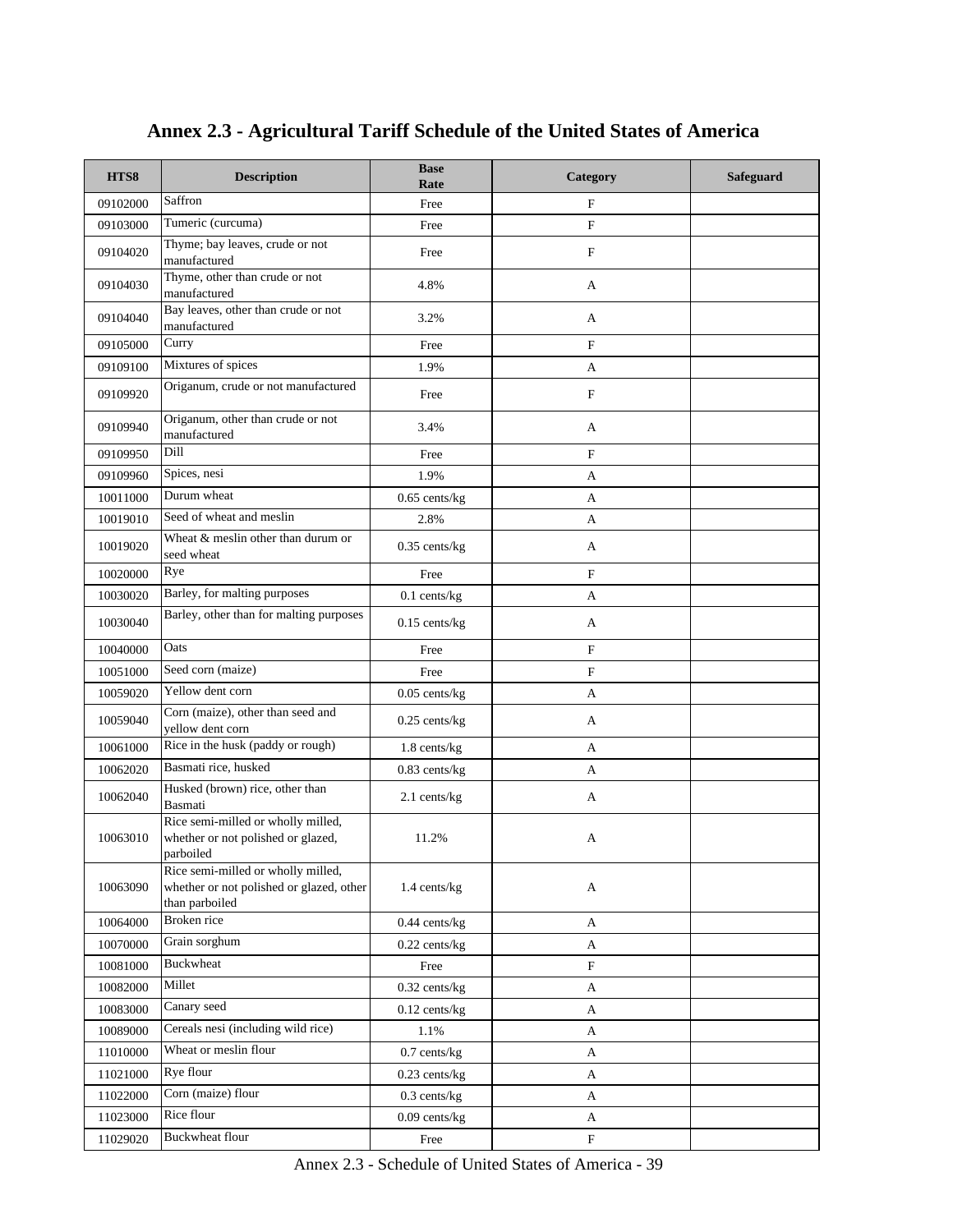| HTS8     | <b>Description</b>                                                                                                                                  | <b>Base</b><br>Rate | Category                  | Safeguard |
|----------|-----------------------------------------------------------------------------------------------------------------------------------------------------|---------------------|---------------------------|-----------|
| 11029030 | Cereal flours nesi, mixed together                                                                                                                  | 12.8%               | A                         |           |
| 11029060 | Cereal flours, other than of wheat or<br>meslin, rye, corn, rice or buckwheat                                                                       | 9%                  | A                         |           |
| 11031100 | Groats and meal of wheat                                                                                                                            | $0.5$ cents/kg      | A                         |           |
| 11031300 | Groats and meal of corn (maize)                                                                                                                     | $0.3$ cents/kg      | A                         |           |
| 11031912 | Groats and meal of oats                                                                                                                             | $0.8$ cents/ $kg$   | A                         |           |
| 11031914 | Groats and meal of rice                                                                                                                             | $0.09$ cents/kg     | A                         |           |
| 11031990 | Groats and meal of cereals other than<br>wheat, oats, corn (maize) or rice                                                                          | 9%                  | A                         |           |
| 11032000 | Pellets of cereals                                                                                                                                  | Free                | $\mathbf F$               |           |
| 11041200 | Rolled or flaked grains of oats                                                                                                                     | 1.2 cents/kg        | A                         |           |
| 11041910 | Rolled or flaked grains of barley                                                                                                                   | 2 cents/kg          | A                         |           |
| 11041990 | Rolled or flaked grains of cereals, other<br>than of barley or oats                                                                                 | $0.45$ cents/kg     | A                         |           |
| 11042200 | Grains of oats, hulled, pearled, clipped,<br>sliced, kibbled or otherwise worked, but<br>not rolled or flaked                                       | 0.5%                | A                         |           |
| 11042300 | Grains of corn (maize), hulled, pearled,<br>clipped, sliced, kibbled or otherwise<br>worked, but not rolled or flaked                               | $0.45$ cents/kg     | A                         |           |
| 11042910 | Grains of barley, hulled, pearled,<br>clipped, sliced, kibbled or otherwise<br>worked, but not rolled or flaked                                     | 1.2%                | A                         |           |
| 11042990 | Grains of cereals other than barley, oats<br>or corn, hulled, pearled, clipped, sliced,<br>kibbled or otherwise worked, but not<br>rolled or flaked | 2.7%                | A                         |           |
| 11043000 | Germ of cereals, whole, rolled, flaked<br>or ground                                                                                                 | 4.5%                | A                         |           |
| 11051000 | Flour, meal and powder of potatoes                                                                                                                  | 1.7 cents/kg        | A                         |           |
| 11052000 | Flakes, granules and pellets, of potatoes                                                                                                           | 1.3 cents/kg        | A                         |           |
| 11061000 | Flour, meal and powder of the dried<br>leguminous vegetables of heading 0713                                                                        | 8.3%                | A                         |           |
| 11062010 | Flour, meal and powder of Chinese<br>water chestnuts                                                                                                | 8.3%                | A                         |           |
| 11062090 | Flour, meal and powder of sago, or of<br>roots or tubers of heading 0714<br>(excluding Chinese water chestnuts)                                     | Free                | $\mathbf F$               |           |
| 11063020 | Flour, meal and powder of banana and<br>plantain                                                                                                    | 2.8%                | A                         |           |
| 11063040 | Fruit and nut flour, meal and powder of<br>the products of chapter 8, other than of<br>banana and plantain                                          | 9.6%                | A                         |           |
| 11071000 | Malt, not roasted                                                                                                                                   | $0.3$ cents/kg      | A                         |           |
| 11072000 | Malt, roasted                                                                                                                                       | $0.42$ cents/kg     | A                         |           |
| 11081100 | Wheat starch                                                                                                                                        | $0.54$ cents/kg     | A                         |           |
| 11081200 | Corn (maize) starch                                                                                                                                 | $0.54$ cents/kg     | A                         |           |
| 11081300 | Potato starch                                                                                                                                       | $0.56$ cents/kg     | A                         |           |
| 11081400 | Cassava (manioc) starch                                                                                                                             | Free                | $\boldsymbol{\mathrm{F}}$ |           |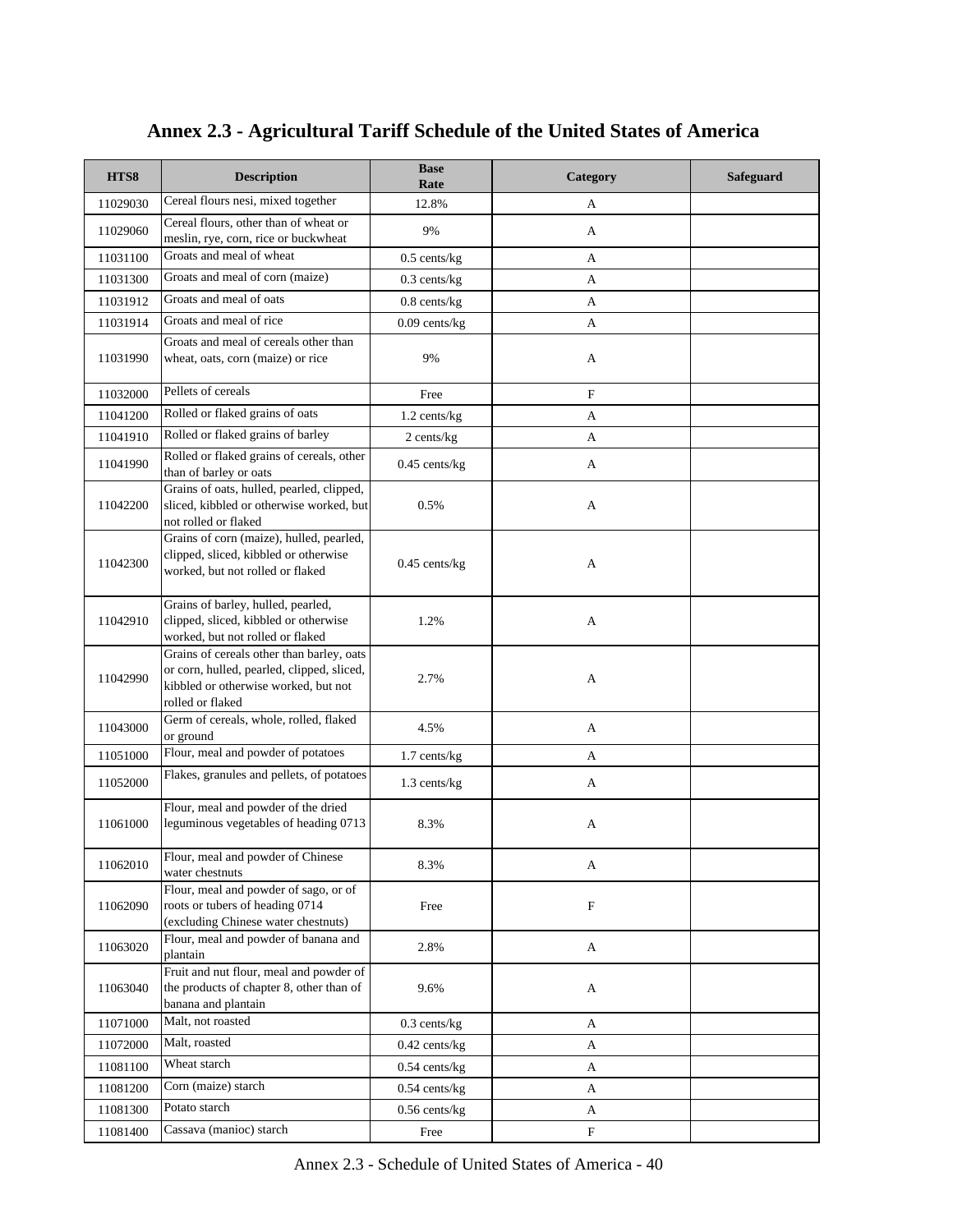| HTS8     | <b>Description</b>                                                                                                  | <b>Base</b><br>Rate | Category                  | <b>Safeguard</b> |
|----------|---------------------------------------------------------------------------------------------------------------------|---------------------|---------------------------|------------------|
| 11081900 | Starches other than wheat, corn (maize),<br>potato or cassava (manioc) starches                                     | Free                | F                         |                  |
| 11082000 | Inulin                                                                                                              | 2.6%                | A                         |                  |
| 11090010 | Wheat gluten, whether or not dried, to<br>be used as animal feed                                                    | 1.8%                | A                         |                  |
| 11090090 | Wheat gluten, whether or not dried, to<br>be used for other than animal feed                                        | 6.8%                | A                         |                  |
| 12010000 | Soybeans, whether or not broken                                                                                     | Free                | $\boldsymbol{\mathrm{F}}$ |                  |
| 12021005 | Peanuts (ground-nuts), not roasted or<br>cooked, in shell, subject to gen note 15<br>of the HTS                     | 9.35 cents/kg       | A                         |                  |
| 12021040 | Peanuts (ground-nuts), not roasted or<br>cooked, in shell, subject to add. US note<br>2 to Ch.12                    | 9.35 cents/kg       | A                         |                  |
| 12021080 | Peanuts (ground-nuts), not roasted or<br>cooked, in shell, not subject to gen note<br>15 or add. US note 2 to Ch.12 | 163.8%              | D                         |                  |
| 12022005 | Peanuts (ground-nuts), not roasted or<br>cooked, shelled, subject to gen note 15<br>of the HTS                      | 6.6 cents/kg        | A                         |                  |
| 12022040 | Peanuts (ground-nuts), not roasted or<br>cooked, shelled, subject to add. US note<br>2 to Ch.12                     | 6.6 cents/kg        | A                         |                  |
| 12022080 | Peanuts (ground-nuts), not roasted or<br>cooked, shelled, not subject to gen note<br>15 or add. US note 2 to Ch.12  | 131.8%              | D                         |                  |
| 12030000 | Copra                                                                                                               | Free                | $\mathbf F$               |                  |
| 12040000 | Flaxseed (linseed), whether or not<br>broken                                                                        | 0.39 cents/kg       | A                         |                  |
| 12051000 | Low erucic acid rape or colza seeds,<br>whether or not broken                                                       | $0.58$ cents/kg     | A                         |                  |
| 12059000 | Rape or colza seeds (other than of low<br>erucic acid), whether or not broken                                       | $0.58$ cents/kg     | A                         |                  |
| 12060000 | Sunflower seeds, whether or not broken                                                                              | Free                | $\mathbf F$               |                  |
| 12071000 | Palm nuts and kernels, whether or not<br>broken                                                                     | Free                | F                         |                  |
| 12072000 | Cotton seeds, whether or not broken                                                                                 | $0.47$ cents/kg     | A                         |                  |
| 12073000 | Castor beans, whether or not broken                                                                                 | Free                | $\boldsymbol{\mathrm{F}}$ |                  |
| 12074000 | Sesame seeds, whether or not broken                                                                                 | Free                | $\boldsymbol{\mathrm{F}}$ |                  |
| 12075000 | Mustard seeds, whether or not broken                                                                                | Free                | $\boldsymbol{\mathrm{F}}$ |                  |
| 12076000 | Safflower seeds, whether or not broken                                                                              | Free                | $\boldsymbol{\mathrm{F}}$ |                  |
| 12079100 | Poppy seeds, whether or not broken                                                                                  | $0.06$ cents/kg     | A                         |                  |
| 12079901 | Oil seeds and oleaginous fruits not<br>elsewhere specified or included,<br>whether or not broken                    | Free                | F                         |                  |
| 12081000 | Flours and meals of soybeans                                                                                        | 1.9%                | $\mathbf{A}$              |                  |

Annex 2.3 - Schedule of United States of America - 41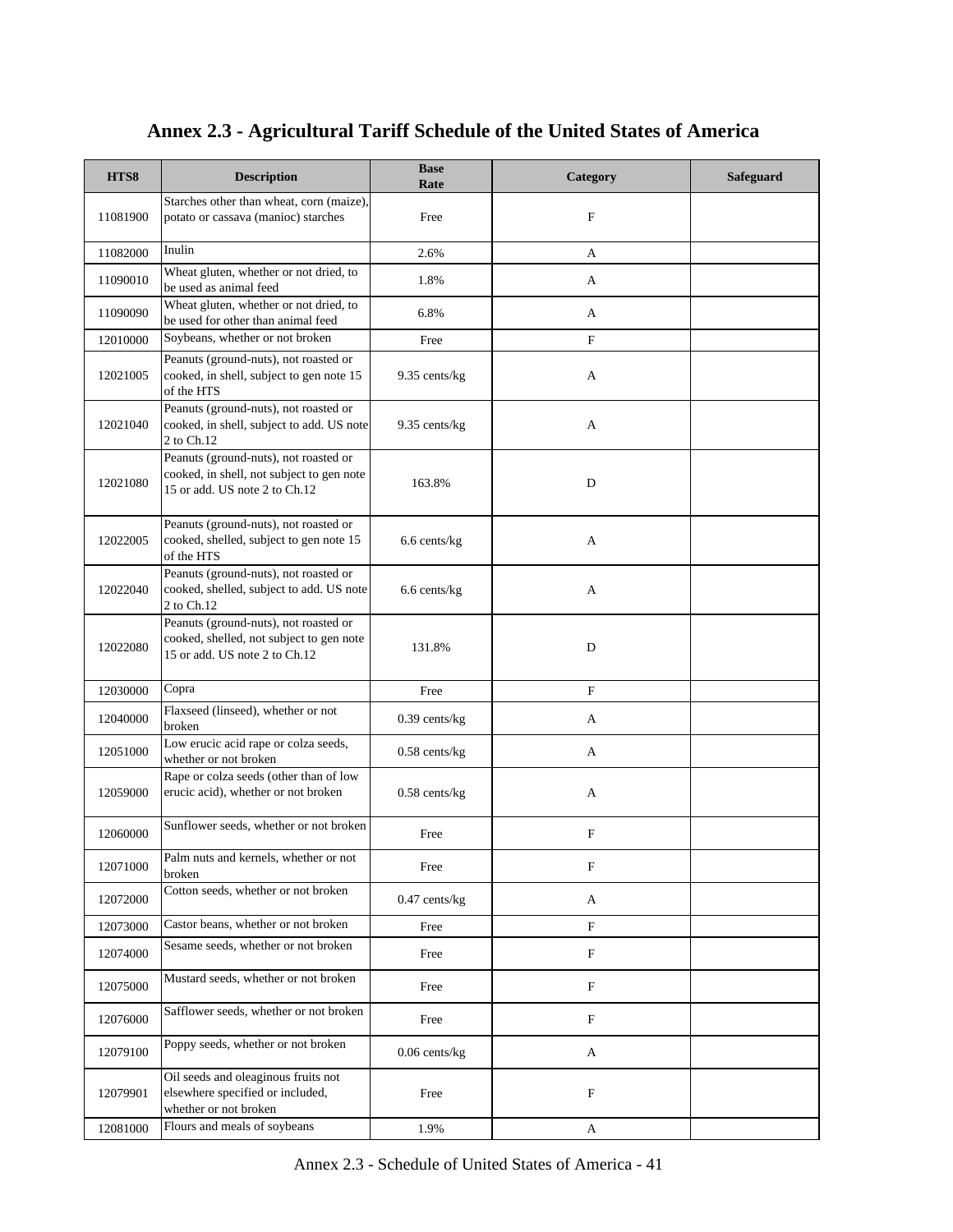| HTS8     | <b>Description</b>                                                                                                                     | <b>Base</b><br>Rate | Category                  | <b>Safeguard</b> |
|----------|----------------------------------------------------------------------------------------------------------------------------------------|---------------------|---------------------------|------------------|
| 12089000 | Flours and meals of oil seeds or<br>oleaginous fruits other than those of<br>mustard or soybeans                                       | 1.4%                | A                         |                  |
| 12091000 | Sugar beet seed of a kind used for<br>sowing                                                                                           | Free                | $\mathbf F$               |                  |
| 12092100 | Alfalfa (lucerne) seed of a kind used for<br>sowing                                                                                    | 1.5 cents/kg        | A                         |                  |
| 12092220 | White and ladino clover seed of a kind<br>used for sowing                                                                              | 1.6 cents/kg        | A                         |                  |
| 12092240 | Clover seed, other than white and<br>ladino, of a kind used for sowing                                                                 | Free                | $\mathbf F$               |                  |
| 12092300 | Fescue seed of a kind used for sowing                                                                                                  | Free                | $\mathbf F$               |                  |
| 12092400 | Kentucky blue grass seed of a kind used<br>for sowing                                                                                  | 1.2 cents/kg        | A                         |                  |
| 12092500 | Rye grass seed of a kind used for<br>sowing                                                                                            | 1.4 cents/kg        | A                         |                  |
| 12092600 | Timothy grass seed of a kind used for<br>sowing                                                                                        | Free                | $\mathbf F$               |                  |
| 12092910 | Beet seed, other than sugar beet seed, of<br>a kind used for sowing                                                                    | Free                | $\mathbf F$               |                  |
| 12092990 | Seeds of forage plants of a kind used for<br>sowing, not elsewhere specified or<br>included                                            | Free                | $\mathbf{F}$              |                  |
| 12093000 | Seeds of herbaceous plants cultivated<br>principally for their flowers                                                                 | 1 cent/kg           | A                         |                  |
| 12099110 | Cauliflower seeds of a kind used for<br>sowing                                                                                         | 5.9 cents/kg        | A                         |                  |
| 12099120 | Celery seeds of a kind used for sowing                                                                                                 | Free                | F                         |                  |
| 12099140 | Onion seeds of a kind used for sowing                                                                                                  | Free                | $\mathbf F$               |                  |
| 12099150 | Parsley seeds of a kind used for sowing                                                                                                | $0.68$ cents/kg     | A                         |                  |
| 12099160 | Pepper seeds of a kind used for sowing                                                                                                 | Free                | F                         |                  |
| 12099180 | Vegetable seeds, nesi, of a kind used for<br>sowing                                                                                    | $1.5$ cents/kg      | A                         |                  |
| 12099920 | Tree and shrub seeds of a kind used for<br>sowing                                                                                      | Free                | $\mathbf{F}$              |                  |
| 12099940 | Seeds, fruits and spores, of a kind used<br>for sowing, nesi                                                                           | $0.83$ cents/kg     | A                         |                  |
| 12101000 | Hop cones, fresh or dried, neither<br>ground, powdered nor in the form of<br>pellets                                                   | 13.2 cents/kg       | A                         |                  |
| 12102000 | Hop cones, fresh or dried, ground,<br>powdered or in the form of pellets;<br>lupulin                                                   | 13.2 cents/kg       | A                         |                  |
| 12111000 | Licorice roots, fresh or dried, of a kind<br>used in perfumery, in pharmacy, or for<br>insecticidal, fungicidal or similar<br>purposes | Free                | $\boldsymbol{\mathrm{F}}$ |                  |
| 12112000 | Ginseng roots, fresh or dried, of a kind<br>used in perfumery, in pharmacy, or for<br>insecticidal, fungicidal or similar<br>purposes  | Free                | F                         |                  |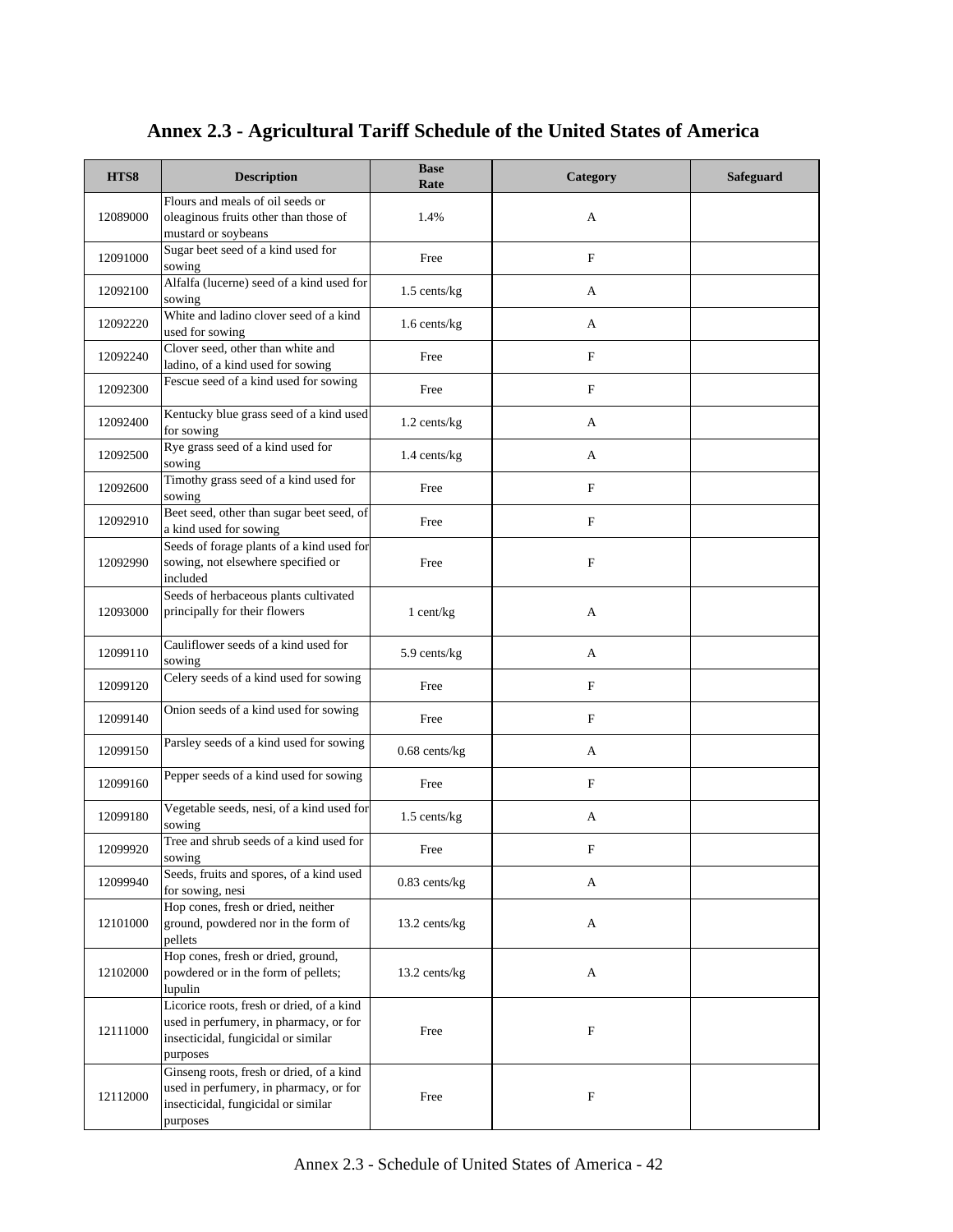| HTS8     | <b>Description</b>                                                                                                                                    | <b>Base</b><br>Rate | Category                  | <b>Safeguard</b> |
|----------|-------------------------------------------------------------------------------------------------------------------------------------------------------|---------------------|---------------------------|------------------|
| 12113000 | Coca leaf, of a kind used in perfumery,<br>in pharmacy or for insecticidal,<br>fungicidal or similar purposes                                         | Free                | F                         |                  |
| 12114000 | Poppy straw, of a kind used in<br>perfumery, in pharmacy or for<br>insecticidal, fungicidal or similar<br>purposes                                    | Free                | F                         |                  |
| 12119020 | Mint leaves, crude or not manufactured,<br>of a kind used in perfumery, in<br>pharmacy or for insecticidal, fungicidal<br>or similar purposes         | Free                | F                         |                  |
| 12119040 | Mint leaves nesi, of a kind used in<br>perfumery, in pharmacy or for<br>insecticidal, fungicidal or similar<br>purposes                               | 4.8%                | A                         |                  |
| 12119060 | Tonka beans, of a kind used in<br>perfumery, in pharmacy or for<br>insecticidal, fungicidal or similar<br>purposes                                    | 6.6 cents/kg        | A                         |                  |
| 12119090 | Plants and parts of plants nesoi, of a<br>kind used in perfumery, in pharmacy or<br>for insecticidal, fungicidal or similar<br>purposes               | Free                | $\mathbf F$               |                  |
| 12121000 | Locust beans, including locust bean<br>seeds, fresh, chilled, frozen or dried,<br>whether or not ground                                               | Free                | $\mathbf F$               |                  |
| 12122000 | Seaweeds and other algae, fresh,<br>chilled, frozen or dried, whether or not<br>ground                                                                | Free                | $\mathbf F$               |                  |
| 12123010 | Nectarine stones and kernels of a kind<br>used primarily for human consumption,<br>not elsewhere specified or included                                | Free                | $\mathbf F$               |                  |
| 12123090 | Apricot, peach (other than nectarine) or<br>plum stones and kernels used primarily<br>for human consumption, not elsewhere<br>specified or included   | $1.5$ cents/kg      | A                         |                  |
| 12129100 | Sugar beet, fresh, chilled, frozen or<br>dried, whether or not ground                                                                                 | 39.7 cents/t        | A                         |                  |
| 12129910 | Sugar cane, fresh, chilled, frozen or<br>dried, whether or not ground                                                                                 | \$1.24/t            | A                         |                  |
| 12129990 | Fruit stone & kernel (not<br>apricot/peach/plum) & other vegetable<br>products (eg, unroasted chicory roots)<br>used primary human consumption, nesoi | Free                | $\mathbf F$               |                  |
| 12130000 | Cereal straw and husks, unprepared,<br>whether or not chopped, ground,<br>pressed or in the form of pellets                                           | Free                | F                         |                  |
| 12141000 | Alfalfa (lucerne) meal and pellets                                                                                                                    | 1.4%                | A                         |                  |
| 12149000 | Rutabagas, mangolds, fodder roots, hay,<br>clover, sainfoin, kale, lupines, vetches &<br>forage products nesi                                         | Free                | F                         |                  |
| 13011000 | Lac                                                                                                                                                   | Free                | $\boldsymbol{\mathrm{F}}$ |                  |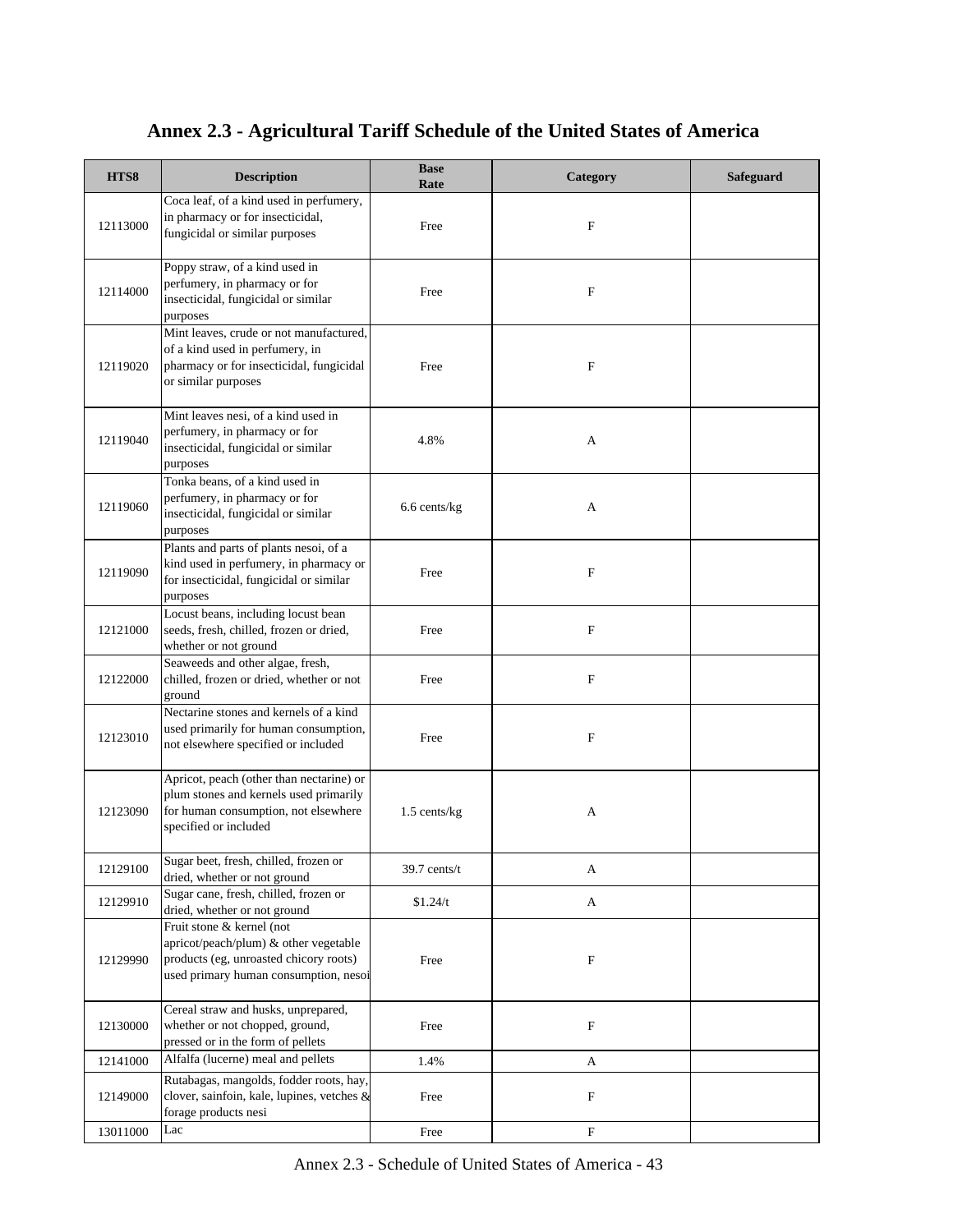| HTS8     | <b>Description</b>                                                                                                                                  | <b>Base</b><br>Rate | Category                  | Safeguard |
|----------|-----------------------------------------------------------------------------------------------------------------------------------------------------|---------------------|---------------------------|-----------|
| 13012000 | Gum Arabic                                                                                                                                          | Free                | $\mathbf F$               |           |
| 13019040 | Turpentine gum (oleoresinous exudate<br>from living trees)                                                                                          | 1.3%                | A                         |           |
| 13019090 | Natural gums, resins, gum-resins and<br>oleoresins (e.g., balsams), nesoi                                                                           | Free                | $\mathbf F$               |           |
| 13021100 | Saps and extracts of opium                                                                                                                          | Free                | $\mathbf F$               |           |
| 13021200 | Saps and extracts of licorice                                                                                                                       | 3.8%                | A                         |           |
| 13021300 | Saps and extracts of hops                                                                                                                           | 89 cents/kg         | A                         |           |
| 13021400 | Saps and extracts of pyrethrum or of the<br>roots of plants containing rotenone                                                                     | Free                | F                         |           |
| 13021921 | Poppy straw extract                                                                                                                                 | Free                | F                         |           |
| 13021940 | Ginseng; substances having anesthetic,<br>prophylactic or therapeutic properties,<br>other than poppy straw extract                                 | 1%                  | A                         |           |
| 13021990 | Vegetable saps and extracts nesi                                                                                                                    | Free                | $\mathbf F$               |           |
| 13022000 | Pectic substances, pectinates and<br>pectates                                                                                                       | Free                | $\mathbf F$               |           |
| 13023100 | Agar-agar                                                                                                                                           | Free                | F                         |           |
| 13023200 | Mucilages and thickeners, whether or<br>not modified, derived from locust beans,<br>locust bean seeds or guar seeds                                 | Free                | F                         |           |
| 13023900 | Mucilages and thickeners derived from<br>vegetable products other than locust<br>beans, locust bean seeds or guar seeds,<br>and excluding agar-agar | 3.2%                | A                         |           |
| 14011000 | Bamboos, of a kind used primarily for<br>plaiting                                                                                                   | Free                | $\mathbf F$               |           |
| 14012020 | Rattans, in the rough or cut transversely<br>into sections, of a kind used primarily<br>for plaiting                                                | Free                | F                         |           |
| 14012040 | Rattans, other than those in the rough or<br>cut transversely into sections, of a kind<br>used primarily for plaiting                               | 2%                  | A                         |           |
| 14019020 | Willow (osier), of a kind used primarily<br>for plaiting                                                                                            | 4.4%                | А                         |           |
| 14019040 | Lime bark, raffia, reeds, rushes,<br>cleaned, bleached or dyed cereal straw,<br>other vegetable materials nesi, used<br>primarily for plaiting      | 3.2%                | A                         |           |
| 14020091 | Vegetable hair of a kind used primarily<br>as stuffing or padding, whether or not<br>supported                                                      | $0.5$ cents/kg      | A                         |           |
| 14020099 | Kapok, eel grass and other vegetable<br>materials nesoi, of a kind used primarily<br>as stuffing or padding, whether or not<br>supported            | Free                | $\boldsymbol{\mathrm{F}}$ |           |
| 14030010 | Broomcorn (Sorghum vulgare var.<br>technicum) of a kind used primarily in<br>brooms or brushes                                                      | \$4.95/t            | A                         |           |
| 14030092 | Istle of a kind used primarily in brooms<br>or brushes                                                                                              | Free                | $\boldsymbol{\mathrm{F}}$ |           |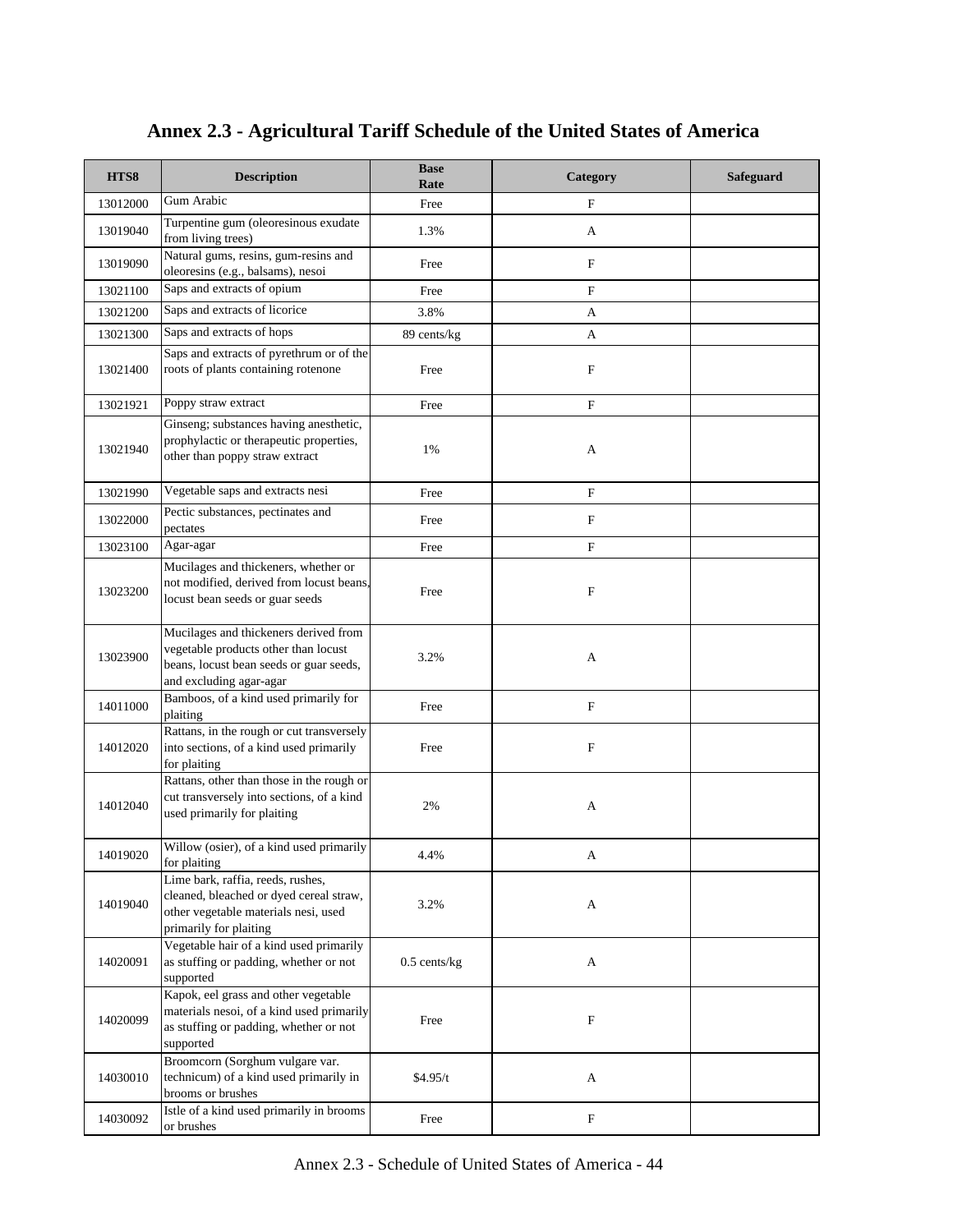| HTS8     | <b>Description</b>                                                                                                                                | <b>Base</b><br>Rate                     | Category    | <b>Safeguard</b> |
|----------|---------------------------------------------------------------------------------------------------------------------------------------------------|-----------------------------------------|-------------|------------------|
| 14030094 | Piassava, couch-grass and other<br>vegetable materials nesoi, of a kind used<br>primarily in brooms or brushes                                    | 2.3%                                    | A           |                  |
| 14041000 | Raw vegetable materials of a kind used<br>primarily in dyeing or tanning                                                                          | Free                                    | $\mathbf F$ |                  |
| 14042000 | <b>Cotton linters</b>                                                                                                                             | Free                                    | F           |                  |
| 14049000 | Vegetable products nesi                                                                                                                           | Free                                    | F           |                  |
| 15010000 | Pig fat (including lard) and poultry fat,<br>other than that of head 0209 or 1503                                                                 | 3 cents/kg                              | A           |                  |
| 15020000 | Fats of bovine animals, sheep or goats,<br>other than those of heading 1503                                                                       | $0.43$ cents/kg                         | A           |                  |
| 15030000 | Lard stearin, lard oil, oleostearin, oleo-<br>oil, and tallow oil, not emulsified or<br>mixed or otherwise prepared                               | 2 cents/kg                              | A           |                  |
| 15043000 | Fats and oils and their fractions, of<br>marine mammals                                                                                           | $1.7 \text{ cents/kg} + 5\%$            | A           |                  |
| 15050010 | Wool grease, crude                                                                                                                                | $1.3$ cents/ $kg$                       | A           |                  |
| 15050090 | Fatty substances derived from wool<br>grease (including lanolin)                                                                                  | 2.4%                                    | A           |                  |
| 15060000 | Animal fats and oils and their fractions<br>nesi, whether or not refined, but not<br>chemically modified                                          | 2.3%                                    | A           |                  |
| 15071000 | Crude soybean oil, whether or not<br>degummed                                                                                                     | 19.1%                                   | A           |                  |
| 15079020 | Pharmaceutical grade soybean oil<br>meeting FDA requirements for use in<br>intravenous fat emulsions, valued over<br>\$5 per kg                   | Free                                    | F           |                  |
| 15079040 | Soybean oil, other than crude, and its<br>fractions, whether or not refined, but not<br>chemically modified, nesi                                 | 19.1%                                   | A           |                  |
| 15081000 | Crude peanut (ground-nut) oil                                                                                                                     | 7.5 cents/kg                            | A           |                  |
| 15089000 | Peanut (ground-nut) oil, other than<br>crude, and its fractions, whether or not<br>refined, but not chemically modified                           | 7.5 cents/kg                            | A           |                  |
| 15091020 | Virgin olive oil and its fractions,<br>whether or not refined, not chemically<br>modified, weighing with the immediate<br>container under 18 kg   | 5 cents/kg on contents<br>and container | A           |                  |
| 15091040 | Virgin olive oil and its fractions,<br>whether or not refined, not chemically<br>modified, weighing with the immediate<br>container 18 kg or over | 3.4 cents/kg                            | A           |                  |
| 15099020 | Olive oil, other than virgin olive oil, and<br>its fractions, not chemically modified,<br>weighing with the immediate container<br>under 18 kg    | 5 cents/kg on contents<br>and container | A           |                  |
| 15099040 | Olive oil, other than virgin olive oil, and<br>its fractions, not chemically modified,<br>weighing with the immediate container<br>18 kg or over  | 3.4 cents/kg                            | A           |                  |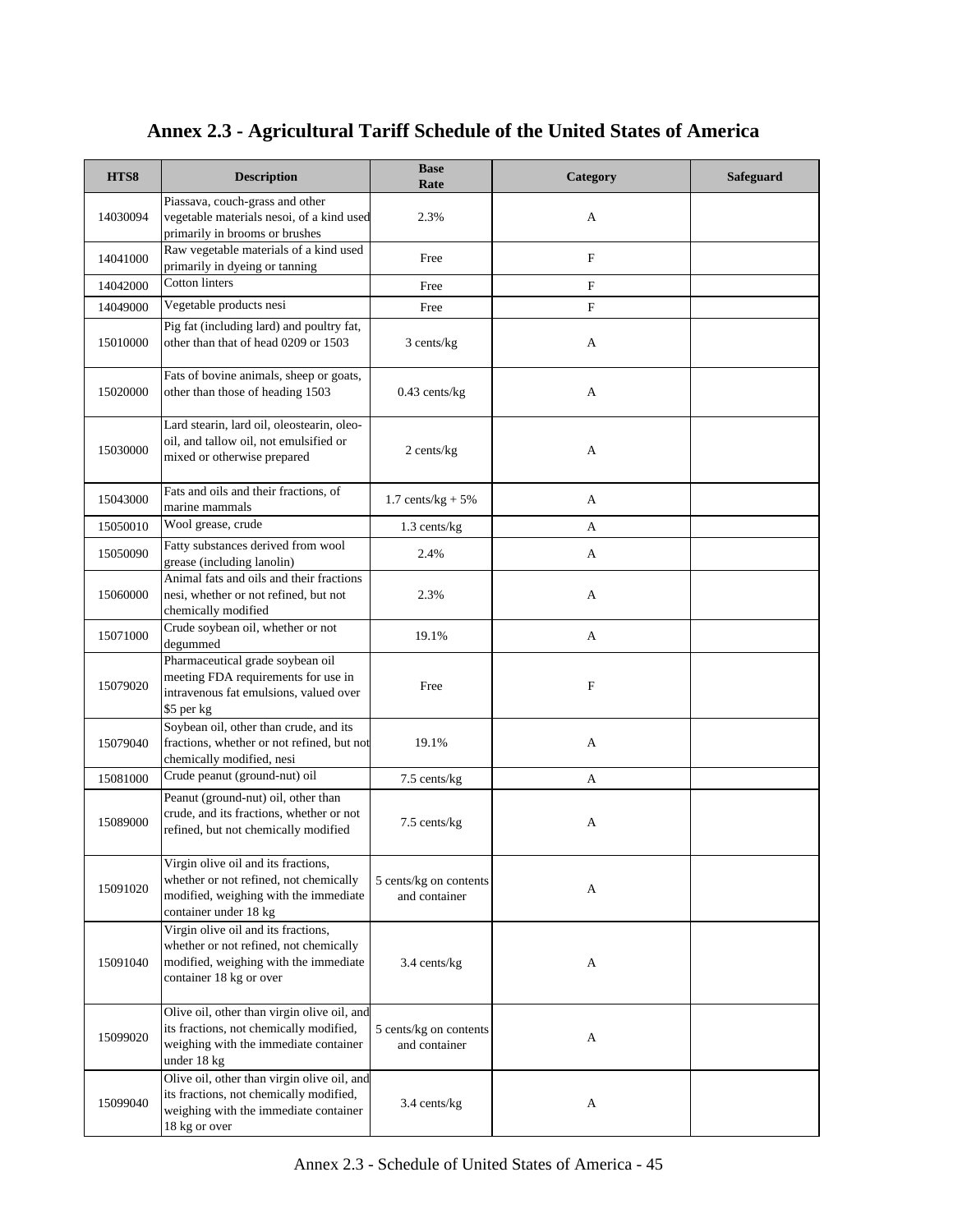| HTS8     | <b>Description</b>                                                                                                                                 | <b>Base</b><br>Rate                     | Category                  | <b>Safeguard</b> |
|----------|----------------------------------------------------------------------------------------------------------------------------------------------------|-----------------------------------------|---------------------------|------------------|
| 15100020 | Olive oil, including blends, and their<br>fractions, not chemically modified,<br>rendered unfit for use as food                                    | Free                                    | F                         |                  |
| 15100040 | Edible oil including blends, and their<br>fractions, nesi, not chemically modified<br>weighing under 18 kg                                         | 5 cents/kg on contents<br>and container | A                         |                  |
| 15100060 | Edible oil including blends, and their<br>fractions, nesi, not chemically modified,<br>weighing 18 kg or over                                      | 3.4 cents/kg                            | A                         |                  |
| 15111000 | Palm oil, crude, and its fractions,<br>whether or not refined, not chemically<br>modified                                                          | Free                                    | F                         |                  |
| 15119000 | Palm oil, other than crude, and its<br>fractions, whether or not refined, but not<br>chemically modified                                           | Free                                    | F                         |                  |
| 15121100 | Sunflower-seed or safflower oil, crude,<br>and their fractions, whether or not<br>refined, not chemically modified                                 | 1.7 cents/kg + $3.4\%$                  | A                         |                  |
| 15121900 | Sunflower seed or safflower oil, other<br>than crude, and their fractions, whether<br>or not refined, but not chemically<br>modified               | $1.7 \text{ cents/kg} + 3.4\%$          | A                         |                  |
| 15122100 | Cottonseed oil, crude, and its fractions,<br>whether or not gossypol has been<br>removed                                                           | 5.6 cents/kg                            | A                         |                  |
| 15122900 | Cottonseed oil, other than crude, and its<br>fractions, whether or not refined, but not<br>chemically modified                                     | 5.6 cents/kg                            | A                         |                  |
| 15131100 | Coconut (copra) oil, crude, and its<br>fractions, not chemically modified                                                                          | Free                                    | F                         |                  |
| 15131900 | Coconut (copra) oil, other than crude,<br>and its fractions, whether or not refined,<br>but not chemically modified                                | Free                                    | F                         |                  |
| 15132100 | Palm kernel or babassu oil, crude, and<br>their fractions, not chemically modified                                                                 | Free                                    | $\boldsymbol{\mathrm{F}}$ |                  |
| 15132900 | Palm kernel oil or babassu oil, other<br>than crude, and their fractions, whether<br>or not refined, but not chemically<br>modified                | Free                                    | F                         |                  |
| 15141100 | Low erucic acid rapeseed or colza oil,<br>crude, but not chemically modified                                                                       | 6.4%                                    | A                         |                  |
| 15141900 | Low erucic acid rapeseed or colza oil,<br>other than crude, and their fractions,<br>whether or not refined, but not<br>chemically modified         | 6.4%                                    | A                         |                  |
| 15149110 | Rapeseed/colza (not low erucic) or<br>mustard oil, for use in manufacture of<br>rubber substitutes or lubricating oil,<br>crude, not chem modified | Free                                    | $\mathbf F$               |                  |
| 15149190 | Rapeseed or colza (not low erucic acid)<br>or mustard oil, crude, not chemically<br>modified, nesoi                                                | 6.4%                                    | A                         |                  |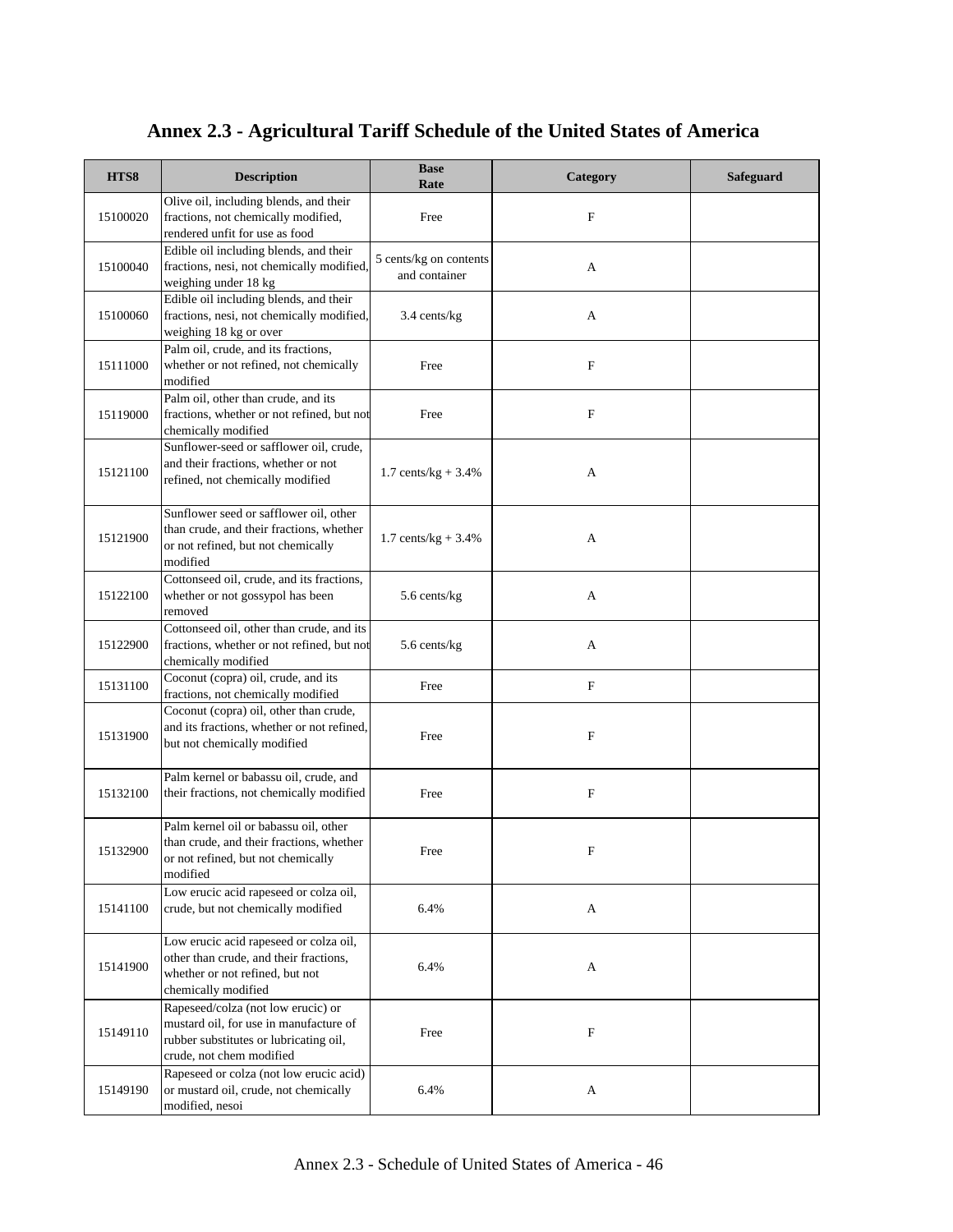| HTS8     | <b>Description</b>                                                                                                                                       | <b>Base</b><br>Rate | Category    | Safeguard |
|----------|----------------------------------------------------------------------------------------------------------------------------------------------------------|---------------------|-------------|-----------|
| 15149910 | Rapeseed/colza(not low erucic) or<br>mustard oil, for use manufacture rubber<br>substitute or lube oil, not crude, & its<br>fractions, not chem modified | Free                | F           |           |
| 15149950 | Denatured rapeseed or colza (not low<br>erucic acid) or mustard oil, other than<br>crude, and their fractions, whether or<br>not refined, nesoi          | 1.3 cents/kg        | А           |           |
| 15149990 | Rapeseed/colza (not low erucic) or<br>mustard oil, other than crude, & their<br>fractions, whether or not refined, not<br>chemically modified, nesoi     | 6.4%                | А           |           |
| 15151100 | Linseed oil, crude, and its fractions, not<br>chemically modified                                                                                        | 6.3 cents/kg        | A           |           |
| 15151900 | Linseed oil, other than crude, and its<br>fractions, whether or not refined, not<br>chemically modified                                                  | 6.3 cents/kg        | А           |           |
| 15152100 | Corn (maize) oil, crude, and its<br>fractions, not chemically modified                                                                                   | 3.4%                | A           |           |
| 15152900 | Corn (maize) oil, other than crude, and<br>its fractions, whether or not refined, not<br>chemically modified                                             | 3.4%                | A           |           |
| 15153000 | Castor oil and its fractions, whether or<br>not refined, but not chemically modified                                                                     | Free                | $\mathbf F$ |           |
| 15154000 | Tung oil and its fractions, whether or<br>not refined, not chemically modified                                                                           | Free                | $\mathbf F$ |           |
| 15155000 | Sesame oil and its fractions, whether or<br>not refined, not chemically modified                                                                         | $0.68$ cents/kg     | А           |           |
| 15159020 | Nut oils, whether or not refined, not<br>chemically modified                                                                                             | Free                | F           |           |
| 15159060 | Jojoba oil and its fractions, whether or<br>not refined, not chemically modified                                                                         | 2.3%                | А           |           |
| 15159080 | Fixed vegetable fats and oils and their<br>fractions nesoi, whether or not refined,<br>not chemically modified                                           | 3.2%                | А           |           |
| 15161000 | Animal fats and oils, partly or wholly<br>hydrogenated, interesterified,<br>reesterified or elaidinized, not further<br>prepared                         | 7 cents/kg          | A           |           |
| 15162010 | Rapeseed oil, hydrogenated or hardened                                                                                                                   | 7.7%                | A           |           |
| 15162090 | Vegetable fats and oils nesi, partly or<br>wholly hydrogenated, interesterified,<br>reesterified or elaidinized, not further<br>prepared                 | 8.8 cents/kg        | A           |           |
| 15171000 | Margarine, excluding liquid margarine                                                                                                                    | 12.3 cents/kg       | A           |           |
| 15179010 | Edible artificial mixtures of products<br>provided for in headings 1501 to 1515,<br>cont. 5% or more by weight of soybean<br>oil or fraction thereof     | 18%                 | A           |           |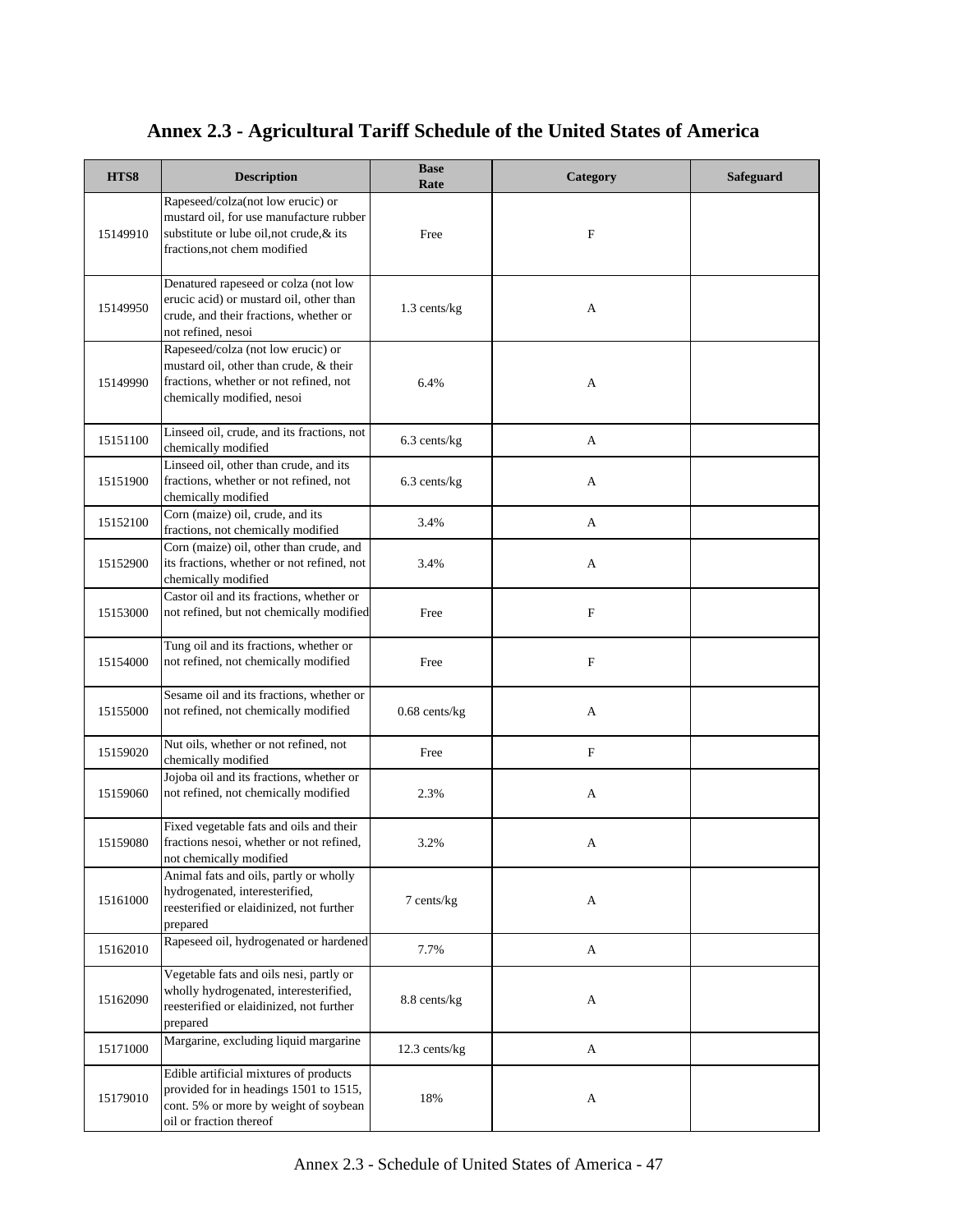| HTS8     | <b>Description</b>                                                                                                                               | <b>Base</b><br>Rate | Category                                                                                   | <b>Safeguard</b> |
|----------|--------------------------------------------------------------------------------------------------------------------------------------------------|---------------------|--------------------------------------------------------------------------------------------|------------------|
| 15179020 | Edible artificial mixtures of products<br>provided for in headings 1501 to 1515,<br>nesi                                                         | 8%                  | A                                                                                          |                  |
| 15179045 | Edible mixt. & preps, dairy products<br>described in add. US note 1 to Ch 4:<br>subject to gen. note 15 of the HTS                               | 11 cents/kg         | A                                                                                          |                  |
| 15179050 | Edible mixt. & preps, dairy products<br>described in add. US note 1 to Ch 4:<br>subject to add. US note 10 to Ch. 4                              | 11 cents/kg         | A                                                                                          |                  |
| 15179060 | Edible mixt. & preps, dairy products<br>described in add. US note 1 to Ch 4: not<br>subj. to gen. note 15 or add. US note 10<br>to Ch. 4         | 34.2 cents/kg       | See paragraph 6 of Appendix I to the<br>General Notes of the United States to<br>Annex 2.3 |                  |
| 15179090 | Edible mixt. & preps (ex. dairy products<br>descr. in add. US note 1 to Ch. 4), nesoi                                                            | 8.8 cents/kg        | A                                                                                          |                  |
| 15180020 | Linseed or flaxseed oil, and their<br>fractions, boiled, oxidized, dehydrated,<br>sulfurized, blown or otherwise<br>chemically modified          | 6.3 cents/kg        | A                                                                                          |                  |
| 15180040 | Animal or vegetable fats and oils, nesi,<br>oxidized, dehydrated or otherwise<br>chemically modified; inedible mixtures<br>of fats and oils nesi | 8%                  | A                                                                                          |                  |
| 15200000 | Glycerol, crude; glycerol waters and<br>glycerol lyes                                                                                            | Free                | $\boldsymbol{\mathrm{F}}$                                                                  |                  |
| 15211000 | Vegetable waxes (other than<br>triglycerides), whether or not refined or<br>colored                                                              | Free                | F                                                                                          |                  |
| 15219020 | <b>Bleached beeswax</b>                                                                                                                          | 4.8%                | A                                                                                          |                  |
| 15219040 | Insect waxes, other than bleached<br>beeswax, and spermaceti, whether or<br>not refined or colored                                               | Free                | $\boldsymbol{\mathrm{F}}$                                                                  |                  |
| 15220000 | Degras; residues resulting from the<br>treatment of fatty substances or animal<br>or vegetable waxes                                             | 3.8%                | A                                                                                          |                  |
| 16010020 | Pork sausages and similar products of<br>pork, pork offal or blood; food<br>preparations based on these products                                 | $0.8$ cents/ $kg$   | A                                                                                          |                  |
| 16010040 | Sausages and similar products of beef,<br>beef offal or blood; food preparations<br>based on these products, in airtight<br>containers           | 3.4%                | A                                                                                          |                  |
| 16010060 | Sausage and similar products of meats,<br>meat offal or blood nesi; food<br>preparations based on these products                                 | 3.2%                | A                                                                                          |                  |
| 16021000 | Homogenized preparations of meat,<br>meat offal or blood, nesi                                                                                   | 1.9%                | A                                                                                          |                  |
| 16022020 | Prepared or preserved liver of goose                                                                                                             | 4.9 cents/kg        | A                                                                                          |                  |
| 16022040 | Prepared or preserved liver of any<br>animal other than of goose                                                                                 | 3.2%                | A                                                                                          |                  |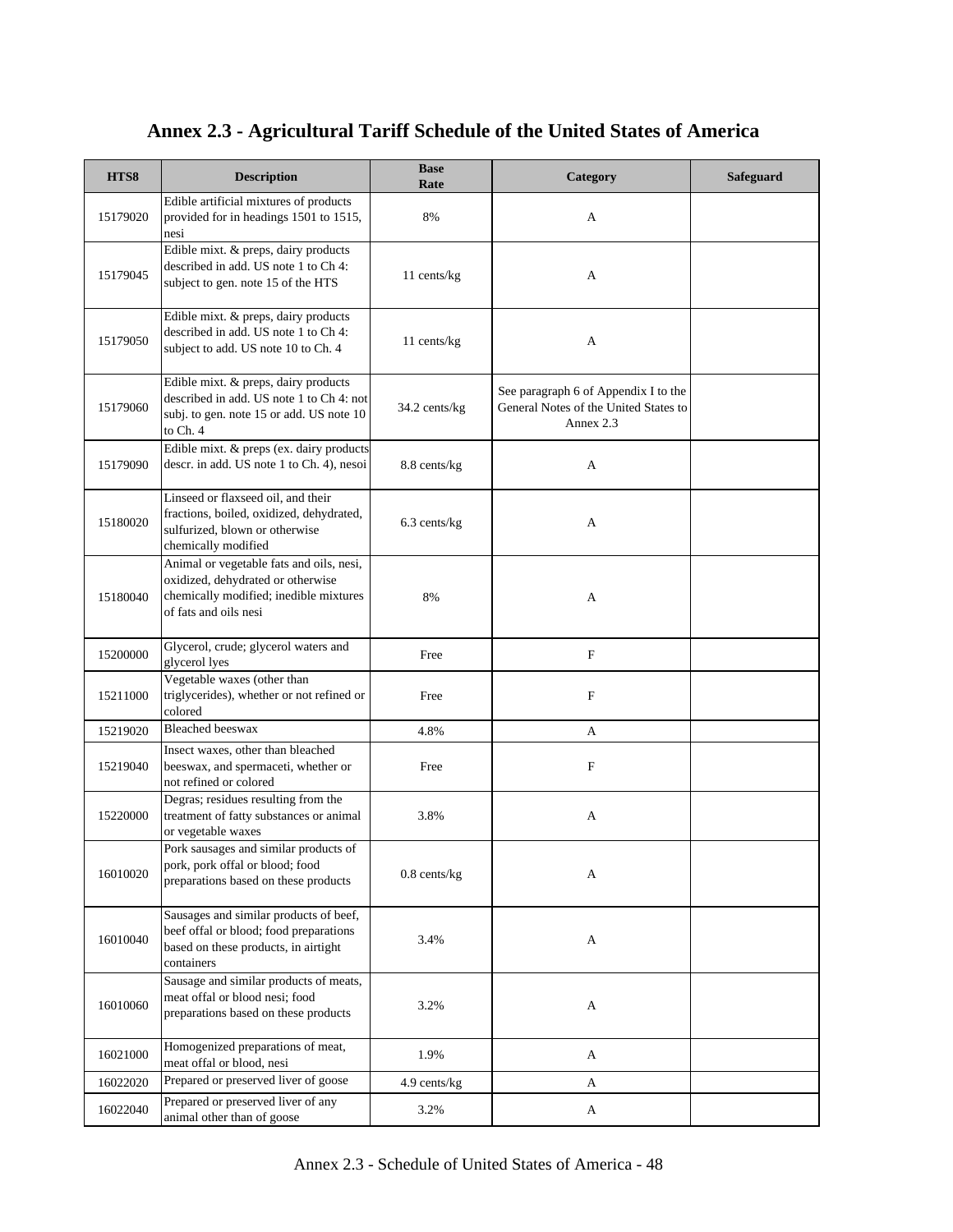| HTS8     | <b>Description</b>                                                                                                                                   | <b>Base</b><br>Rate | Category    | Safeguard |
|----------|------------------------------------------------------------------------------------------------------------------------------------------------------|---------------------|-------------|-----------|
| 16023100 | Prepared or preserved meat or meat<br>offal of turkeys, nesi                                                                                         | 6.4%                | A           |           |
| 16023200 | Prepared or preserved meat or meat<br>offal of chickens, nesoi                                                                                       | 6.4%                | A           |           |
| 16023900 | Prepared or preserved meat or meat<br>offal of ducks, geese or guineas, nesoi                                                                        | 6.4%                | A           |           |
| 16024110 | Prepared or preserved pork ham and<br>cuts thereof, containing cereals or<br>vegetables                                                              | 6.4%                | A           |           |
| 16024120 | Pork hams and cuts thereof, not<br>containing cereals or vegetables, boned<br>and cooked and packed in airtight<br>containers                        | 5.3 cents/kg        | A           |           |
| 16024190 | Prepared or preserved pork hams and<br>cuts thereof, not containing cereals or<br>vegetables, nesi                                                   | 1.4 cents/kg        | A           |           |
| 16024220 | Pork shoulders and cuts thereof, boned<br>and cooked and packed in airtight<br>containers                                                            | 4.2 cents/kg        | A           |           |
| 16024240 | Prepared or preserved pork shoulders<br>and cuts thereof, other than boned and<br>cooked and packed in airtight containers                           | 1.4 cents/kg        | A           |           |
| 16024910 | Prepared or preserved pork offal,<br>including mixtures                                                                                              | 3.2%                | A           |           |
| 16024920 | Pork other than ham and shoulder and<br>cuts thereof, not containing cereals or<br>vegetables, boned and cooked and<br>packed in airtight containers | 4.2 cents/kg        | A           |           |
| 16024940 | Prepared or preserved pork, not<br>containing cereals or vegetables, nesi                                                                            | $1.4$ cents/kg      | A           |           |
| 16024960 | Prepared or preserved pork mixed with<br>beef                                                                                                        | 3.2%                | A           |           |
| 16024990 | Prepared or preserved pork, nesi                                                                                                                     | 6.4%                | A           |           |
| 16025005 | Prepared or preserved offal of bovine<br>animals                                                                                                     | 2.3%                | A           |           |
| 16025009 | Prepared or preserved meat of bovine<br>animals, cured or pickled, not<br>containing cereals or vegetables                                           | 4.5%                | A           |           |
| 16025010 | Corned beef in airtight containers                                                                                                                   | Free                | $\mathbf F$ |           |
| 16025020 | Prepared or preserved beef in airtight<br>containers, other than corned beef, not<br>containing cereals or vegetables                                | 1.4%                | A           |           |
| 16025060 | Prepared or preserved meat of bovine<br>animals, not containing cereals or<br>vegetables, nesi                                                       | 1.8%                | A           |           |
| 16025090 | Prepared or preserved meat of bovine<br>animals, containing cereals or<br>vegetables                                                                 | 2.5%                | A           |           |
| 16029010 | Prepared or preserved frog meat                                                                                                                      | 2.7%                | A           |           |
| 16029090 | Prepared or preserved meat, meat offal<br>or blood, nesi                                                                                             | 6.4%                | A           |           |
| 16030010 | Clam juice                                                                                                                                           | 8.5%                | A           |           |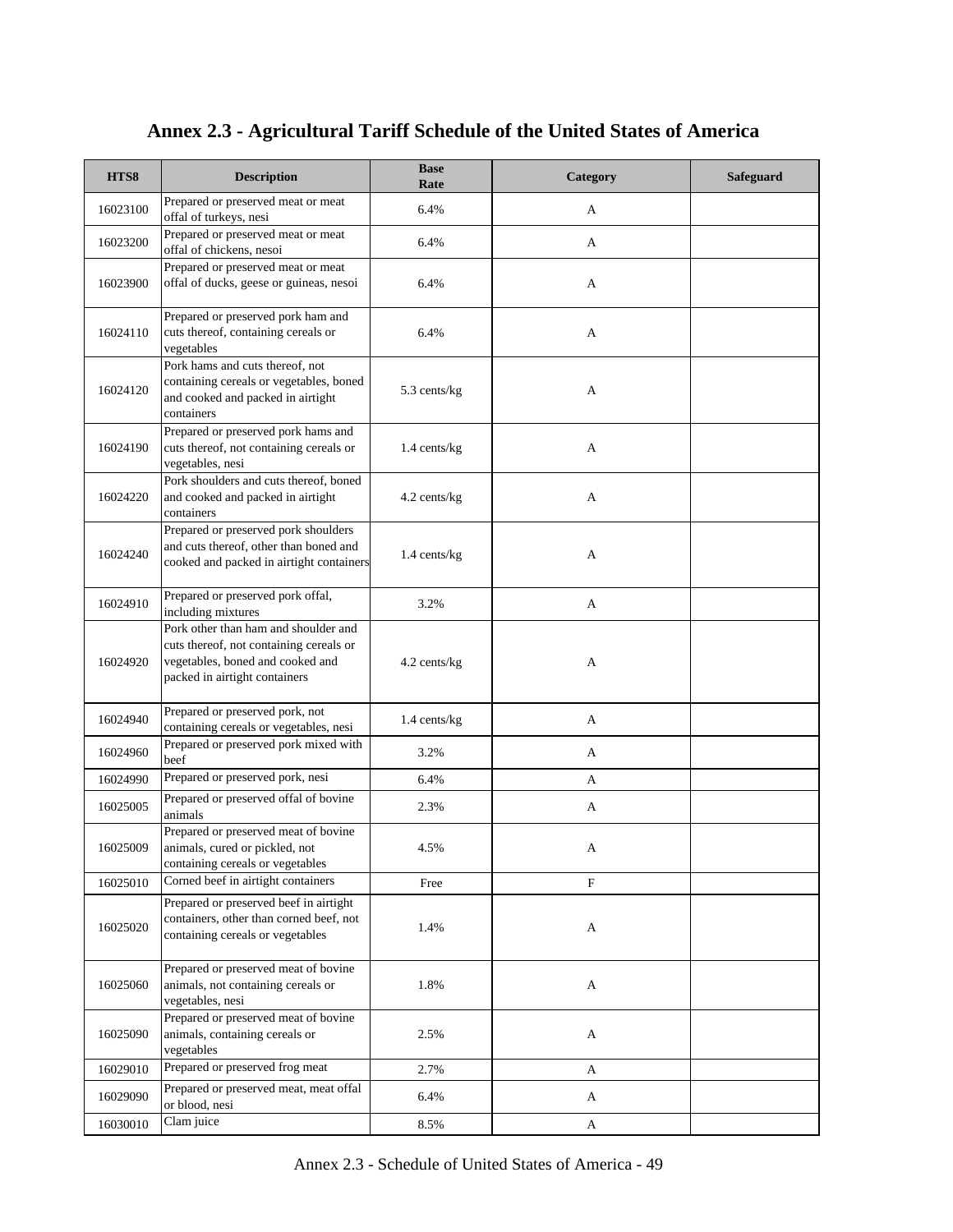| HTS8     | <b>Description</b>                                                                                                                 | <b>Base</b><br>Rate                                                                                                                                                        | Category                                                                                   | Safeguard |
|----------|------------------------------------------------------------------------------------------------------------------------------------|----------------------------------------------------------------------------------------------------------------------------------------------------------------------------|--------------------------------------------------------------------------------------------|-----------|
| 16030090 | Extracts and juices of meat, fish,<br>crustaceans, molluscs or other aquatic<br>invertebrates, other than clam juice               | Free                                                                                                                                                                       | $\mathbf F$                                                                                |           |
| 17011105 | Cane sugar, raw, in solid form, w/o<br>added flavoring or coloring, subject to<br>gen. note 15 of the HTS                          | 1.4606 cents/kg less<br>0.020668 cents/kg for<br>each degree under 100<br>degrees (and fractions<br>of a degree in<br>proportion) but not less<br>than 0.943854 cents/kg   | А                                                                                          |           |
| 17011110 | Cane sugar, raw, in solid form, w/o<br>added flavoring or coloring, subject to<br>add. US 5 to Ch.17                               | 1.4606 cents/kg less<br>$0.020668$ cents/kg for<br>each degree under 100<br>degrees (and fractions<br>of a degree in<br>proportion) but not less<br>than 0.943854 cents/kg | А                                                                                          |           |
| 17011120 | Cane sugar, raw, in solid form, to be<br>used for certain polyhydric alcohols                                                      | 1.4606 cents/kg less<br>0.020668 cents/kg for<br>each degree under 100<br>degrees (and fractions<br>of a degree in<br>proportion) but not less<br>than $0.943854$ cents/kg | A                                                                                          |           |
| 17011150 | Cane sugar, raw solid form, w/o<br>flavoring or coloring, nesoi, not subject<br>to gen. note 15 or add. US 5 to Ch.17              | 33.87 cents/kg                                                                                                                                                             | See paragraph 9 of Appendix I to the<br>General Notes of the United States to<br>Annex 2.3 |           |
| 17011205 | Beet sugar, raw, in solid form, w/o<br>added flavoring or coloring, subject to<br>gen. note 15 of the HTS                          | 3.6606 cents/kg less<br>0.020668 cents/kg for<br>each degree under 100<br>degrees (and fractions<br>of a degree in<br>proportion) but not less<br>than 3.143854 cents/kg   | A                                                                                          |           |
| 17011210 | Beet sugar, raw, in solid form, w/o<br>added flavoring or coloring, subject to<br>add. US 5 to Ch.17                               | 3.6606 cents/kg less<br>$0.020668$ cents/kg for<br>each degree under 100<br>degrees (and fractions<br>of a degree in<br>proportion) but not less<br>than 3.143854 cents/kg | A                                                                                          |           |
| 17011250 | Beet sugar, raw, in solid form, w/o<br>added flavoring or coloring, nesoi, not<br>subject to gen. note 15 or add. US 5 to<br>Ch.17 | 35.74 cents/kg                                                                                                                                                             | See paragraph 9 of Appendix I to the<br>General Notes of the United States to<br>Annex 2.3 |           |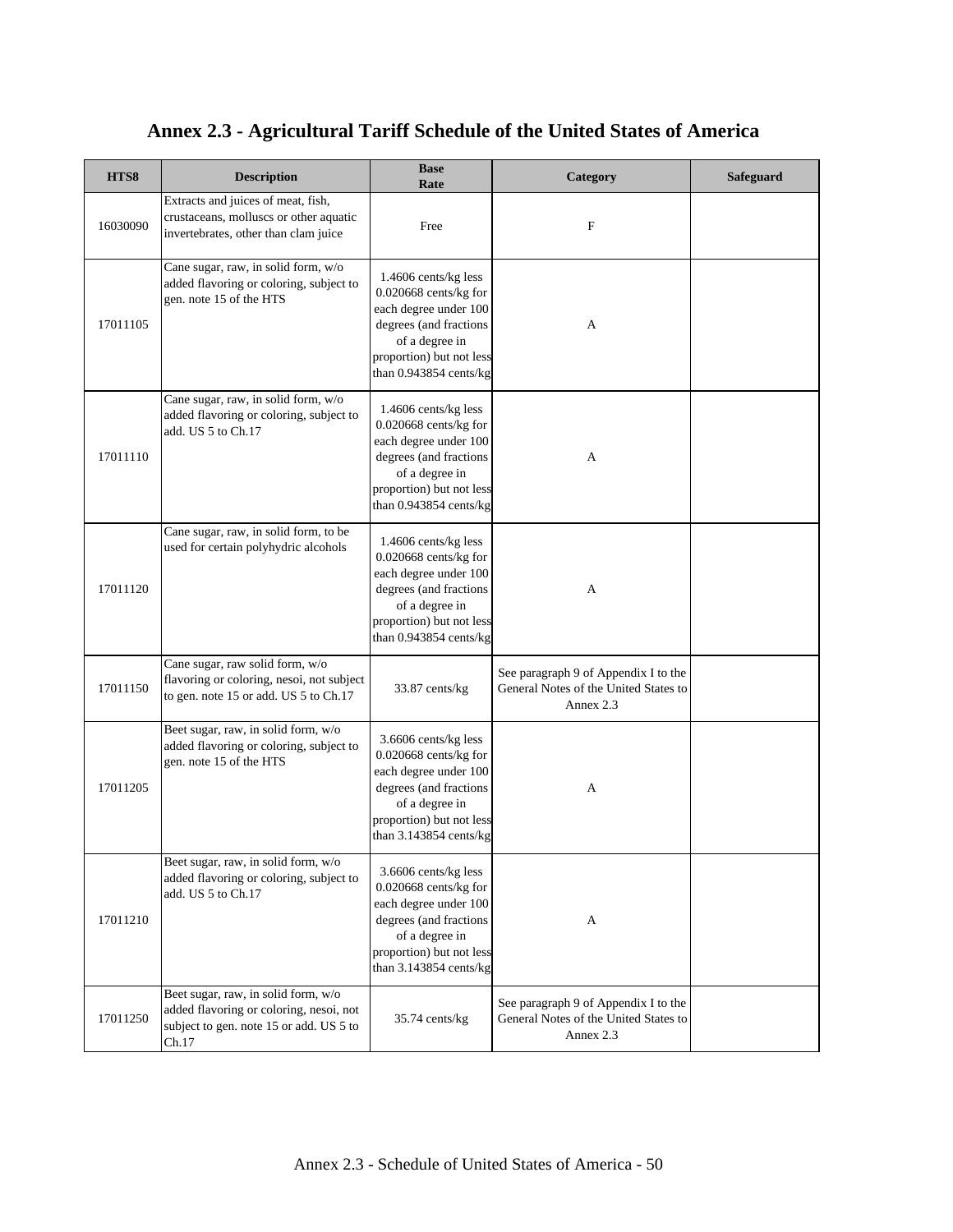| HTS8     | <b>Description</b>                                                                                                                                 | <b>Base</b><br>Rate                                                                                                                                                        | Category                                                                                   | Safeguard |
|----------|----------------------------------------------------------------------------------------------------------------------------------------------------|----------------------------------------------------------------------------------------------------------------------------------------------------------------------------|--------------------------------------------------------------------------------------------|-----------|
| 17019105 | Cane/beet sugar & pure sucrose,<br>refined, solid, w/added coloring but not<br>flav., subject to gen. note 15 of the HTS                           | 3.6606 cents/kg less<br>$0.020668$ cents/kg for<br>each degree under 100<br>degrees (and fractions<br>of a degree in<br>proportion) but not less<br>than 3.143854 cents/kg | A                                                                                          |           |
| 17019110 | Cane/beet sugar & pure sucrose,<br>refined, solid, w/added coloring but not<br>flav., subject to add. US 5 to Ch.17                                | 3.6606 cents/kg less<br>0.020668 cents/kg for<br>each degree under 100<br>degrees (and fractions<br>of a degree in<br>proportion) but not less<br>than 3.143854 cents/kg   | A                                                                                          |           |
| 17019130 | Cane/beet sugar & pure sucrose,<br>refined, solid, w/added coloring but not<br>flav., not subject to gen. note 15 or add.<br>US 5 to Ch.17         | 35.74 cents/kg                                                                                                                                                             | See paragraph 9 of Appendix I to the<br>General Notes of the United States to<br>Annex 2.3 |           |
| 17019142 | Cane/beet sugar & pure sucrose,<br>refined, solid, w/added flavoring, o/65%<br>by wt. sugar, descr. in Ch17 US note 2,<br>subj. to gen nte 15      | 6%                                                                                                                                                                         | A                                                                                          |           |
| 17019144 | Cane/beet sugar & pure sucrose,<br>refined, solid, w/added flavoring, o/65%<br>by wt. sugar, descr. in Ch17 US note 2,<br>subj. to Ch17 US nte 7   | 6%                                                                                                                                                                         | A                                                                                          |           |
| 17019148 | Cane/beet sugar & pure sucrose,<br>refined, solid, w/added flavoring, o/65%<br>by wt. sugar, descr. in Ch17 US note 2,<br>not GN 15/Ch 17 US nte 7 | 33.9 cents/ $kg + 5.1%$                                                                                                                                                    | See paragraph 9 of Appendix I to the<br>General Notes of the United States to<br>Annex 2.3 |           |
| 17019152 | Cane/beet sugar & pure sucrose,<br>refined, solid, w/added flavoring, o/10%<br>by wt. sugar, descr. in Ch17 US note 3,<br>subj. to gen nte 15      | 6%                                                                                                                                                                         | A                                                                                          |           |
| 17019154 | Cane/beet sugar & pure sucrose,<br>refined, solid, w/added flavoring, o/10%<br>by wt. sugar, descr. in Ch17 US note 3,<br>subj. to Ch17 US nte 8   | 6%                                                                                                                                                                         | A                                                                                          |           |
| 17019158 | Cane/beet sugar & pure sucrose,<br>refined, solid, w/added flavoring, o/10%<br>by wt. sugar, descr. in Ch17 US note 3,<br>not GN15/Ch.17 US nte 8  | 33.9 cents/kg + $5.1\%$                                                                                                                                                    | See paragraph 9 of Appendix I to the<br>General Notes of the United States to<br>Annex 2.3 |           |
| 17019180 | Cane/beet sugar & pure sucrose,<br>refined, solid, w/added flavoring, nesoi                                                                        | 5.1%                                                                                                                                                                       | A                                                                                          |           |
| 17019905 | Cane/beet sugar & pure sucrose,<br>refined, solid, w/o added coloring or<br>flavoring, subject to gen. note 15 of the<br><b>HTS</b>                | 3.6606 cents/kg less<br>$0.020668$ cents/kg for<br>each degree under 100<br>degrees (and fractions<br>of a degree in<br>proportion) but not less<br>than 3.143854 cents/kg | A                                                                                          |           |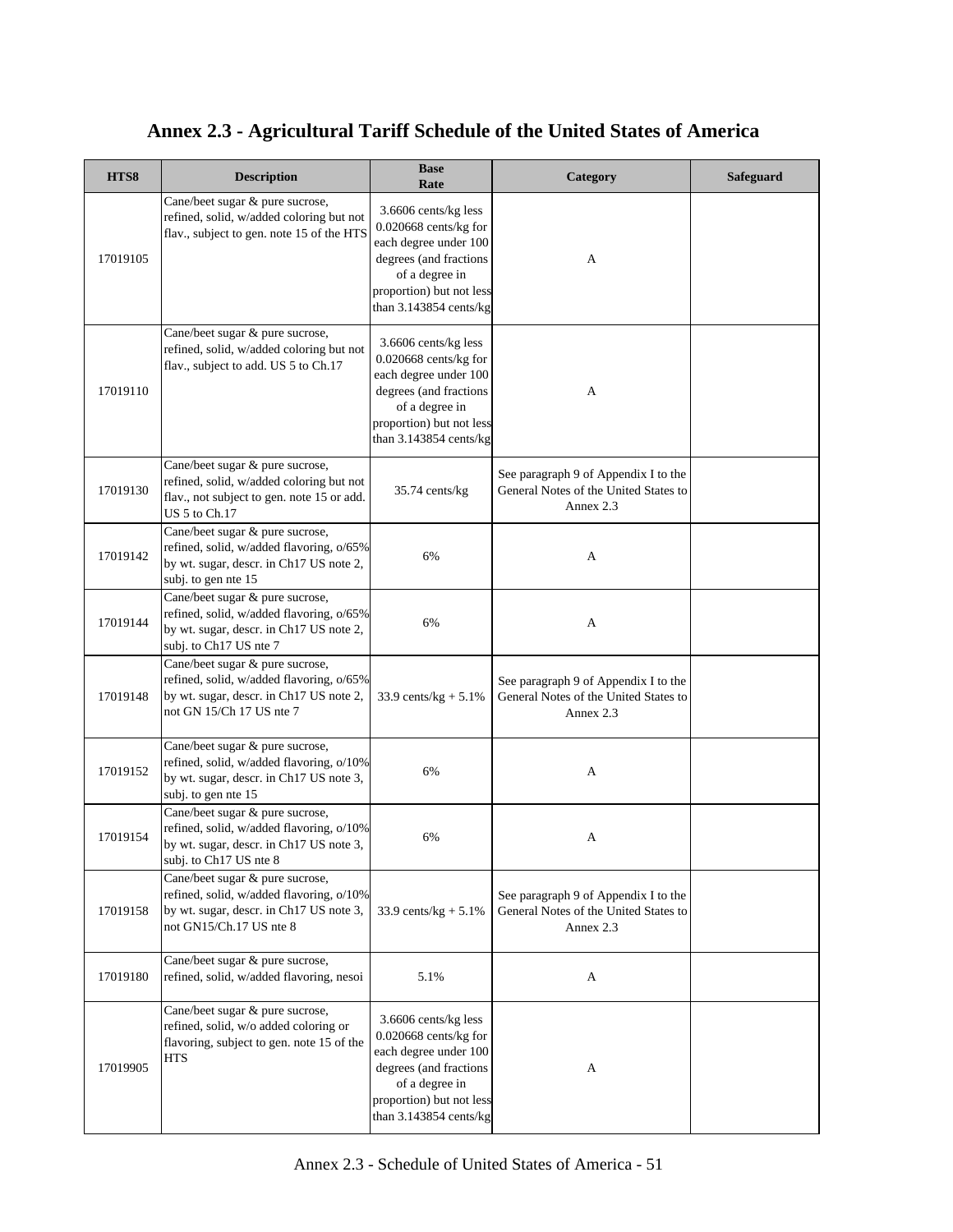| HTS8     | <b>Description</b>                                                                                                                                     | <b>Base</b><br>Rate                                                                                                                                                        | Category                                                                                   | <b>Safeguard</b> |
|----------|--------------------------------------------------------------------------------------------------------------------------------------------------------|----------------------------------------------------------------------------------------------------------------------------------------------------------------------------|--------------------------------------------------------------------------------------------|------------------|
| 17019910 | Cane/beet sugar & pure sucrose,<br>refined, solid, w/o added coloring or<br>flavoring, subject to add. US 5 to Ch.17                                   | 3.6606 cents/kg less<br>$0.020668$ cents/kg for<br>each degree under 100<br>degrees (and fractions<br>of a degree in<br>proportion) but not less<br>than 3.143854 cents/kg | A                                                                                          |                  |
| 17019950 | Cane/beet sugar & pure sucrose,<br>refined, solid, w/o added coloring or<br>flavoring, not subject to gen. note 15 or<br>add. US 5 to Ch.17            | 35.74 cents/kg                                                                                                                                                             | See paragraph 9 of Appendix I to the<br>General Notes of the United States to<br>Annex 2.3 |                  |
| 17021100 | Lactose and lactose syrup containing by<br>weight 99% or more lactose, calculated<br>on the dry matter                                                 | 6.4%                                                                                                                                                                       | A                                                                                          |                  |
| 17021900 | Lactose and lactose syrup containing by<br>weight less than 99% lactose, calculated<br>on the dry matter                                               | 6.4%                                                                                                                                                                       | A                                                                                          |                  |
| 17022022 | Maple syrup, blended, described in add.<br>US note 4 to Ch.17: subject to gen. note<br>15 of the HTS                                                   | 6%                                                                                                                                                                         | A                                                                                          |                  |
| 17022024 | Maple syrup, blended, described in add.<br>US note 4 to Ch.17: subject to add. US<br>note 9 to Ch.17                                                   | 6%                                                                                                                                                                         | A                                                                                          |                  |
| 17022028 | Maple syrup, blended, described in add.<br>US note 4 to Ch.17: not subject to gen<br>note 15 or add. US note 9 to Ch.17                                | 16.9 cents/kg of total<br>sugars $+ 5.1\%$                                                                                                                                 | See paragraph 9 of Appendix I to the<br>General Notes of the United States to<br>Annex 2.3 |                  |
| 17022040 | Maple sugar and maple syrup, nesi                                                                                                                      | Free                                                                                                                                                                       | F                                                                                          |                  |
| 17023022 | Glucose & glucose syrup nt containing<br>or containing in dry state less than 20%<br>fructose; blended, see gen. note 15 of<br>the schedule & prov.    | 6%                                                                                                                                                                         | A                                                                                          |                  |
| 17023024 | Glucose & glucose syrup nt containing<br>or containing in dry state less than 20%<br>fructose; blended, see add'l U.S. note 9<br>(chap. 17) & Prov.    | 6%                                                                                                                                                                         | A                                                                                          |                  |
| 17023028 | Glucose & glucose syrup not containing<br>or containing in dry state less than 20%<br>fructose; blended syrups (chap 17-note<br>4), nesoi              | 16.9 cents/kg of total<br>sugars $+ 5.1%$                                                                                                                                  | See paragraph 9 of Appendix I to the<br>General Notes of the United States to<br>Annex 2.3 |                  |
| 17023040 | Glucose and glucose syrup, not<br>containing fructose or in the dry state<br>less than 20 percent by weight of<br>fructose, nesi                       | 2.2 cents/kg                                                                                                                                                               | A                                                                                          |                  |
| 17024022 | Blended syrup desc. in add'l U.S. note<br>4(chap.17) Contng in dry state 20%-<br>50% by weight of fructose, see gen.<br>note 15 of the HTS & prov.     | 6%                                                                                                                                                                         | A                                                                                          |                  |
| 17024024 | Blended syrup desc. in add'l U.S. note<br>4(chap.17) Contng in dry state 20%-<br>50% by weight of fructose, see add'l<br>U.S. note 9 (chap.17) & Prov. | 6%                                                                                                                                                                         | A                                                                                          |                  |
| 17024028 | Blended syrup desc. in add'l U.S. note<br>4(chap.17) Contng in dry state 20%-<br>50% by weight of fructose, nesoi                                      | 33.9 cents/kg of total<br>sugars $+ 5.1\%$                                                                                                                                 | See paragraph 9 of Appendix I to the<br>General Notes of the United States to<br>Annex 2.3 |                  |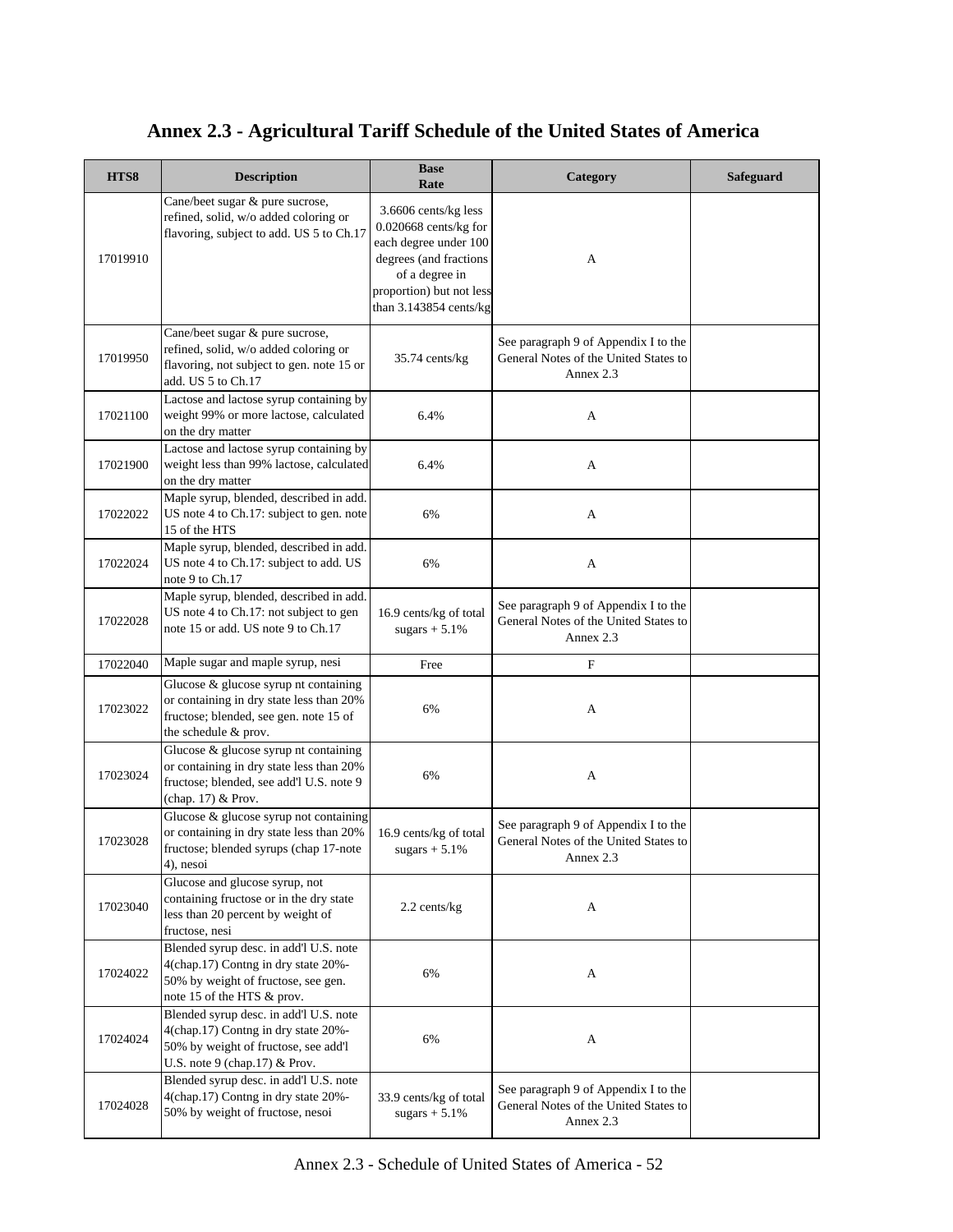| HTS8     | <b>Description</b>                                                                                                                                    | <b>Base</b><br>Rate                        | Category                                                                                   | <b>Safeguard</b> |
|----------|-------------------------------------------------------------------------------------------------------------------------------------------------------|--------------------------------------------|--------------------------------------------------------------------------------------------|------------------|
| 17024040 | Glucose in solid form & glucose syrup,<br>containing in dry state at least 20% but<br>less than 50% by weight of fructose,<br>nesoi                   | 5.1%                                       | A                                                                                          |                  |
| 17025000 | Chemically pure fructose                                                                                                                              | 9.6%                                       | А                                                                                          |                  |
| 17026022 | Oth fructose & fruc. syrup contng in dry<br>state >50% by wt. of fructose, blended<br>syrup(see add'l U.S. note 4-chap 17) &<br>see gen. note 15      | 6%                                         | A                                                                                          |                  |
| 17026024 | Oth fructose & fruc. syrup contng in dry<br>state >50% by wt. of fructose, blended<br>syrup(see add'l U.S. note 4-chap 17) &<br>see add'l U.S. note 9 | 6%                                         | A                                                                                          |                  |
| 17026028 | Oth fructose & fruc. syrup contng in dry<br>state >50% by wt. of fructose, blended<br>syrup(see add'l U.S. note 4-chap 17),<br>nesoi                  | 33.9 cents/kg of total<br>sugars $+ 5.1\%$ | See paragraph 9 of Appendix I to the<br>General Notes of the United States to<br>Annex 2.3 |                  |
| 17026040 | Glucose and glucose syrup, w/50% or<br>more fructose, other than blended<br>syrups described in add. US note 4 to<br>Ch.17                            | 5.1%                                       | A                                                                                          |                  |
| 17029005 | Cane/beet sugars & syrups (incl. invert<br>sugar); nesoi, w/soluble non-sugar<br>solids 6% or less soluble solids, subj to<br>GN 15                   | 3.6606 cents/kg of<br>total sugars         | А                                                                                          |                  |
| 17029010 | Cane/beet sugars & syrups (incl. invert<br>sugar); nesoi, w/soluble non-sugar<br>solids 6% or less soluble solids, subj<br>Ch17 US note 5             | 3.6606 cents/kg of<br>total sugars         | A                                                                                          |                  |
| 17029020 | Cane/beet sugars & syrups (incl. invert<br>sugar); nesoi, w/soluble non-sugar<br>solids 6% or less soluble solids, not subj<br>to GN15/Ch17 US nte 5  | $35.74$ cents/kg                           | See paragraph 9 of Appendix I to the<br>General Notes of the United States to<br>Annex 2.3 |                  |
| 17029035 | Invert molasses                                                                                                                                       | 0.35 cents/liter                           | А                                                                                          |                  |
| 17029040 | Other cane/beet syrups nesi                                                                                                                           | 0.35 cents/liter                           | А                                                                                          |                  |
| 17029052 | Sugar syrups, artificial honey, caramel,<br>nesoi, subject to gen. note 15 of the<br><b>HTS</b>                                                       | 6%                                         | A                                                                                          |                  |
| 17029054 | Blended syrups described in add. US<br>note 4 to chap. 17, nesoi, subject to add.<br>US note 9 to Ch. 17                                              | 6%                                         | A                                                                                          |                  |
| 17029058 | Blended syrups described in add. US<br>note 4 to chap. 17, nesoi, not subject to<br>add. US note 9 to Ch. 17                                          | 33.9 cents/kg of total<br>sugars $+ 5.1\%$ | See paragraph 9 of Appendix I to the<br>General Notes of the United States to<br>Annex 2.3 |                  |
| 17029064 | Sugars nesoi w/o 65% by dry wt. sugar,<br>described in add. U.S note 2 to Ch.17:<br>and subj. to add. US note 7 to Ch.17                              | 6%                                         | A                                                                                          |                  |
| 17029068 | Sugars nesoi w/o 65% by dry wt. sugar,<br>described in add. U.S note 2 to Ch.17:<br>and not subj. to add. US note 7 to Ch.17                          | 33.9 cents/ $kg + 5.1\%$                   | See paragraph 9 of Appendix I to the<br>General Notes of the United States to<br>Annex 2.3 |                  |
| 17029090 | Sugars and sugar syrups, and articles<br>containing sugar, neosi                                                                                      | 5.1%                                       | A                                                                                          |                  |

Annex 2.3 - Schedule of United States of America - 53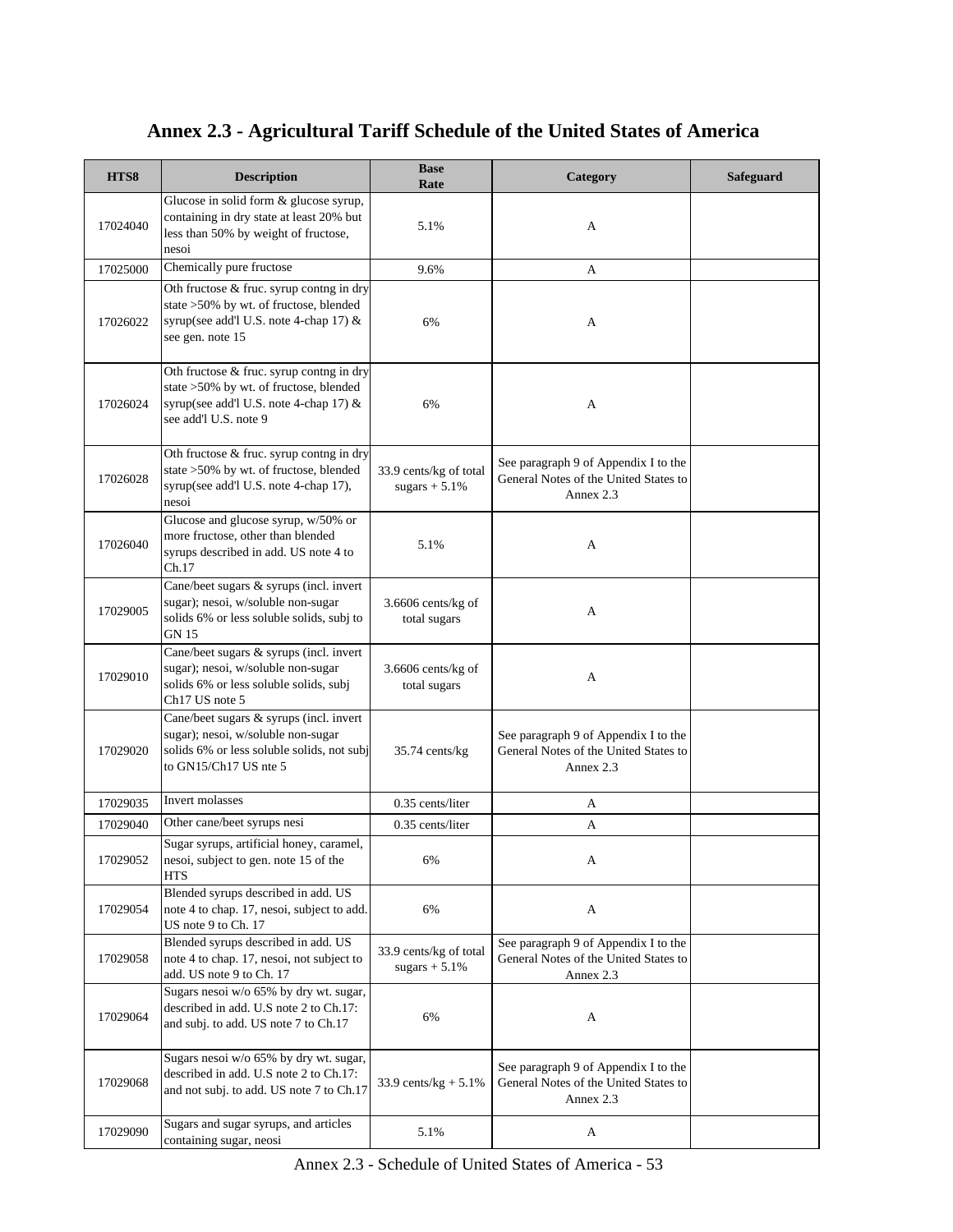| HTS8     | <b>Description</b>                                                                                                                              | <b>Base</b><br>Rate              | Category                                                                                   | <b>Safeguard</b> |
|----------|-------------------------------------------------------------------------------------------------------------------------------------------------|----------------------------------|--------------------------------------------------------------------------------------------|------------------|
| 17031030 | Cane molasses imported for (a) the<br>commercial extraction of sugar or (b)<br>human consumption                                                | 0.35 cents/liter                 | A                                                                                          |                  |
| 17031050 | Cane molasses nesi                                                                                                                              | 0.01 cents/kg of total<br>sugars | A                                                                                          |                  |
| 17039030 | Molasses, other than cane, imported for<br>(a) the commercial extraction of sugar<br>or (b) human consumption                                   | 0.35 cents/liter                 | A                                                                                          |                  |
| 17039050 | Molasses nesi                                                                                                                                   | 0.01 cents/kg of total<br>sugars | A                                                                                          |                  |
| 17041000 | Chewing gum, not containing cocoa,<br>whether or not sugar-coated                                                                               | 4%                               | А                                                                                          |                  |
| 17049010 | Candied nuts, not containing cocoa                                                                                                              | 4.5%                             | A                                                                                          |                  |
| 17049025 | Sugar confectionary cough drops, not<br>containing cocoa                                                                                        | Free                             | $\mathbf F$                                                                                |                  |
| 17049035 | Sugar confections or sweetmeats ready<br>for consumption, not containing cocoa,<br>other than candied nuts or cough drops                       | 5.6%                             | А                                                                                          |                  |
| 17049052 | Sugar confectionery nesoi, not<br>containing cocoa, subject to gen. note<br>15 of the HTS                                                       | 12.2%                            | A                                                                                          |                  |
| 17049054 | Sugar confectionery nesoi, w/o cocoa,<br>dairy products subject to add. US note 1<br>to chap. 4: subject to add US note 10 to<br>chapter 4      | 12.2%                            | А                                                                                          |                  |
| 17049058 | Sugar confectionery nesoi, w/o cocoa,<br>dairy products subject to add. US note 1<br>to chap. 4: not subject to add US note<br>10 to chapter 4  | 40 cents/ $kg + 10.4%$           | See paragraph 6 of Appendix I to the<br>General Notes of the United States to<br>Annex 2.3 |                  |
| 17049064 | Sugar confectionery nesoi o/65% by dry<br>wt. of sugar described in add. US note 2<br>to Ch. 17, w/o cocoa, subj. to add. US<br>note 7 to Ch.17 | 12.2%                            | А                                                                                          |                  |
| 17049068 | Sugar confectionery nesoi o/65% by dry<br>wt. of sugar described in add. US note 2<br>to Ch. 17, w/o cocoa, not subj. to Ch17<br>US note 7      | 40 cents/ $kg + 10.4%$           | See paragraph 9 of Appendix I to the<br>General Notes of the United States to<br>Annex 2.3 |                  |
| 17049074 | Sugar confectionery nesoi o/10% by dry<br>wt. of sugar described in add. US note 3<br>to Ch. 17, w/o cocoa, subj. to add. US<br>note 8 to Ch.17 | 12.2%                            | A                                                                                          |                  |
| 17049078 | Sugar confectionery nesoi o/10% by dry<br>wt. of sugar described in add. US note 3<br>to Ch. 17, w/o cocoa, not subj. to Ch17<br>US note 8      | 40 cents/ $kg + 10.4%$           | See paragraph 9 of Appendix I to the<br>General Notes of the United States to<br>Annex 2.3 |                  |
| 17049090 | Sugar confectionery, w/o cocoa, nesoi                                                                                                           | 10.4%                            | A                                                                                          |                  |
| 18010000 | Cocoa beans, whole or broken, raw or<br>roasted                                                                                                 | Free                             | F                                                                                          |                  |
| 18020000 | Cocoa shells, husks, skins and other<br>cocoa waste                                                                                             | Free                             | F                                                                                          |                  |
| 18031000 | Cocoa paste, not defatted                                                                                                                       | Free                             | $\mathbf F$                                                                                |                  |
| 18032000 | Cocoa paste, wholly or partly defatted                                                                                                          | $0.2$ cents/kg                   | A                                                                                          |                  |
| 18040000 | Cocoa butter, fat and oil                                                                                                                       | Free                             | $\boldsymbol{\mathrm{F}}$                                                                  |                  |

Annex 2.3 - Schedule of United States of America - 54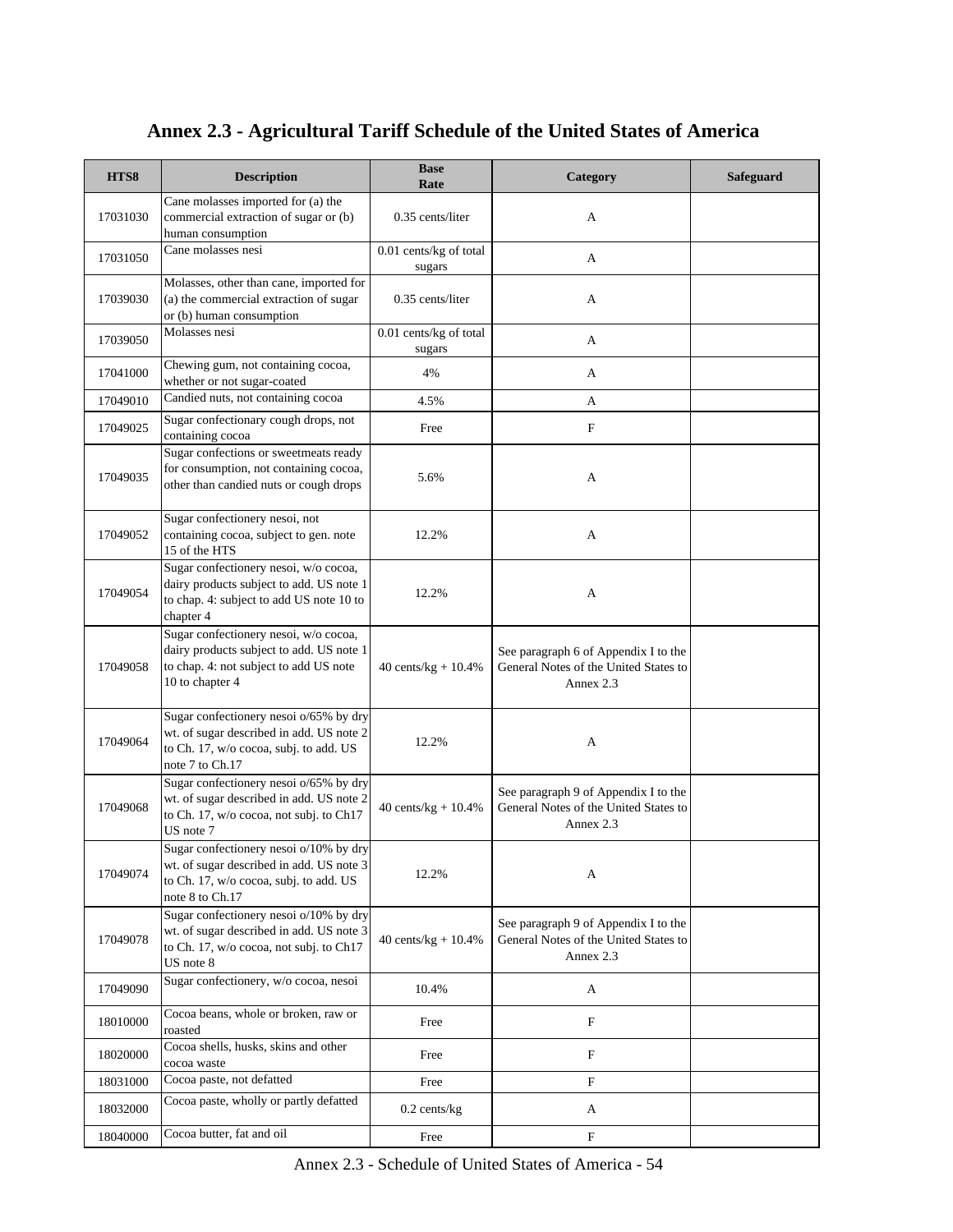| HTS8     | <b>Description</b>                                                                                                                           | <b>Base</b><br>Rate | Category                                                                                   | <b>Safeguard</b> |
|----------|----------------------------------------------------------------------------------------------------------------------------------------------|---------------------|--------------------------------------------------------------------------------------------|------------------|
| 18050000 | Cocoa powder, not containing added<br>sugar or other sweetening matter                                                                       | $0.52$ cents/kg     | A                                                                                          |                  |
| 18061005 | Cocoa powder, sweetened, w/less than<br>65% by dry wt. sugar, subject to gen.<br>note 15 of the HTS                                          | Free                | F                                                                                          |                  |
| 18061010 | Cocoa powder, sweetened, w/less than<br>65% by dry wt. sugar, subject to add<br>US note 1 to Ch. 18                                          | Free                | $\boldsymbol{\mathrm{F}}$                                                                  |                  |
| 18061015 | Cocoa powder, sweetened, w/less than<br>65% by dry wt. sugar, not subject to gen<br>note 15 or add US note 1 to Ch. 18                       | $21.7$ cents/kg     | See paragraph 9 of Appendix I to the<br>General Notes of the United States to<br>Annex 2.3 |                  |
| 18061022 | Cocoa powder, o/65% but less than<br>90% by dry wt of sugar, subject to gen.<br>note 15 of the HTS                                           | 10%                 | A                                                                                          |                  |
| 18061024 | Cocoa powder, o/65% but less than<br>90% by dry wt of sugar, described in<br>add US note 2 to Ch.17: subj. to add US<br>note 7 to Ch. 17     | 10%                 | A                                                                                          |                  |
| 18061028 | Cocoa powder, o/65% but less than<br>90% by dry wt of sugar, described in<br>add US note 2 to Ch.17: not subj. to add<br>US note 7 to Ch. 17 | 33.6 cents/kg       | See paragraph 9 of Appendix I to the<br>General Notes of the United States to<br>Annex 2.3 |                  |
| 18061034 | Cocoa powder, sweetened, neosi,<br>subject to add US note 1 to Ch. 18                                                                        | 10%                 | A                                                                                          |                  |
| 18061038 | Cocoa powder, sweetened, neosi, not<br>subject to add US note 1 to Ch. 18                                                                    | 33.6 cents/kg       | See paragraph 9 of Appendix I to the<br>General Notes of the United States to<br>Annex 2.3 |                  |
| 18061043 | Cocoa powder, o/90% by dry wt of<br>sugar, subject to gen. note 15 of the<br><b>HTS</b>                                                      | 10%                 | A                                                                                          |                  |
| 18061045 | Cocoa powder, o/90% by dry wt of<br>sugar, described in add US note 2 to Ch.<br>17: subject to add US note 7 to Ch. 17                       | 10%                 | A                                                                                          |                  |
| 18061055 | Cocoa powder, o/90% by dry wt of<br>sugar, described in add US note 2 to Ch.<br>17: not subject to add US note 7 to Ch.<br>17                | 33.6 cents/kg       | See paragraph 9 of Appendix I to the<br>General Notes of the United States to<br>Annex 2.3 |                  |
| 18061065 | Cocoa powder, o/90% by dry wt of<br>sugar, neosi, subject to add. US note 1<br>to Ch. 18                                                     | 10%                 | A                                                                                          |                  |
| 18061075 | Cocoa powder, o/90% by dry wt of<br>sugar, neosi                                                                                             | 33.6 cents/kg       | See paragraph 9 of Appendix I to the<br>General Notes of the United States to<br>Annex 2.3 |                  |
| 18062020 | Preparation consist wholly of ground<br>cocoa beans, cont. n/o 32% butterfat and<br>60% sugar, in blocks or slabs 4.5 kg or<br>more each     | Free                | F                                                                                          |                  |
| 18062022 | Chocolate, ov 2kg, cont. milk solids,<br>not in blocks 4.5 kg or more, subj. to<br>gen. note 15 of the HTS                                   | 5%                  | A                                                                                          |                  |
| 18062024 | Chocolate, ov 2kg, cont. milk solids,<br>not in blocks 4.5 kg or more, subj. to<br>add US note 2 to Ch. 18, not GN15, ov<br>5.5 pc bf        | 5%                  | A                                                                                          |                  |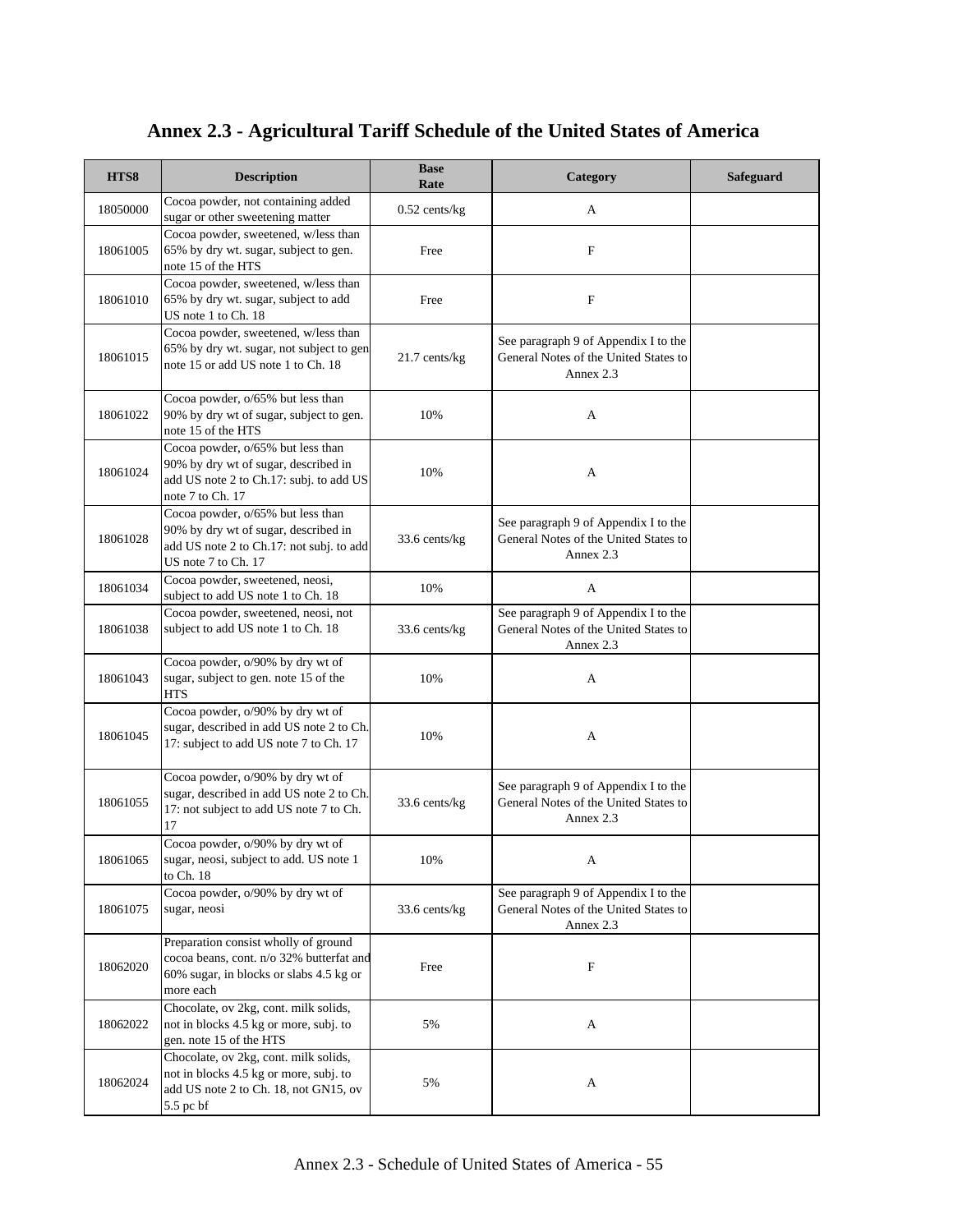| HTS8     | <b>Description</b>                                                                                                                                                 | <b>Base</b><br>Rate     | Category                                                                                   | <b>Safeguard</b> |
|----------|--------------------------------------------------------------------------------------------------------------------------------------------------------------------|-------------------------|--------------------------------------------------------------------------------------------|------------------|
| 18062026 | Chocolate, ov 2kg, cont. milk solids,<br>not in blocks 4.5 kg or more, not subj.<br>Ch18 US note 2/GN15, ov 5.5 pc bf,<br>less th 21% milk solids                  | 37.2 cents/ $kg + 4.3%$ | D                                                                                          |                  |
| 18062028 | Chocolate, ov 2kg, cont. milk solids,<br>not in blocks 4.5 kg or more, not GN15,<br>ov 5.5 pc bf ov 21 pc milk solids                                              | 52.8 cents/ $kg + 4.3%$ | D                                                                                          |                  |
| 18062034 | Chocolate, ov 2kg, cont. milk solids,<br>not in blocks 4.5 kg or more, not ov 5.5<br>pc bf, subj. to add US note 3 to Ch. 18,<br>not GN15                          | 5%                      | A                                                                                          |                  |
| 18062036 | Chocolate, ov 2kg, cont. milk solids,<br>not in blocks 4.5 kg or more, less than<br>21 pc milk solids, not subj. to Ch18 US<br>note 3/GN15                         | 37.2 cents/ $kg + 4.3%$ | D                                                                                          |                  |
| 18062038 | Chocolate, ov 2kg, cont. milk solids,<br>not in blocks 4.5 kg or more, 21 pc or<br>more milk solids, not GN15                                                      | 52.8 cents/kg + $4.3\%$ | D                                                                                          |                  |
| 18062050 | Chocolate, ov 2kg, cont. milk solids,<br>not in blocks 4.5 kg or more, no milk<br>solids, not GN15                                                                 | 4.3%                    | A                                                                                          |                  |
| 18062060 | Confectioners' coatings & other<br>products, not less than 6.8% non-fat<br>solids of the cocoa bean nib and not less<br>than 15% vegetable fats                    | 2%                      | A                                                                                          |                  |
| 18062067 | Chocolate/oth preps with cocoa, ov 2kg<br>but $n/\sigma$ 4.5 kg, $\sigma$ /65% by wt of sugar,<br>subject to gen. note 15 of the HTS                               | 10%                     | A                                                                                          |                  |
| 18062071 | Chocolate/oth preps with cocoa, ov 2kg<br>but $n/\sigma$ 4.5 kg, $\sigma$ /65% by wt of sugar,<br>desc in add US nte 2 to Ch. 17: subj. to<br>add note 7 to Ch. 17 | 10%                     | A                                                                                          |                  |
| 18062073 | Chocolate/oth preps with cocoa, ov 2kg<br>but $n/o$ 4.5 kg, $o/65\%$ by wt of sugar,<br>desc in Ch17 US nte 2, not subj. to<br>Ch17 US note 7                      | 30.5 cents/ $kg + 8.5%$ | See paragraph 9 of Appendix I to the<br>General Notes of the United States to<br>Annex 2.3 |                  |
| 18062075 | Chocolate/oth preps with cocoa, ov 2kg<br>but $n/\sigma$ 4.5 kg, $\sigma$ /65% by wt of sugar,<br>desc in add US nte 3 to Ch. 17: subj. to<br>Ch17 US note 8       | 10%                     | А                                                                                          |                  |
| 18062077 | Chocolate/oth preps with cocoa, ov 2kg<br>but $n/o$ 4.5 kg, $o/65\%$ by wt of sugar,<br>desc in add US nte 3 to Ch. 17: not subj.<br>to Ch17 US note 8             | 30.5 cents/kg + $8.5\%$ | See paragraph 9 of Appendix I to the<br>General Notes of the United States to<br>Annex 2.3 |                  |
| 18062078 | Chocolate/oth preps with cocoa, ov 2kg<br>but n/o 4.5 kg, o/65% by wt of sugar,<br>neosi                                                                           | 8.5%                    | A                                                                                          |                  |
| 18062079 | Chocolate/oth preps with cocoa, ov 2kg<br>but n/o 4.5 kg, n/o 65% by wt of sugar,<br>not in blocks 4.5 kg or more, subj to<br>GN 15                                | 10%                     | A                                                                                          |                  |
| 18062081 | Chocolate/oth preps with cocoa, ov 2kg<br>but n/o 4.5 kg, (dairy prod. descr. in<br>Ch.4 US note 1), n/o 65% sugar, subj to<br>Ch.4 nte 10, not GN15               | 10%                     | A                                                                                          |                  |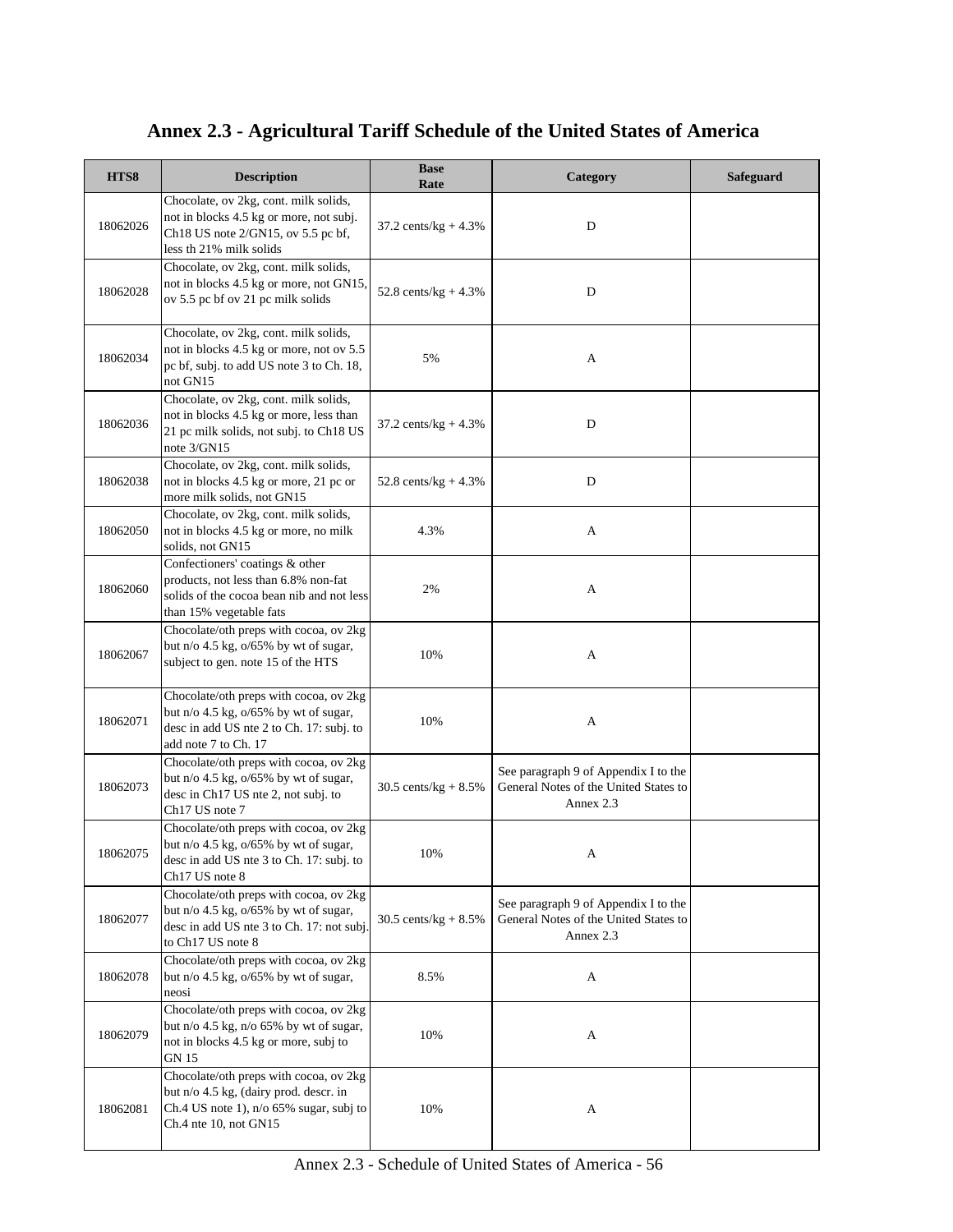| HTS8     | <b>Description</b>                                                                                                                                   | <b>Base</b><br>Rate     | Category                                                                                   | Safeguard |
|----------|------------------------------------------------------------------------------------------------------------------------------------------------------|-------------------------|--------------------------------------------------------------------------------------------|-----------|
| 18062082 | Chocolate/oth preps w/cocoa, o/2kg but<br>n/o4.5 kg (dairy prod. of Ch4 US note<br>1), $n/o 65% sugar, less th 21% milk$<br>solid, not GN15          | 37.2 cents/kg + $8.5\%$ | See paragraph 6 of Appendix I to the<br>General Notes of the United States to<br>Annex 2.3 |           |
| 18062083 | Chocolate/oth preps w/cocoa, o/2kg but<br>n/o4.5 kg (dairy prod. of Ch4 US note<br>10), n/o 65% sugar, 21% or more milk<br>solids, not GN15          | 52.8 cents/ $kg + 8.5%$ | See paragraph 6 of Appendix I to the<br>General Notes of the United States to<br>Annex 2.3 |           |
| 18062085 | Low-fat chocoate crumb, n/o 65% by wt<br>of sugar, ov 2kg but n/o 4.5 kg, subject<br>to add US note 3 to Ch. 18, not GN15                            | 10%                     | A                                                                                          |           |
| 18062087 | Low-fat chocolate crumb, n/o 65% by<br>wt of sugar, ov 2kg but n/o 4.5 kg, less<br>than 21% milk solids, not GN15, not<br>subj to ch 18 US note 3    | 37.2 cents/kg + $8.5\%$ | D                                                                                          |           |
| 18062089 | Low-fat chocolate crumb, n/o 65% by<br>wt of sugar, 21% or more milk solids,<br>not ov 2kg, not GN15, not subj to ch 18<br>US note 3                 | 52.8 cents/ $kg + 8.5%$ | D                                                                                          |           |
| 18062091 | Blended syrups w/chocolate or cocoa,<br>$o/2kg$ but n/o 4.5 kg, n/o 65% sugar,<br>descr in Ch17 US note 4, subj. to Ch17<br>US note 9, not GN15      | 10%                     | A                                                                                          |           |
| 18062094 | Blended syrups w/chocolate or cocoa,<br>$o/2kg$ but n/o 4.5 kg, n/o 65% sugar,<br>descr in Ch 17 US note 4, not subj. to<br>Cha7 US note 9, not GN15 | 37.2 cents/kg + $8.5\%$ | See paragraph 9 of Appendix I to the<br>General Notes of the United States to<br>Annex 2.3 |           |
| 18062095 | Chocolate and preps w/cocoa, nesoi,<br>$o/2kg$ but n/o 4.5 kg, n/o 65% sugar,<br>desc in Ch17 US note 3, subj. to Ch17<br>US note 8, not GN15        | 10%                     | A                                                                                          |           |
| 18062098 | Chocolate and preps w/cocoa, neosi,<br>$o/2kg$ but n/o 4.5 kg, n/o 65% sugar,<br>desc in Ch17 US note 3, not subj to<br>Ch.17 US note 8, not GN15    | 37.2 cents/ $kg + 8.5%$ | See paragraph 9 of Appendix I to the<br>General Notes of the United States to<br>Annex 2.3 |           |
| 18062099 | Chocolate and preps with cocoa, nesoi,<br>ov 2kg but $n/0$ 4.5 kg, $n/0$ 65% sugar,<br>nesoi                                                         | 8.5%                    | A                                                                                          |           |
| 18063100 | Chocolate and other cocoa preparations,<br>in blocks, slabs or bars, filled, not in<br>bulk                                                          | 5.6%                    | A                                                                                          |           |
| 18063201 | Chocolate, nt filled, in blocks/slabs/bars<br>2kg or less, subj. to GN15                                                                             | 5%                      | A                                                                                          |           |
| 18063204 | Chocolate, nt filled, in blocks/slabs/bars<br>2kg or less, subj. to add US note 2 to<br>Ch. 18                                                       | 5%                      | A                                                                                          |           |
| 18063206 | Chocolate, not filled, less than 21%<br>milk solids, in blocks/slabs/bars 2kg or<br>less                                                             | 37.2 cents/ $kg + 4.3%$ | ${\bf D}$                                                                                  |           |
| 18063208 | Chocolate, not filled, 21% or more milk<br>solids, in blocks/slabs/bars 2kg or less                                                                  | 52.8 cents/ $kg + 4.3%$ | D                                                                                          |           |
| 18063214 | Chocolate, not filled, in<br>blocks/slabs/bars 2kg or less, subj. to<br>add US note 3 to Ch. 18                                                      | 5%                      | A                                                                                          |           |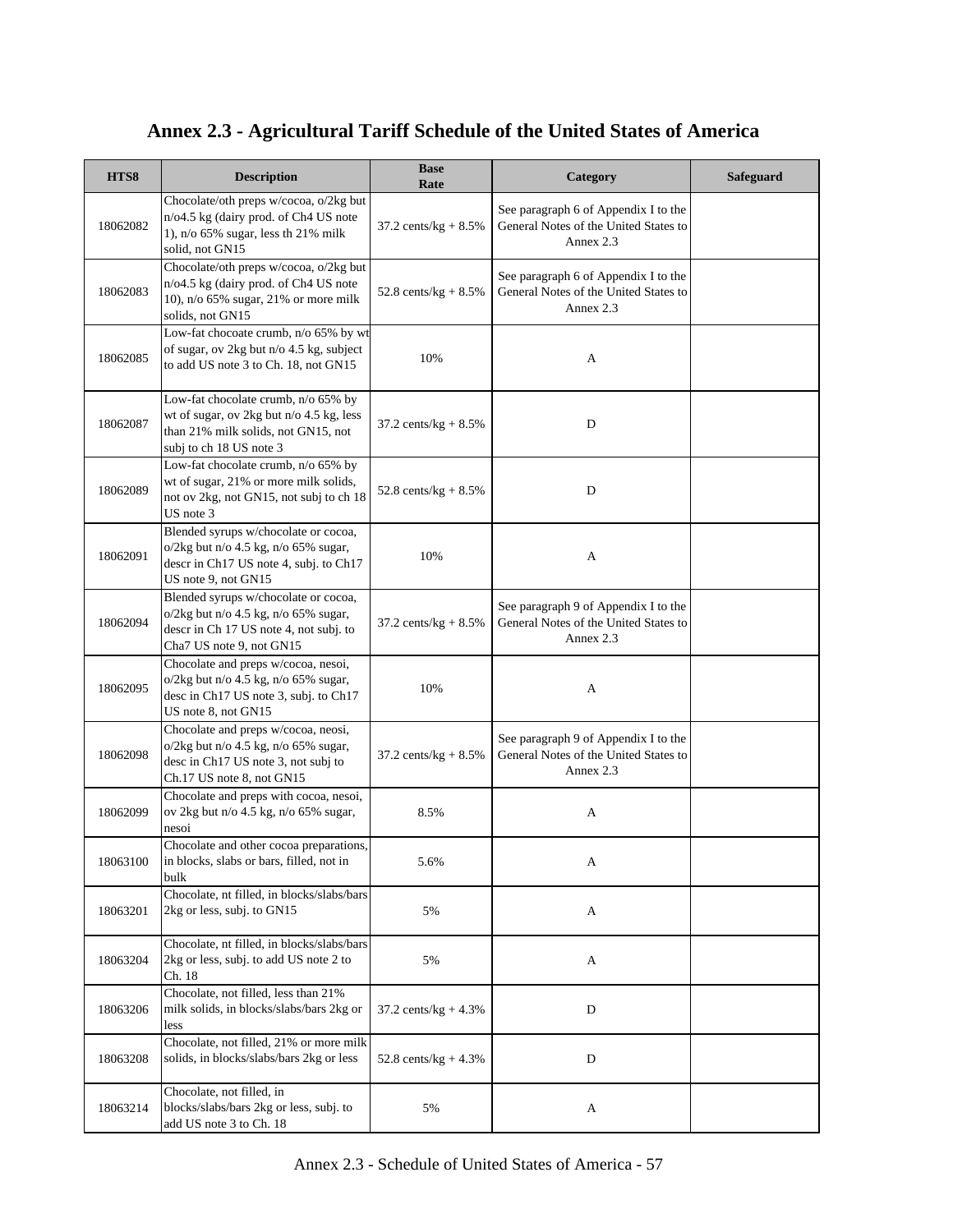| HTS8     | <b>Description</b>                                                                                                                                  | <b>Base</b><br>Rate           | Category                                                                                   | <b>Safeguard</b> |
|----------|-----------------------------------------------------------------------------------------------------------------------------------------------------|-------------------------------|--------------------------------------------------------------------------------------------|------------------|
| 18063216 | Chocolate, not filled, less than 21%<br>milk solids, in blocks/slabs/bars 2kg or<br>less                                                            | 37.2 cents/kg + $4.3\%$       | D                                                                                          |                  |
| 18063218 | Chocolate, not filled, 21% or more milk<br>solids, in blocks/slabs/bars 2kg or less                                                                 | 52.8 cents/ $kg + 4.3%$       | D                                                                                          |                  |
| 18063230 | Chocolate, not filled, w/o butterfat/milk<br>solids, in blocks/slabs/bars 2kg or less                                                               | 4.3%                          | A                                                                                          |                  |
| 18063255 | Cocoa preps, not filled, in blocks, slabs<br>or bars weighing 2 kg or less, subject to<br>gen. note 15 of the HTS                                   | 7%                            | A                                                                                          |                  |
| 18063260 | Cocoa preps, (dairy prod. of Ch4 US<br>note 1), not filled, in blocks, slabs or<br>bars, w/wt 2 kg or less, subj. to add. US<br>note 10 to Ch 4     | 7%                            | A                                                                                          |                  |
| 18063270 | Cocoa preps, (dairy prod. of Ch4 US<br>note 1), less than 21% milk solids, not<br>filled, in blocks/slabs/bars, 2 kg or less,<br>not Ch.4 US nte 10 | $37.2$ cents/kg + 6%          | See paragraph 6 of Appendix I to the<br>General Notes of the United States to<br>Annex 2.3 |                  |
| 18063280 | Cocoa preps, (dairy prod. of Ch4 US<br>note 1), 21% or more milk solids, not<br>filled, in blocks/slabs/bars, 2 kg or less,<br>not Ch.4 US nte 10   | 52.8 cents/kg + $6\%$         | See paragraph 6 of Appendix I to the<br>General Notes of the United States to<br>Annex 2.3 |                  |
| 18063290 | Cocoa preps, not filled, in blocks, slabs<br>or bars weighing 2kg or less,                                                                          | 6%                            | A                                                                                          |                  |
| 18069001 | Cocoa preps, not in blocks/slabs/bars,<br>subj. to gen. note 15 of the HTS                                                                          | 3.5%                          | А                                                                                          |                  |
| 18069005 | Cocoa preps, (dairy prod. descr. in add<br>US note 1 to Ch.4), not in blocks, slabs<br>or bars, subj. to add. US note 10 to Ch<br>4, not GN15       | 3.5%                          | А                                                                                          |                  |
| 18069008 | Cocoa preps, (dairy prod. descr. in add<br>US note 1 to Ch.4), less than 21% milk<br>solids, not in blocks, slabs or bars, not<br>GN15              | $37.2 \text{ cents/kg} + 6\%$ | See paragraph 6 of Appendix I to the<br>General Notes of the United States to<br>Annex 2.3 |                  |
| 18069010 | Cocoa preps, (dairy prod. descr. in Ch4<br>US note 1), 21% or more milk solids,<br>not in blocks, slabs or bars, not Ch4<br>USNote 10, not GN15     | 52.8 cents/kg + $6\%$         | See paragraph 6 of Appendix I to the<br>General Notes of the United States to<br>Annex 2.3 |                  |
| 18069015 | Cocoa preps, o/5.5% butterfat by wt,<br>not in blocks/slabs/bars, subj. to add US<br>note 2 to Ch. 18, not GN15                                     | 3.5%                          | A                                                                                          |                  |
| 18069018 | Cocoa preps, o/5.5% butterfat by wt,<br>w/less than 21% milk solids, not in<br>blocks/slabs/bars, not GN15                                          | $37.2$ cents/kg + 6%          | $\mathbf D$                                                                                |                  |
| 18069020 | Cocoa preps, o/5.5% butterfat by wt,<br>21% or more milk solids, not in<br>blocks/slabs/bars, not GN15                                              | 52.8 cents/kg + $6\%$         | D                                                                                          |                  |
| 18069025 | Cocoa preps, cont. milk solids, n/o<br>5.5% butterfat by wt, not in<br>blocks/slabs/bars, subj. to add US note 3<br>to Ch. 18, not GN15             | 3.5%                          | A                                                                                          |                  |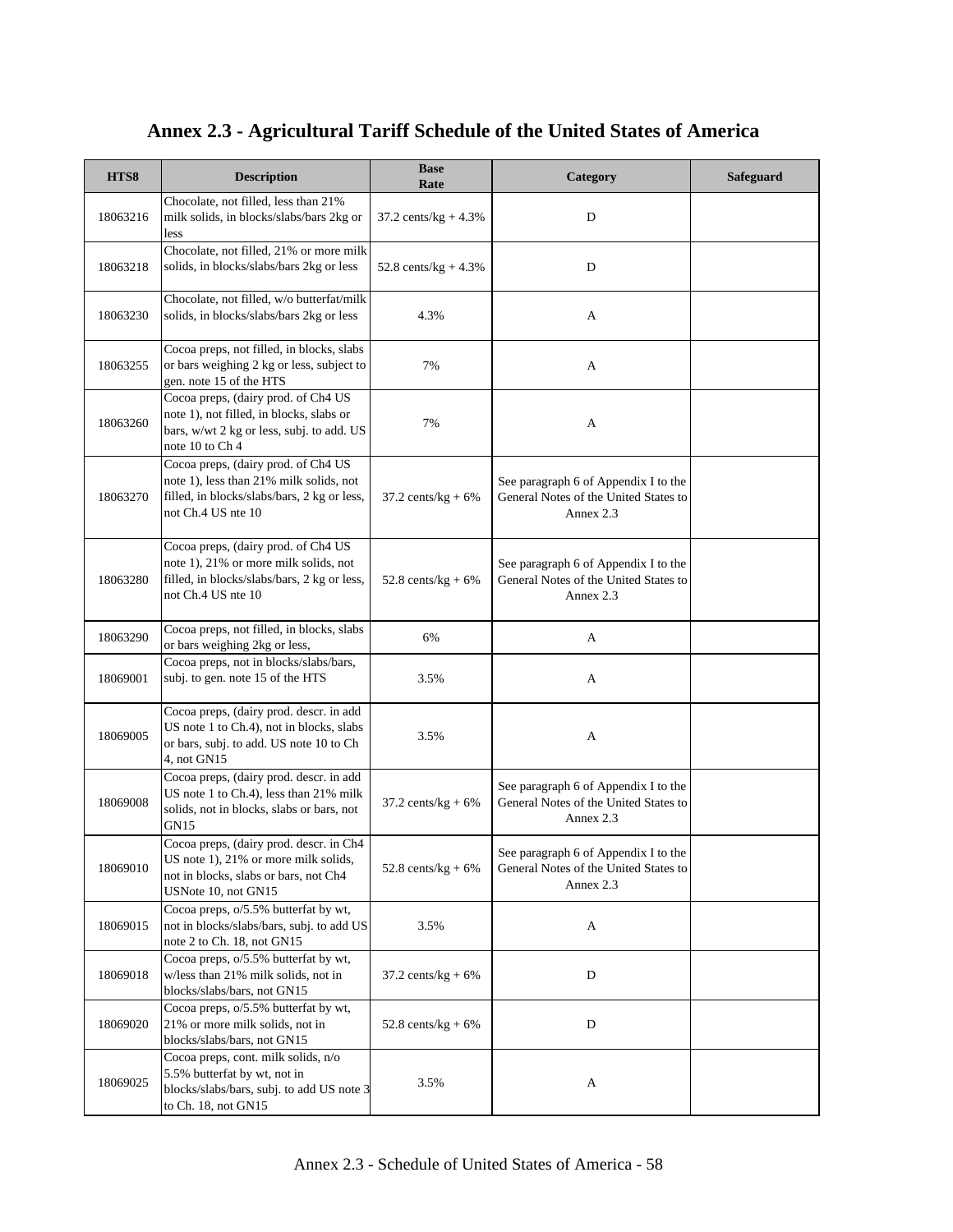| HTS8     | <b>Description</b>                                                                                                                                                          | <b>Base</b><br>Rate   | Category                                                                                   | <b>Safeguard</b> |
|----------|-----------------------------------------------------------------------------------------------------------------------------------------------------------------------------|-----------------------|--------------------------------------------------------------------------------------------|------------------|
| 18069028 | Cocoa preps, cont. milk solids, n/o<br>5.5% butterfat by wt, w/less than 21%<br>milk solids, not blocks/slabs/bars, not<br>Ch <sub>18</sub> US note 3, not GN <sub>15</sub> | $37.2$ cents/kg + 6%  | D                                                                                          |                  |
| 18069030 | Cocoa preps, cont. milk solids, n/o<br>5.5% butterfat by wt, 21% or more milk<br>solids, not in blocks/slabs/bars, not<br>Ch <sub>18</sub> US note 3, not GN <sub>15</sub>  | 52.8 cents/ $kg + 6%$ | D                                                                                          |                  |
| 18069035 | Blended syrups w/chocolate or cocoa,<br>nesoi, described in add US note 4 to<br>Ch.17: subj. to add US note 9 to Ch. 17,<br>not GN15                                        | 3.5%                  | A                                                                                          |                  |
| 18069039 | Blended syrups w/chocolate or cocoa,<br>nesoi, described in add US note 4 to<br>Ch.17: not subj. to add US note 9 to Ch.<br>17, not GN15                                    | $37.2$ cents/kg + 6%  | See paragraph 9 of Appendix I to the<br>General Notes of the United States to<br>Annex 2.3 |                  |
| 18069045 | Chocolate and preps w/cocoa, nesoi,<br>o/65% by dry wt of sugar, described in<br>add US note 2 to Ch.17: subj. to Ch17<br>US note 7, not GN15                               | 3.5%                  | A                                                                                          |                  |
| 18069049 | Chocolate and preps w/cocoa, nesoi,<br>o/65% by dry wt of sugar, described in<br>add US note 2 to Ch.17: not subj to<br>Ch17 US note 7, not GN15                            | $37.2$ cents/kg + 6%  | See paragraph 9 of Appendix I to the<br>General Notes of the United States to<br>Annex 2.3 |                  |
| 18069055 | Chocolate and preps w/cocoa, nesoi,<br>o/10% by dry wt of sugar, described in<br>add US note 3 to Ch.17: subj to Ch17<br>US note 8, not GN15                                | 3.5%                  | A                                                                                          |                  |
| 18069059 | Chocolate and preps w/cocoa, nesoi,<br>o/10% by dry wt of sugar, described in<br>add US note 3 to Ch.17: not subj to<br>Ch17 US note 8, not GN15                            | $37.2$ cents/kg + 6%  | See paragraph 9 of Appendix I to the<br>General Notes of the United States to<br>Annex 2.3 |                  |
| 18069090 | Chocolate and preps w/cocoa, nesoi, not<br>put up for retail sale                                                                                                           | 6%                    | A                                                                                          |                  |
| 19011005 | Preps for infant use, for retail sale,<br>o/10% milk solids, subject to gen. note<br>15                                                                                     | 17.5%                 | A                                                                                          |                  |
| 19011015 | Preps for infant use, infant formula<br>containing oligossaccharides and > 10%<br>milk solids, described in add'l U.S. note<br>2: provisional                               | 17.5%                 | A                                                                                          |                  |
| 19011030 | Infant formula w/oligossaccharides, for<br>retail sale, o/10% milk solids, not<br>subject to add US note 2 to Ch. 19, not<br>GN <sub>15</sub>                               | $$1.035/kg + 14.9%$   | See paragraph 6 of Appendix I to the<br>General Notes of the United States to<br>Annex 2.3 |                  |
| 19011035 | Preps for infant use (dairy prod. of add<br>US note 1 to Ch.4), for retail sale,<br>o/10% milk solids, subject to Ch4 US<br>note 10, not GN15                               | 17.5%                 | A                                                                                          |                  |
| 19011040 | Preps for infant use (dairy prod. of add<br>US note 1 to Ch.4), for retail sale,<br>o/10% milk solids, not subject to add<br>US note 10 to Ch. 4                            | $$1.035/kg + 14.9\%$  | See paragraph 6 of Appendix I to the<br>General Notes of the United States to<br>Annex 2.3 |                  |
| 19011045 | Preps for infant use (not dairy prod. of<br>add US note 1 to Ch.4), for retail sale,<br>o/10% milk solids, not GN15, nesoi                                                  | 14.9%                 | A                                                                                          |                  |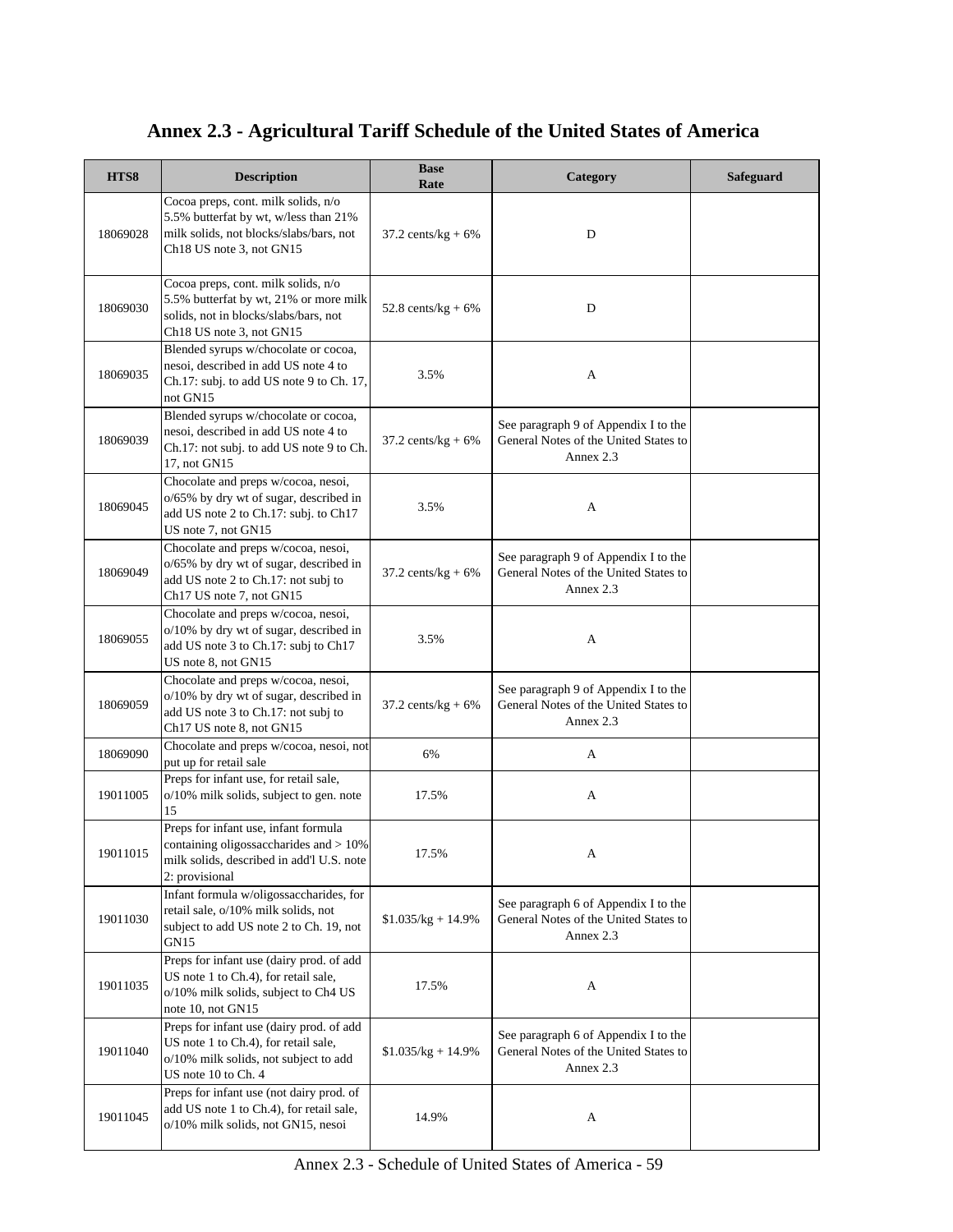#### **HTS8 Description Base Rate Category Safeguard** 19011055 Preps for infant use, for retail sale, n/o 10% milk solids, subject to gen. note 15 17.5% A 19011060 Infant formula w/oligossaccharides, for retail sale, n/o 10% milk solids, subject to add US note 2 to Ch. 19, not GN15  $17.5\%$  A 19011075 Infant formula w/oligossaccharides, for retail sale, n/o 10% milk solids, not subject to add US note 2 to Ch. 19, not GN15  $$1.035/kg + 14.9%$ See paragraph 6 of Appendix I to the General Notes of the United States to Annex 2.3 19011080 Preps for infant use (dairy prod. of Ch4 US note 1), retail sale, n/o 10% milk solids, subject to add US note 10 to Ch. 4, not GN15 17.5% A 19011085 Preps for infant use (dairy prod. of Ch4 US note 1), retail sale, n/o 10% milk solids, not subject to add US note 10 to Ch. 4, not GN15 \$1.035/kg + 14.9% See paragraph 6 of Appendix I to the General Notes of the United States to Annex 2.3 19011095 Preps for infant use (not dairy prod. of Ch4 US note 1), retail sale, n/o 10% milk solids, nesoi 14.9% A 19012002 Mixes for bakers wares, o/25% butterfat, not retail, subject to gen. note 15 of the HTS 10% A 19012005 Mixes for bakers wares (dairy prod. of Ch4 US note 1), o/25% by wt butterfat, not retail, subj. to add. US nte 10 to Ch.4, not GN15 10% A 19012015 Mixes for bakers wares (dairy prod. of Ch4 US note 1), o/25% by wt butterfat, not retail, not subj. to add. US nte 10 to Ch.4, not GN15 42.3 cents/ $kg + 8.5%$ See paragraph 6 of Appendix I to the General Notes of the United States to Annex 2.3 19012020 Mixes for bakers wares, o/65% sugar, o/25% bf, not retail, descr in add US note 2 to Ch. 17: subj. to add. US nte 7 to Ch.17, not GN15 10% A 19012025 Mixes and doughs for the prep of bakers wares of heading 1905, containing over 25% by weight of butterfat, not put up for retail sale, nesoi 42.3 cents/kg + 8.5% See paragraph 9 of Appendix I to the General Notes of the United States to Annex 2.3 19012030 Mixes for bakers wares, o/25% bf, not retail, descr in add US note 1 to Ch. 19: subj. to add. US nte 3 to Ch.19, not GN15 10% A 19012035 Mixes for bakers wares, o/25% bf, not retail, descr in add US note 1 to Ch. 19: not subj. to add. US nte 3 to Ch.19, not GN15 42.3 cents/kg + 8.5% See paragraph 9 of Appendix I to the General Notes of the United States to Annex 2.3 19012040 Mixes for bakers wares, o/25% bf, not<br>retail, nesoi retail, nesoi  $8.5\%$  A retail, nesoi 19012042 Mixes for bakers wares, n/o 25% bf, not retail, subject to gen. note 15 of the **HTS** 10% A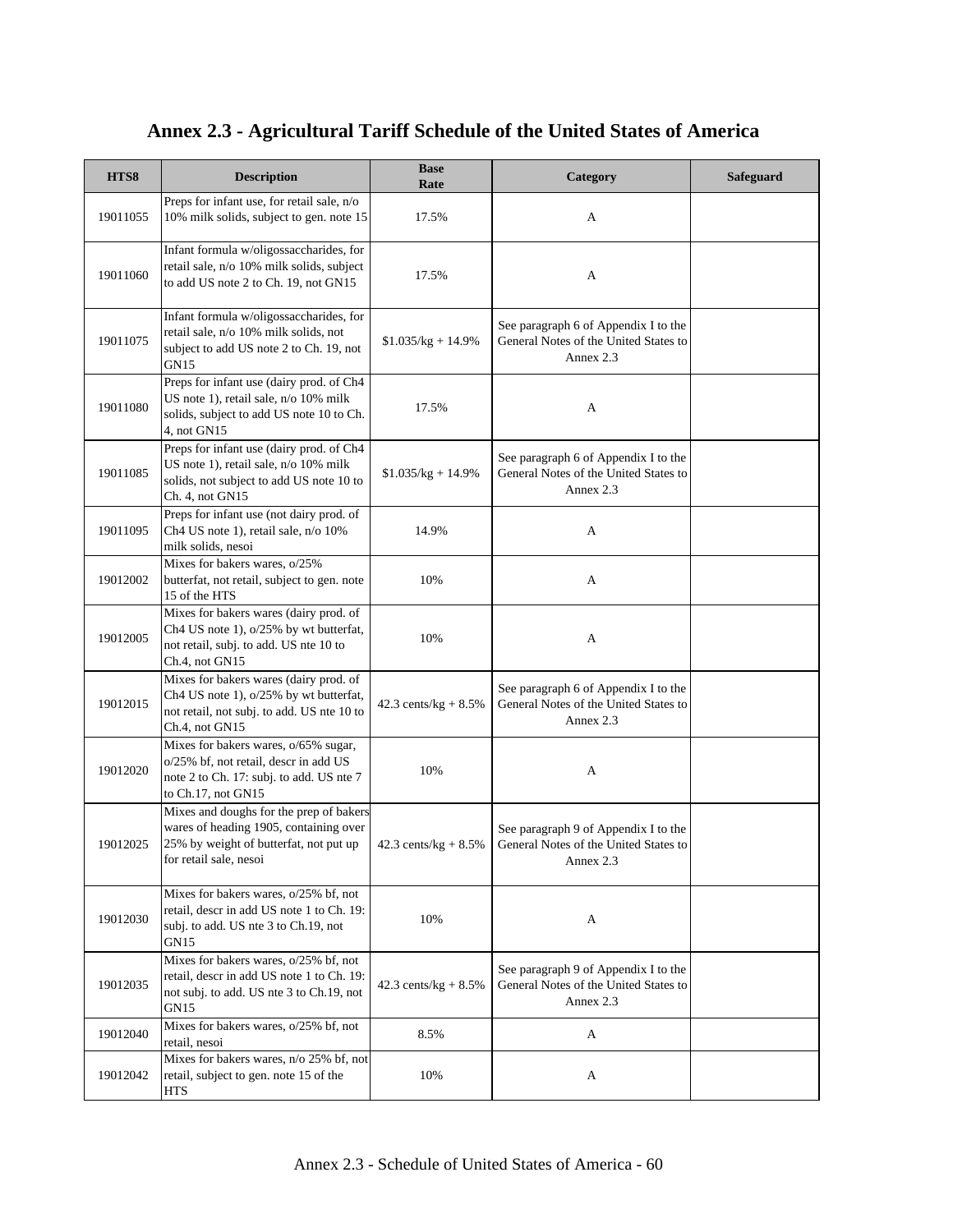| HTS8     | <b>Description</b>                                                                                                                                | <b>Base</b><br>Rate     | Category                                                                                   | Safeguard |
|----------|---------------------------------------------------------------------------------------------------------------------------------------------------|-------------------------|--------------------------------------------------------------------------------------------|-----------|
| 19012045 | Mixes for bakers wares (dairy prod. of<br>Ch4 US note 1), n/o 25% bf, not retail,<br>subj. to add. US nte 10 to Ch.4, not<br><b>GN15</b>          | 10%                     | A                                                                                          |           |
| 19012050 | Mixes for bakers wares (dairy prod. of<br>Ch4 US note 1), n/o 25% bf, not retail,<br>not subj. to add. US nte 10 to Ch.4, not<br>GN <sub>15</sub> | 42.3 cents/ $kg + 8.5%$ | See paragraph 6 of Appendix I to the<br>General Notes of the United States to<br>Annex 2.3 |           |
| 19012055 | Mixes for bakers wares, o/65% sugar,<br>n/o 25% bf, not retail, descr in add US<br>note 2 to Ch. 17: subj. to Ch17 US nte<br>7. not GN15          | 10%                     | A                                                                                          |           |
| 19012060 | Mixes for bakers wares, o/65% sugar,<br>n/o 25% bf, not retail, descr in add US<br>note 2 to Ch. 17: not subj. to Ch17 US<br>nte 7, not GN15      | 42.3 cents/ $kg + 8.5%$ | See paragraph 9 of Appendix I to the<br>General Notes of the United States to<br>Annex 2.3 |           |
| 19012065 | Mixes for bakers wares, n/o 25% bf, not<br>retail, descr in add US note 1 to Ch. 19:<br>subj. to add. US nte 3 to Ch.19, not<br>GN15              | 10%                     | A                                                                                          |           |
| 19012070 | Mixes for bakers wares, n/o 25% bf, not<br>retail, descr in add US note 1 to Ch. 19:<br>not subj. to add. US nte 3 to Ch.19, not<br><b>GN15</b>   | 42.3 cents/ $kg + 8.5%$ | See paragraph 9 of Appendix I to the<br>General Notes of the United States to<br>Annex 2.3 |           |
| 19012080 | Mixes for bakers wares, n/o 25% bf, not<br>retail, nesoi                                                                                          | 8.5%                    | A                                                                                          |           |
| 19019010 | Malt extract, fluid                                                                                                                               | 3.2 cents/liter         | A                                                                                          |           |
| 19019020 | Malt extract, solid or condensed                                                                                                                  | 9.6%                    | A                                                                                          |           |
| 19019025 | Puddings, ready for immediate<br>consumption without further preparation                                                                          | Free                    | $\boldsymbol{\mathrm{F}}$                                                                  |           |
| 19019028 | Dry mix. w/less than 31% bf & 17.5%<br>or more sodium caseinate, bf, whey<br>solids o/5.5% b'fat & dry whole milk,<br>n/cntng dry milk/whey/b'fat | $0.37$ cents/kg         | A                                                                                          |           |
| 19019032 | Cajeta not made from cow's milk                                                                                                                   | 11.2%                   | A                                                                                          |           |
| 19019033 | Margarine cheese subject to gen. note<br>15 of the HTS and entered pursuant to<br>its provisions                                                  | 10%                     | A                                                                                          |           |
| 19019034 | Margarine cheese subject to add. US<br>note 23 to Ch. 4 and entered pursuant to<br>its provisions                                                 | 10%                     | A                                                                                          |           |
| 19019036 | Margarine cheese not subject to gen.<br>note 15 or add US note 23 to Ch. 4                                                                        | \$1.128/kg              | See paragraph 5 of Appendix I to the<br>General Notes of the United States to<br>Annex 2.3 |           |
| 19019038 | Dairy preps o/10% by wt of milk solids<br>(descr. in add US note 1 to Ch. 4),<br>neosi, subject to gen. note 15 of the<br><b>HTS</b>              | 16%                     | A                                                                                          |           |
| 19019042 | Dairy preps o/10% by wt of milk solids<br>(descr. in add US note 1 to Ch. 4),<br>neosi, subject to add US note 10 to Ch.4                         | 16%                     | A                                                                                          |           |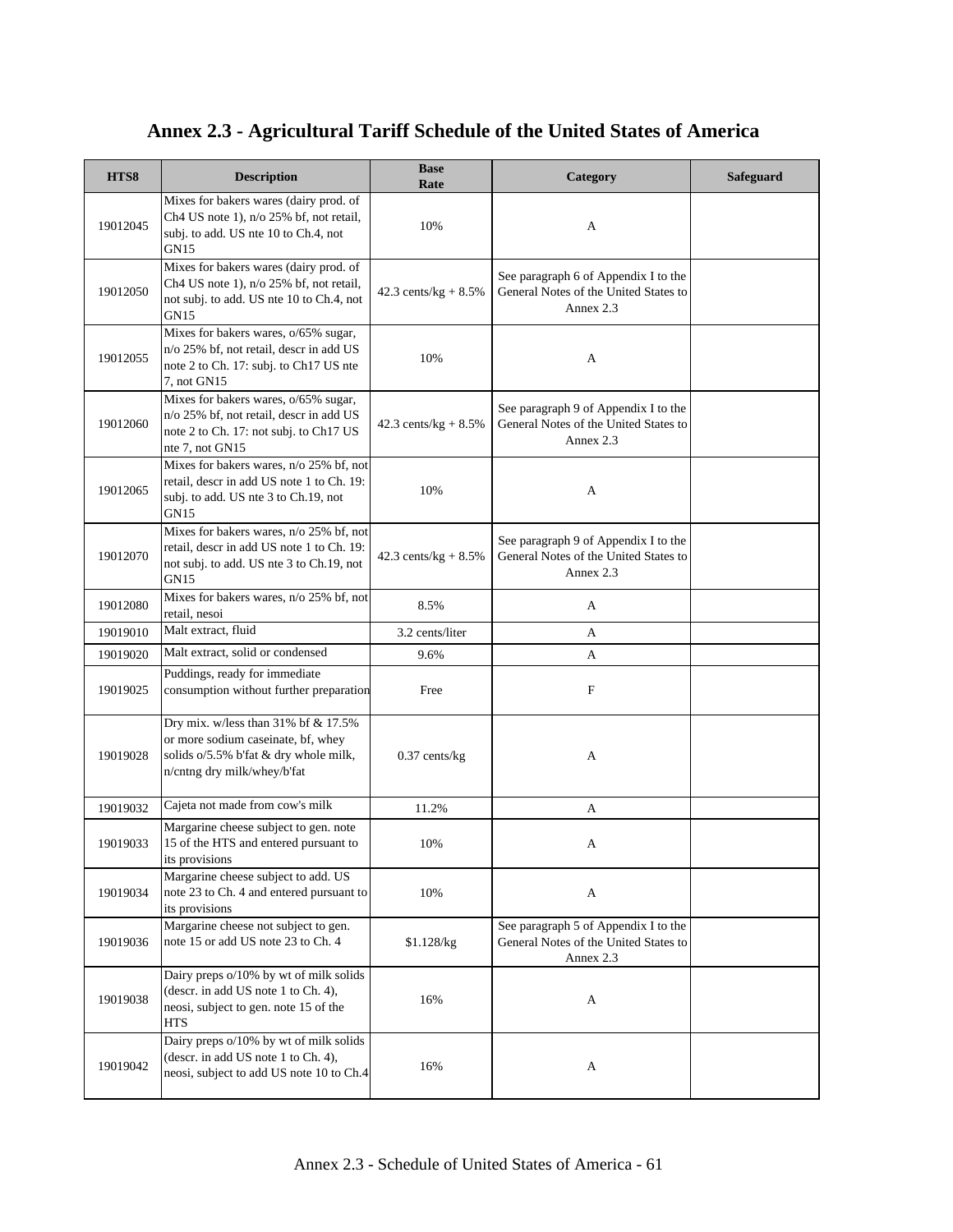| HTS8     | <b>Description</b>                                                                                                                                | <b>Base</b><br>Rate     | Category                                                                                   | <b>Safeguard</b> |
|----------|---------------------------------------------------------------------------------------------------------------------------------------------------|-------------------------|--------------------------------------------------------------------------------------------|------------------|
| 19019043 | Dairy preps o/10% by wt of milk solids<br>(descr. in add US note 1 to Ch. 4),<br>neosi, not subject to gen note 15 or add<br>US note 10 to Ch.4   | $$1.035/kg + 13.6\%$    | See paragraph 6 of Appendix I to the<br>General Notes of the United States to<br>Annex 2.3 |                  |
| 19019044 | Dairy preps n/o 10% by wt of milk<br>solids (descr. in add US note 1 to Ch.<br>4), neosi, subject to gen. note 15 of the<br><b>HTS</b>            | 16%                     | A                                                                                          |                  |
| 19019046 | Dairy preps n/o 10% by wt of milk<br>solids (descr. in add US note 1 to Ch.<br>4), neosi, subject to add US note 10 to<br>Ch.4                    | 16%                     | A                                                                                          |                  |
| 19019047 | Dairy preps n/o 10% by wt of milk<br>solids (descr. in add US note 1 to Ch.<br>4), neosi, not subject to gen note 15 or<br>add US note 10 to Ch.4 | $$1.035/kg + 13.6\%$    | See paragraph 6 of Appendix I to the<br>General Notes of the United States to<br>Annex 2.3 |                  |
| 19019048 | Malt extract and other preps of flour,<br>etc., nesoi, subject to gen. note 15 of the<br><b>HTS</b>                                               | 10%                     | A                                                                                          |                  |
| 19019052 | Food preps of flour, etc., nesoi, o/65%<br>by dry wt of sugar, described in add.<br>US note 2 to chap. 17: subj. to add US<br>note 7 to Ch.17     | 10%                     | A                                                                                          |                  |
| 19019054 | Food preps of flour, etc., nesoi, o/65%<br>by dry wt of sugar, described in add.<br>US note 2 to chap. 17: not subj. to add<br>US note 7 to Ch.17 | 23.7 cents/kg + $8.5\%$ | See paragraph 9 of Appendix I to the<br>General Notes of the United States to<br>Annex 2.3 |                  |
| 19019056 | Food preps of flour, etc., nesoi, o/10%<br>by dry wt of sugar, described in add.<br>US note 3 to chap. 17: subj. to add US<br>note 8 to Ch.17     | 10%                     | A                                                                                          |                  |
| 19019058 | Food preps of flour, etc., nesoi, o/10%<br>by dry wt of sugar, described in add.<br>US note 3 to chap. 17: not subj. to add<br>US note 8 to Ch.17 | 23.7 cents/kg + $8.5\%$ | See paragraph 9 of Appendix I to the<br>General Notes of the United States to<br>Annex 2.3 |                  |
| 19019070 | Food preps of flour, etc., nesoi, o/5.5%<br>by wt of butterfat, not pkgd for retail<br>sale, nesoi                                                | 10.2%                   | A                                                                                          |                  |
| 19019090 | Flour-, meal-, starch-, malt extract- or<br>dairy-based food preps not containing<br>cocoa and not containing specific<br>amounts of dairy, nesoi | 6.4%                    | A                                                                                          |                  |
| 19021120 | Uncooked pasta, not stuffed or<br>otherwise prepared, containing eggs,<br>exclusively pasta                                                       | Free                    | $\mathbf F$                                                                                |                  |
| 19021140 | Uncooked pasta, not stuffed or<br>otherwise prepared, containing eggs,<br>nesi, including pasta packaged with<br>sauce preparations               | 6.4%                    | A                                                                                          |                  |
| 19021920 | Uncooked pasta, not stuffed or<br>otherwise prepared, not containing eggs,<br>exclusively pasta                                                   | Free                    | $\mathbf F$                                                                                |                  |
| 19021940 | Uncooked pasta, not stuffed or<br>otherwise prepared, not containing eggs,<br>nesi, including pasta packaged with<br>sauce preparations           | 6.4%                    | A                                                                                          |                  |
| 19022000 | Stuffed pasta, whether or not cooked or<br>otherwise prepared                                                                                     | 6.4%                    | A<br>Annex 2.3 - Schedule of United States of America - 62                                 |                  |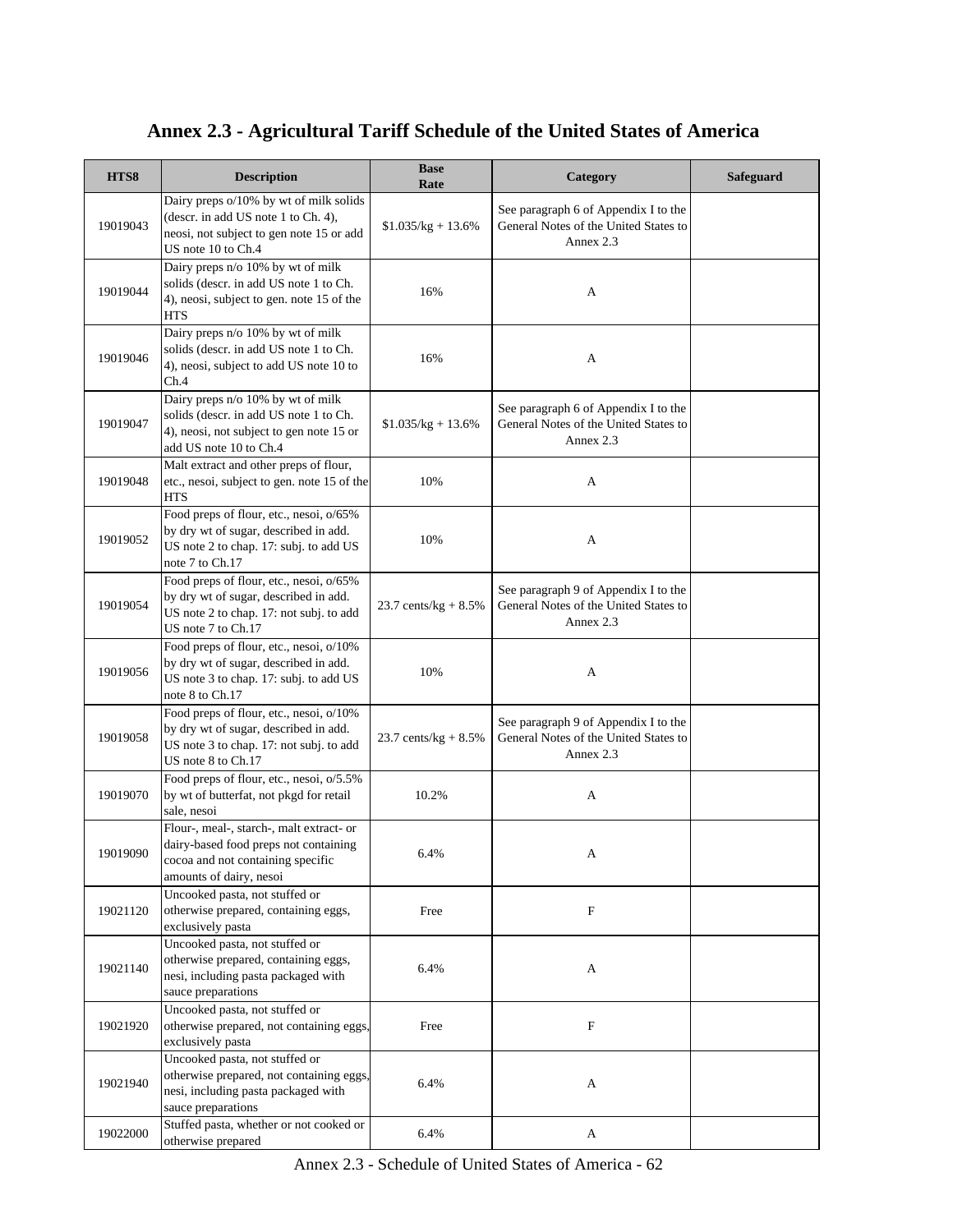| HTS8     | <b>Description</b>                                                                                                                                       | <b>Base</b><br>Rate | Category                  | Safeguard |
|----------|----------------------------------------------------------------------------------------------------------------------------------------------------------|---------------------|---------------------------|-----------|
| 19023000 | Pasta nesi                                                                                                                                               | 6.4%                | A                         |           |
| 19024000 | Couscous, whether or not prepared                                                                                                                        | 6.4%                | A                         |           |
| 19030020 | Tapioca and substitutes prepared from<br>arrowroot, cassava or sago, in the form<br>of flakes, grains, pearls, siftings or in<br>similar forms           | Free                | F                         |           |
| 19030040 | Tapioca and substitutes, prepared from<br>starch nesi, in the form of flakes, grains,<br>pearls, siftings or in similar forms                            | $0.8$ cents/ $kg$   | A                         |           |
| 19041000 | Prepared foods obtained by the swelling<br>or roasting of cereals or cereal products                                                                     | 1.1%                | A                         |           |
| 19042010 | Prep food in airtght cont., of unroast<br>cereal flake/mixture of<br>unroasted/roasted cereal flake/swelled<br>cereal, no apricot/citrus/peach/pear      | 5.6%                | A                         |           |
| 19042090 | Prepared foods obtained from unroasted<br>cereal flakes or from mixtures of<br>unroasted and roasted cereal flakes or<br>swelled cereals, nesoi          | 14.9%               | A                         |           |
| 19043000 | Bulgur wheat, in grain form or in form<br>of flakes or other worked grain (except<br>flour, groats & meal), pre-cooked or<br>otherwise prepared, nesoi   | 14%                 | A                         |           |
| 19049001 | Cereals, other than corn, in grain form or<br>form flakes or other worked grain (not<br>flour, groat & meal), pre-cooked or<br>otherwise prepared, nesoi | 14%                 | A                         |           |
| 19051000 | Crispbread                                                                                                                                               | Free                | $\boldsymbol{\mathrm{F}}$ |           |
| 19052000 | Gingerbread and the like                                                                                                                                 | Free                | $\mathbf F$               |           |
| 19053100 | Sweet biscuits                                                                                                                                           | Free                | F                         |           |
| 19053200 | Waffles and wafers                                                                                                                                       | Free                | $\boldsymbol{\mathrm{F}}$ |           |
| 19054000 | Rusks, toasted bread and similar toasted<br>products                                                                                                     | Free                | F                         |           |
| 19059010 | Bread, pastry, cake, biscuit and similar<br>baked products nesi, and puddings<br>whether or not containing chocolate,<br>fruit, nuts or confectionery    | Free                | $\mathbf F$               |           |
| 19059090 | Bakers' wares communion wafers,<br>empty capsules suitable for<br>pharmaceutical use, sealing wafers, rice<br>paper and similar products, nesi           | 4.5%                | A                         |           |
| 20011000 | Cucumbers including gherkins, prepared<br>or preserved by vinegar or acetic acid                                                                         | 9.6%                | A                         |           |
| 20019010 | Capers, prepared or preserved by<br>vinegar or acetic acid, in immediate<br>containers holding more than 3.4 kg                                          | $8\%$               | A                         |           |
| 20019020 | Capers, prepared or preserved by<br>vinegar or acetic acid, nesi                                                                                         | $8\%$               | A                         |           |
| 20019025 | Artichokes, prepared or preserved by<br>vinegar or acetic acid                                                                                           | 10.2%               | A                         |           |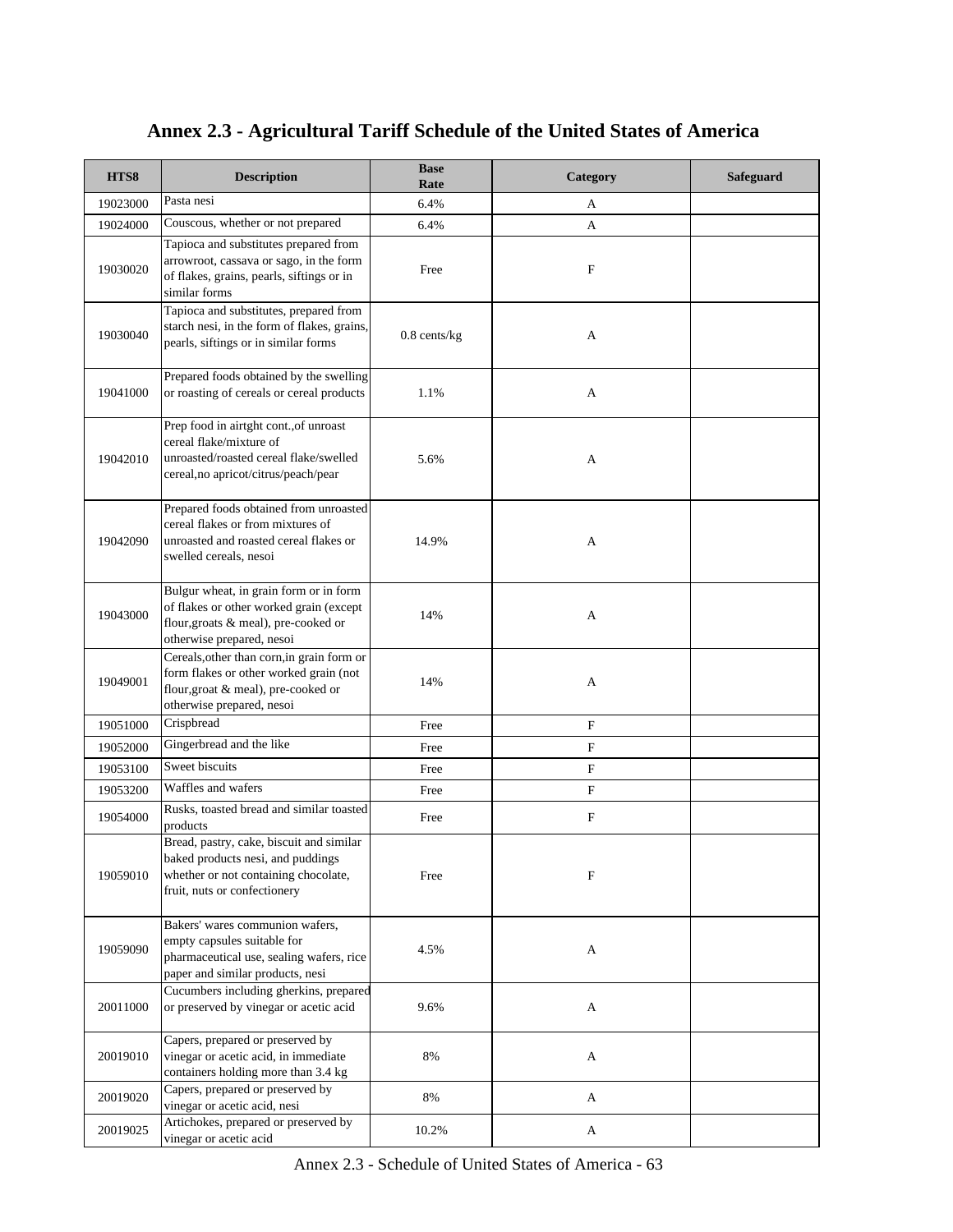| HTS8     | <b>Description</b>                                                                                                                                | <b>Base</b><br>Rate                             | Category    | <b>Safeguard</b> |
|----------|---------------------------------------------------------------------------------------------------------------------------------------------------|-------------------------------------------------|-------------|------------------|
| 20019030 | Beans, prepared or preserved by vinegar<br>or acetic acid                                                                                         | 5.8%                                            | A           |                  |
| 20019033 | Nopalitos, preserved by vinegar                                                                                                                   | 7.7%                                            | A           |                  |
| 20019034 | Onions, prepared or preserved by<br>vinegar or acetic acid                                                                                        | 3.6%                                            | A           |                  |
| 20019035 | Pimientos, prepared or preserved by<br>vinegar or acetic acid                                                                                     | 8.1%                                            | A           |                  |
| 20019038 | Vegetables (including olives) nesoi,<br>prepared or preserved by vinegar or<br>acetic acid                                                        | 9.6%                                            | А           |                  |
| 20019042 | Chestnuts, prepared or preserved by<br>vinegar or acetic acid                                                                                     | 4.9 cents/kg                                    | A           |                  |
| 20019045 | Mangoes, prepared or preserved by<br>vinegar or acetic acid                                                                                       | $1.5$ cents/kg                                  | A           |                  |
| 20019048 | Chinese water chestnuts, prepared or<br>preserved by vinegar or acetic acid                                                                       | 9.6%                                            | A           |                  |
| 20019050 | Walnuts, prepared or preserved by<br>vinegar or acetic acid                                                                                       | 7 cents/kg                                      | A           |                  |
| 20019060 | Fruits, nuts, and other edible parts of<br>plants, nesi, prepared or preserved by<br>vinegar or acetic acid                                       | 14%                                             | A           |                  |
| 20021000 | Tomatoes, whole or in pieces, prepared<br>or preserved otherwise than by vinegar<br>or acetic acid                                                | 12.5%                                           | A           |                  |
| 20029040 | Tomato prep/pres ex by vinegar/acetic<br>acid, powder                                                                                             | 11.6%                                           | A           |                  |
| 20029080 | Tomatoes prepared or preserved<br>otherwise than by vinegar or acetic acid,<br>nesoi                                                              | 11.6%                                           | А           |                  |
| 20031001 | Mushrooms of the genus Agaricus,<br>prepared or preserved otherwise than by<br>vinegar or acetic acid                                             | 6 cents/kg on drained<br>weight $+8.5%$         | A           |                  |
| 20032000 | Truffles, prepared or preserved<br>otherwise than by vinegar or acetic acid                                                                       | Free                                            | $\mathbf F$ |                  |
| 20039000 | Mushrooms other than of the genus<br>Agaricus, prepared or preserved<br>otherwise than by vinegar or acetic acid                                  | 6 cents/kg on drained<br>weight $+8.5%$         | A           |                  |
| 20041040 | Yellow (Solano) potatoes, prepared or<br>preserved otherwise than by vinegar or<br>acetic acid, frozen                                            | 6.4%                                            | А           |                  |
| 20041080 | Potatoes (not Solano), prepared or<br>preserved otherwise than by vinegar or<br>acetic acid, frozen                                               | 8%                                              | A           |                  |
| 20049010 | Antipasto, prepared or preserved<br>otherwise than by vinegar or acetic acid,<br>frozen                                                           | 3.2%                                            | A           |                  |
| 20049080 | Beans, prepared or preserved otherwise<br>than by vinegar or acetic acid, frozen                                                                  | 2.1 cents/kg on entire<br>contents of container | A           |                  |
| 20049085 | Vegetables and mixtures of vegetables,<br>nesoi, prepared or preserved other than<br>by vinegar or acetic acid, frozen, not<br>preserved by sugar | 11.2%                                           | A           |                  |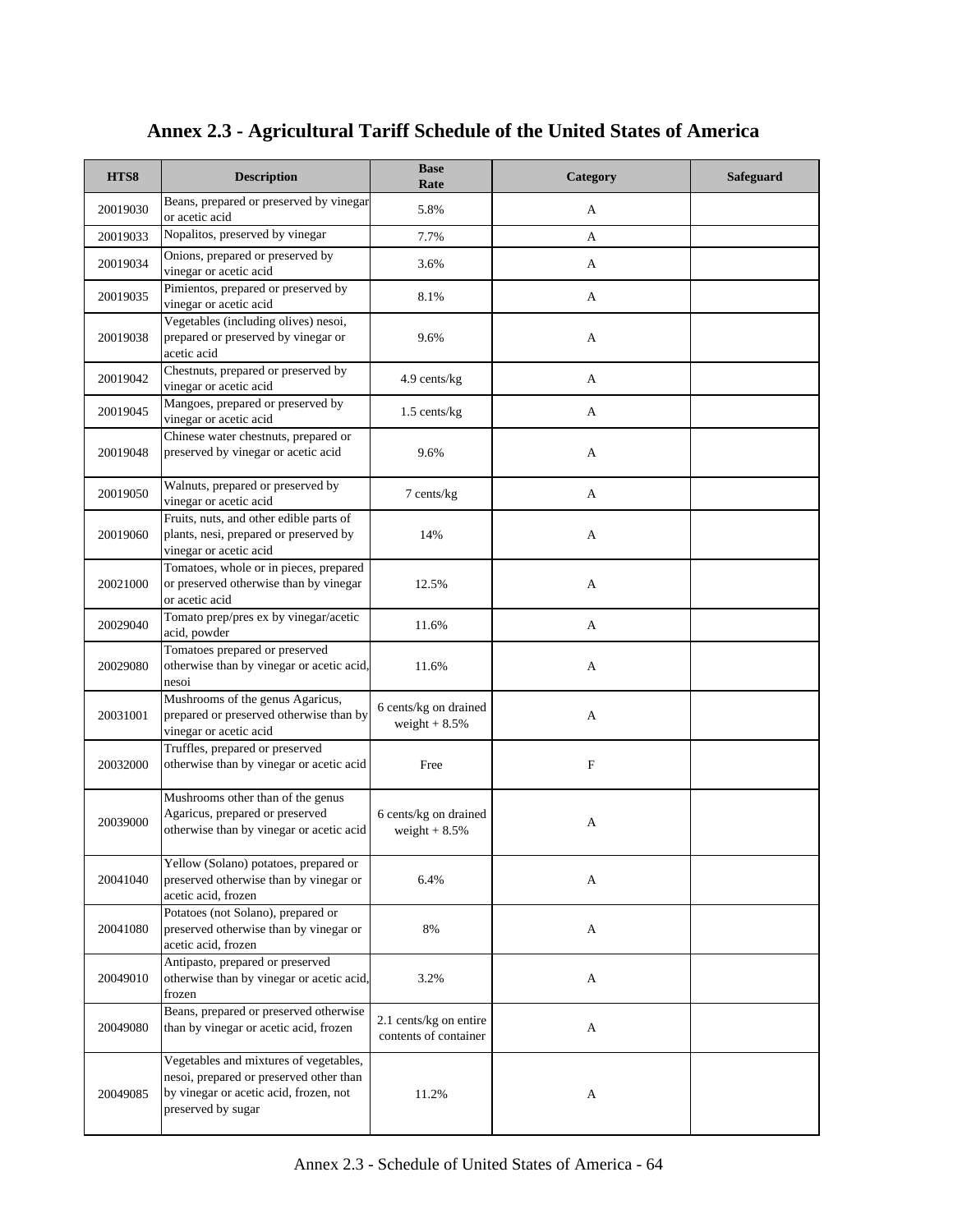| HTS8     | <b>Description</b>                                                                                                                       | <b>Base</b><br>Rate                             | Category    | Safeguard |
|----------|------------------------------------------------------------------------------------------------------------------------------------------|-------------------------------------------------|-------------|-----------|
| 20051000 | Homogenized vegetables, prepared or<br>preserved otherwise than by vinegar or<br>acetic acid, not frozen                                 | 11.2%                                           | A           |           |
| 20052000 | Potato preparations, prepared or<br>preserved otherwise than by vinegar or<br>acetic acid, not frozen                                    | 6.4%                                            | A           |           |
| 20054000 | Peas, prepared or preserved otherwise<br>than by vinegar or acetic acid, not<br>frozen                                                   | Free                                            | $\mathbf F$ |           |
| 20055120 | Black-eye cowpeas, shelled, prepared or<br>preserved otherwise than by vinegar or<br>acetic acid, not frozen                             | 1.5 cents/kg on entire<br>contents of container | A           |           |
| 20055140 | Beans other than black-eye cowpeas,<br>shelled, prepared or preserved otherwise<br>than by vinegar or acetic acid, not<br>frozen         | 2.1 cents/kg on entire<br>contents of container | A           |           |
| 20055900 | Beans, not shelled, prepared or<br>preserved otherwise than by vinegar or<br>acetic acid, not frozen                                     | 1.5 cents/kg on entire<br>contents of container | A           |           |
| 20056000 | Asparagus, prepared or preserved<br>otherwise than by vinegar or acetic acid,<br>not frozen                                              | 14.9%                                           | A           |           |
| 20057002 | Olives, green, not pitted, in saline, ripe,<br>in containers holding 13 kg or less,<br>aggregate quantity not to exceed 730 m<br>ton/yr  | 5.4 cents/kg on drained<br>weight               | A           |           |
| 20057004 | Olives, green, not pitted, in saline, ripe,<br>in containers holding 13 kg or less,<br>aggregate quantity exceeding 730 m<br>ton/yr      | 3.7 cents/kg on drained<br>weight               | $\mathbf C$ |           |
| 20057006 | Olives, green, not pitted, in saline, not<br>ripe, in containers holding o/8 kg for<br>repkg, subject to add. US note 4 to Ch.<br>20     | 3.7 cents/kg on drained<br>weight               | A           |           |
| 20057008 | Olives, green, not pitted, in saline, not<br>ripe, in containers holding o/8 kg for<br>repkg, not subject to add. US note 4 to<br>Ch. 20 | 3.7 cents/kg on drained<br>weight               | $\mathbf C$ |           |
| 20057012 | Olives, green, not pitted, in saline, not<br>ripe                                                                                        | 3.7 cents/kg on drained<br>weight               | A           |           |
| 20057016 | Olives, green, in saline, place packed,<br>stuffed, in containers holding n/o 1 kg,<br>aggregate quantity n/o 2700 m ton/yr              | 5.4 cents/kg on drained<br>weight               | A           |           |
| 20057018 | Olives, green, in saline, place packed,<br>stuffed, in containers holding n/o 1 kg,<br>aggregate quantity o/2700 m ton/yr                | 6.9 cents/kg on drained<br>weight               | $\mathbf C$ |           |
| 20057023 | Olives, green, in saline, place packed,<br>stuffed, not in containers holding 1 kg<br>or less                                            | 6.9 cents/kg on drained<br>weight               | A           |           |
| 20057025 | Olives, green, in a saline solution, pitted 8.6 cents/kg on drained<br>or stuffed, not place packed                                      | weight                                          | A           |           |
| 20057050 | Olives (not green), in a saline solution,<br>canned, not pitted                                                                          | 9.3 cents/kg on drained<br>weight               | A           |           |
| 20057060 | Olives (not green), in a saline solution,<br>canned, pitted                                                                              | $10.1$ cents/kg on<br>drained weight            | A           |           |

Annex 2.3 - Schedule of United States of America - 65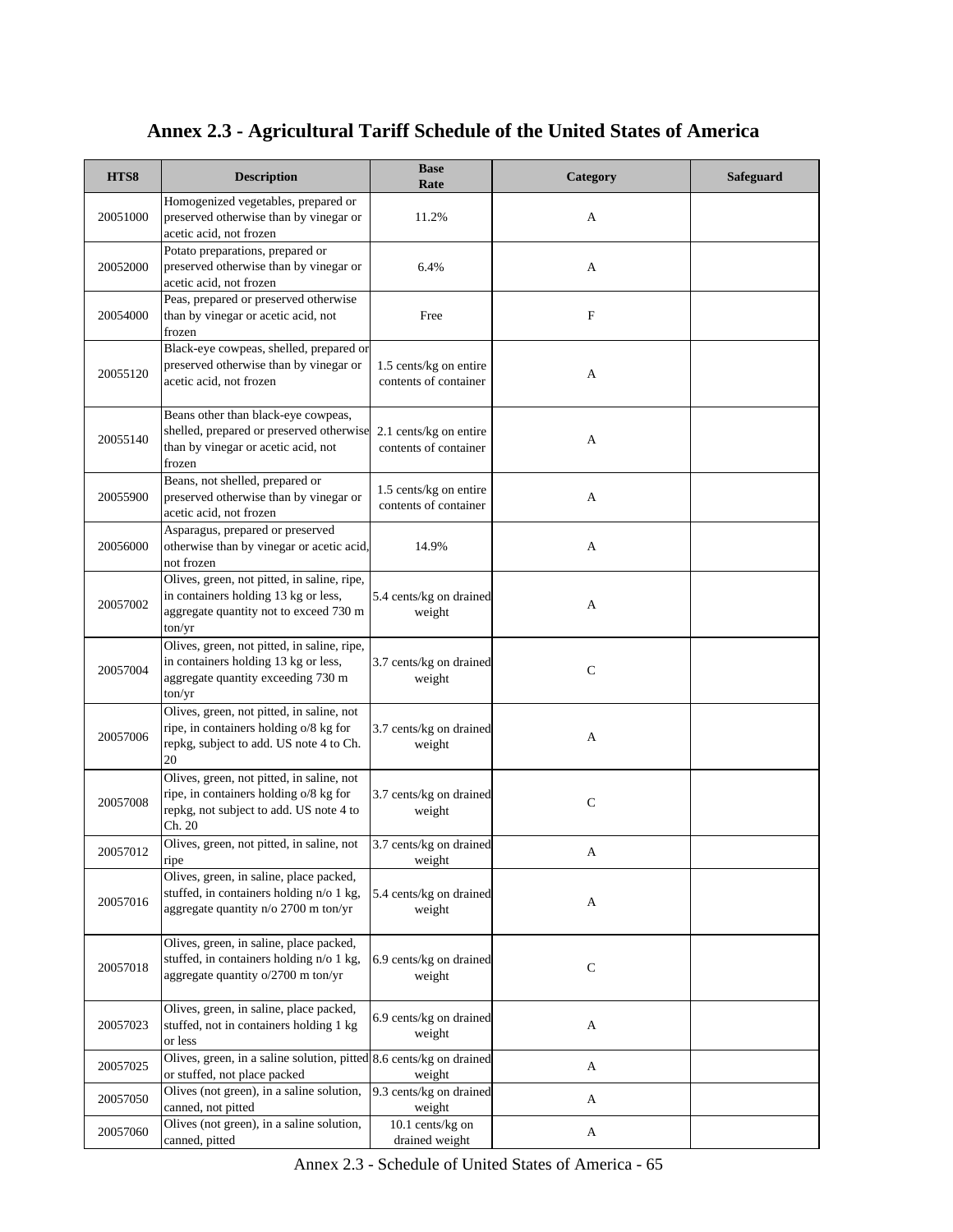| HTS8     | <b>Description</b>                                                                                                                                      | <b>Base</b><br>Rate                             | Category     | <b>Safeguard</b> |
|----------|---------------------------------------------------------------------------------------------------------------------------------------------------------|-------------------------------------------------|--------------|------------------|
| 20057070 | Olives (not green), in a saline solution,<br>in airtight containers of glass or metal<br>but not canned                                                 | 9.9 cents/kg on drained<br>weight               | A            |                  |
| 20057075 | Olives (not green), in a saline solution,<br>not canned, nesi                                                                                           | 4.3 cents/kg on drained<br>weight               | А            |                  |
| 20057091 | Olives, green, container less 13 kg,<br>quota of 550 m tons/year, prepared or<br>preserved otherwise than by<br>vinegar/acetic acid, not in saline      | 5.5 cents/kg on drained<br>weight               | A            |                  |
| 20057093 | Olives, green, container less than 13 kg,<br>exceed 550 m tons/year, prepared or<br>preserved otherwise than by<br>vinegar/acetic acid, not in saline   | 8.8 cents/kg on drained<br>weight               | $\mathsf{C}$ |                  |
| 20057097 | Olives, prepared or preserved otherwise<br>than by vinegar, acetic acid or saline<br>soln, not frozen, nesoi                                            | 8.8 cents/kg on drained<br>weight               | A            |                  |
| 20058000 | Sweet corn, prepared or preserved<br>otherwise than by vinegar, acetic acid or<br>sugar, not frozen                                                     | 5.6%                                            | A            |                  |
| 20059010 | Carrots in airtight containers, prepared<br>or preserved otherwise than by vinegar,<br>acetic acid or sugar, not frozen                                 | 6.4%                                            | А            |                  |
| 20059020 | Onions, prepared or preserved otherwise<br>than by vinegar or acetic acid, not<br>frozen                                                                | 4.5%                                            | A            |                  |
| 20059030 | Sauerkraut, prepared or preserved<br>otherwise than by vinegar or acetic acid,<br>not frozen                                                            | 4.8%                                            | А            |                  |
| 20059041 | Water chestnuts, other than Chinese<br>water chestnuts, prepared or preserved<br>otherwise than by vinegar or acetic acid<br>or sugar, not frozen       | Free                                            | F            |                  |
| 20059050 | Pimientos, prepared or preserved<br>otherwise than by vinegar or acetic acid,<br>not frozen                                                             | 8.1%                                            | А            |                  |
| 20059055 | Fruits of the genus Capsicum or<br>Pimenta, not pimientos, prepared or<br>preserved otherwise than by vinegar or<br>acetic acid, not frozen             | 14.9%                                           | А            |                  |
| 20059060 | Bamboo shoots in airtight containers,<br>prepared or preserved otherwise than by<br>vinegar or acetic acid, not frozen, not<br>preserved by sugar       | Free                                            | F            |                  |
| 20059080 | Artichokes, prepared or preserved<br>otherwise than by vinegar or acetic acid,<br>not frozen                                                            | 14.9%                                           | A            |                  |
| 20059085 | Chickpeas (garbanzos), prepared or<br>preserved otherwise than by vinegar or<br>acetic acid, not frozen                                                 | 0.8 cents/kg on entire<br>contents of container | A            |                  |
| 20059097 | Vegetables nesoi, & mixtures of<br>vegetables, prepared or preserved<br>otherwise than by vinegar or acetic acid,<br>not frozen, not preserved by sugar | 11.2%                                           | A            |                  |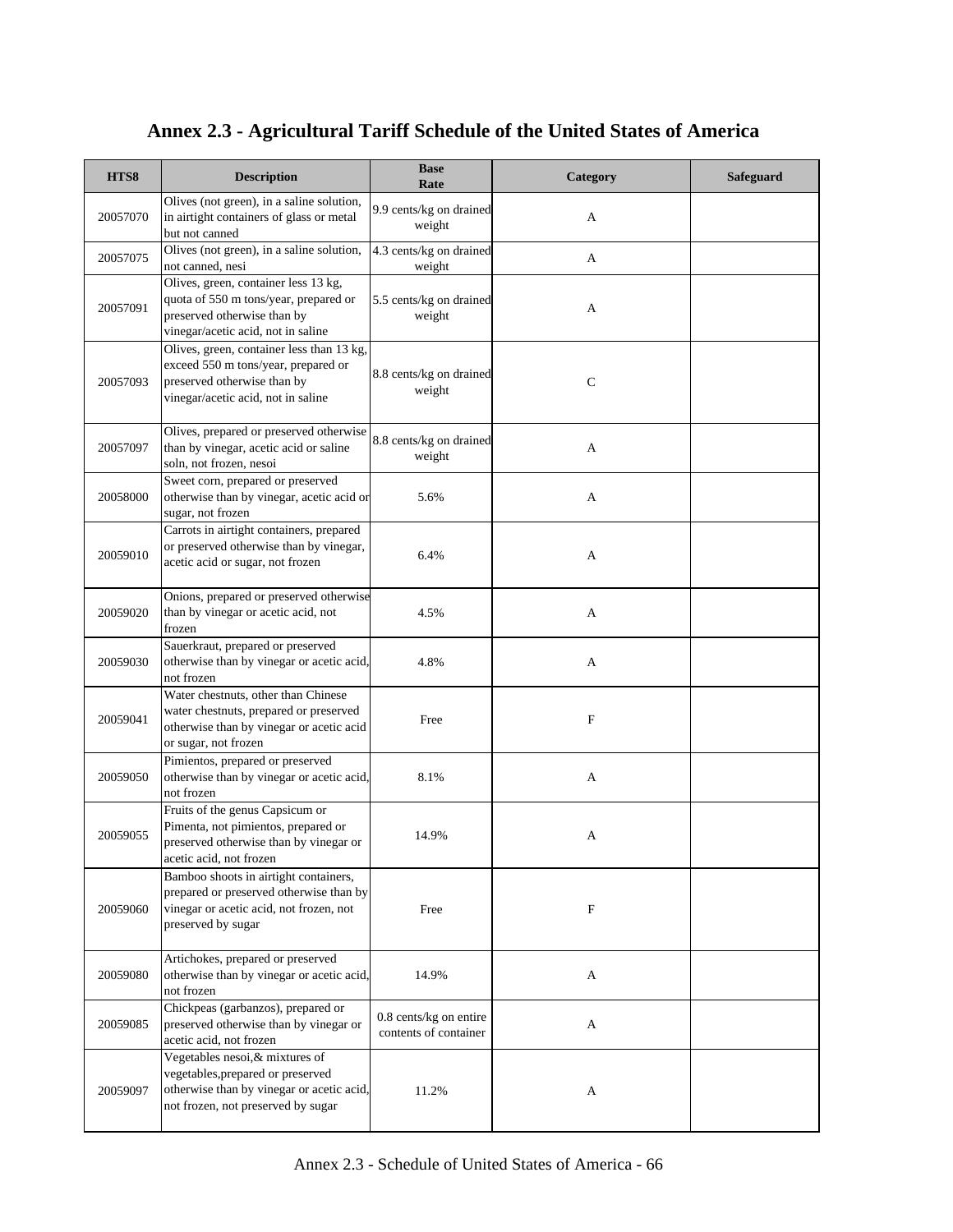| HTS8     | <b>Description</b>                                                                                                                                 | <b>Base</b><br>Rate    | Category | <b>Safeguard</b> |
|----------|----------------------------------------------------------------------------------------------------------------------------------------------------|------------------------|----------|------------------|
| 20060020 | Cherries, preserved by sugar (drained,<br>glace or crystallized)                                                                                   | 9.9 cents/ $kg + 6.4%$ | A        |                  |
| 20060030 | Ginger root, preserved by sugar<br>(drained, glace or crystallized)                                                                                | 2.4%                   | A        |                  |
| 20060040 | Pineapples, preserved by sugar (drained,<br>glace or crystallized)                                                                                 | 2.1%                   | A        |                  |
| 20060050 | Mixtures of vegetables, fruit, nuts, fruit-<br>peel or other parts of plants, preserved<br>by sugar (drained, glace or crystallized)               | 16%                    | А        |                  |
| 20060060 | Citrus fruit or peel of citrus or other<br>fruit, except mixtures, preserved by<br>sugar (drained, glace or crystallized)                          | 6 cents/kg             | A        |                  |
| 20060070 | Fruit nesi, and nuts, except mixtures,<br>preserved by sugar (drained, glace or<br>crystallized)                                                   | 8%                     | А        |                  |
| 20060090 | Vegetables and parts of plants, nesoi,<br>preserved by sugar (drained, glace or<br>crystallized), except mixtures,                                 | 16%                    | А        |                  |
| 20071000 | Homogenized cooked preparations of<br>fruit put up for retail sale as infant food<br>or for dietetic purposes, in cont. not<br>over 250 grams, net | 12%                    | А        |                  |
| 20079110 | Citrus fruit pastes and purees, being<br>cooked preparations                                                                                       | 11.2%                  | A        |                  |
| 20079140 | Orange marmalade                                                                                                                                   | 3.5%                   | A        |                  |
| 20079190 | Citrus jams, fruit jellies, and<br>marmalades (other than orange)                                                                                  | 4.5%                   | A        |                  |
| 20079905 | Lingonberry and raspberry jams                                                                                                                     | 1.8%                   | A        |                  |
| 20079910 | Strawberry jam                                                                                                                                     | 2.2%                   | A        |                  |
| 20079915 | Currant and other berry jams, nesi                                                                                                                 | 1.4%                   | A        |                  |
| 20079920 | Apricot jam                                                                                                                                        | 3.5%                   | A        |                  |
| 20079925 | Cherry jam                                                                                                                                         | 4.5%                   | A        |                  |
| 20079930 | Guava jam                                                                                                                                          | Free                   | F        |                  |
| 20079935 | Peach jam                                                                                                                                          | 7%                     | A        |                  |
| 20079940 | Pineapple jam                                                                                                                                      | 4%                     | А        |                  |
| 20079945 | Jams, nesi                                                                                                                                         | 5.6%                   | A        |                  |
| 20079948 | Apple, quince and pear pastes and<br>purees, being cooked preparations                                                                             | 12%                    | A        |                  |
| 20079950 | Guava and mango pastes and purees,<br>being cooked preparations                                                                                    | 1.3%                   | A        |                  |
| 20079955 | Papaya pastes and purees, being cooked<br>preparations                                                                                             | 14%                    | A        |                  |
| 20079960 | Strawberry pastes and purees, being<br>cooked preparations                                                                                         | 12%                    | A        |                  |
| 20079965 | Fruit pastes and purees, nesi, and nut<br>pastes and purees, being cooked<br>preparations                                                          | 10%                    | A        |                  |
| 20079970 | Currant and berry fruit jellies                                                                                                                    | 1.4%                   | A        |                  |
| 20079975 | Fruit jellies, other than currant and berry                                                                                                        | 3.2%                   | A        |                  |
| 20081102 | Peanut butter and paste, subject to gen.<br>note 15 of the HTS                                                                                     | Free                   | F        |                  |

Annex 2.3 - Schedule of United States of America - 67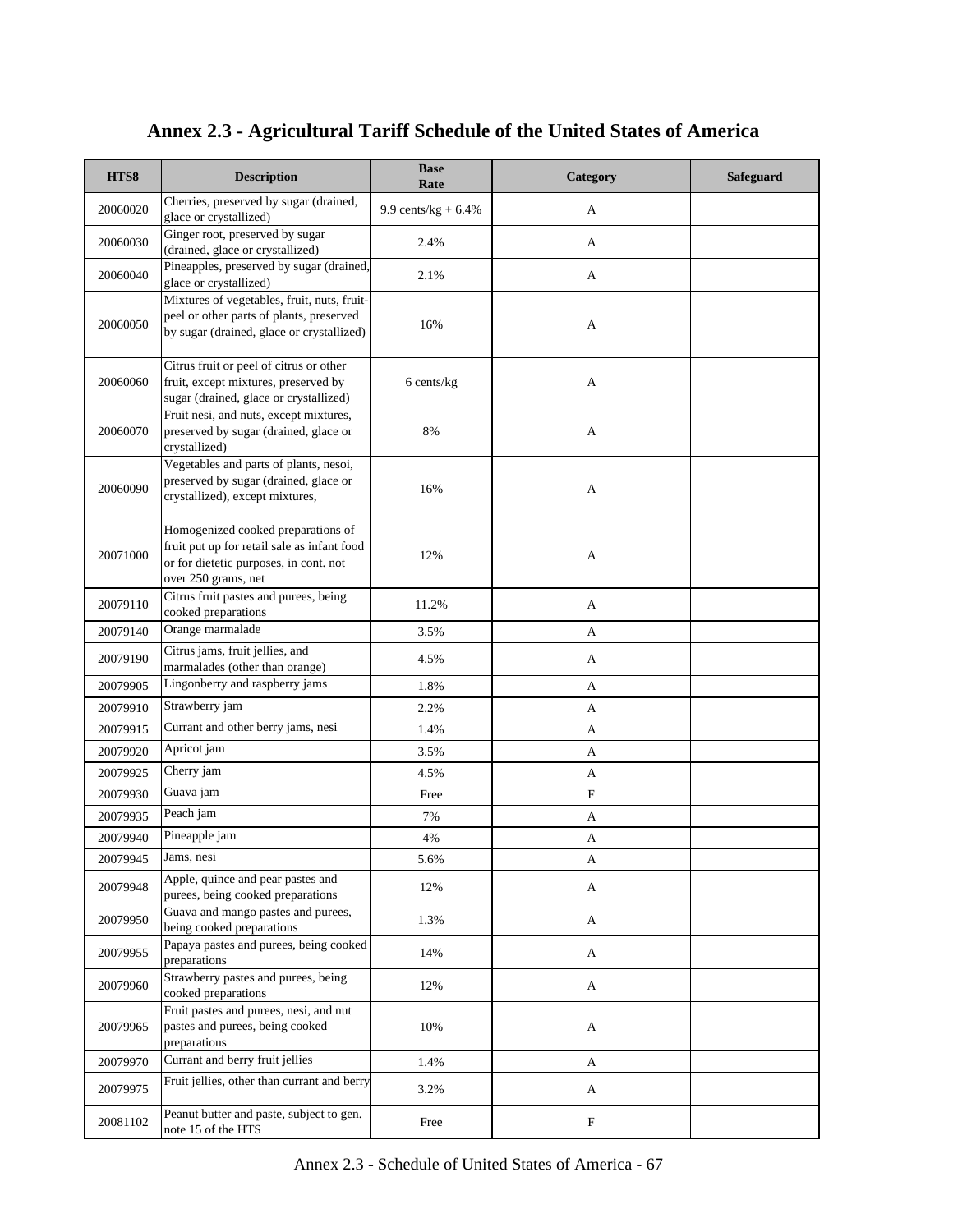| HTS8     | <b>Description</b>                                                                                                           | <b>Base</b><br>Rate | Category    | Safeguard |
|----------|------------------------------------------------------------------------------------------------------------------------------|---------------------|-------------|-----------|
| 20081105 | Peanut butter and paste, subject to add.<br>US note 5 to Ch. 20, not GN15                                                    | Free                | F           |           |
| 20081115 | Peanut butter and paste, nesoi, not<br>subject to gen note 15 or add US note 5<br>to Ch. 20                                  | 131.8%              | D           |           |
| 20081122 | Blanched peanuts, subject to gen. note<br>15 of the HTS                                                                      | 6.6 cents/kg        | A           |           |
| 20081125 | Blanched peanuts, subject to add. US<br>note 2 to Ch. 12, not GN15                                                           | 6.6 cents/kg        | A           |           |
| 20081135 | Blanched peanuts, nesoi, not subject to<br>gen note 15 or add US note 2 to Ch. 12                                            | 131.8%              | D           |           |
| 20081142 | Peanuts, otherwise prepared or<br>preserved, nesoi, subject to gen. note 15<br>of the HTS                                    | 6.6 cents/kg        | A           |           |
| 20081145 | Peanuts, otherwise prepared or<br>preserved, nesoi, subject to add. US<br>note 2 to chap. 12, not GN15                       | 6.6 cents/kg        | А           |           |
| 20081160 | Peanuts, otherwise prepared or<br>preserved, nesoi, not subject to gen note<br>15 or add US note 2 to Ch. 12                 | 131.8%              | $\mathbf D$ |           |
| 20081910 | Brazil nuts and cashew nuts, otherwise<br>prepared or preserved, nesi                                                        | Free                | $\mathbf F$ |           |
| 20081915 | Coconuts, otherwise prepared or<br>preserved, nesi                                                                           | 1%                  | A           |           |
| 20081920 | Filberts, otherwise prepared or<br>preserved, nesi                                                                           | 11.3 cents/kg       | A           |           |
| 20081925 | Pecans, otherwise prepared or<br>preserved, nesi                                                                             | 9.9 cents/kg        | A           |           |
| 20081930 | Pignolia and pistachio nuts, otherwise<br>prepared or preserved, nesi                                                        | $1$ cent/kg         | A           |           |
| 20081940 | Almonds, otherwise prepared or<br>preserved, nesi                                                                            | 32.6 cents/kg       | A           |           |
| 20081950 | Watermelon seeds, otherwise prepared<br>or preserved, nesi                                                                   | 6.4%                | A           |           |
| 20081985 | Mixtures of nuts or other seeds<br>otherwise prepared or preserved, nesi                                                     | 22.4%               | А           |           |
| 20081990 | Other nuts and seeds nesi, excluding<br>mixtures, otherwise prepared or<br>preserved, nesi                                   | 17.9%               | A           |           |
| 20082000 | Pineapples, otherwise prepared or<br>preserved, nesi                                                                         | $0.35$ cents/kg     | A           |           |
| 20083010 | Peel of oranges, mandarins,<br>clementines, wilkings and similar citrus<br>hybrids, otherwise prepared or<br>preserved, nesi | 2 cents/kg          | A           |           |
| 20083020 | Peel of lemons, otherwise prepared or<br>preserved, nesi                                                                     | 4.2 cents/kg        | A           |           |
| 20083030 | Peel of citrus fruit, nesi, otherwise<br>prepared or preserved, nesi                                                         | $11.3$ cents/kg     | A           |           |
| 20083035 | Orange pulp, otherwise prepared or<br>preserved, nesi                                                                        | 11.2%               | A           |           |
| 20083037 | Citrus fruit pulp other than orange,<br>otherwise prepared or preserved, nesi                                                | 6.8%                | A           |           |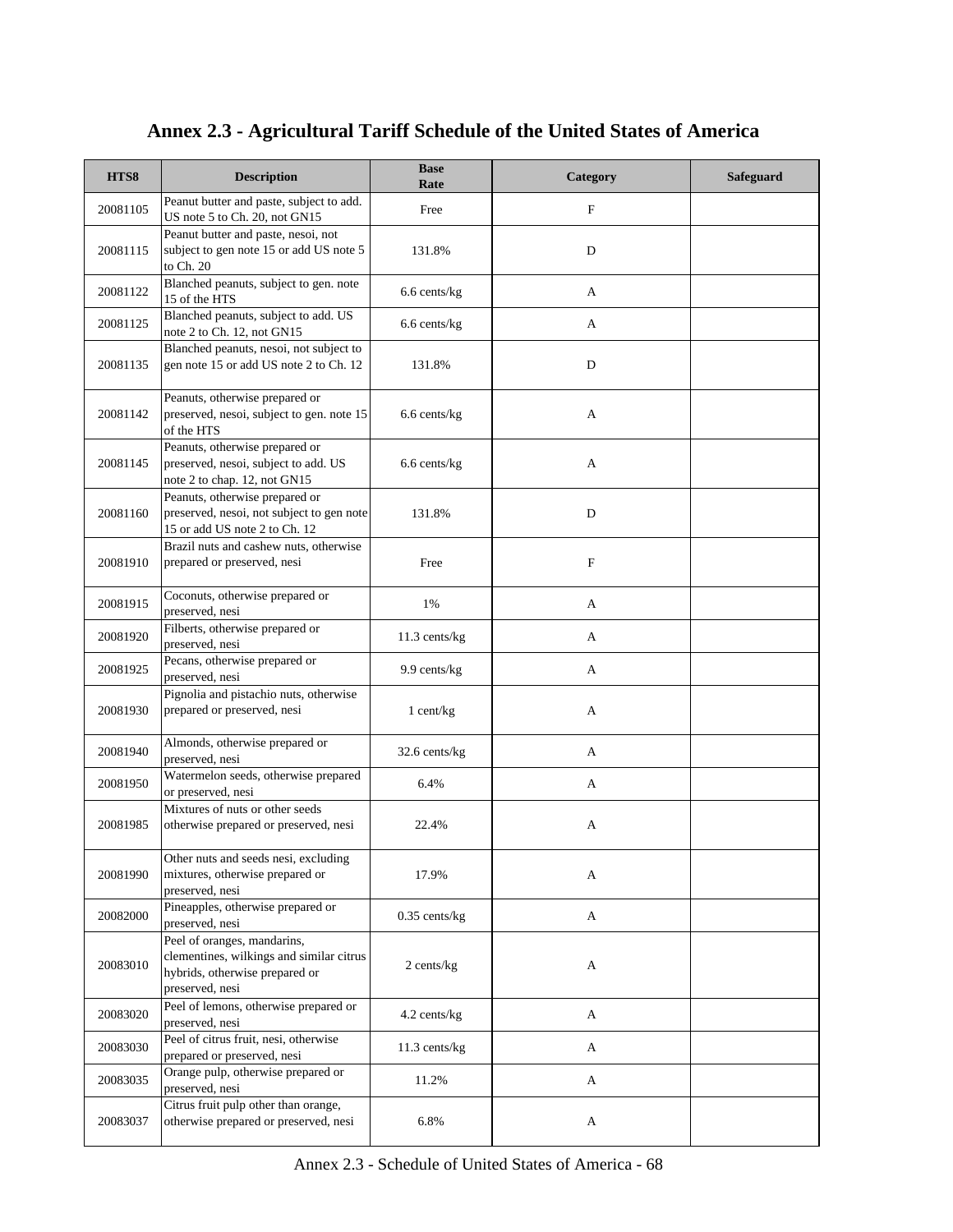| HTS8     | <b>Description</b>                                                                                                      | <b>Base</b><br>Rate    | Category | Safeguard |
|----------|-------------------------------------------------------------------------------------------------------------------------|------------------------|----------|-----------|
| 20083040 | Oranges (other than peel or pulp),<br>otherwise prepared or preserved, nesi                                             | 1.4 cents/kg           | A        |           |
| 20083042 | Satsumas, prepared or preserved, in<br>airtight containers, aggregate quantity<br>n/o 40,000 metric tons/calandar yr    | Free                   | F        |           |
| 20083046 | Satsumas, prepared or preserved, in<br>airtight containers, aggregate quantity<br>o/40,000 metric tons/calandar yr      | $0.28$ cents/kg        | A        |           |
| 20083048 | Mandarins (other than satsuma),<br>prepared or preserved, nesoi                                                         | $0.28$ cents/kg        | A        |           |
| 20083055 | Clementines, wilkings and similar citrus<br>hybrids (other than peel or pulp),<br>otherwise prepared or preserved, nesi | 1.4 cents/kg           | A        |           |
| 20083060 | Lemons (other than peel or pulp),<br>otherwise prepared or preserved, nesi                                              | $0.8$ cents/ $kg$      | A        |           |
| 20083066 | Limes (other than peel or pulp),<br>otherwise prepared or preserved, not<br>elsewhere specified or included             | 14%                    | A        |           |
| 20083070 | Grapefruit (other than peel or pulp),<br>otherwise prepared or preserved, nesi                                          | $1.1$ cents/kg         | A        |           |
| 20083080 | Kumquats (other than peel or pulp),<br>otherwise prepared or preserved, nesi                                            | $0.55$ cents/kg        | A        |           |
| 20083085 | Citron (other than peel or pulp),<br>otherwise prepared or preserved, nesi                                              | 14%                    | A        |           |
| 20083096 | Citrus fruit nesoi (including bergamots),<br>other than peel or pulp, otherwise<br>prepared or preserved, nesoi         | 14%                    | A        |           |
| 20084000 | Pears, otherwise prepared or preserved,<br>nesi                                                                         | 15.3%                  | A        |           |
| 20085020 | Apricot pulp, otherwise prepared or<br>preserved, nesi                                                                  | 10%                    | A        |           |
| 20085040 | Apricots, other than pulp, otherwise<br>prepared or preserved, nesi                                                     | 29.8%                  | A        |           |
| 20086000 | Cherries, otherwise prepared or<br>preserved, nesi                                                                      | 6.9 cents/ $kg + 4.5%$ | A        |           |
| 20087010 | Nectarines, otherwise prepared or<br>preserved, not elsewhere specified or<br>included                                  | 16%                    | A        |           |
| 20087020 | Peaches (excluding nectarines),<br>otherwise prepared or preserved, not<br>elsewhere specified or included              | 17%                    | A        |           |
| 20088000 | Strawberries, otherwise prepared or<br>preserved, nesi                                                                  | 11.9%                  | A        |           |
| 20089100 | Palm hearts, otherwise prepared or<br>preserved, nesi                                                                   | 0.9%                   | A        |           |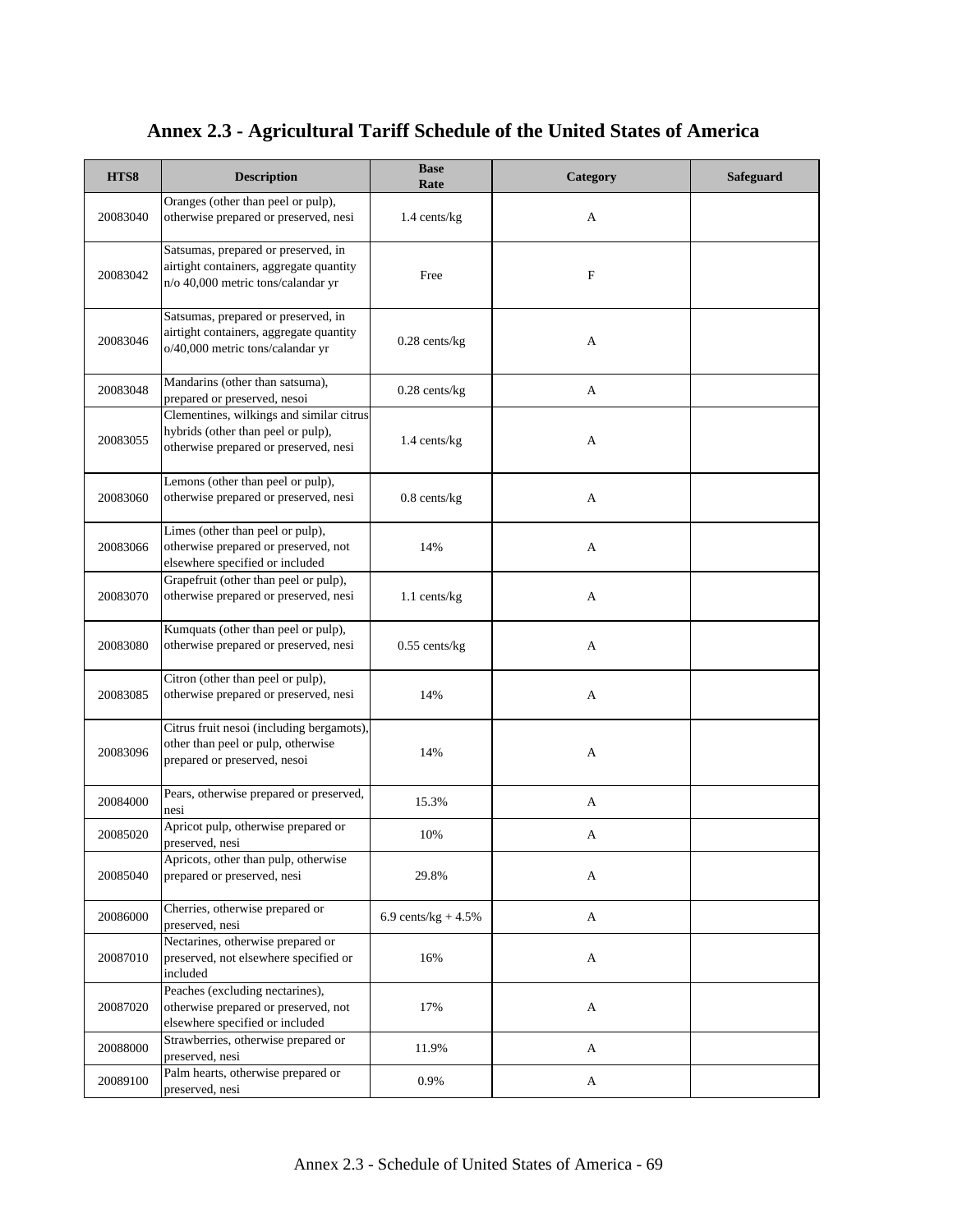| HTS8     | <b>Description</b>                                                                                                                                   | <b>Base</b><br>Rate | Category     | <b>Safeguard</b> |
|----------|------------------------------------------------------------------------------------------------------------------------------------------------------|---------------------|--------------|------------------|
| 20089210 | Mixtures of fruit or edible parts of<br>plants, in airtight cont. excl. apricots,<br>citrus, peaches or pears (incl. canned<br>tropical fruit salad) | 5.6%                | A            |                  |
| 20089290 | Mixtures of fruit or other edible parts of<br>plants, otherwise prepared or preserved,<br>nesi (excluding tropical fruit salad)                      | 14.9%               | A            |                  |
| 20089905 | Apples, otherwise prepared or<br>preserved, nesi                                                                                                     | $0.9$ cents/kg      | A            |                  |
| 20089910 | Avocados, otherwise prepared or<br>preserved, nesi                                                                                                   | 10.6 cents/kg       | A            |                  |
| 20089913 | Banana pulp, otherwise prepared or<br>preserved, nesi                                                                                                | 3.4%                | A            |                  |
| 20089915 | Bananas, other than pulp, otherwise<br>prepared or preserved, nesi                                                                                   | 0.8%                | A            |                  |
| 20089918 | Blueberries, otherwise prepared or<br>preserved, nesi.                                                                                               | 2.2%                | A            |                  |
| 20089920 | Berries, other than blueberries and<br>strawberries, otherwise prepared or<br>preserved, nesi                                                        | 4.5%                | A            |                  |
| 20089923 | Cashew apples, mameyes colorados,<br>sapodillas, soursops and sweetsops,<br>otherwise prepared or preserved, nesi                                    | 1.3%                | A            |                  |
| 20089925 | Dates, otherwise prepared or preserved,<br>nesi                                                                                                      | 22.4%               | A            |                  |
| 20089928 | Figs, otherwise prepared or preserved,<br>nesi                                                                                                       | 9.6%                | A            |                  |
| 20089929 | Grapes, otherwise prepared or<br>preserved, nesi                                                                                                     | 7%                  | A            |                  |
| 20089930 | Guavas, otherwise prepared or<br>preserved, nesi                                                                                                     | Free                | $\mathbf{F}$ |                  |
| 20089935 | Lychees and longans, otherwise<br>prepared or preserved, nesi                                                                                        | 7%                  | A            |                  |
| 20089940 | Mangoes, otherwise prepared or<br>preserved, nesi                                                                                                    | $1.5$ cents/kg      | A            |                  |
| 20089945 | Papaya pulp, otherwise prepared or<br>preserved, nesi                                                                                                | 14%                 | A            |                  |
| 20089950 | Papayas, other than pulp, otherwise<br>prepared or preserved, nesi                                                                                   | 1.8%                | A            |                  |
| 20089960 | Plums (including prune plums and<br>sloes), otherwise prepared or preserved,<br>nesi                                                                 | 11.2%               | A            |                  |
| 20089961 | Soybeans, otherwise prepared or<br>preserved, nesi                                                                                                   | 3.8%                | $\mathbf{A}$ |                  |
| 20089963 | Sweet ginger, otherwise prepared or<br>preserved, nesi                                                                                               | 4.4%                | A            |                  |
| 20089965 | Yucca, otherwise prepared or preserved,<br>nesi                                                                                                      | 7.9%                | A            |                  |
| 20089970 | Chinese water chestnuts, otherwise<br>prepared or preserved, frozen, not<br>elsewhere specified or included                                          | 11.2%               | A            |                  |
| 20089971 | Chinese water chestnuts, otherwise<br>prepared or preserved, not frozen, not<br>elsewhere specified or included                                      | Free                | $\mathbf F$  |                  |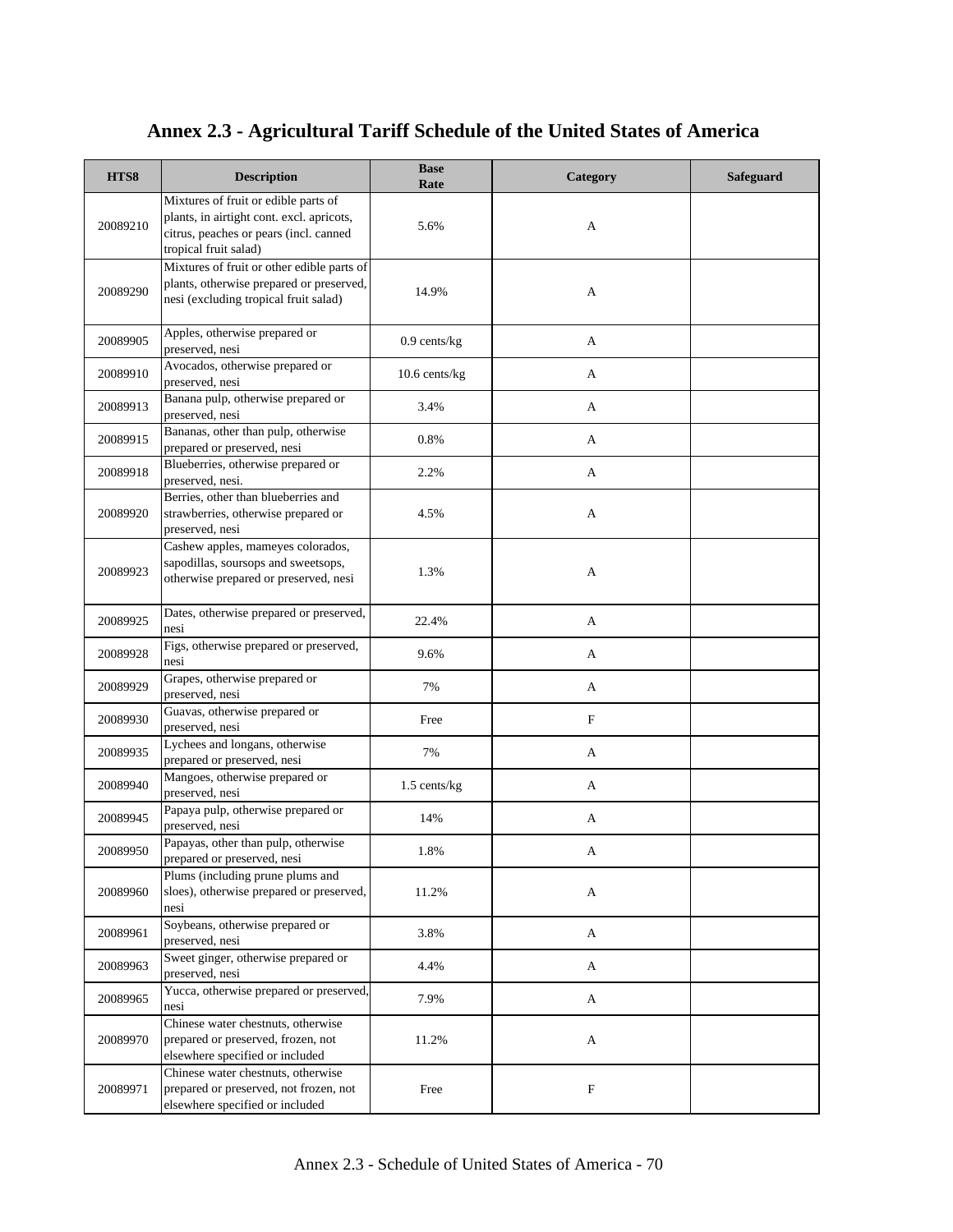| HTS8     | <b>Description</b>                                                                                                                                       | <b>Base</b><br>Rate | Category | <b>Safeguard</b> |
|----------|----------------------------------------------------------------------------------------------------------------------------------------------------------|---------------------|----------|------------------|
| 20089980 | Pulp of fruit nesi, and other edible parts<br>of plants nesi, excluding mixtures,<br>otherwise prepared or preserved, nesi                               | 9.6%                | A        |                  |
| 20089990 | Fruit nesi, and other edible parts of<br>plants nesi, other than pulp and<br>excluding mixtures, otherwise prepared<br>or preserved, nesi                | 6%                  | A        |                  |
| 20091100 | Orange juice, frozen, unfermented and<br>not containing added spirit                                                                                     | 7.85 cents/liter    | A        |                  |
| 20091225 | Orange juice, not frozen, Brix value not<br>exceed 20, not concentrate & not made<br>from juice degree concentration of 1.5<br>$or$ >, unfermented       | 4.5 cents/liter     | A        |                  |
| 20091245 | Orange juice, not frozen, of a Brix value<br>not exceeding 20, concentrated,<br>unfermented                                                              | 7.85 cents/liter    | A        |                  |
| 20091900 | Orange juice, not frozen, of a Brix value<br>exceeding 20, unfermented                                                                                   | 7.85 cents/liter    | A        |                  |
| 20092120 | Grapefruit juice, Brix value not<br>exceeding 20, not concentrated and not<br>made from a juice degree of<br>concentration of $1.5$ or $>$ , unfermented | 4.5 cents/liter     | A        |                  |
| 20092140 | Grapefruit juice, of a Brix value not<br>exceeding 20, concentrated,<br>unfermented                                                                      | 7.9 cents/liter     | A        |                  |
| 20092900 | Grapefruit juice, of a Brix value<br>exceeding 20, unfermented                                                                                           | 7.9 cents/liter     | A        |                  |
| 20093110 | Lime juice, of a Brix value not<br>exceeding 20, unfit for beverage<br>purposes, unfermented                                                             | $1.8$ cents/kg      | A        |                  |
| 20093120 | Lime juice, of a Brix value not<br>exceeding 20, fit for beverage purposes,<br>unfermented                                                               | 1.7 cents/liter     | A        |                  |
| 20093140 | Citrus juice of any single citrus fruit<br>(other than orange, grapefruit or lime),<br>Brix value not exceeding 20, not<br>concentrated, unfermented     | 3.4 cents/liter     | A        |                  |
| 20093160 | Citrus juice of any single citrus fruit<br>(other than orange, grapefruit or lime),<br>of a Brix value not exceeding 20,<br>concentrated, unfermented    | 7.9 cents/liter     | A        |                  |
| 20093910 | Lime juice, of a Brix value exceeding<br>20, unfit for beverage purposes,<br>unfermented                                                                 | $1.8$ cents/kg      | A        |                  |
| 20093920 | Lime juice, of a Brix value exceeding<br>20, fit for beverage purposes,<br>unfermented                                                                   | 1.7 cents/liter     | A        |                  |
| 20093960 | Citrus juice of any single citrus fruit<br>(other than orange, grapefruit or lime),<br>of a Brix value exceeding 20,<br>unfermented                      | 7.9 cents/liter     | A        |                  |
| 20094120 | Pineapple juice, of a Brix value not<br>exceeding 20, not concentrated, or not<br>having a degree of concentration of ><br>3.5, unfermented              | 4.2 cents/liter     | A        |                  |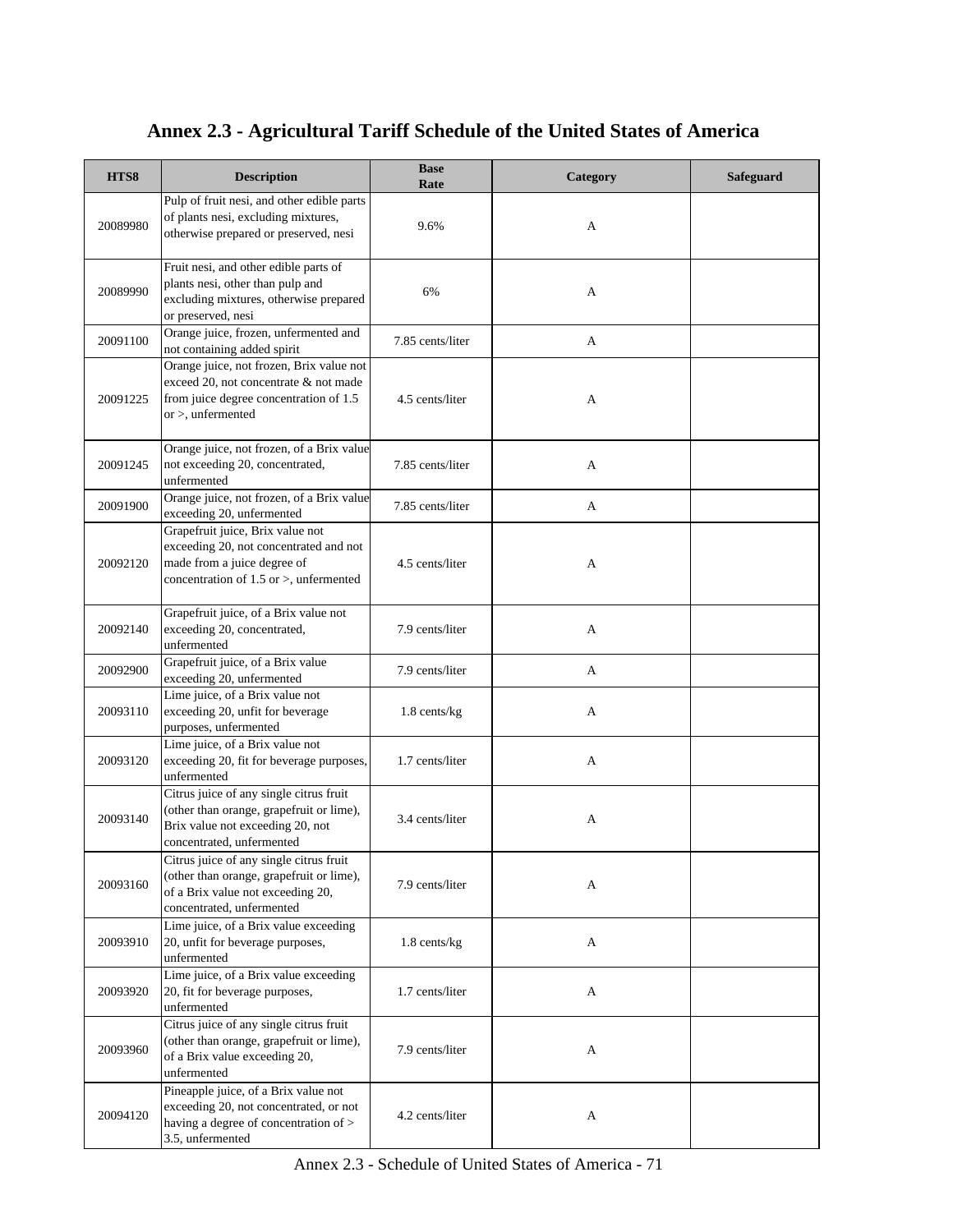| HTS8     | <b>Description</b>                                                                                                                                     | <b>Base</b><br>Rate     | Category                                                                                   | <b>Safeguard</b> |
|----------|--------------------------------------------------------------------------------------------------------------------------------------------------------|-------------------------|--------------------------------------------------------------------------------------------|------------------|
| 20094140 | Pineapple juice, of a Brix value not<br>exceeding 20, concentrated (in degree<br>of concentration greater than 3.5),<br>unfermented                    | 1 cent/liter            | A                                                                                          |                  |
| 20094920 | Pineapple juice, of a Brix value<br>exceeding 20, not concentrated, or not<br>having a degree of concentration of ><br>3.5, unfermented                | 4.2 cents/liter         | A                                                                                          |                  |
| 20094940 | Pineapple juice, of a Brix value<br>exceeding 20, concentrated (in degree<br>of concentration greater than 3.5)                                        | 1 cent/liter            | A                                                                                          |                  |
| 20095000 | Tomato juice, concentrated or not<br>concentrated                                                                                                      | $0.14$ cents/liter      | A                                                                                          |                  |
| 20096100 | Grape juice (including grape must), of a<br>Brix value not exceeding 30,<br>unfermented                                                                | 4.4 cents/liter         | A                                                                                          |                  |
| 20096900 | Grape juice (including grape must), of a<br>Brix value exceeding 30, unfermented                                                                       | 4.4 cents/liter         | A                                                                                          |                  |
| 20097100 | Apple juice, of a Brix value not<br>exceeding 20, unfermented                                                                                          | Free                    | $\mathbf F$                                                                                |                  |
| 20097900 | Apple juice, of a Brix value exceeding<br>20, unfermented                                                                                              | Free                    | F                                                                                          |                  |
| 20098020 | Pear juice, concentrated or not<br>concentrated                                                                                                        | Free                    | $\mathbf F$                                                                                |                  |
| 20098040 | Prune juice, concentrated or not<br>concentrated                                                                                                       | $0.64$ cents/liter      | A                                                                                          |                  |
| 20098060 | Juice of any other single fruit, nesi,<br>(including cherries and berries),<br>concentrated or not concentrated                                        | 0.5 cents/liter         | A                                                                                          |                  |
| 20098080 | Juice of any single vegetable, other than<br>tomato, concentrated or not<br>concentrated                                                               | $0.2$ cents/liter       | A                                                                                          |                  |
| 20099020 | Mixtures of vegetable juices,<br>concentrated or not concentrated                                                                                      | $0.2$ cents/liter       | A                                                                                          |                  |
| 20099040 | Mixtures of fruit juices, or mixtures of<br>vegetable and fruit juices, concentrated<br>or not concentrated                                            | 7.4 cents/liter         | A                                                                                          |                  |
| 21011121 | Instant coffee, not flavored                                                                                                                           | Free                    | $\mathbf F$                                                                                |                  |
| 21011129 | Extracts, essences and concentrates of<br>coffee other than unflavored instant<br>coffee                                                               | Free                    | F                                                                                          |                  |
| 21011232 | Preparations with a basis of extracts,<br>essences or concentrates or with a basis<br>of coffee, subject to general note 15<br>(outside quota)         | 10%                     | A                                                                                          |                  |
| 21011234 | Blend syrup (Ch17 add US note 4)<br>preparation w/basis of extract, essence or<br>concentrate or w/basis of coffee,subj.<br>quota of Ch17 add US nte 9 | 10%                     | A                                                                                          |                  |
| 21011238 | Blend syrup (Ch17 add US note 4)<br>preparation w/basis of extract, essence<br>or concentrate or w/ basis of coffee,<br>over Ch17 add US note 9 quota  | 30.5 cents/kg + $8.5\%$ | See paragraph 9 of Appendix I to the<br>General Notes of the United States to<br>Annex 2.3 |                  |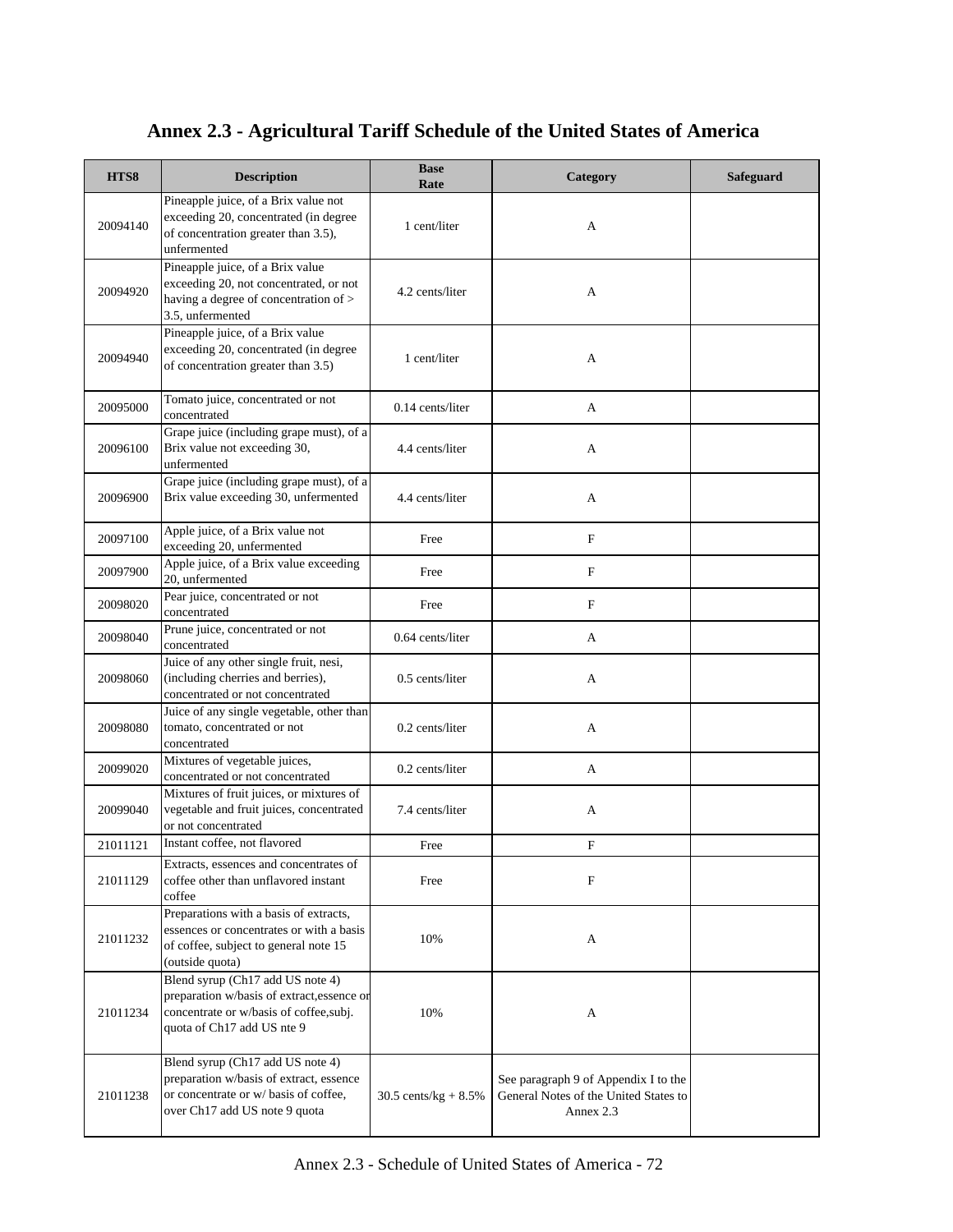| HTS8     | <b>Description</b>                                                                                                                                        | <b>Base</b><br>Rate       | Category                                                                                   | Safeguard |
|----------|-----------------------------------------------------------------------------------------------------------------------------------------------------------|---------------------------|--------------------------------------------------------------------------------------------|-----------|
| 21011244 | Preparation ov 65% sugar (Ch17 add<br>US nte 2) w/basis of extract, essence or<br>concentrate or w/basis of coffee,subj.<br>quota of Ch17 add US nte 7    | 10%                       | A                                                                                          |           |
| 21011248 | Preparation ov 65% sugar (Ch17 add<br>US note 2) w/ basis of extract, essence<br>or concentrate or w/ basis of coffee, ov<br>Ch17 add US note 9 quota     | 30.5 cents/ $kg + 8.5%$   | See paragraph 9 of Appendix I to the<br>General Notes of the United States to<br>Annex 2.3 |           |
| 21011254 | Preparation ov 10% sugar (Ch17 add<br>US nte 3) w/basis of extract, essence or<br>concentrate or w/basis of coffee, subj.<br>quota of Ch17 add US nte 8   | 10%                       | A                                                                                          |           |
| 21011258 | Preparation ov 10% sugar (Ch17 add<br>US note 3) w/ basis of extract, essence<br>or concentrate or w/ basis of coffee, ov<br>Ch17 add US note 8 quota     | 30.5 cents/ $kg + 8.5%$   | See paragraph 9 of Appendix I to the<br>General Notes of the United States to<br>Annex 2.3 |           |
| 21011290 | Preparations nesoi, with a basis of<br>extracts, essences or concentrates or<br>with a basis of coffee                                                    | 8.5%                      | A                                                                                          |           |
| 21012020 | Extracts, essences or concentrates of tea<br>or mate                                                                                                      | Free                      | F                                                                                          |           |
| 21012032 | Preparations with a basis of extracts,<br>essences or concentrates or with a basis<br>of tea or mate, subject to general note<br>15 (outside quota)       | 10%                       | A                                                                                          |           |
| 21012034 | Blend syrup (Ch17 add US nte 4)<br>preparation w/basis<br>extract/essence/concentrate or w/basis of<br>tea or mate, subj. quota of Ch17 add US<br>nte 9   | 10%                       | A                                                                                          |           |
| 21012038 | Blend syrup (Ch17 add US note 4)<br>preparation w/basis of<br>extract/essence/concentrate or w/basis of<br>tea or mate, over Ch17 add US note 9<br>quota  | $30.5$ cents/kg + $8.5\%$ | See paragraph 9 of Appendix I to the<br>General Notes of the United States to<br>Annex 2.3 |           |
| 21012044 | Preparation ov 65% sugar (Ch17 add<br>US nte 2) w/basis<br>extract/essence/concentrate or w/basis of<br>tea or mate, subj. quota of Ch17 add US<br>note 7 | 10%                       | А                                                                                          |           |
| 21012048 | Preparation ov 65% sugar (Ch17 add<br>US note 2) w/basis of<br>extract/essence/concentrate or w/basis of<br>tea or mate, ov Ch17 add US note 9<br>quota   | 30.5 cents/ $kg + 8.5%$   | See paragraph 9 of Appendix I to the<br>General Notes of the United States to<br>Annex 2.3 |           |
| 21012054 | Preparation ov 10% sugar (Ch17 add<br>US nte 3) w/basis<br>extract/essence/concentrate or w/basis of<br>tea or mate, subj. quota of Ch17 add US<br>note 8 | 10%                       | A                                                                                          |           |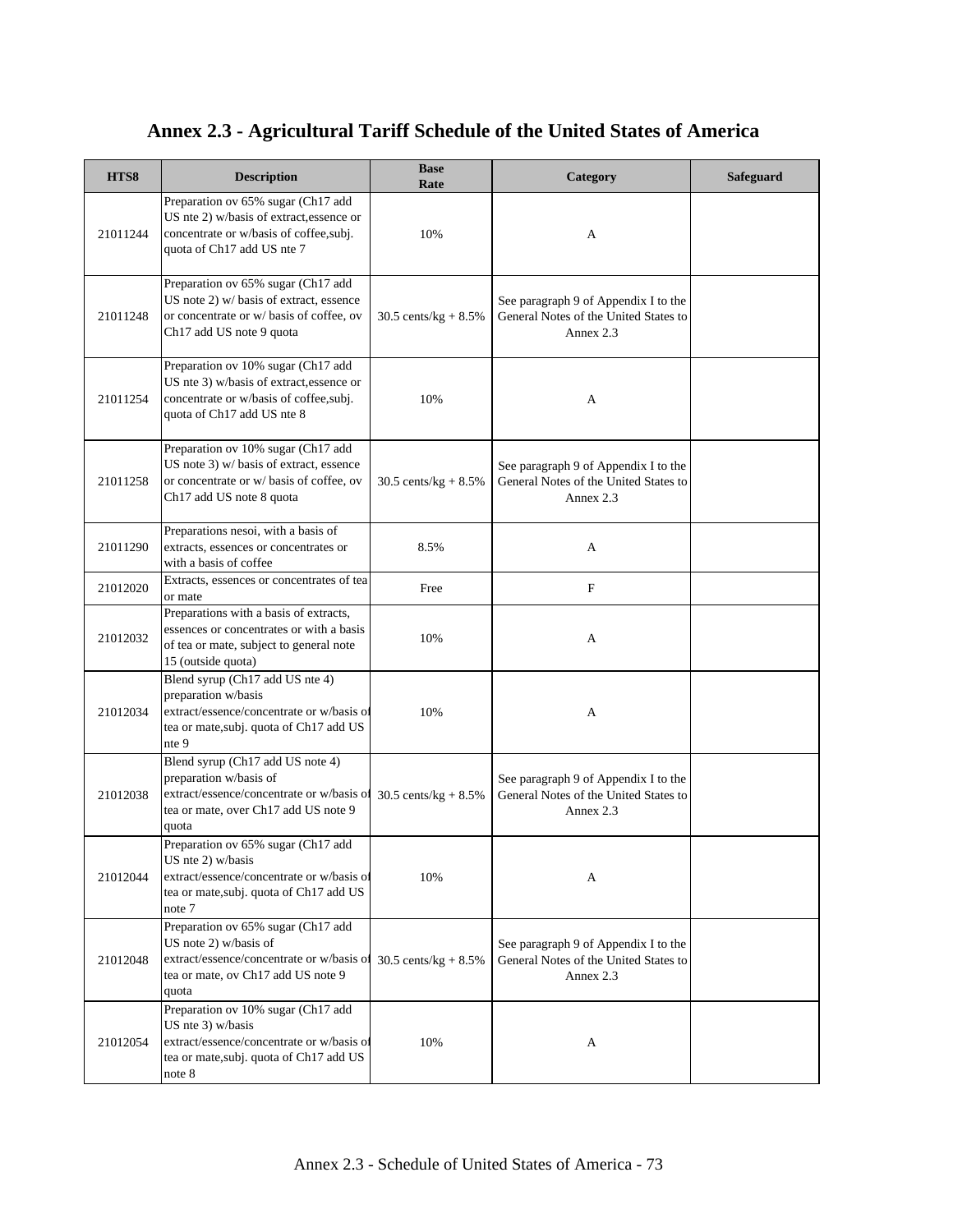| HTS8     | <b>Description</b>                                                                                                                                      | <b>Base</b><br>Rate     | Category                                                                                   | <b>Safeguard</b> |
|----------|---------------------------------------------------------------------------------------------------------------------------------------------------------|-------------------------|--------------------------------------------------------------------------------------------|------------------|
| 21012058 | Preparation ov 10% sugar (Ch17 add<br>US note 3) w/basis of<br>extract/essence/concentrate or w/basis of<br>tea or mate, ov Ch17 add US note 8<br>quota | 30.5 cents/kg + $8.5\%$ | See paragraph 9 of Appendix I to the<br>General Notes of the United States to<br>Annex 2.3 |                  |
| 21012090 | Preparations nesoi, with a basis of<br>extracts, essences or concentrates or<br>with a basis of tea or mate                                             | 8.5%                    | A                                                                                          |                  |
| 21013000 | Roasted chicory and other roasted<br>coffee substitutes and extracts, essences<br>and concentrates thereof                                              | 2.1 cents/kg            | A                                                                                          |                  |
| 21021000 | Active yeasts                                                                                                                                           | 6.4%                    | A                                                                                          |                  |
| 21022020 | Inactive yeasts (except dried brewers'<br>yeast)                                                                                                        | 6.4%                    | A                                                                                          |                  |
| 21022040 | Dried brewers' yeast, crude                                                                                                                             | Free                    | $\mathbf F$                                                                                |                  |
| 21022060 | Single-cell micro-organisms, dead,<br>excluding yeasts, (but not including<br>vaccines of heading 3002)                                                 | 3.2%                    | A                                                                                          |                  |
| 21023000 | Prepared baking powders                                                                                                                                 | Free                    | F                                                                                          |                  |
| 21031000 | Soy sauce                                                                                                                                               | 3%                      | A                                                                                          |                  |
| 21032020 | Tomato ketchup                                                                                                                                          | 6%                      | A                                                                                          |                  |
| 21032040 | Tomato sauces, nesi                                                                                                                                     | 11.6%                   | A                                                                                          |                  |
| 21033020 | Mustard flour and meal                                                                                                                                  | Free                    | $\mathbf F$                                                                                |                  |
| 21033040 | Prepared mustard                                                                                                                                        | 2.8 cents/kg            | A                                                                                          |                  |
| 21039020 | Sauces derived or prepared from fish                                                                                                                    | Free                    | F                                                                                          |                  |
| 21039040 | Nonalcoholic preparations of yeast<br>extract (other than sauces)                                                                                       | 3.2%                    | A                                                                                          |                  |
| 21039072 | Mixed condiments and mixed<br>seasonings (described in add US note 3<br>to Ch. 21), subject to gen. note 15 of the<br><b>HTS</b>                        | 7.5%                    | A                                                                                          |                  |
| 21039074 | Mixed condiments and mixed<br>seasonings (described in add US note 3<br>to Ch. 21), subject to add. US note 8(a)<br>to $Ch.17$ , not $GN15$             | 7.5%                    | A                                                                                          |                  |
| 21039078 | Mixed condiments and mixed<br>seasonings (described in add US note 3<br>to Ch. 21), not subject to gen note 15 or<br>add. US note 8(a) to Ch.17         | 30.5 cents/kg + $6.4\%$ | See paragraph 9 of Appendix I to the<br>General Notes of the United States to<br>Annex 2.3 |                  |
| 21039080 | Mixed condiments and mixed<br>seasonings, not described in add US<br>note 3 to Ch. 21                                                                   | 6.4%                    | A                                                                                          |                  |
| 21039090 | Sauces and preparations therefor, neosi                                                                                                                 | 6.4%                    | A                                                                                          |                  |
| 21041000 | Soups and broths and preparations<br>therefor                                                                                                           | 3.2%                    | A                                                                                          |                  |
| 21042000 | Homogenized composite food<br>preparations                                                                                                              | 2.5%                    | A                                                                                          |                  |
| 21050005 | Ice cream, whether or not w/cocoa,<br>subject to gen. note 15 of the HTS                                                                                | 20%                     | A                                                                                          |                  |
| 21050010 | Ice cream, whether or not w/cocoa,<br>subject to add. US note 5 to Ch. 21, not<br>GN15                                                                  | 20%                     | A                                                                                          |                  |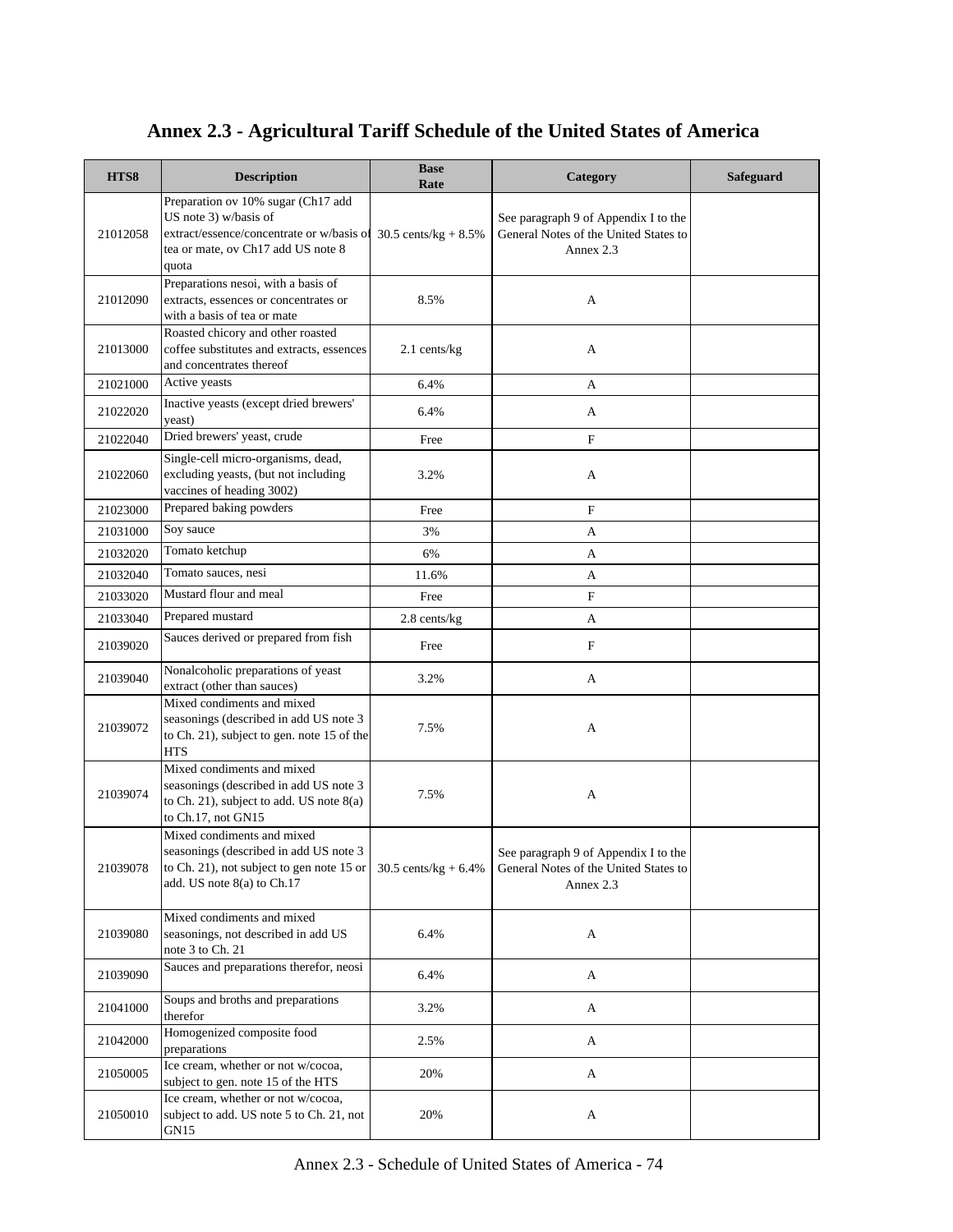| HTS8     | <b>Description</b>                                                                                                                                   | <b>Base</b><br>Rate            | Category                                                                                   | <b>Safeguard</b> |
|----------|------------------------------------------------------------------------------------------------------------------------------------------------------|--------------------------------|--------------------------------------------------------------------------------------------|------------------|
| 21050020 | Ice cream, whether or not containing<br>cocoa, not subject to gen note 15 or add.<br>US note 5 to Ch.21                                              | $50.2 \text{ cents/kg} + 17\%$ | See paragraph 7 of Appendix I to the<br>General Notes of the United States to<br>Annex 2.3 |                  |
| 21050025 | Edible ice (dairy prod. described in add<br>US note 1 to Ch. 4), subject to gen note<br>15 of the HTS                                                | 20%                            | A                                                                                          |                  |
| 21050030 | Edible ice (dairy prod. described in add<br>US note 1 to Ch. 4), subject to add US<br>note 10 to Ch. 4, not GN15                                     | 20%                            | A                                                                                          |                  |
| 21050040 | Edible ice except ice cream, dairy<br>products described in add'l U.S. note 1<br>to chap. 4, nesoi                                                   | 50.2 cents/ $kg + 17%$         | See paragraph 6 of Appendix I to the<br>General Notes of the United States to<br>Annex 2.3 |                  |
| 21050050 | Edible ice, except ice cream, not<br>described in add US note 1 to Ch. 4,<br>nesoi                                                                   | 17%                            | A                                                                                          |                  |
| 21061000 | Protein concentrates and textured<br>protein substances                                                                                              | 6.4%                           | A                                                                                          |                  |
| 21069003 | Food preps, nesoi, n/o 5.5% bf, mixed<br>w/other ingred. if o/16% milk solids<br>capable of being further proc., subj. to<br><b>GN15</b>             | 2.9 cents/kg                   | A                                                                                          |                  |
| 21069006 | Food preps, nesoi, n/o 5.5% bf, mixed<br>w/other ingred. if o/16% milk solids<br>capable of being further proc., subj. to<br>Ch4 US nte 10, not GN15 | 2.9 cents/kg                   | A                                                                                          |                  |
| 21069009 | Food preps, nesoi, n/o 5.5% b'fat, mixed<br>w/other ingredi., if o/16% milk solids<br>by wt, capable of being further proc,<br>bulk, nesoi, not GN15 | 86.2 cents/kg                  | See paragraph 6 of Appendix I to the<br>General Notes of the United States to<br>Annex 2.3 |                  |
| 21069012 | Compound alcoholic preparations of a<br>kind used for the manufacture of<br>beverages, over 20% weight alcohol but<br>not over 0.5% vol alcohol      | $4.2 \text{ cents/kg} + 1.9\%$ | A                                                                                          |                  |
| 21069015 | Compound alcoholic preparations used<br>in the manufacture of beverages, cont.<br>over 20% not over 50% of alcohol by<br>weight                      | 8.4 cents/ $kg + 1.9%$         | A                                                                                          |                  |
| 21069018 | Compound alcoholic preparations of a<br>kind used for the manufacture of<br>beverages, containing over 50% of<br>alcohol by weight                   | $17 \text{ cents/kg} + 1.9\%$  | A                                                                                          |                  |
| 21069022 | Butter substitutes o/10% by wt of milk<br>solids, o/45% butterfat, subject to gen.<br>note 15 to the HTS                                             | 15.4 cents/kg                  | A                                                                                          |                  |
| 21069024 | Butter substitutes o/10% by wt of milk<br>solids, o/45% butterfat, subject to add<br>US note 14 to Ch.4, not GN15                                    | 15.4 cents/kg                  | A                                                                                          |                  |
| 21069026 | Butter substitutes o/10% by wt of milk<br>solids, o/45% butterfat, not subject to<br>gen note 15 or add US note 14 to Ch.4                           | \$1.996/kg                     | See paragraph 4 of Appendix I to the<br>General Notes of the United States to<br>Annex 2.3 |                  |
| 21069028 | Butter substitutes o/10% by wt of milk<br>solids, n/o 45% butterfat, neosi                                                                           | 13.1 cents/kg                  | A                                                                                          |                  |
| 21069032 | Butter substitutes n/o 10% by wt of milk<br>solids, o/45% butterfat, subject to gen.<br>note 15 to the HTS                                           | 15.4 cents/kg                  | A                                                                                          |                  |

Annex 2.3 - Schedule of United States of America - 75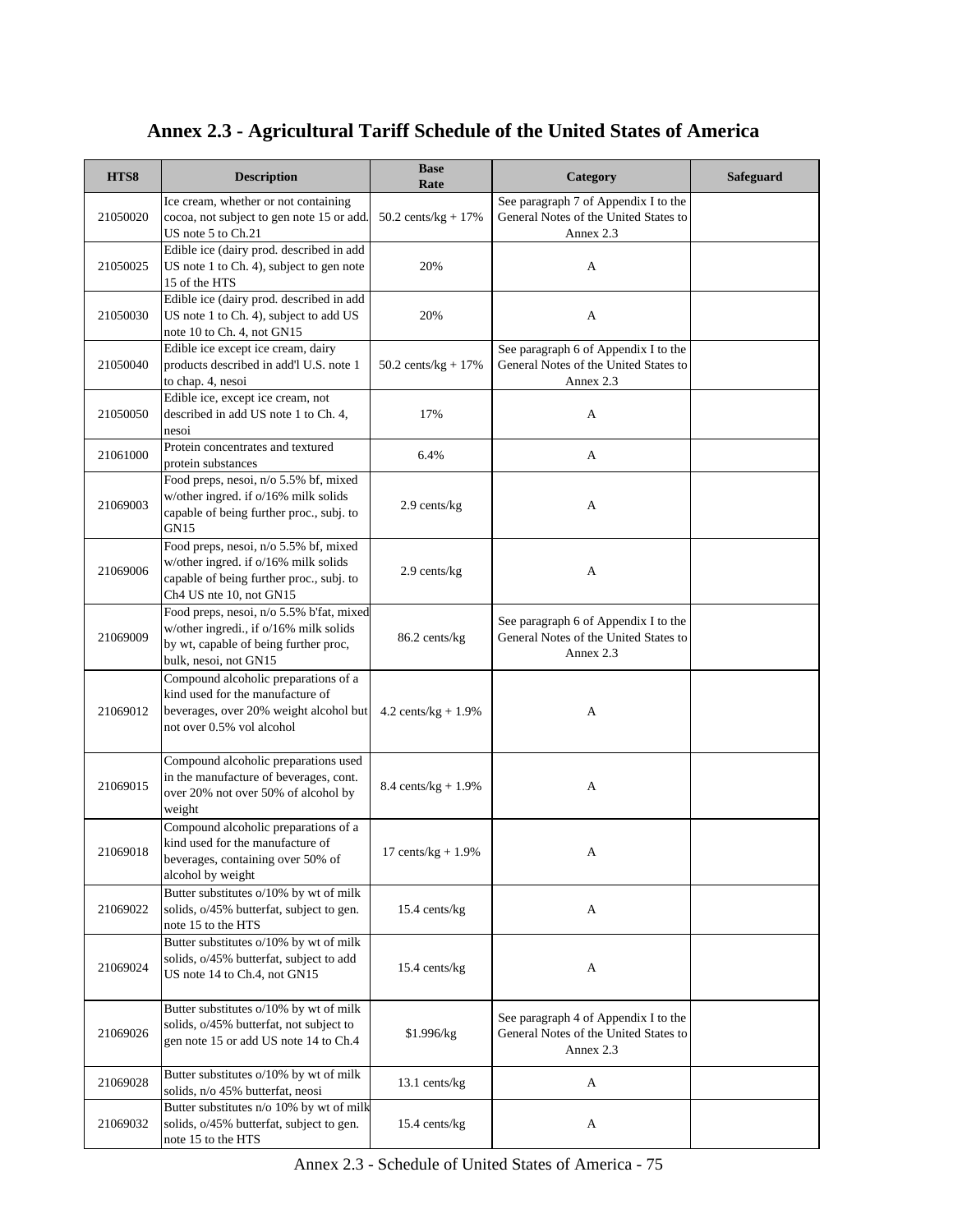| HTS8     | <b>Description</b>                                                                                                                                | <b>Base</b><br>Rate                                            | Category                                                                                   | <b>Safeguard</b> |
|----------|---------------------------------------------------------------------------------------------------------------------------------------------------|----------------------------------------------------------------|--------------------------------------------------------------------------------------------|------------------|
| 21069034 | Butter substitutes n/o 10% by wt of milk<br>solids, o/45% butterfat, subject to add<br>US note 14 to Ch.4, not GN15                               | 15.4 cents/kg                                                  | A                                                                                          |                  |
| 21069036 | Butter substitutes n/o 10% by wt of milk<br>solids, o/45% butterfat, not subject to<br>gen note 15 or add US note 14 to Ch.4                      | \$1.996/kg                                                     | See paragraph 4 of Appendix I to the<br>General Notes of the United States to<br>Annex 2.3 |                  |
| 21069038 | Butter substitutes n/o 10% by wt of milk<br>solids, n/o 45% butterfat, neosi                                                                      | 13.1 cents/kg                                                  | A                                                                                          |                  |
| 21069039 | Artificially sweetened cough drops                                                                                                                | Free                                                           | $\mathbf F$                                                                                |                  |
| 21069042 | Syrups from cane/beet sugar, neosi,<br>w/added coloring but not added<br>flavoring, subject to gen. note 15 of the<br><b>HTS</b>                  | 3.6606 cents/kg of<br>total sugars                             | A                                                                                          |                  |
| 21069044 | Syrups from cane/beet sugar, neosi,<br>w/added coloring but not added<br>flavoring, subject to add US note 5 to<br>Ch. 17, not GN15               | 3.6606 cents/kg of<br>total sugars                             | A                                                                                          |                  |
| 21069046 | Syrups from cane/beet sugar, neosi,<br>w/added coloring but not added<br>flavoring, not subject to gen note 15 or<br>add US note 5 to Ch. 17      | $35.74$ cents/kg                                               | See paragraph 9 of Appendix I to the<br>General Notes of the United States to<br>Annex 2.3 |                  |
| 21069048 | Orange juice, fortified with vitamins or<br>minerals                                                                                              | 7.85 cents/liter                                               | A                                                                                          |                  |
| 21069052 | Juice of any single fruit or vegetables<br>juices (o/t orange), concentrated,<br>fortified with vitamins or minerals                              | The rate applicable to<br>the natural juice in<br>heading 2009 | A                                                                                          |                  |
| 21069054 | Mixtures of fruit or vegetable juices,<br>fortified with vitamins or minerals,<br>nesoi, mixtures of juices in concentrated<br>form               | The rate applicable to<br>the natural juice in<br>heading 2009 | A                                                                                          |                  |
| 21069058 | Food preparations of gelatin, neosi                                                                                                               | 4.8%                                                           | A                                                                                          |                  |
| 21069062 | Food preps, nesoi, o/10% by wt of milk<br>solids, subject to gen. note 15 of the<br><b>HTS</b>                                                    | 10%                                                            | A                                                                                          |                  |
| 21069064 | Food preps, nesoi, o/10% by wt of milk<br>solids, dairy prods, descr. in add US<br>note 1 to Ch.4: subject to add US note<br>10 to Ch.4, not GN15 | 10%                                                            | А                                                                                          |                  |
| 21069066 | Food preps, nesoi, o/10% by wt of milk<br>solids, dairy prods, descr. in add US<br>note 1 to Ch.4: not subject to Ch4 US<br>note 10, not GN15     | 70.4 cents/kg + $8.5\%$                                        | See paragraph 6 of Appendix I to the<br>General Notes of the United States to<br>Annex 2.3 |                  |
| 21069068 | Blended syrups, neosi, o/10% milk<br>solids, descr. in add US note 4 to Ch 17:<br>subject to add US note 9 to Ch. 17, not<br>GN <sub>15</sub>     | 10%                                                            | A                                                                                          |                  |
| 21069072 | Blended syrups, neosi, o/10% milk<br>solids, descr. in add US note 4 to Ch 17:<br>not subject to add US note 9 to Ch. 17,<br>not GN15             | 70.4 cents/kg + $8.5\%$                                        | See paragraph 9 of Appendix I to the<br>General Notes of the United States to<br>Annex 2.3 |                  |
| 21069074 | Food preps, nesoi, o/10% milk solids,<br>o/65% sugar, descr. in add US note 2 to<br>Ch.17, subject to add US note 7 to Ch.<br>17, not GN15        | 10%                                                            | A                                                                                          |                  |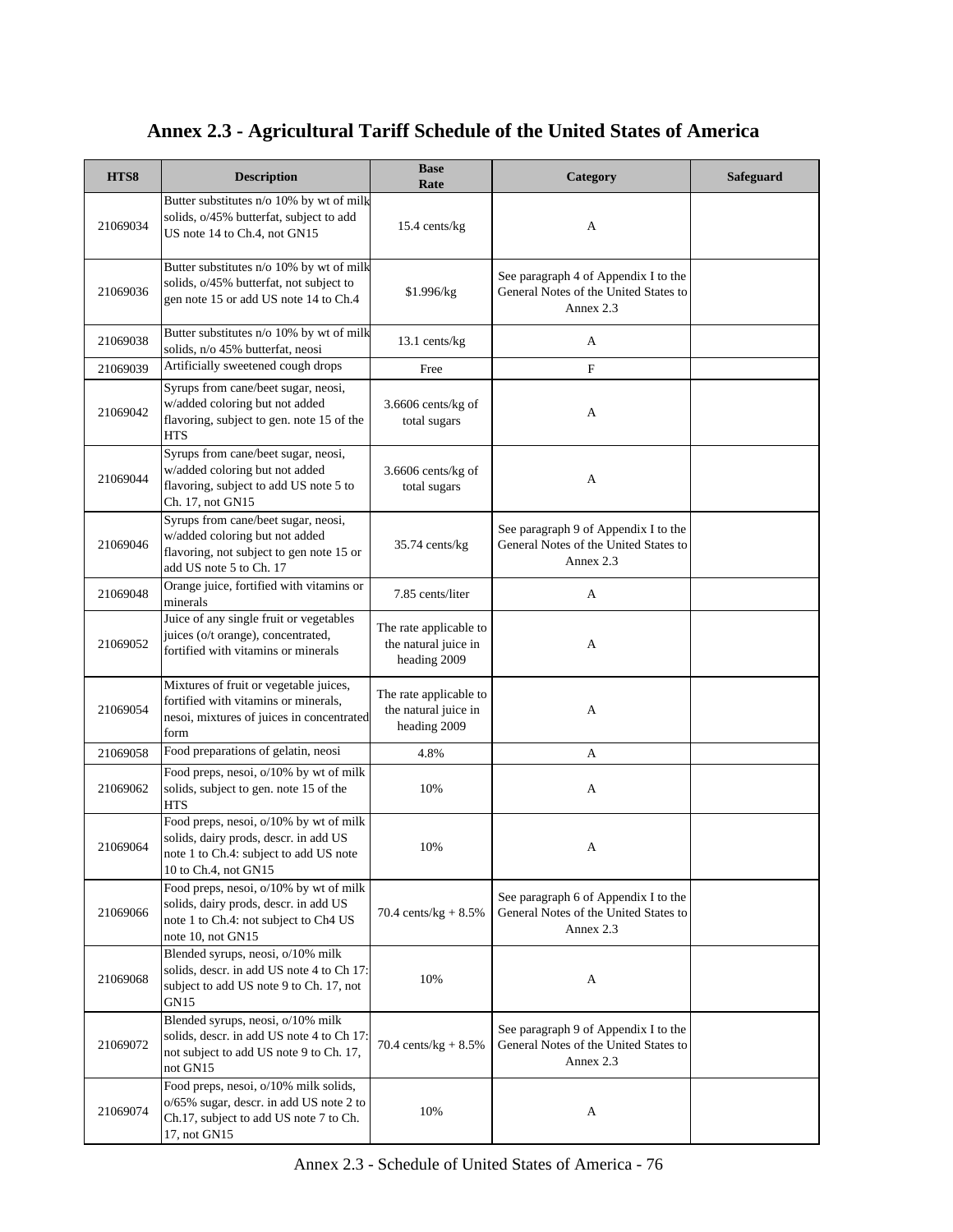| HTS8     | <b>Description</b>                                                                                                                                   | <b>Base</b><br>Rate             | Category                                                                                   | <b>Safeguard</b> |
|----------|------------------------------------------------------------------------------------------------------------------------------------------------------|---------------------------------|--------------------------------------------------------------------------------------------|------------------|
| 21069076 | Food preps, nesoi, o/10% milk solids,<br>o/65% sugar, descr. in add US note 2 to<br>Ch.17, not subject to add US note 7 to<br>Ch. 17, not GN15       | 70.4 cents/ $kg + 8.5%$         | See paragraph 9 of Appendix I to the<br>General Notes of the United States to<br>Annex 2.3 |                  |
| 21069078 | Food preps, nesoi, o/10% milk solids,<br>o/10% sugar, descr. in add US note 3 to<br>Ch.17, subject to add US note 8 to Ch.<br>17, not GN15           | 10%                             | A                                                                                          |                  |
| 21069080 | Food preps, nesoi, o/10% milk solids,<br>o/10% sugar, descr. in add US note 3 to<br>Ch.17, not subject to add US note 8 to<br>Ch. 17, not GN15       | 70.4 cents/kg + $8.5\%$         | See paragraph 9 of Appendix I to the<br>General Notes of the United States to<br>Annex 2.3 |                  |
| 21069082 | Food preps, nesoi, o/10% milk solids,<br>neosi                                                                                                       | 6.4%                            | A                                                                                          |                  |
| 21069083 | Food preps, nesoi, n/o 10% by wt of<br>milk solids, subject to gen. note 15 of<br>the HTS                                                            | 10%                             | A                                                                                          |                  |
| 21069085 | Food preps, nesoi, n/o 10% by wt of<br>milk solids, dairy prods, descr. in add<br>US note 1 to Ch.4: subject to add US<br>note 10 to Ch.4, not GN15  | 10%                             | A                                                                                          |                  |
| 21069087 | Food preps, nesoi, n/o 10% by wt of<br>milk solids, dairy prods, descr. in add<br>US note 1 to Ch.4: n/subject to add US<br>note 10 to Ch. 4, n/GN15 | $28.8 \text{ cents/kg} + 8.5\%$ | See paragraph 6 of Appendix I to the<br>General Notes of the United States to<br>Annex 2.3 |                  |
| 21069089 | Blended syrups, neosi, n/o 10% milk<br>solids, descr. in add US note 4 to Ch 17:<br>subject to add US note 9 to Ch. 17, not<br><b>GN15</b>           | 10%                             | A                                                                                          |                  |
| 21069091 | Blended syrups, neosi, n/o/10% milk<br>solids, descr. in add US note 4 to Ch 17:<br>not subject to add US note 9 to Ch. 17,<br>not GN15              | $28.8 \text{ cents/kg} + 8.5\%$ | See paragraph 9 of Appendix I to the<br>General Notes of the United States to<br>Annex 2.3 |                  |
| 21069092 | Food preps, nesoi, n/o 10% milk solids,<br>o/65% sugar, descr. in add US note 2 to<br>Ch.17, subject to add US note 7 to Ch.<br>17, not GN15         | 10%                             | A                                                                                          |                  |
| 21069094 | Food preps, nesoi, n/o 10% milk solids,<br>o/65% sugar, descr. in add US note 2 to<br>Ch.17, not subject to add US note 7 to<br>Ch. 17, not GN15     | 28.8 cents/kg + $8.5\%$         | See paragraph 9 of Appendix I to the<br>General Notes of the United States to<br>Annex 2.3 |                  |
| 21069095 | Food preps, nesoi, n/o 10% milk solids,<br>o/10% sugar, descr. in add US note 3 to<br>Ch.17, subject to add US note 8 to Ch.<br>17, not GN15         | 10%                             | A                                                                                          |                  |
| 21069097 | Food preps, nesoi, n/o 10% milk solids,<br>o/10% sugar, descr. in add US note 3 to<br>Ch.17, not subject to add US note 8 to<br>Ch. 17, not GN15     | 28.8 cents/kg + $8.5\%$         | See paragraph 9 of Appendix I to the<br>General Notes of the United States to<br>Annex 2.3 |                  |
| 21069099 | Food preparations not elsewhere<br>specified or included, not canned or<br>frozen                                                                    | 6.4%                            | A                                                                                          |                  |
| 22011000 | Mineral waters and aerated waters, not<br>containing added sugar or other<br>sweetening matter nor flavored                                          | 0.26 cents/liter                | A                                                                                          |                  |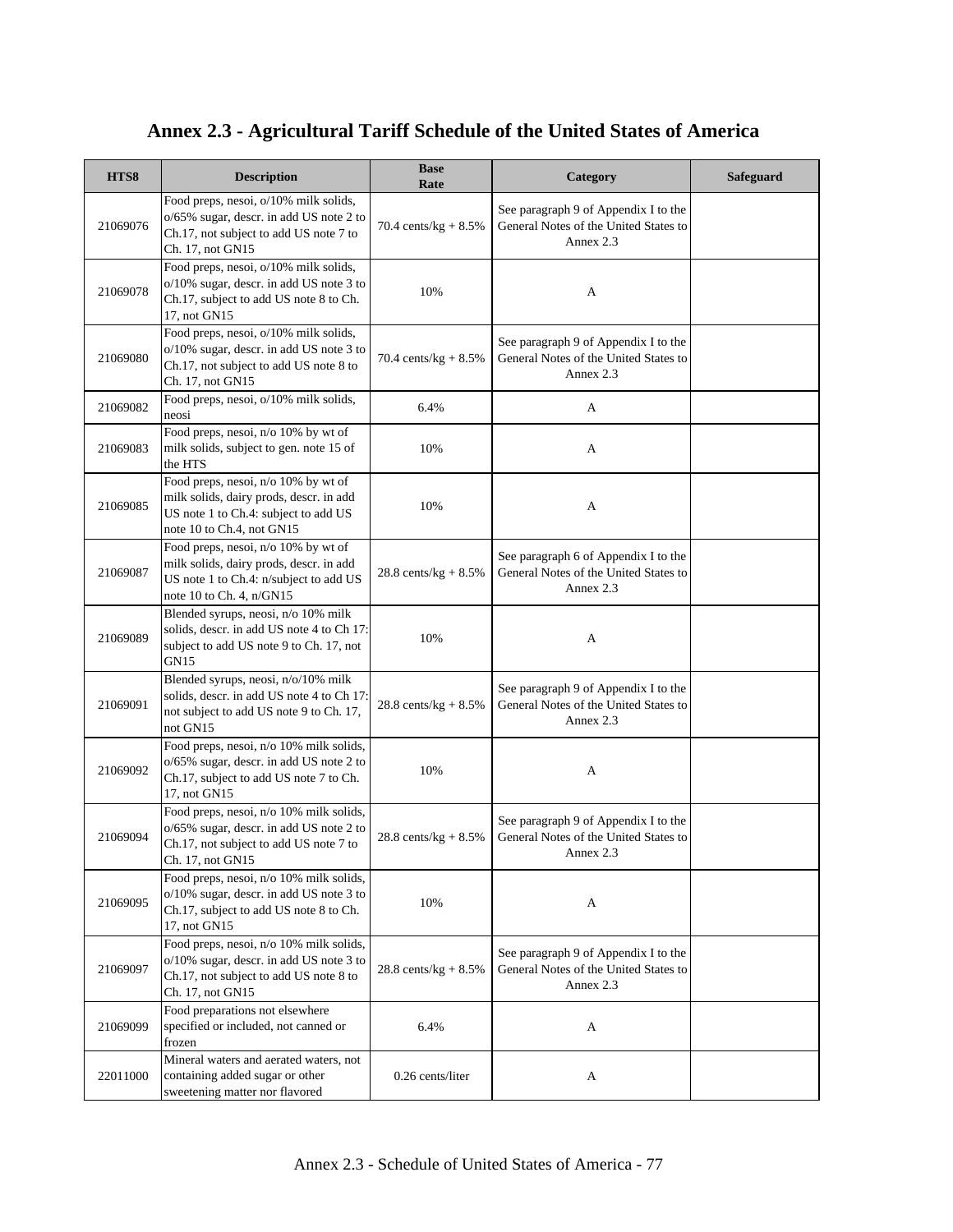| HTS8     | <b>Description</b>                                                                                                                                   | <b>Base</b><br>Rate                                            | Category                                                                                   | <b>Safeguard</b> |
|----------|------------------------------------------------------------------------------------------------------------------------------------------------------|----------------------------------------------------------------|--------------------------------------------------------------------------------------------|------------------|
| 22019000 | Waters (incl. ice, snow and steam),<br>ot/than mineral waters or aerated waters.<br>not cont. added sugar or other<br>sweetening matter nor flavored | Free                                                           | $\mathbf{F}$                                                                               |                  |
| 22021000 | Waters, including mineral waters and<br>aerated waters, containing added sugar<br>or other sweetening matter or flavored                             | 0.2 cents/liter                                                | A                                                                                          |                  |
| 22029010 | Chocolate milk drink                                                                                                                                 | 17%                                                            | A                                                                                          |                  |
| 22029022 | Non-alcoholic milk-based drinks<br>(except chocolate), subject to gen. note<br>15 of the HTS                                                         | 17.5%                                                          | A                                                                                          |                  |
| 22029024 | Non-alcoholic milk-based drinks<br>(except chocolate), subject to add US<br>note 10 to Ch. 4, not GN15                                               | 17.5%                                                          | A                                                                                          |                  |
| 22029028 | Non-alcoholic milk-based drinks<br>(except chocolate), not subject to gen<br>note 15 or add US note 10 to Ch. 4                                      | $23.5$ cents/liter +<br>14.9%                                  | See paragraph 6 of Appendix I to the<br>General Notes of the United States to<br>Annex 2.3 |                  |
| 22029030 | Orange juice, fortified with vitamins or<br>minerals, not concentrated and not<br>prepared from concentrate                                          | 4.5 cents/liter                                                | A                                                                                          |                  |
| 22029035 | Orange juice, fortified with vitamins or<br>minerals, prepared from concentrate                                                                      | 7.85 cents/liter                                               | A                                                                                          |                  |
| 22029036 | Single fruit or vegetable juice (other<br>than orange), fortified with vitamins or<br>minerals, not concentrated                                     | The rate applicable to<br>the natural juice in<br>heading 2009 | A                                                                                          |                  |
| 22029037 | Mixed fruit or vegetable juice (other<br>than orange), fortified with vitamins or<br>minerals, not concentrated                                      | The rate applicable to<br>the natural juice in<br>heading 2009 | A                                                                                          |                  |
| 22029090 | Nonalcoholic beverages, nesi, not<br>including fruit or vegetable juices of<br>heading 2009                                                          | 0.2 cents/liter                                                | A                                                                                          |                  |
| 22030000 | Beer made from malt                                                                                                                                  | Free                                                           | $\mathbf F$                                                                                |                  |
| 22041000 | Sparkling wine, made from grapes                                                                                                                     | 19.8 cents/liter                                               | A                                                                                          |                  |
| 22042120 | Effervescent grape wine, in containers<br>holding 2 liters or less                                                                                   | 19.8 cents/liter                                               | A                                                                                          |                  |
| 22042130 | Tokay wine (not carbonated) not over<br>14% alcohol, in containers not over 2<br>liters                                                              | 6.3 cents/liter                                                | A                                                                                          |                  |
| 22042150 | Wine other than Tokay (not carbonated)<br>not over 14% alcohol, in containers not<br>over 2 liters                                                   | 6.3 cents/liter                                                | A                                                                                          |                  |
| 22042160 | "Marsala" wine, over 14% vol. alcohol,<br>in containers holding 2 liters or less                                                                     | 5.3 cents/liter                                                | A                                                                                          |                  |
| 22042180 | Grape wine, other than "Marsala", not<br>sparkling or effervescent, over 14% vol.<br>alcohol, in containers holding 2 liters or<br>less              | 16.9 cents/liter                                               | A                                                                                          |                  |
| 22042920 | Grape wine, other than sparkling, not<br>over 14% vol. alcohol, in containers<br>holding over 2 but not over 4 liters                                | 8.4 cents/liter                                                | A                                                                                          |                  |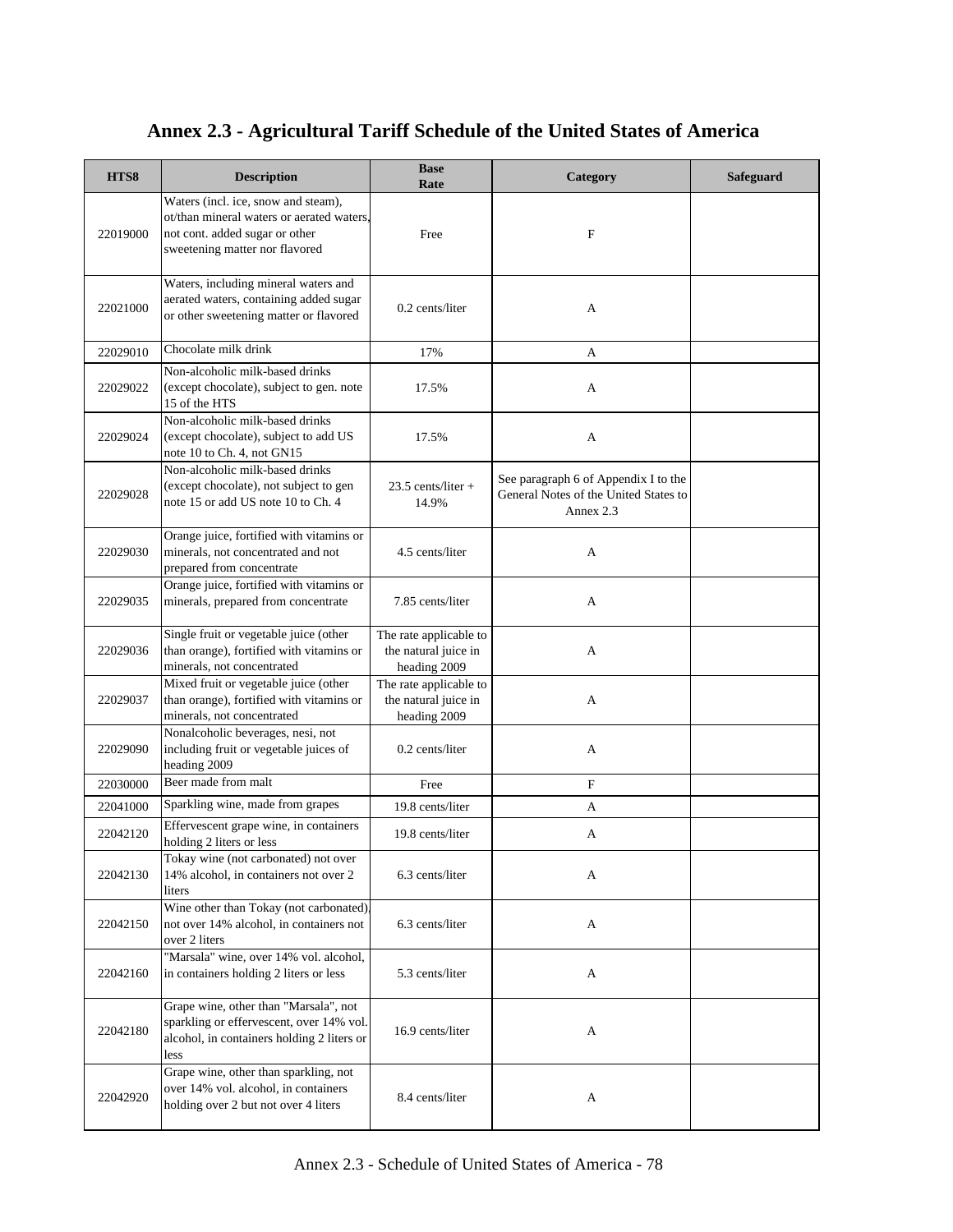| HTS8     | <b>Description</b>                                                                                                                     | <b>Base</b><br>Rate                                                    | Category                  | <b>Safeguard</b> |
|----------|----------------------------------------------------------------------------------------------------------------------------------------|------------------------------------------------------------------------|---------------------------|------------------|
| 22042940 | Grape wine, other than sparkling, over<br>14% vol. alcohol, in containers holding<br>over 2 but not over 4 liters                      | 22.4 cents/liter                                                       | A                         |                  |
| 22042960 | Grape wine, other than sparkling, not<br>over 14% vol. alcohol, in containers<br>holding over 4 liters                                 | 14 cents/liter                                                         | A                         |                  |
| 22042980 | Grape wine, other than sparkling, over<br>14% vol. alcohol, in containers holding<br>over 4 liters                                     | 22.4 cents/liter                                                       | A                         |                  |
| 22043000 | Grape must, nesi, in fermentation or<br>with fermentation arrested otherwise<br>than by addition of alcohol                            | $4.4$ cents/liter $+31.4$<br>cents/pf. Liter                           | A                         |                  |
| 22051030 | Vermouth in containers holding 2 liters<br>or less                                                                                     | 3.5 cents/liter                                                        | A                         |                  |
| 22051060 | Wine of fresh grapes flavored with<br>plants or aromatic substances, other than<br>vermouth, in containers holding 2 liters<br>or less | 4.2 cents/liter                                                        | A                         |                  |
| 22059020 | Vermouth in containers each holding<br>over 2 liters but not over 4 liters                                                             | 3.5 cents/liter                                                        | A                         |                  |
| 22059040 | Vermouth in containers each holding<br>over 4 liters                                                                                   | 3.8 cents/liter                                                        | A                         |                  |
| 22059060 | Wine of fresh grapes flavored with<br>plants or aromatic substances, other than<br>vermouth, in containers holding over 2<br>liters    | 4.2 cents/liter                                                        | A                         |                  |
| 22060015 | Cider, fermented, whether still or<br>sparkling                                                                                        | 0.4 cents/liter                                                        | A                         |                  |
| 22060030 | Prune wine                                                                                                                             | 3.1 cents/liter $+22.1$<br>cents/pf. liter on ethyl<br>alcohol content | A                         |                  |
| 22060045 | Rice wine or sake                                                                                                                      | 3 cents/liter                                                          | A                         |                  |
| 22060060 | Effervescent wine, nesi                                                                                                                | 13.9 cents/liter                                                       | A                         |                  |
| 22060090 | Fermented beverages (other than grape<br>wine, beer, cider, prune wine, sake,<br>vermouth, or other effervescent wines)                | 4.2 cents/liter                                                        | A                         |                  |
| 22071030 | Undenatured ethyl alcohol of 80 percent<br>vol. alcohol or higher, for beverage<br>purposes                                            | 18.9 cents/pf. liter                                                   | А                         |                  |
| 22071060 | Undenatured ethyl alcohol of 80 percent<br>vol. alcohol or higher, for nonbeverage<br>purposes                                         | 2.5%                                                                   | A                         |                  |
| 22072000 | Ethyl alcohol and other spirits,<br>denatured, of any strength                                                                         | 1.9%                                                                   | A                         |                  |
| 22082010 | Pisco and singani                                                                                                                      | Free                                                                   | F                         |                  |
| 22082020 | Grape brandy, excluding pisco and<br>singani, in containers not over 4 liters,<br>not over \$2.38/liter                                | Free                                                                   | $\mathbf F$               |                  |
| 22082030 | Grape brandy, excluding pisco and<br>singani, in containers not over 4 liters,<br>valued over \$2.38 to \$3.43/liter                   | Free                                                                   | F                         |                  |
| 22082040 | Grape brandy, excluding pisco and<br>singani, in containers not over 4 liters,<br>valued over \$3.43/liter                             | Free                                                                   | $\boldsymbol{\mathrm{F}}$ |                  |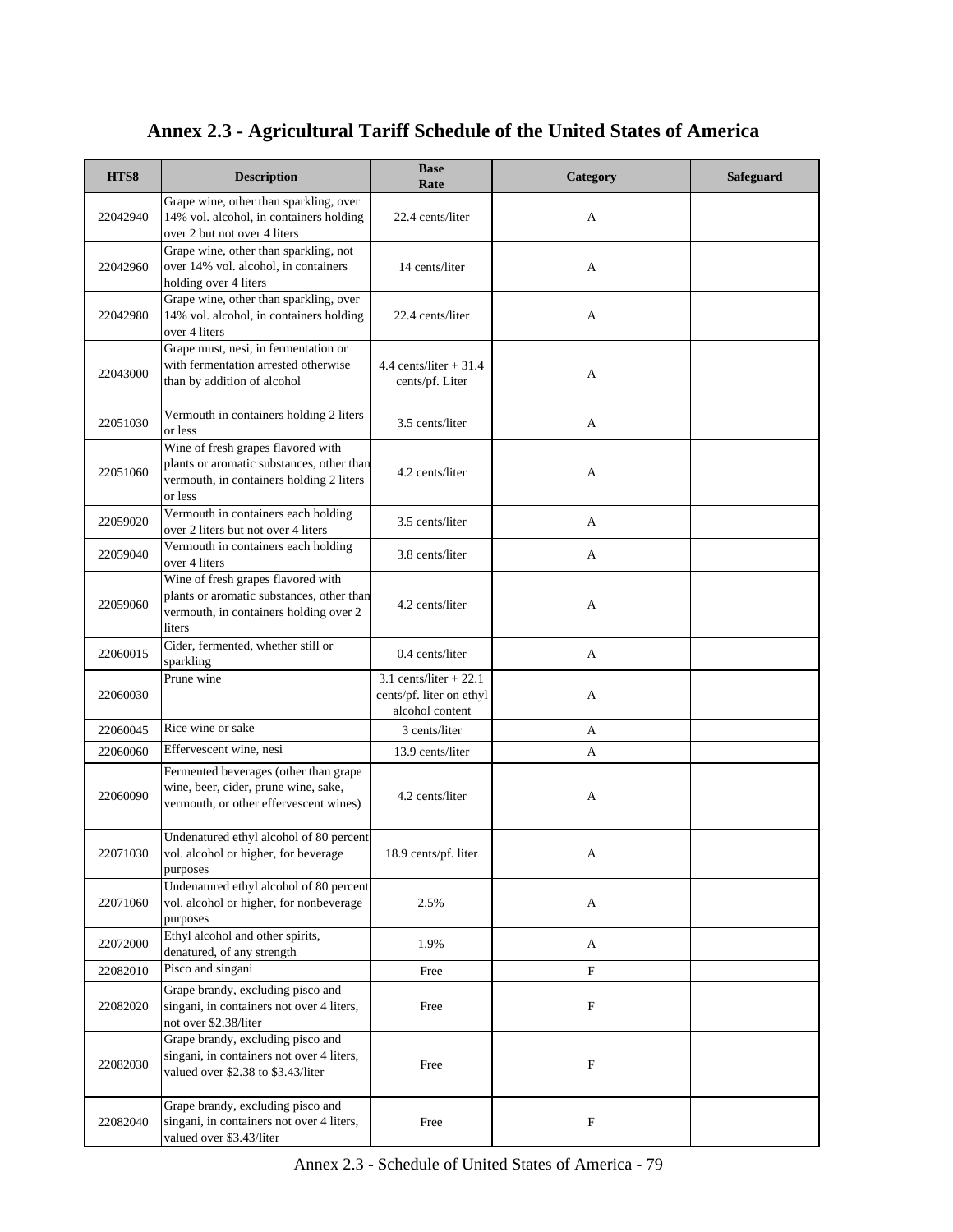| HTS8     | <b>Description</b>                                                                                                                             | <b>Base</b><br>Rate  | Category                  | <b>Safeguard</b> |
|----------|------------------------------------------------------------------------------------------------------------------------------------------------|----------------------|---------------------------|------------------|
| 22082050 | Grape brandy, excluding pisco and<br>singani, in containers over 4 liters, not<br>over \$2.38/liter                                            | Free                 | F                         |                  |
| 22082060 | Grape brandy, excluding pisco and<br>singani, in containers over 4 liters, over<br>\$2.38/liter                                                | Free                 | F                         |                  |
| 22083030 | Irish and Scotch whiskies                                                                                                                      | Free                 | F                         |                  |
| 22083060 | Whiskies, other than Irish and Scotch<br>whiskies                                                                                              | Free                 | F                         |                  |
| 22084020 | Rum and tafia, in containers each<br>holding not over 4 liters, valued not over<br>\$3/proof liter                                             | 23.7 cents/pf. liter | D                         |                  |
| 22084040 | Rum and tafia, in containers each<br>holding not over 4 liters, valued over<br>\$3/proof liter                                                 | Free                 | F                         |                  |
| 22084060 | Rum and tafia, in containers each<br>holding over 4 liters, valued not over<br>\$0.69/proof liter                                              | 23.7 cents/pf. liter | D                         |                  |
| 22084080 | Rum and tafia, in containers each<br>holding over 4 liters, valued over<br>\$0.69/proof liter                                                  | Free                 | F                         |                  |
| 22085000 | Gin and Geneve                                                                                                                                 | Free                 | F                         |                  |
| 22086010 | Vodka, in containers each holding not<br>over 4 liters, valued not over \$2.05/liter                                                           | Free                 | $\boldsymbol{\mathrm{F}}$ |                  |
| 22086020 | Vodka, in containers each holding not<br>over 4 liters, valued over \$2.05/liter                                                               | Free                 | F                         |                  |
| 22086050 | Vodka, in containers each holding over<br>4 liters                                                                                             | Free                 | $\mathbf F$               |                  |
| 22087000 | Liqueurs and cordials                                                                                                                          | Free                 | F                         |                  |
| 22089001 | Aquavit                                                                                                                                        | Free                 | F                         |                  |
| 22089005 | Bitters, not fit for use as beverages                                                                                                          | Free                 | F                         |                  |
| 22089010 | Bitters, fit for use as beverages                                                                                                              | Free                 | F                         |                  |
| 22089012 | Slivovitz brandy, valued not over<br>\$3.43/liter, in containers each holding<br>not over 4 liters                                             | Free                 | F                         |                  |
| 22089014 | Slivovitz brandy, valued not over<br>\$3.43/liter, in containers each holding<br>over 4 liters                                                 | Free                 | F                         |                  |
| 22089015 | Slivovitz brandy, valued over \$3.43/liter                                                                                                     | Free                 | $\mathbf F$               |                  |
| 22089020 | Brandy, except slivovitz, in containers<br>each holding not over 4 liters, valued<br>not over \$2.38/liter                                     | Free                 | F                         |                  |
| 22089025 | Brandy, except grape brandy and<br>slivovitz, in containers each holding not<br>over 4 liters, valued over \$2.38 but not<br>over \$3.43/liter | Free                 | $\boldsymbol{\mathrm{F}}$ |                  |
| 22089030 | Brandy, except grape brandy and<br>slivovitz, in containers each holding not<br>over 4 liters, valued over \$3.43/liter                        | Free                 | $\mathbf F$               |                  |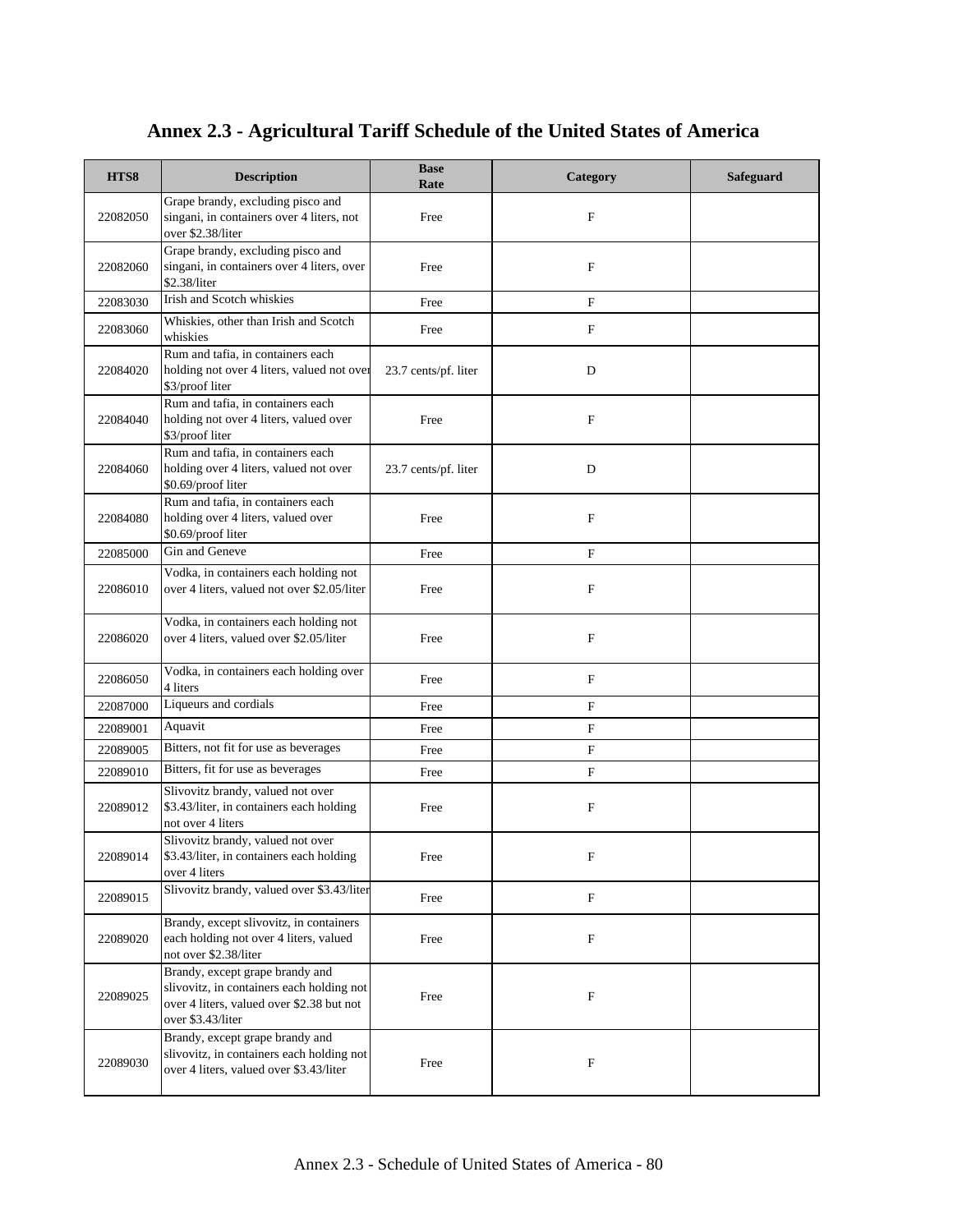| HTS8     | <b>Description</b>                                                                                                                                  | <b>Base</b><br>Rate  | Category                  | Safeguard |
|----------|-----------------------------------------------------------------------------------------------------------------------------------------------------|----------------------|---------------------------|-----------|
| 22089035 | Brandy, except grape brandy and<br>slivovitz, in containers each holding<br>over 4 liters, valued not over \$2.38/liter                             | Free                 | F                         |           |
| 22089040 | Brandy, except grape brandy and<br>slivovitz, in containers each holding<br>over 4 liters, valued over \$2.38/liter                                 | Free                 | F                         |           |
| 22089046 | Kirschwasser and ratafia                                                                                                                            | Free                 | F                         |           |
| 22089050 | Tequila, in containers each holding not<br>over 4 liters                                                                                            | Free                 | F                         |           |
| 22089055 | Tequila, in containers each holding over<br>4 liters                                                                                                | Free                 | $\mathbf F$               |           |
| 22089071 | Imitations of brandy and other spirituous<br>beverages containing alcohol                                                                           | Free                 | F                         |           |
| 22089072 | Mescal in containers each holding not<br>over 4 liters                                                                                              | Free                 | $\mathbf F$               |           |
| 22089075 | Spirits nesi, fit for use as beverages or<br>for beverage purposes                                                                                  | Free                 | $\mathbf F$               |           |
| 22089080 | Undenatured ethyl alcohol of an<br>alcoholic strength by volume of less<br>than 80 percent vol., nesi                                               | 21.1 cents/pf. liter | A                         |           |
| 22090000 | Vinegar and substitutes for vinegar<br>obtained from acetic acid                                                                                    | 0.5 cents/pf. Liter  | A                         |           |
| 23011000 | Flours, meals, and pellets, of meat or<br>meat offal unfit for human consumption;<br>greaves (cracklings)                                           | Free                 | F                         |           |
| 23021000 | Bran, sharps (middlings) and other<br>residues, derived from the sifting,<br>milling or other working of corn (maize)                               | Free                 | F                         |           |
| 23022000 | Bran, sharps (middlings) and other<br>residues, derived from the sifting,<br>milling or other working of rice                                       | Free                 | $\boldsymbol{\mathrm{F}}$ |           |
| 23023000 | Bran, sharps (middlings) and other<br>residues, derived from the sifting,<br>milling or other working of wheat                                      | Free                 | F                         |           |
| 23024000 | Bran, sharps (middlings) and other<br>residues, derived from the sifting,<br>milling or other working of cereals,<br>excluding corn, rice and wheat | Free                 | F                         |           |
| 23025000 | Bran, sharps (middlings) and other<br>residues, derived from the sifting,<br>milling or other working of leguminous<br>plants                       | 1.4%                 | A                         |           |
| 23031000 | Residues of starch manufacture and<br>similar residues                                                                                              | 1.4%                 | A                         |           |
| 23032000 | Beet-pulp, bagasse and other waste of<br>sugar manufacture                                                                                          | Free                 | F                         |           |
| 23033000 | Brewing or distilling dregs and waste                                                                                                               | Free                 | $\mathbf F$               |           |
| 23040000 | Oilcake and other solid residues,<br>resulting from the extraction of soybean<br>oil                                                                | $0.45$ cents/kg      | A                         |           |
| 23050000 | Oilcake and other solid residues,<br>resulting from the extraction of peanut<br>(ground-nut) oil                                                    | $0.32$ cents/kg      | A                         |           |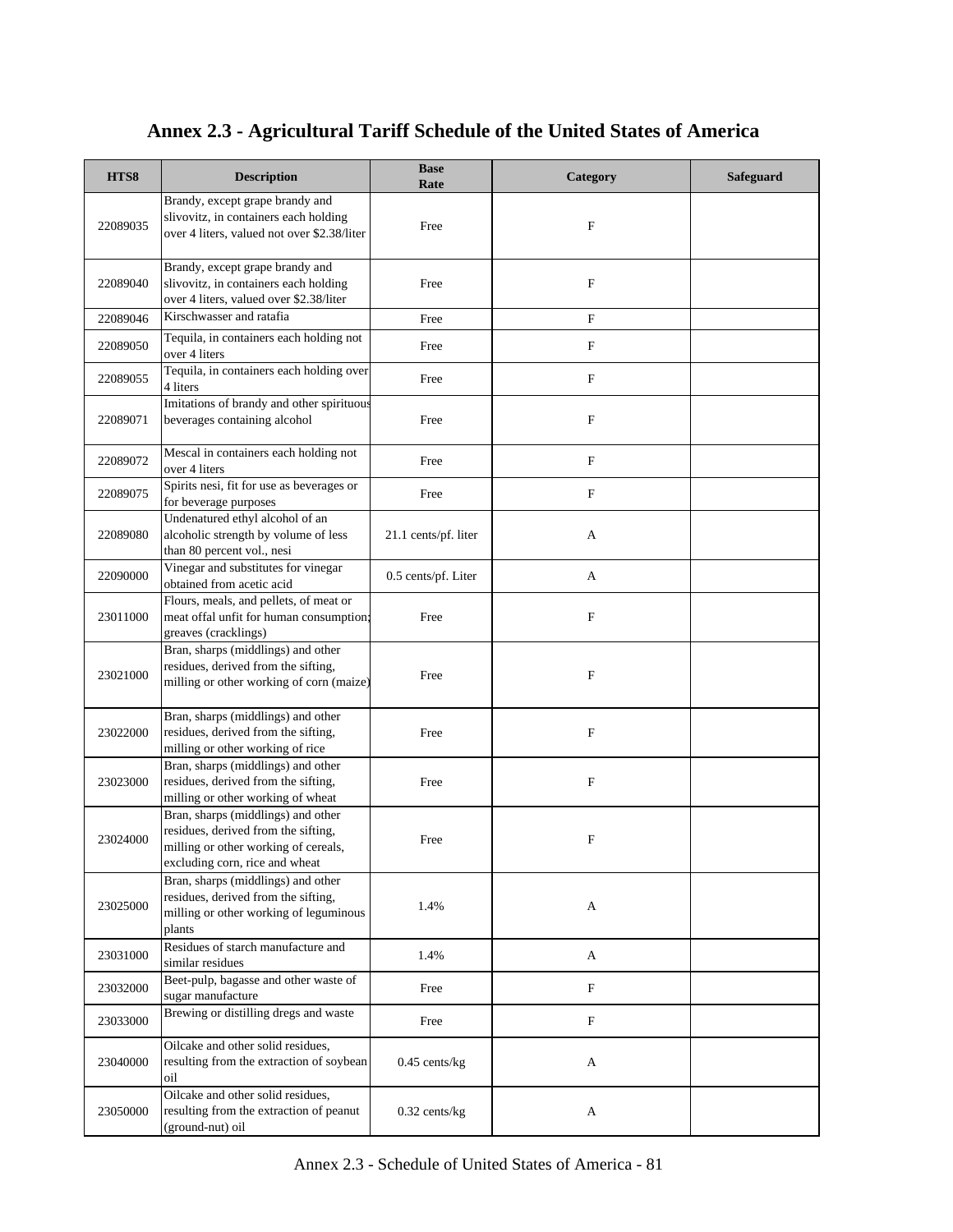| HTS8     | <b>Description</b>                                                                                                                                   | <b>Base</b><br>Rate | Category                  | <b>Safeguard</b> |
|----------|------------------------------------------------------------------------------------------------------------------------------------------------------|---------------------|---------------------------|------------------|
| 23061000 | Oilcake and other solid residues.<br>resulting from the extraction of<br>vegetable fats or oils, of cotton seeds                                     | $0.56$ cents/kg     | A                         |                  |
| 23062000 | Oilcake and other solid residues,<br>resulting from the extraction of<br>vegetable fats or oils, of linseed                                          | $0.12$ cents/kg     | A                         |                  |
| 23063000 | Oilcake and other solid residues,<br>resulting from the extraction of<br>vegetable fats or oils, of sunflower<br>seeds                               | $0.45$ cents/kg     | A                         |                  |
| 23064100 | Oilcake and other solid residues,<br>resulting from the extraction of<br>vegetable fats or oils, of low erucic acid<br>rape or colza seeds           | $0.17$ cents/kg     | A                         |                  |
| 23064900 | Oilcake and other solid residues,<br>resulting from the extraction of<br>vegetable fats/oils, of rape or colza<br>seeds (other than low erucic acid) | $0.17$ cents/kg     | A                         |                  |
| 23065000 | Oilcake and other solid residues,<br>resulting from the extraction of<br>vegetable fats or oils, of coconut or<br>copra                              | $0.45$ cents/kg     | A                         |                  |
| 23066000 | Oilcake and other solid residues,<br>resulting from the extraction of<br>vegetable fats or oils, of palm nuts or<br>kernels                          | $0.32$ cents/kg     | A                         |                  |
| 23067000 | Oilcake and other solid residues,<br>resulting from the extraction of<br>vegetable fats or oils, of corn (maize)<br>germ                             | $0.32$ cents/kg     | A                         |                  |
| 23069000 | Oilcake and other solid residues,<br>resulting from the extraction of<br>vegetable fats or oils, nesi                                                | $0.32$ cents/kg     | A                         |                  |
| 23070000 | Wine lees; argol                                                                                                                                     | Free                | F                         |                  |
| 23080010 | Acorns and horse-chestnuts, of a kind<br>used in animal feeding, not elsewhere<br>specified or included                                              | 1.4%                | A                         |                  |
| 23080093 | Screenings, scalpings, chaff or<br>scourings, ground or not ground of<br>flaxseed (linseed), of a kind used in<br>animal feeding, nesoi              | Free                |                           |                  |
| 23080095 | Dehydrated marigolds, of a kind used in<br>animal feeding, not elsewhere specified<br>or included                                                    | 1.9%                | A                         |                  |
| 23080098 | Vegetable materials and vegetable<br>waste, vegetable residues and<br>byproducts, of a kind used in animal<br>feeding, nesoi                         | 1.4%                | A                         |                  |
| 23091000 | Dog or cat food, put up for retail sale                                                                                                              | Free                | $\boldsymbol{\mathrm{F}}$ |                  |
| 23099010 | Mixed feed or mixed feed ingredients<br>used in animal feeding                                                                                       | Free                | $\mathbf F$               |                  |
| 23099022 | Animal feeds w/milk or milk<br>derivatives, o/10% by wt of milk solids,<br>subject to gen. note 15 of the HTS                                        | 7.5%                | A                         |                  |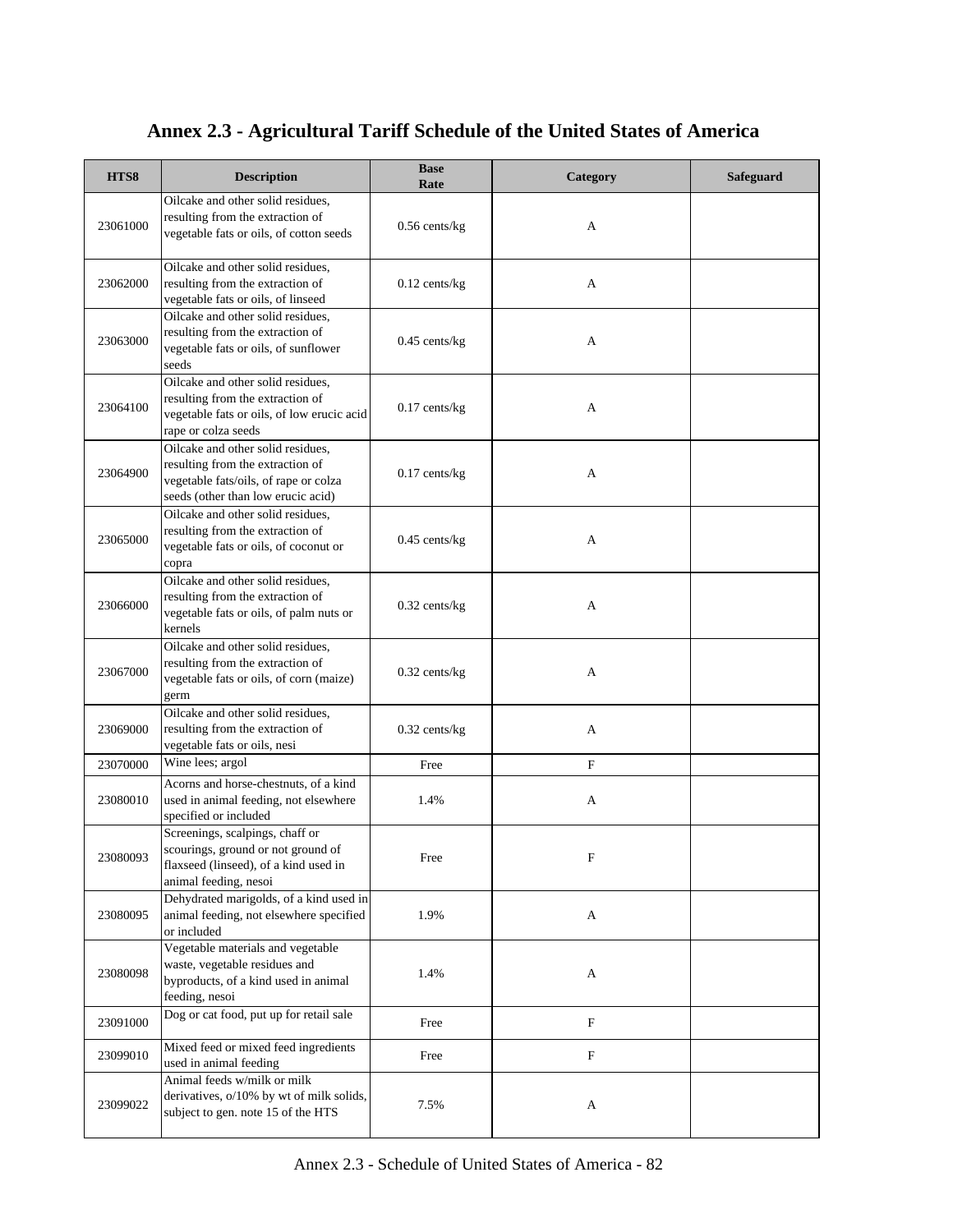| HTS8     | <b>Description</b>                                                                                                                               | <b>Base</b><br>Rate             | Category    | <b>Safeguard</b> |
|----------|--------------------------------------------------------------------------------------------------------------------------------------------------|---------------------------------|-------------|------------------|
| 23099024 | Animal feeds w/milk or milk<br>derivatives, o/10% by wt of milk solids,<br>subject to add note 2 to Ch. 23, not<br>GN15                          | 7.5%                            | A           |                  |
| 23099028 | Animal feeds w/milk or milk<br>derivatives, o/10% by wt of milk solids,<br>not subject to gen note 15 or add note 2<br>to Ch. 23                 | $80.4 \text{ cents/kg} + 6.4\%$ | D           |                  |
| 23099042 | Animal feeds w/milk or milk<br>derivatives, n/o 10% by wt of milk<br>solids, subject to gen. note 15 of the<br><b>HTS</b>                        | 7.5%                            | A           |                  |
| 23099044 | Animal feeds w/milk or milk<br>derivatives, n/o 10% by wt of milk<br>solids, subject to add note 2 to Ch. 23,<br>not GN15                        | 7.5%                            | A           |                  |
| 23099048 | Animal feeds w/milk or milk<br>derivatives, n/o 10% by wt of milk<br>solids, not subject to gen note 15 or add<br>note 2 to Ch. 23               | $80.4 \text{ cents/kg} + 6.4\%$ | D           |                  |
| 23099060 | Animal feeds containing egg, other than<br>mixed feeds or mixed feed ingredients,<br>not containing milk or milk derivatives                     | 1.9%                            | A           |                  |
| 23099070 | Other preps nes with a basis of vitamin<br>B12, for supplementing animal in<br>animal feeding, not cont milk or egg<br>prods                     | 1.4%                            | A           |                  |
| 23099095 | Other preps nes of a kind used in animal<br>feeding, not cont milk or egg prods                                                                  | 1.4%                            | A           |                  |
| 24011021 | Wrapper tobacco, not stemmed/stripped                                                                                                            | Free                            | F           |                  |
| 24011029 | Tobacco (o/t wrapper tobacco), cont ov<br>35% wrapper tobacco, not<br>stemmed/stripped                                                           | Free                            | $\mathbf F$ |                  |
| 24011044 | Tobacco, not stemmed or stripped, not<br>or not over 35% wrapper tobacco,<br>oriental or turkish type, cigarette leaf                            | Free                            | $\mathbf F$ |                  |
| 24011048 | Tobacco, not stemmed or stripped, not<br>or not over 35% wrapper tobacco,<br>oriental or turkish type, other than<br>cigarette leaf              | Free                            | F           |                  |
| 24011053 | Tobacco, not stemmed or stripped, not<br>or not over 35% wrapper tobacco, cigar<br>binder and filler                                             | Free                            | F           |                  |
| 24011061 | Tobacco, not stemmed or stripped, not<br>or not over 35% wrapper tobacco, flue-<br>cured burley etc, not for cigarettes                          | 23.9 cents/kg                   | A           |                  |
| 24011063 | Tobacco, not stemmed or stripped, not<br>or not over 35% wrapper tobacco, flue-<br>cured burley, etc., described in addl US<br>note 5 to chap 24 | 23.9 cents/kg                   | A           |                  |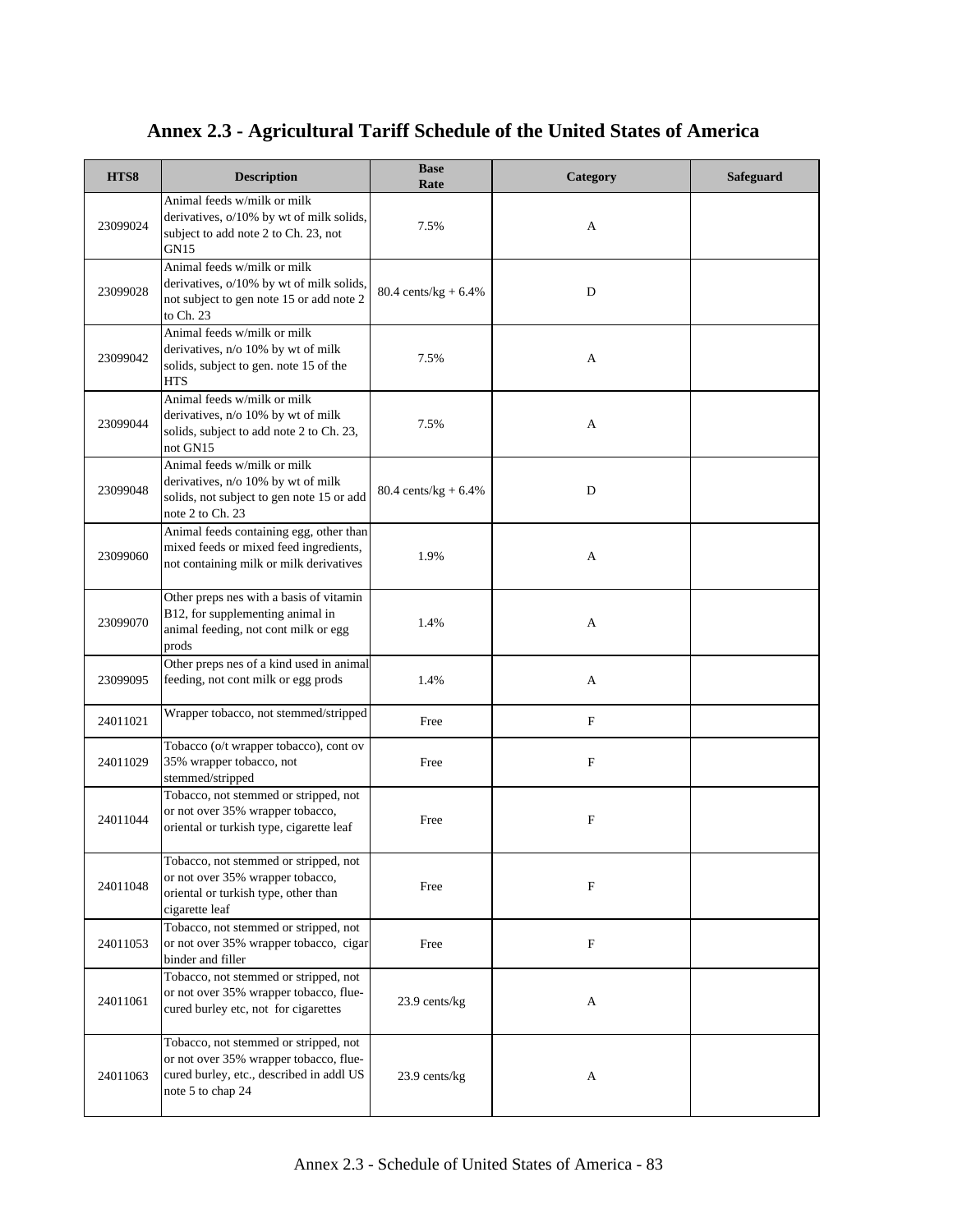| HTS8     | <b>Description</b>                                                                                                                                       | <b>Base</b><br>Rate | Category                                                                                   | Safeguard |
|----------|----------------------------------------------------------------------------------------------------------------------------------------------------------|---------------------|--------------------------------------------------------------------------------------------|-----------|
| 24011065 | Tobacco, not stemmed or stripped, not<br>or not over 35% wrapper tobacco, flue-<br>cured burley, etc., other nesi                                        | 350%                | See paragraph 8 of Appendix I to the<br>General Notes of the United States to<br>Annex 2.3 |           |
| 24011095 | Tobacco, not stemmed or stripped, not<br>or not over 35% wrapper tobacco, not<br>flue-cured burley, etc., other nesi                                     | 32.7 cents/kg       | A                                                                                          |           |
| 24012005 | Leaf tobacco, the product of two or<br>more countries or dependencies, when<br>mixed or packed together, partly or<br>wholly stemmed, not threshed       | \$5.48/kg           | A                                                                                          |           |
| 24012014 | Wrapper tobacco, partly or wholly<br>stemmed (stripped), not threshed or<br>similarly processed                                                          | Free                | ${\bf F}$                                                                                  |           |
| 24012018 | Tobacco containing over 35% wrapper<br>tobacco, partly or wholly stemmed<br>(stripped), not threshed or similarly<br>processed                           | Free                | F                                                                                          |           |
| 24012023 | Tobacco, partly or wholly<br>stemmed/stripped, n/threshed or<br>similarly processed, not or n/over 35%<br>wrapper, oriental or turkish, cigarette<br>lea | Free                | F                                                                                          |           |
| 24012026 | Tobacco, partly or wholly<br>stemmed/stripped, n/threshed or<br>similarly processed, not or n/over 35%<br>wrapper, not cigarette leaf                    | Free                | F                                                                                          |           |
| 24012029 | Tobacco, partly or wholly<br>stemmed/stripped, n/threshed or<br>similarly processed, not or n/over 35%<br>wrapper, cigar binder and filler               | Free                | ${\bf F}$                                                                                  |           |
| 24012031 | Tobacco, partly or wholly<br>stemmed/stripped, n/threshed or<br>similarly proc., not or n/over 35%<br>wrapper, flue-cured burley etc, not for<br>cigaret | 40.9 cents/kg       | A                                                                                          |           |
| 24012033 | Tobacco, partly or wholly<br>stemmed/stripped, n/threshed or<br>similarly proc., not or n/over 35%<br>wrapper, des. in addl US note 5 to ch.<br>24       | 40.9 cents/kg       | A                                                                                          |           |
| 24012035 | Tobacco, partly or wholly<br>stemmed/stripped, n/threshed or<br>similarly proc., not or n/over 35%<br>wrapper, flue-cured burley etc, other<br>nesi      | 350%                | See paragraph 8 of Appendix I to the<br>General Notes of the United States to<br>Annex 2.3 |           |
| 24012057 | Tobacco, partly or wholly<br>stemmed/stripped, n/threshed or<br>similarly proc., not or n/over 35%<br>wrapper, not flue-cured burley etc.,<br>other nesi | 39.7 cents/kg       | A                                                                                          |           |
| 24012060 | Tobacco, partly or wholly stemmed<br>(stripped), threshed or similarly<br>processed, from cigar leaf                                                     | Free                | $\mathbf F$                                                                                |           |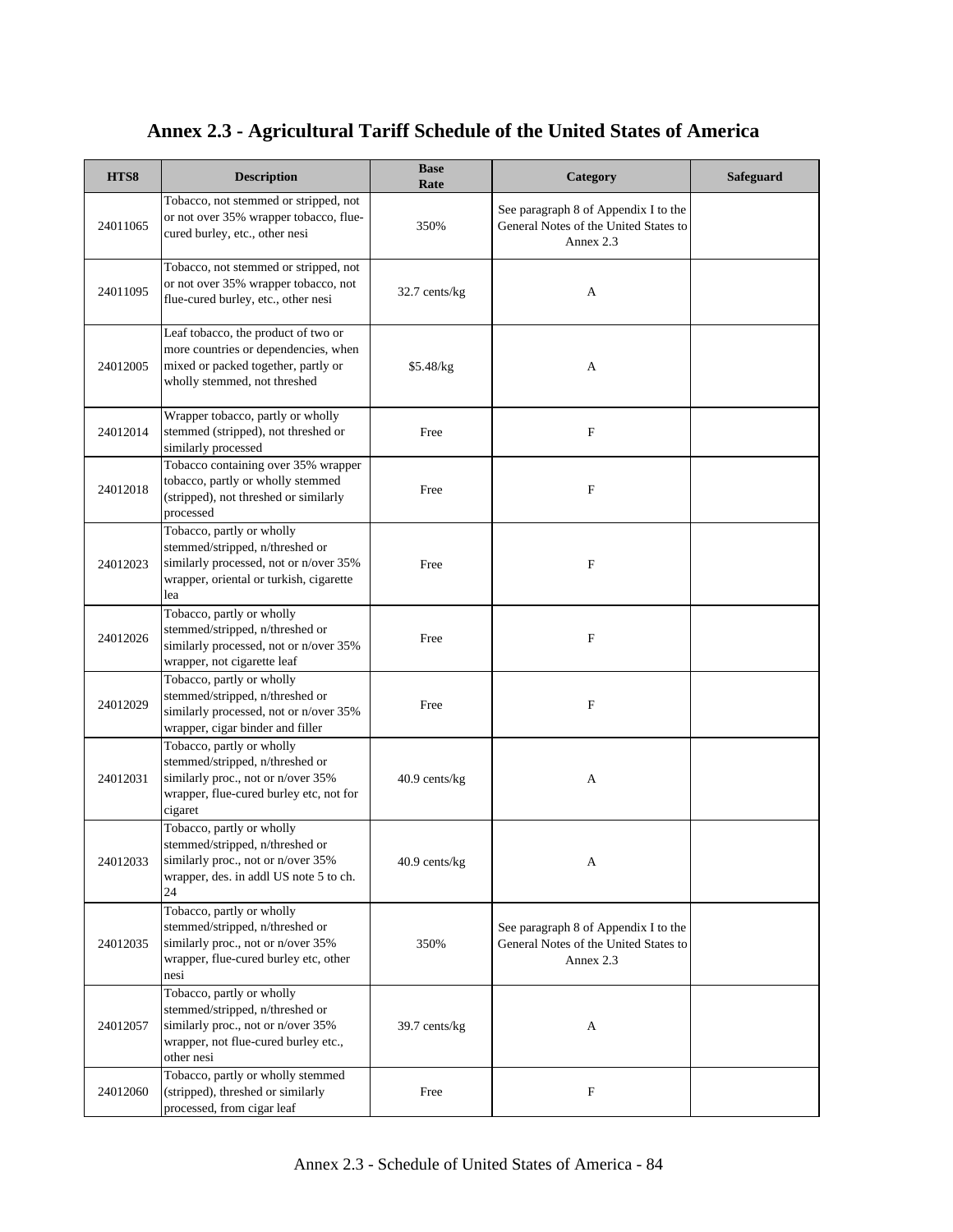| HTS8     | <b>Description</b>                                                                                                                                   | <b>Base</b><br>Rate | Category                                                                                   | <b>Safeguard</b> |
|----------|------------------------------------------------------------------------------------------------------------------------------------------------------|---------------------|--------------------------------------------------------------------------------------------|------------------|
| 24012075 | Tobacco, partly or wholly<br>stemmed/stripped, threshed or similarly<br>processed, not from cigar leaf, oriental<br>or turkish                       | Free                | F                                                                                          |                  |
| 24012083 | Tobacco, partly or wholly<br>stemmed/stripped, threshed or similarly<br>processed, not from cigar leaf, not<br>oriental or turkish, not for cigarett | 37.5 cents/kg       | A                                                                                          |                  |
| 24012085 | Tobacco, partly or wholly<br>stemmed/stripped, threshed or similarly<br>processed, not from cigar leaf,<br>described in addl US note 5 to chap 24    | 37.5 cents/kg       | А                                                                                          |                  |
| 24012087 | Tobacco, partly or wholly<br>stemmed/stripped, threshed or similarly<br>processed, not from cigar leaf, not<br>oriental or turkish, other nesi       | 350%                | See paragraph 8 of Appendix I to the<br>General Notes of the United States to<br>Annex 2.3 |                  |
| 24013003 | Tobacco refuse, tobacco stems, not cut,<br>ground or pulverized                                                                                      | Free                | F                                                                                          |                  |
| 24013006 | Tobacco refuse, from cigar leaf, tobacco<br>stems, cut, ground or pulverized                                                                         | Free                | F                                                                                          |                  |
| 24013009 | Tobacco refuse, from cigar leaf, other<br>than tobacco stems                                                                                         | Free                | $\mathbf F$                                                                                |                  |
| 24013013 | Tobacco refuse, from oriental or turkish<br>type, tobacco stems, not cut, ground or<br>pulverized                                                    | Free                | F                                                                                          |                  |
| 24013016 | Tobacco refuse, from oriental or turkish<br>type, tobacco stems, cut, ground or<br>pulverized                                                        | Free                | F                                                                                          |                  |
| 24013019 | Tobacco refuse, from oriental or turkish<br>type, other than tobacco stems                                                                           | Free                | $\mathbf F$                                                                                |                  |
| 24013023 | Tobacco refuse, from other tobacco,<br>other than for cigarettes, tobacco stems,<br>not cut, ground or pulverized                                    | Free                | F                                                                                          |                  |
| 24013025 | Tobacco refuse, from other tobacco,<br>other than for cigarettes, tobacco stems,<br>cut, ground or pulverized                                        | 97 cents/kg         | A                                                                                          |                  |
| 24013027 | Tobacco refuse, from other tobacco,<br>other than for cigarettes, to ther than<br>tobacco stems                                                      | 28.4 cents/kg       | A                                                                                          |                  |
| 24013033 | Tobacco refuse, from other tobacco, for<br>cigarettes, described in addl US note 5<br>to chap 24, tobacco stems, not cut,<br>ground or pulverized    | Free                | F                                                                                          |                  |
| 24013035 | Tobacco refuse, from other tobacco, for<br>cigarettes, described in addl US note 5<br>to chap 24, tobacco stems, cut, ground<br>or pulverized        | 97 cents/kg         | A                                                                                          |                  |
| 24013037 | Tobacco refuse, from other tobacco, for<br>cigarettes, described in addl US note 5<br>to chap 24, not tobacco stems                                  | 28.4 cents/kg       | A                                                                                          |                  |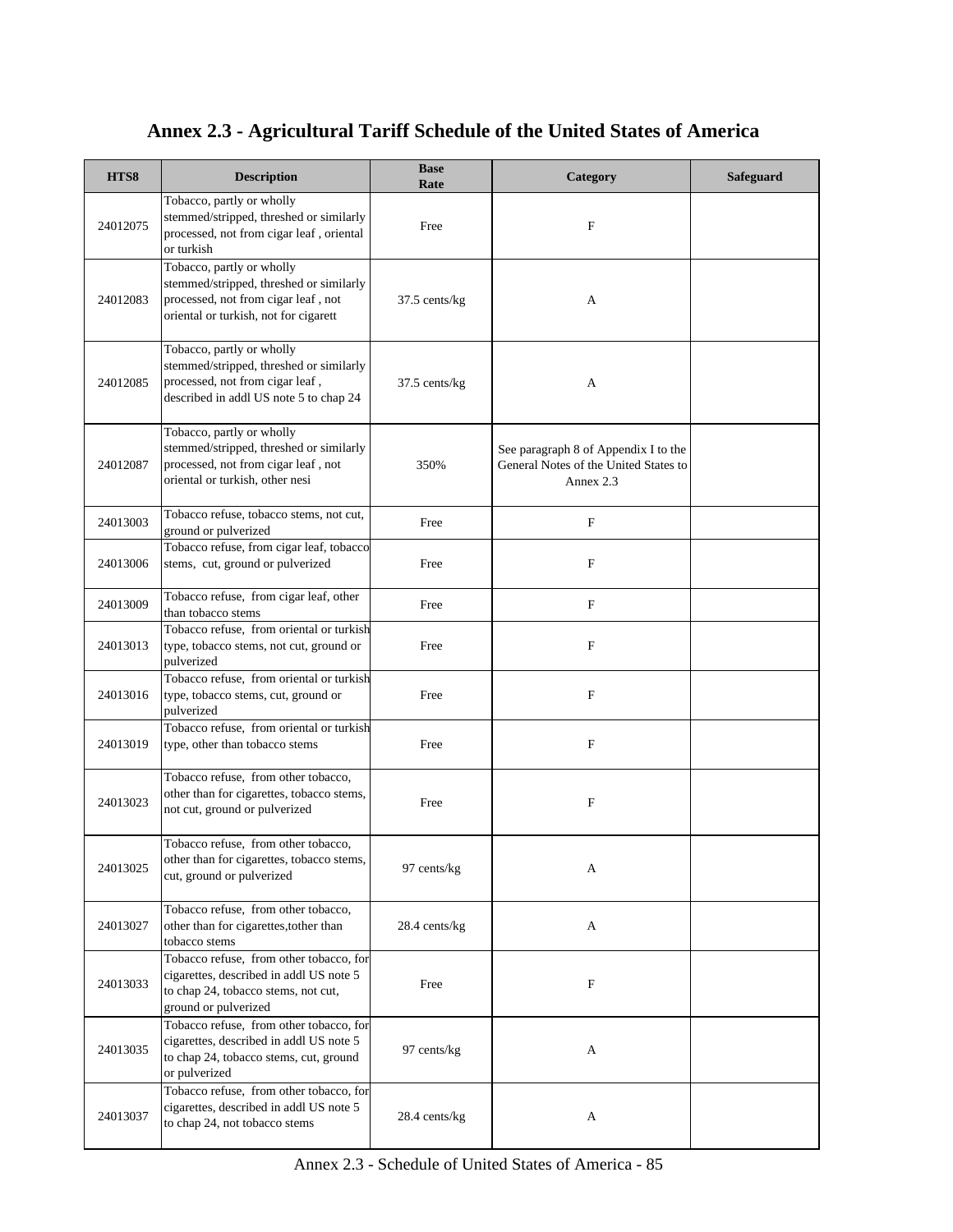| HTS8     | <b>Description</b>                                                                                                                                   | <b>Base</b><br>Rate     | Category                                                                                   | Safeguard |
|----------|------------------------------------------------------------------------------------------------------------------------------------------------------|-------------------------|--------------------------------------------------------------------------------------------|-----------|
| 24013070 | Tobacco refuse, from other tobacco, for<br>cigarettes, other nesi                                                                                    | 350%                    | See paragraph 8 of Appendix I to the<br>General Notes of the United States to<br>Annex 2.3 |           |
| 24021030 | Cigars, cheroots and cigarillos<br>containing tobacco, each valued less<br>than 15 cents                                                             | $$1.89/kg + 4.7\%$      | A                                                                                          |           |
| 24021060 | Cigars, cheroots and cigarillos<br>containing tobacco, each valued 15<br>cents or over but less than 23 cents                                        | 57 cents/ $kg + 1.4%$   | А                                                                                          |           |
| 24021080 | Cigars, cheroots and cigarillos<br>containing tobacco, each valued 23<br>cents or over                                                               | 57 cents/ $kg + 1.4%$   | A                                                                                          |           |
| 24022010 | Cigarettes containing tobacco and clove                                                                                                              | 41.7 cents/ $kg + 0.9%$ | A                                                                                          |           |
| 24022080 | Cigarettes containing tobacco but not<br>containing clove, paper-wrapped                                                                             | $$1.05/kg + 2.3\%$      | A                                                                                          |           |
| 24022090 | Cigarettes containing tobacco, nesi                                                                                                                  | $$1.50/kg + 3.2\%$      | A                                                                                          |           |
| 24029000 | Cigars, cheroots and cigarillos and<br>cigarettes of tobacco substitutes                                                                             | $$1.05/kg + 2.3\%$      | A                                                                                          |           |
| 24031020 | Smoking tobacco, whether or not<br>containing tobacco substitutes, prepared<br>for marketing directly to consumer as<br>packaged                     | 32.8 cents/kg           | A                                                                                          |           |
| 24031030 | Smoking tobacco, whether or not<br>containing tobacco substitutes, other, to<br>be used in products other than cigarettes                            | 32.8 cents/kg           | A                                                                                          |           |
| 24031060 | Smoking tobacco, whether or not<br>containing tobacco substitutes, other, to<br>be used in cigarettes, described in addl<br>US note 5 to chap 24     | 32.8 cents/kg           | A                                                                                          |           |
| 24031090 | Smoking tobacco, whether or not<br>containing tobacco substitutes, other, to<br>be used in cigarettes, other nesi                                    | 350%                    | See paragraph 8 of Appendix I to the<br>General Notes of the United States to<br>Annex 2.3 |           |
| 24039120 | "Homogenized" or "reconstituted"<br>tobacco suitable for use as wrapper<br>tobacco                                                                   | 62 cents/kg             | А                                                                                          |           |
| 24039143 | "Homogenized" or "reconstituted"<br>tobacco, not suitable for use as wrapper<br>tobacco, to be used in products other<br>than cigarettes             | 19.9 cents/kg           | A                                                                                          |           |
| 24039145 | "Homogenized" or "reconstituted"<br>tobacco, not suitable for use as wrapper<br>tobacco, to be used in cigarettes, des. in<br>addl US note 5 to chap | 19.9 cents/kg           | A                                                                                          |           |
| 24039147 | "Homogenized" or "reconstituted"<br>tobacco, not suitable for use as wrapper<br>tobacco, to be used in cigarettes, other<br>nesi                     | 350%                    | See paragraph 8 of Appendix I to the<br>General Notes of the United States to<br>Annex 2.3 |           |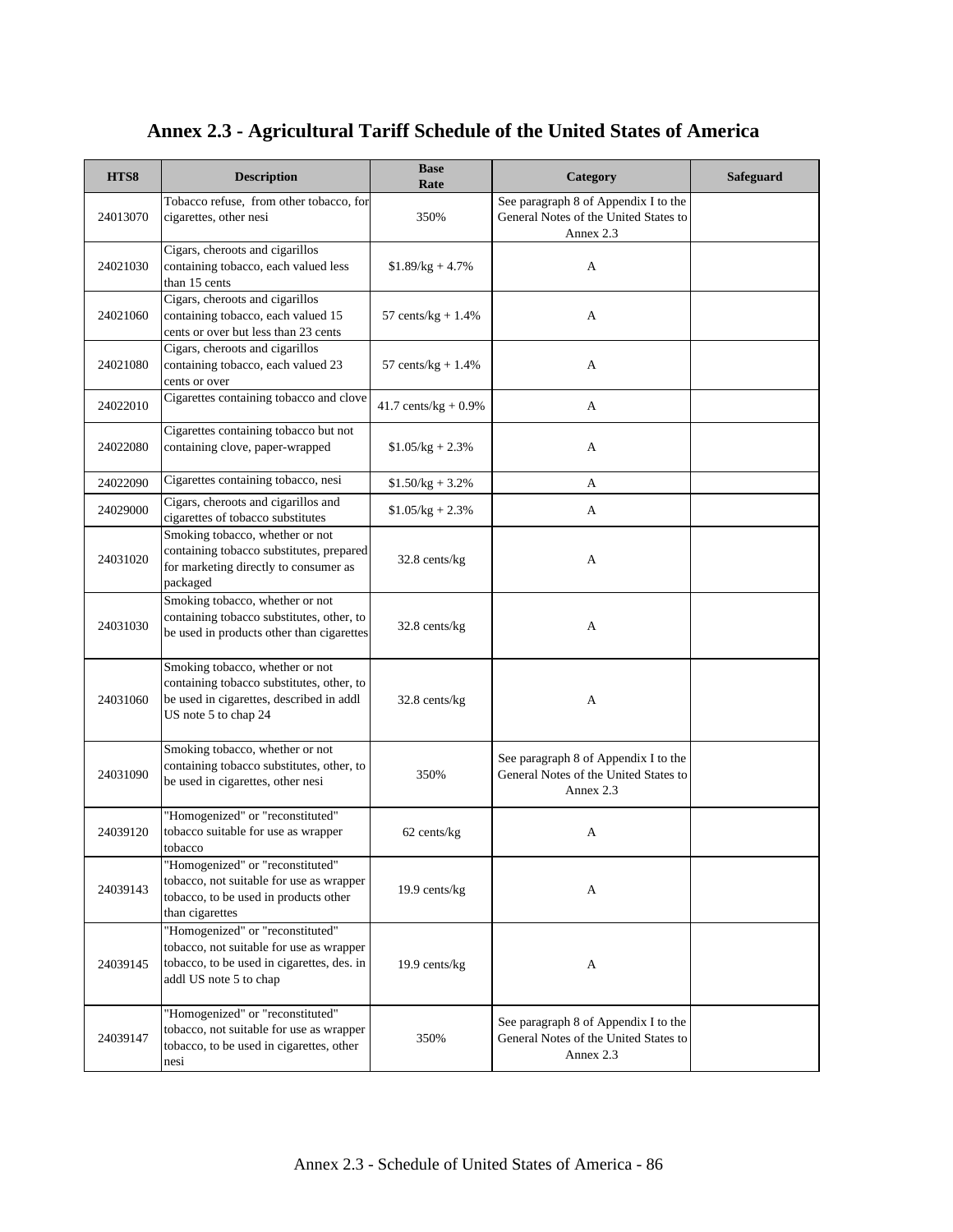| HTS8     | <b>Description</b>                                                                                                                                    | <b>Base</b><br>Rate | Category                                                                                   | Safeguard |
|----------|-------------------------------------------------------------------------------------------------------------------------------------------------------|---------------------|--------------------------------------------------------------------------------------------|-----------|
| 24039920 | Other manufactured tobacco, tobacco<br>substitutes, tobacco extracts or essences.<br>prepared for marketing directly to<br>consumer as packaged       | 24.7 cents/kg       | A                                                                                          |           |
| 24039930 | Other manufactured tobacco, tobacco<br>substitutes, tobacco extracts or essences,<br>other, to be used in products other than<br>cigarettes           | 24.7 cents/kg       | A                                                                                          |           |
| 24039960 | Other manufactured tobacco, tobacco<br>substitutes, tobacco extracts or essences.<br>to be used in cigarettes, described in<br>addl US note 5 to chap | 24.7 cents/kg       | A                                                                                          |           |
| 24039990 | Other manufactured tobacco, tobacco<br>substitutes, tobacco extracts or essences,<br>other, to be used in cigarettes, other nesi                      | 350%                | See paragraph 8 of Appendix I to the<br>General Notes of the United States to<br>Annex 2.3 |           |
| 29054300 | Mannitol                                                                                                                                              | 4.6%                | A                                                                                          |           |
| 29054400 | D-glucitol (Sorbitol)                                                                                                                                 | 4.9%                | A                                                                                          |           |
| 29054500 | Glycerol                                                                                                                                              | $0.5$ cents/kg      | A                                                                                          |           |
| 33011100 | Essential oils of bergamot                                                                                                                            | Free                | F                                                                                          |           |
| 33011200 | Essential oils of orange                                                                                                                              | 2.7%                | A                                                                                          |           |
| 33011300 | Essential oils of lemon                                                                                                                               | 3.8%                | A                                                                                          |           |
| 33011400 | Essential oils of lime                                                                                                                                | Free                | $\mathbf F$                                                                                |           |
| 33011910 | Essential oils of grapefruit                                                                                                                          | 2.7%                | A                                                                                          |           |
| 33011950 | Essential oils of citrus fruit, nesoi                                                                                                                 | Free                | $\mathbf F$                                                                                |           |
| 33012100 | Essential oils of geranium                                                                                                                            | Free                | $\boldsymbol{\mathrm{F}}$                                                                  |           |
| 33012200 | Essential oils of jasmine                                                                                                                             | Free                | $\mathbf F$                                                                                |           |
| 33012300 | Essential oils of lavender or of lavandin                                                                                                             | Free                | $\boldsymbol{\mathrm{F}}$                                                                  |           |
| 33012400 | Essential oils of peppermint (Mentha<br>piperita)                                                                                                     | 4.2%                | A                                                                                          |           |
| 33012500 | Essential oils of mints, other than<br>peppermint                                                                                                     | Free                | $\boldsymbol{\mathrm{F}}$                                                                  |           |
| 33012600 | Essential oils of vetiver                                                                                                                             | Free                | F                                                                                          |           |
| 33012910 | Essential oils of eucalyptus                                                                                                                          | 1.8%                | A                                                                                          |           |
| 33012920 | Essential oils of orris                                                                                                                               | 1.1%                | A                                                                                          |           |
| 33012950 | Essential oils other than those of citrus<br>fruits, nesoi                                                                                            | Free                | ${\bf F}$                                                                                  |           |
| 33013000 | Resinoids                                                                                                                                             | Free                | $\boldsymbol{\mathrm{F}}$                                                                  |           |
| 33019010 | Extracted oleoresins consisting<br>essentially of nonvolatile components of<br>the natural raw plant                                                  | 3.8%                | A                                                                                          |           |
| 33019050 | Concentrates of essential oils; terpenic<br>by-product of the deterpenation of<br>essential oils; aqueous distillates&<br>solutions of essential oils | Free                | $\boldsymbol{\mathrm{F}}$                                                                  |           |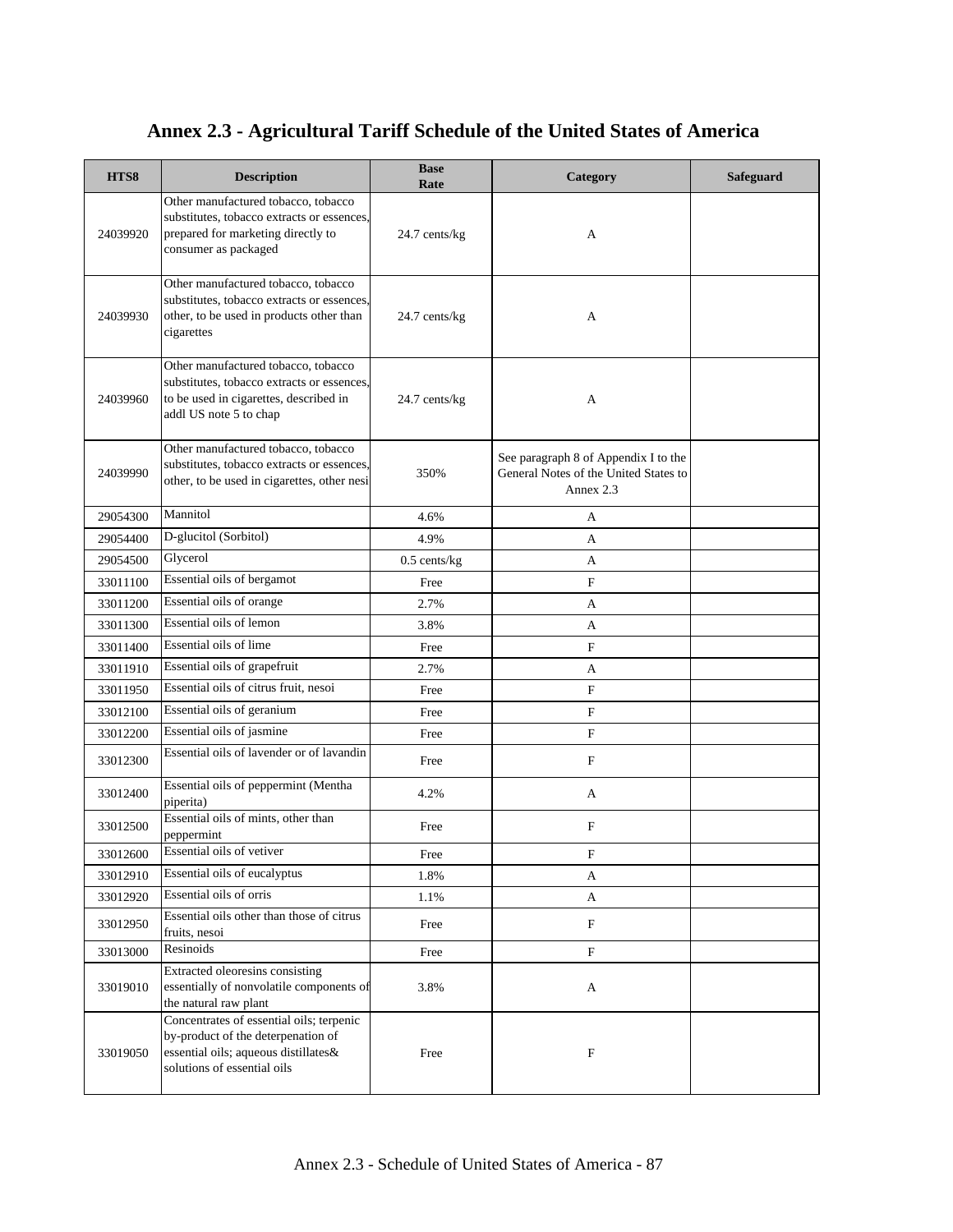| Annex 2.3 - Agricultural Tariff Schedule of the United States of America |
|--------------------------------------------------------------------------|
|--------------------------------------------------------------------------|

| HTS8     | <b>Description</b>                                                                                                                                     | <b>Base</b><br>Rate            | Category    | <b>Safeguard</b> |
|----------|--------------------------------------------------------------------------------------------------------------------------------------------------------|--------------------------------|-------------|------------------|
| 33021010 | Mixtures of odoriferous substances,<br>mixtures with a basis of these<br>substances, used in the food or drink<br>industries, not containing alcohol   | Free                           | F           |                  |
| 33021020 | Mixtures of or with a basis of<br>odoriferous substances, used in the food<br>or drink industries, not over 20 percent<br>alcohol by weight            | Free                           | $\mathbf F$ |                  |
| 33021040 | Mixtures of/with basis of odoriferous<br>substances, with 20% to 50% alcohol by<br>weight, needs only addn of ethyl alcohol<br>or water to be beverage | 8.4 cents/ $kg + 1.9%$         | A           |                  |
| 33021050 | Mixtures of/with basis of odoriferous<br>substances, over 50% of alcohol by<br>weight, requiring only addn of ethyl<br>alcohol or water to be beverage | 17 cents/ $kg + 1.9%$          | A           |                  |
| 33021090 | Mixtures of or with a basis of<br>odoriferous substances, used in the food<br>or drink industries, over 20 percent of<br>alcohol by weight, nesoi      | Free                           | $\mathbf F$ |                  |
| 35011010 | Casein, milk protein concentrate                                                                                                                       | $0.37$ cents/kg                | A           |                  |
| 35011050 | Casein, other than milk protein<br>concentrate                                                                                                         | Free                           | $\mathbf F$ |                  |
| 35019020 | Casein glues                                                                                                                                           | 6%                             | А           |                  |
| 35019060 | Caseinates and other casein derivatives,<br>nesoi                                                                                                      | $0.37$ cents/kg                | A           |                  |
| 35021100 | Egg albumin, dried                                                                                                                                     | 47.6 cents/kg                  | A           |                  |
| 35021900 | Egg albumin, other than dried                                                                                                                          | 9.7 cents/kg                   | А           |                  |
| 35022000 | Milk albumin, including concentrates of<br>two or more whey proteins                                                                                   | Free                           | ${\bf F}$   |                  |
| 35029000 | Albumins, albuminates and other<br>albumin derivatives, nesoi                                                                                          | Free                           | $\mathbf F$ |                  |
| 35030010 | Fish glue                                                                                                                                              | $1.2 \text{ cents/kg} + 1.5\%$ | А           |                  |
| 35030020 | Inedible gelatin and animal glue valued<br>under 88 cents per kg                                                                                       | 1.2 cents/kg + $3.2\%$         | A           |                  |
| 35030040 | Inedible gelatin and animal glue valued<br>88 cents or more per kg                                                                                     | 2.8 cents/ $kg + 3.8%$         | A           |                  |
| 35030055 | Gelatin sheets and derivatives, nesoi;<br>isinglass; other glues of animal origin,<br>nesoi                                                            | 2.8 cents/ $kg + 3.8%$         | A           |                  |
| 35040010 | Protein isolates                                                                                                                                       | 5%                             | A           |                  |
| 35040050 | Peptones and their derivatives; protein<br>substances and their derivatives, nesoi;<br>hide powder                                                     | 4%                             | A           |                  |
| 35051000 | Dextrins and other modified starches                                                                                                                   | $0.7$ cents/kg                 | A           |                  |
| 35052000 | Glues based on starches or on dextrins<br>or other modified starches                                                                                   | 2.1 cents/ $kg + 2.9%$         | A           |                  |
| 38091000 | Finishing agents, dye carriers and like<br>products, nesoi, with a basis of<br>amylaceous substances                                                   | $2.2 \text{ cents/kg} + 3\%$   | A           |                  |
| 38231100 | Stearic acid                                                                                                                                           | 2.1 cents/kg + $3.8\%$         | A           |                  |

Annex 2.3 - Schedule of United States of America - 88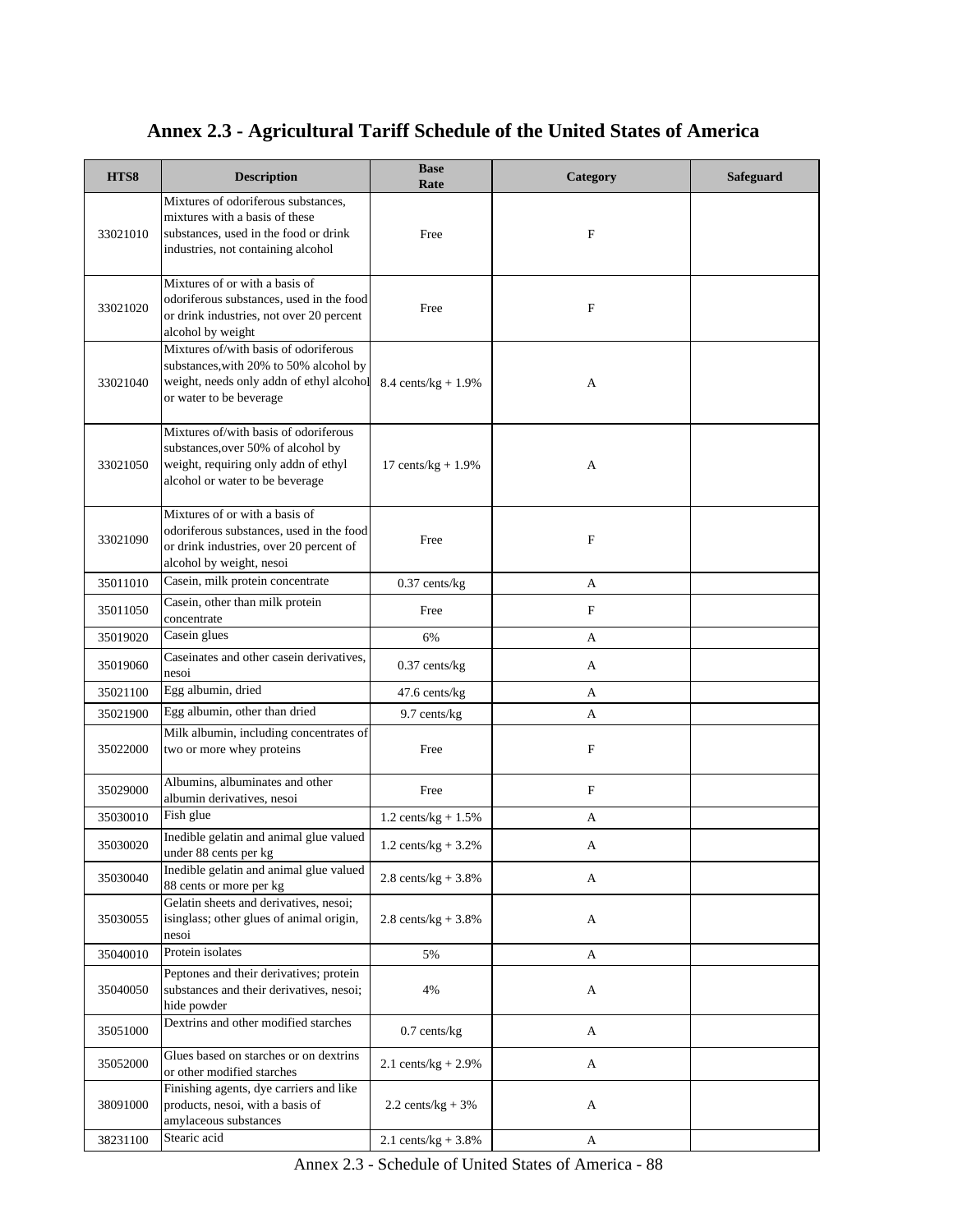| HTS8     | <b>Description</b>                                                                                                                                            | <b>Base</b><br>Rate    | Category                  | Safeguard |
|----------|---------------------------------------------------------------------------------------------------------------------------------------------------------------|------------------------|---------------------------|-----------|
| 38231200 | Oleic acid                                                                                                                                                    | 2.1 cents/kg + $3.2\%$ | А                         |           |
| 38231300 | Tall oil fatty acids                                                                                                                                          | 3.2%                   | A                         |           |
| 38231920 | Industrial monocarboxylic fatty acids or<br>acid oils from refining derived from<br>coconut, palm-kernel, or palm oil                                         | 2.3%                   | A                         |           |
| 38231940 | Industrial monocarboxylic fatty acids or<br>acid oils from refining, nesoi                                                                                    | 3.2%                   | A                         |           |
| 38237020 | Oleyl alcohol derived from fatty<br>substances of animal or vegetable origin                                                                                  | 5.1%                   | A                         |           |
| 38237040 | Industrial fatty alcohols, other than<br>oleyl, derived from fatty substances of<br>animal or vegetable origin                                                | 2%                     | А                         |           |
| 38237060 | Industrial fatty alcohols other than<br>derived from fatty substances of animal<br>or vegetable origin                                                        | 2.4%                   | A                         |           |
| 38246000 | Sorbitol other than that of subheading<br>2905.44                                                                                                             | 4.9%                   | A                         |           |
| 41012010 | Whole raw hide/skin of bovine/equines<br>$(n/\sigma)$ 8 kg when dried, 10 kg when dry<br>salted or 16 kg when fresh/otherwise<br>preserved), not pretanned    | Free                   | $\boldsymbol{\mathrm{F}}$ |           |
| 41012020 | Whole bovine hides/skin upper/lining<br>$(n/\sigma)$ 8 kg when dried, 10 kg when dry<br>salted or 16 kg when fresh/otherwise<br>preserved), n/o 2.6 m2, nesoi | Free                   | F                         |           |
| 41012030 | Whole bovine hides/skin nesoi (n/o 8 kg<br>when dried, 10 kg when dry salted or 16<br>kg when fresh/otherwise preserved), n/o<br>2.6 m2, nesoi                | 2.4%                   | A                         |           |
| 41012035 | Whole raw buffalo hides/skins (n/o 8 kg<br>when dried, 10 kg when dry salted or 16<br>kg when fresh/otherwise preserved),<br>over 2.6 m2, nesoi               | 2.4%                   | A                         |           |
| 41012040 | Whole bovine hides/skins (not buffalo)<br>(n/o 8 kg dried, 10 kg dry salted or 16<br>kg fresh/otherwise preserved), ov 2.6<br>m2, vegetable pretanned         | 5%                     | A                         |           |
| 41012050 | Whole bovine hide/skin (not buffalo)<br>(n/o 8 kg dried, 10 kg dry salted or 16<br>kg fresh/otherwise preserved), ov 2.6<br>m2, not vegetable pretann         | 3.3%                   | A                         |           |
| 41012070 | Whole equine hides and skins (n/o 8 kg<br>when dried, 10 kg when dry salted or 16<br>kg when fresh/otherwise preserved),<br>other than not pretanned          | 3.3%                   | A                         |           |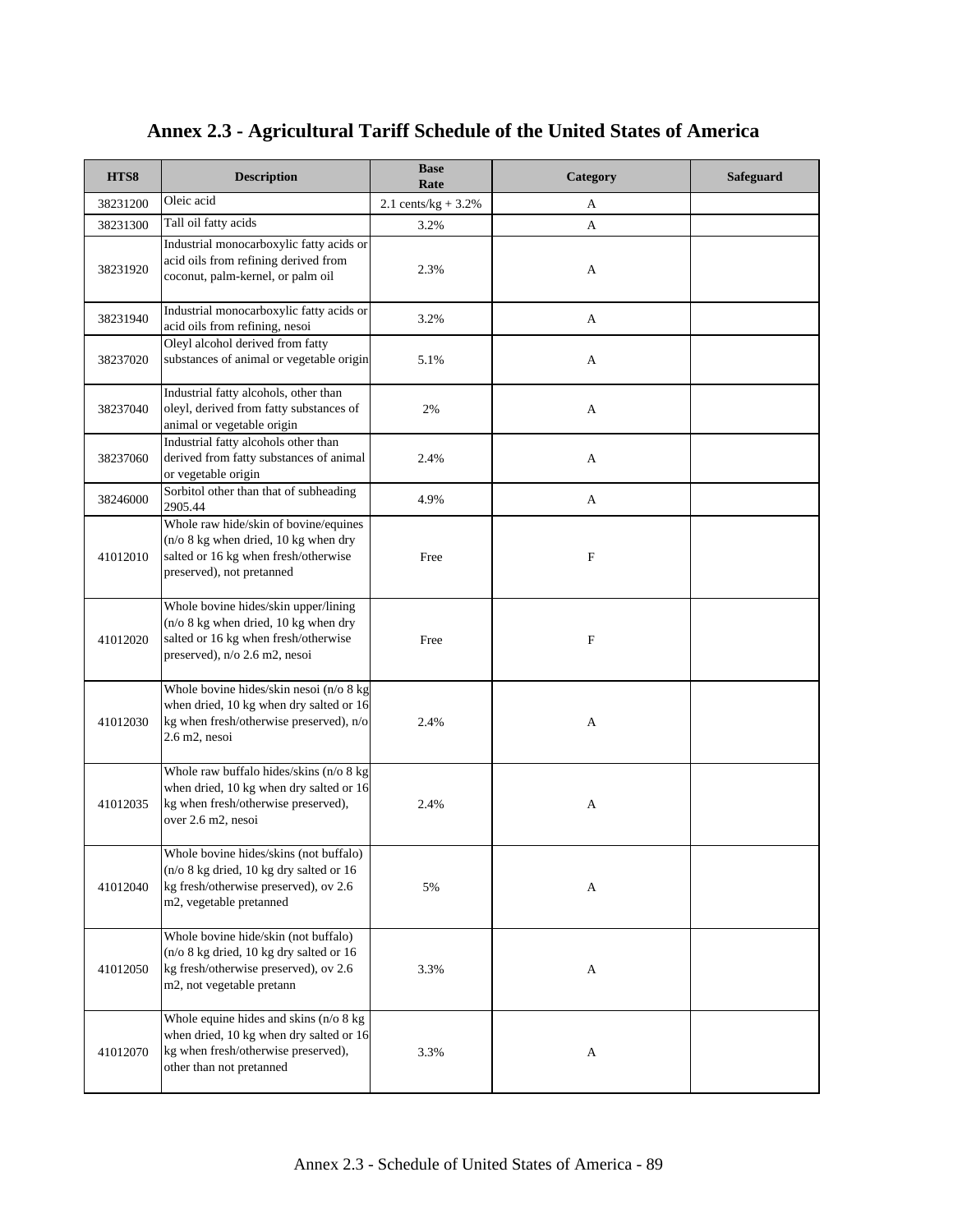| HTS8     | <b>Description</b>                                                                                                                                   | <b>Base</b><br>Rate | Category    | <b>Safeguard</b> |
|----------|------------------------------------------------------------------------------------------------------------------------------------------------------|---------------------|-------------|------------------|
| 41015010 | Whole raw hides and skins of bovine or<br>equine animals, of a weight exceeding<br>16 kg, not pretanned                                              | Free                | F           |                  |
| 41015020 | Whole raw bovine hides and skins<br>upper/lining, of a weight over 16 kg,<br>unit surface area n/o 2.6 m2, pretanned<br>but not further prepared     | Free                | $\mathbf F$ |                  |
| 41015030 | Whole raw bovine hides and skins, of a<br>weight over 16 kg, unit surface area n/o<br>2.6 sq m, pretanned but not further<br>prepared                | 2.4%                | A           |                  |
| 41015035 | Whole raw buffalo hidess and skins, of<br>a weight over 16 kg, surface area over<br>2.6 sq m, pretanned but not further<br>prepared,                 | 2.4%                | A           |                  |
| 41015040 | Whole raw bovine hides and skins (not<br>buffalo), weight over 16 kg, surface<br>area over 2.6 m2, vegetable pretanned<br>but not further prepared   | 5%                  | A           |                  |
| 41015050 | Whole raw bovine hides/skins (not<br>buffalo), weight over 16 kg, surface<br>area over 2.6 m2, pretanned (not<br>vegetable) but not further prepared | 3.3%                | A           |                  |
| 41015070 | Whole raw equine hides and skins, of a<br>weight exceeding 16 kg, pretanned but<br>not further prepared                                              | 3.3%                | A           |                  |
| 41019010 | Raw hides and skins (other than whole)<br>of bovine or equine animals, not<br>pretanned                                                              | Free                | $\mathbf F$ |                  |
| 41019035 | Raw buffalo hides and skins (other than<br>whole), pretanned but not further<br>prepared                                                             | 2.4%                | A           |                  |
| 41019040 | Raw bovine hides and skins (other than<br>whole), vegetable pretanned but not<br>further prepared                                                    | 5%                  | A           |                  |
| 41019050 | Raw bovine hides and skins (other than<br>whole), pretanned (other than vegetable<br>pretanned) but not further prepared                             | 3.3%                | A           |                  |
| 41019070 | Raw equine hides and skins (other than<br>whole), pretanned but further prepared                                                                     | 3.3%                | A           |                  |
| 41021010 | Raw skins of sheep or lambs (not<br>excluded by note 1(c) to chapter 41),<br>with wool on, not pretanned                                             | Free                | F           |                  |
| 41021020 | Raw skins of sheep or lamb (not<br>excluded by note 1(c) to chapter 41),<br>with wool on, vegetable pretanned but<br>not further prepared            | Free                | F           |                  |
| 41021030 | Raw skins of sheep or lamb (not<br>excluded by note 1(c) to chapter 41),<br>with wool on, pretanned other than<br>vegetable but not further prepared | 2%                  | A           |                  |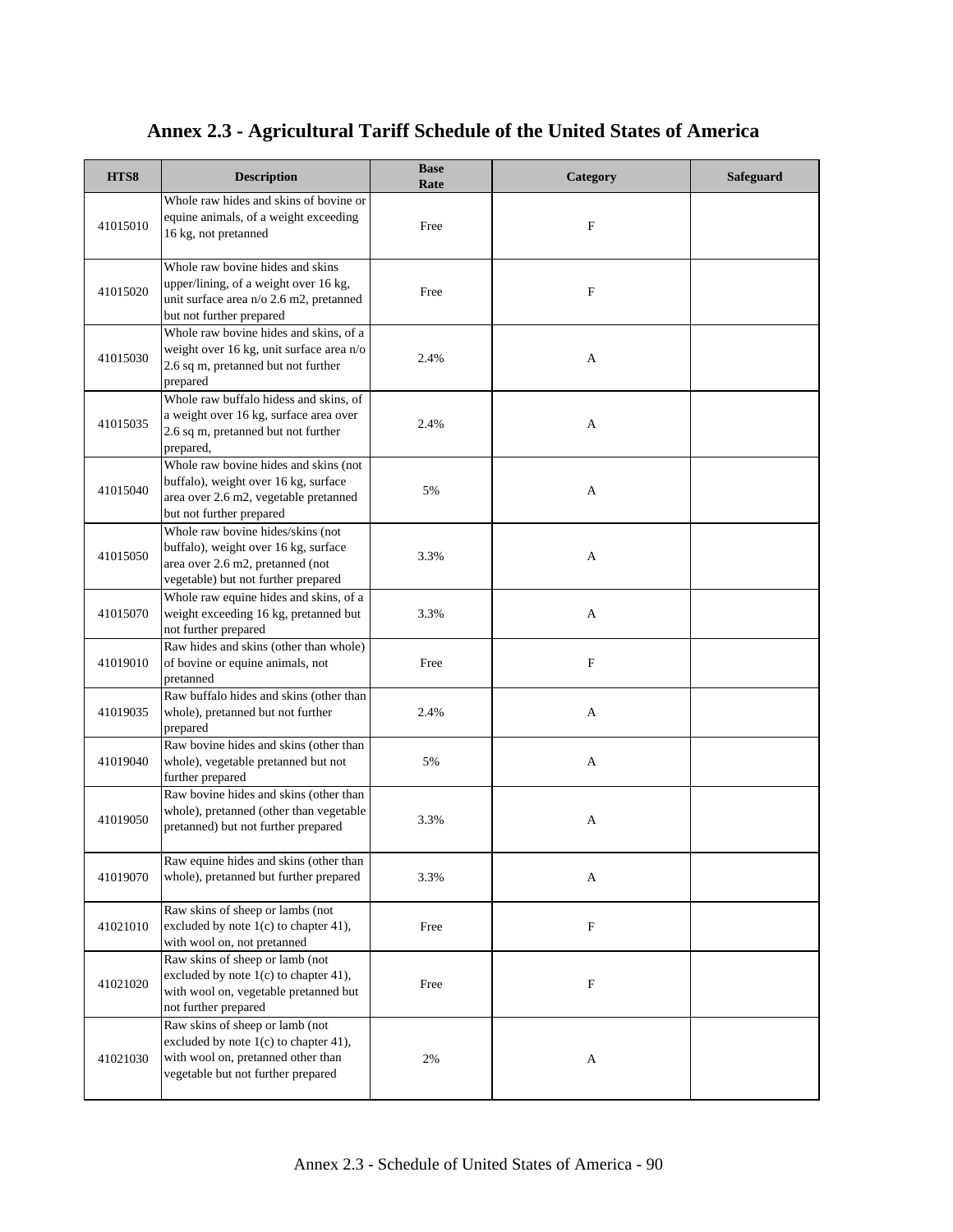| HTS8     | <b>Description</b>                                                                                                                                     | <b>Base</b><br>Rate | Category                  | <b>Safeguard</b> |
|----------|--------------------------------------------------------------------------------------------------------------------------------------------------------|---------------------|---------------------------|------------------|
| 41022100 | Raw skins of sheep or lambs, without<br>wool on, pickled, other than those<br>excluded by note 1(c) to chapter 41                                      | Free                | F                         |                  |
| 41022910 | Raw skins of sheep or lamb (not<br>excluded by note 1(c) to chapter 41),<br>without wool on, not pretanned                                             | Free                | $\mathbf F$               |                  |
| 41022920 | Raw sheep or lamb skins (not excluded<br>by note $1(c)$ to chapter 41), without<br>wool on, vegetable pretanned but not<br>further prepared            | Free                | ${\bf F}$                 |                  |
| 41022930 | Raw sheep or lamb skins (not excluded<br>by note $1(c)$ to chapter 41), without<br>wool on, pretanned other than vegetable<br>but not further prepared | 2%                  | A                         |                  |
| 41031010 | Raw hides and skins of goats or kids<br>(not excluded by note 1(c) to chapter<br>41), not pretanned                                                    | Free                | ${\bf F}$                 |                  |
| 41031020 | Raw hides and skins of goats or kids<br>(not excluded by note 1(c) to chapter<br>41), vegetable pretanned but not further<br>prepared                  | Free                | $\mathbf F$               |                  |
| 41031030 | Raw hides and skins of goat or kid (not<br>excluded by note 1(c) to chapter 41),<br>pretanned (other than vegetable) but not<br>prepared               | 3.7%                | A                         |                  |
| 41032010 | Raw hides and skins of reptiles, not<br>pretanned                                                                                                      | Free                | $\boldsymbol{\mathrm{F}}$ |                  |
| 41032020 | Raw hides and skins of reptiles,<br>vegetable pretanned but not further<br>prepared                                                                    | 5%                  | A                         |                  |
| 41032030 | Raw hides and skins of reptiles,<br>pretanned other than vegetable<br>pretanned but not further prepared                                               | Free                | $\mathbf{F}$              |                  |
| 41033010 | Raw hides and skins of swine, not<br>pretanned                                                                                                         | Free                | F                         |                  |
| 41033020 | Raw hides and skins of swine,<br>pretanned but not further prepared                                                                                    | 4.2%                | A                         |                  |
| 41039010 | Raw hides and skins of animals nesoi<br>(other than those excluded by note $1(b)$ )<br>or $1(c)$ to chapter 41), not pretanned                         | Free                | F                         |                  |
| 41039020 | Raw hides and skins of animals nesoi<br>(other than those excluded by note 1(b)<br>or $1(c)$ to chapter 41), pretanned but not<br>further prepared     | 3.3%                | A                         |                  |
| 43011000 | Raw furskins of mink, whole, with or<br>without head, tail or paws                                                                                     | Free                | F                         |                  |
| 43013000 | Raw lamb furskins of Astrakhan,<br>Broadtail, Caracul, Persian, Indian,<br>Chinese, Mongolian, Tibetan, whole                                          | Free                | $\mathbf{F}$              |                  |
| 43016030 | Raw furskins of silver, black or<br>platinum fox (including mutations of<br>these), whole, with or without head, tail<br>or paws                       | 5.1%                | A                         |                  |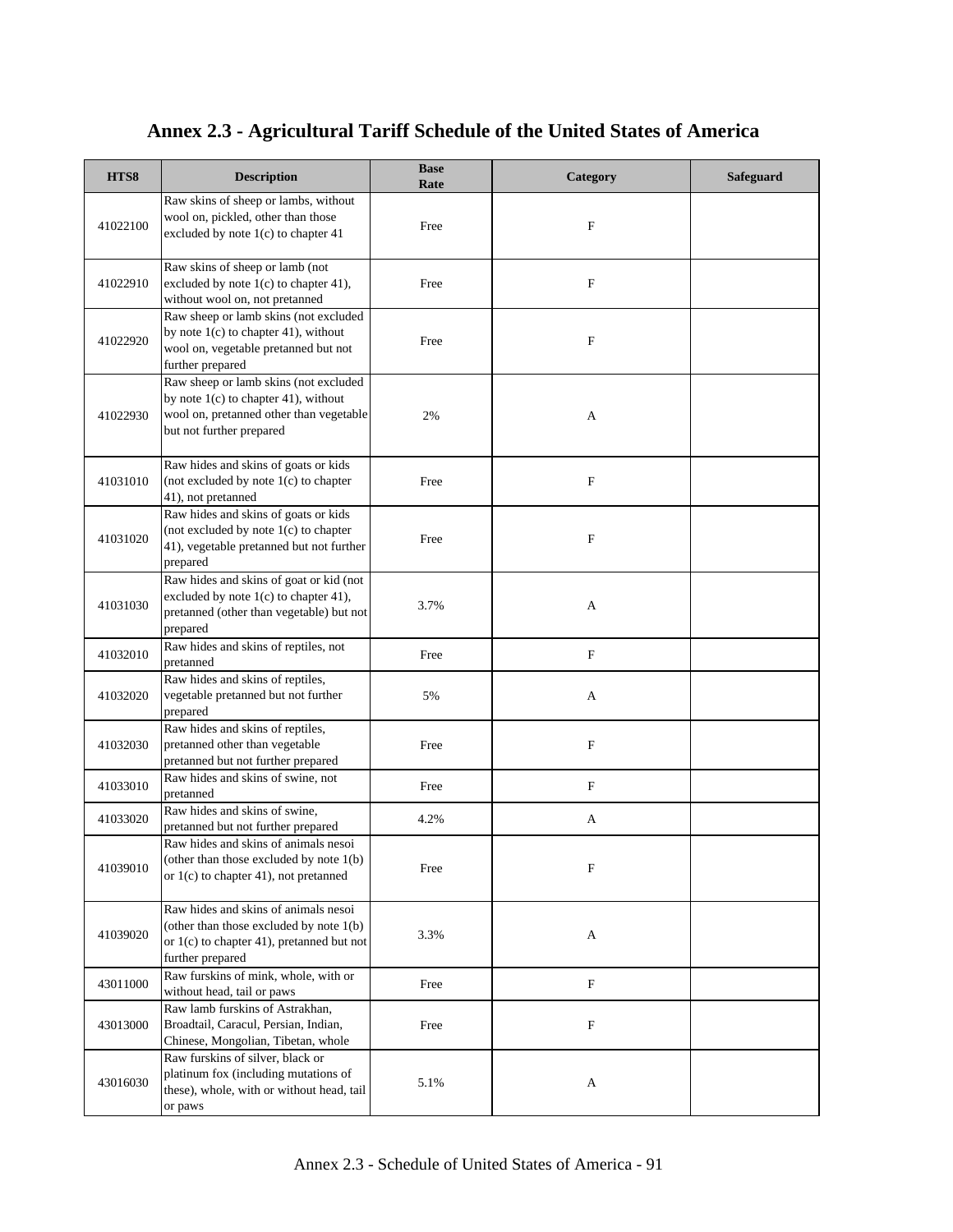| HTS8     | <b>Description</b>                                                                                                          | <b>Base</b><br>Rate | Category     | Safeguard |
|----------|-----------------------------------------------------------------------------------------------------------------------------|---------------------|--------------|-----------|
| 43016060 | Raw furskins of fox, other than of<br>silver, black or platinum fox, whole,<br>with or without head, tail or paws           | Free                | F            |           |
| 43017000 | Raw furskins of seal, whole, with or<br>without head, tail or paws                                                          | Free                | $\mathbf F$  |           |
| 43018001 | Raw furskins, whole, with or without<br>head, tail or paws, not elsewhere<br>specified or included                          | Free                | $\mathbf{F}$ |           |
| 43019000 | Heads, tails, paws and other pieces or<br>cuttings of raw furskins, suitable for<br>furriers' use                           | Free                | F            |           |
| 50010000 | Silkworm cocoons suitable for reeling                                                                                       | Free                | F            |           |
| 50020000 | Raw silk (not thrown)                                                                                                       | Free                | F            |           |
| 50031000 | Silk waste (including cocoons<br>unsuitable for reeling, yarn waste and<br>garnetted stock) not carded or combed            | Free                | F            |           |
| 50039000 | Silk waste (including cocoons<br>unsuitable for reeling, yarn waste and<br>garnetted stock) carded or combed                | 2.5%                | A            |           |
| 51011110 | Unimproved wool and other wool not<br>finer than 46s, greasy, shorn, not carded<br>or combed, for special uses              | Free                | F            |           |
| 51011120 | Unimproved wool and other wool not<br>finer than 40s, greasy, shorn, not carded<br>or combed, not for special uses          | Free                | F            |           |
| 51011140 | Wool, excluding unimproved, finer than<br>40s but not 44s, greasy, shorn, not<br>carded or combed, not for special uses     | Free                | F            |           |
| 51011150 | Wool, excluding unimproved, finer than<br>44s but not 46s, greasy, shorn, not<br>carded or combed, not for special uses     | Free                | F            |           |
| 51011160 | Wool, excluding unimproved, finer than<br>46s, greasy, shorn, not carded or<br>combed                                       | 18.7 cents/clean kg | A            |           |
| 51011910 | Unimproved wool and other wool not<br>finer than 46s, greasy, not shorn, not<br>carded or combed, for special uses          | Free                | F            |           |
| 51011920 | Unimproved wool and other wool not<br>finer than 40s, greasy, not shorn, not<br>carded or combed, not for special uses      | Free                | F            |           |
| 51011940 | Wool, excl. unimproved, finer than 40s,<br>but not 44s, greasy, not shorn, not<br>carded or combed, not for special uses    | Free                | F            |           |
| 51011950 | Wool, excluding unimproved, finer than<br>44s but not 46s, greasy, not shorn, not<br>carded or combed, not for special uses | Free                | F            |           |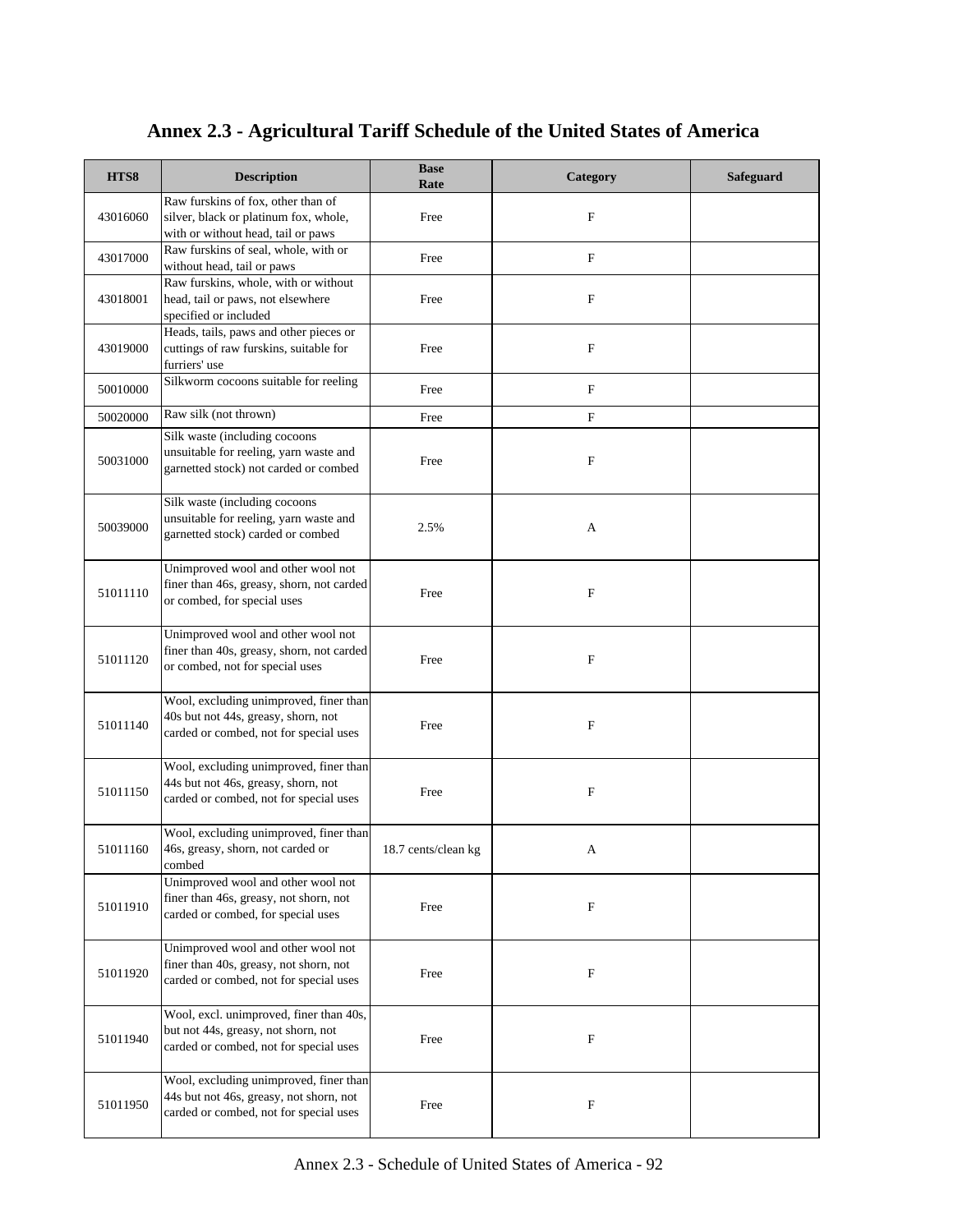| HTS8     | <b>Description</b>                                                                                                                                   | <b>Base</b><br>Rate    | Category    | <b>Safeguard</b> |
|----------|------------------------------------------------------------------------------------------------------------------------------------------------------|------------------------|-------------|------------------|
| 51011960 | Wool, excluding unimproved, finer than<br>46s, greasy, incl. fleece-washed, not<br>shorn, not carded or combed                                       | 18.7 cents/clean kg    | A           |                  |
| 51012110 | Unimproved wool and other wool not<br>finer than 46s, degreased, not further<br>processed, shorn, not carded or combed,<br>for special uses          | Free                   | F           |                  |
| 51012115 | Unimproved wool and other wool not<br>finer than 40s, degreased, not further<br>processed, shorn, not carded or combed,<br>not for special uses      | Free                   | F           |                  |
| 51012130 | Wool, excl. unimproved, finer than 40s<br>but not 44s, degreased, not further<br>processed, shorn, not carded or combed,<br>not for special uses     | Free                   | F           |                  |
| 51012135 | Wool, excl. unimproved, finer than 44s<br>but not 46s, degreased, not further<br>processed, shorn, not carded or combed,<br>not for special uses     | Free                   | $\mathbf F$ |                  |
| 51012140 | Wool, excl. unimproved, finer than 46s,<br>degreased, not further processed, shorn,<br>not carded or combed, not for special<br>uses                 | 20.6 cents/clean kg    | A           |                  |
| 51012165 | Unimproved wool and other wool, not<br>finer than 46s, degreased, shorn, not<br>carbonized, not carded or combed                                     | Free                   | $\mathbf F$ |                  |
| 51012170 | Unimproved wool and other wool, finer<br>than 46s, degreased, shorn, not<br>carbonized, not carded or combed                                         | 6.5 cents/kg + $5.3\%$ | $\mathbf C$ |                  |
| 51012910 | Unimproved wool and other wool not<br>finer than 46s, degreased, not further<br>processed, not shorn, not carded or<br>combed, for special uses      | Free                   | F           |                  |
| 51012915 | Unimproved wool and other wool not<br>finer than 40s, degreased, not further<br>processed, not shorn, not carded or<br>combed, not for special uses  | Free                   | F           |                  |
| 51012930 | Wool, excl. unimproved, finer than 40s<br>but not 44s, degreased, not further<br>processed, not shorn, not carded or<br>combed, not for special uses | Free                   | $\mathbf F$ |                  |
| 51012935 | Wool, excl. unimproved, finer than 44s<br>but not 46s, degreased, not further<br>processed, not shorn, not carded or<br>combed, not for special uses | Free                   | F           |                  |
| 51012940 | Wool, excl. unimproved, finer than 46s,<br>degreased, not further processed, not<br>shorn, not carded or combed, not for<br>special uses             | 20.6 cents/clean kg    | A           |                  |
| 51012965 | Unimproved wool and other wool, not<br>finer than 46s, not shorn, not<br>carbonized, degreased and further<br>processed, not carded or combed        | Free                   | $\mathbf F$ |                  |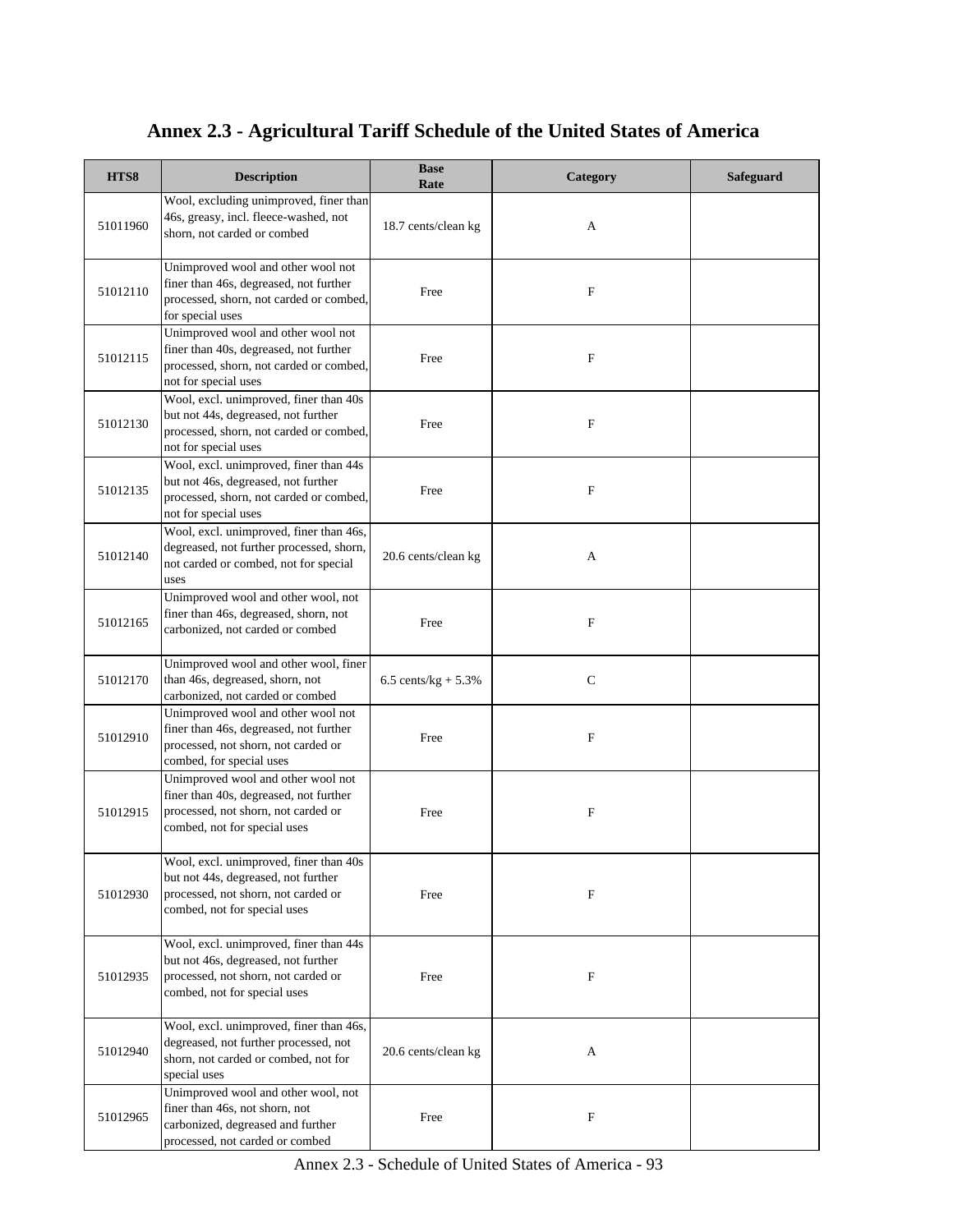| HTS8     | <b>Description</b>                                                                                                                             | <b>Base</b><br>Rate    | Category    | <b>Safeguard</b> |
|----------|------------------------------------------------------------------------------------------------------------------------------------------------|------------------------|-------------|------------------|
| 51012970 | Wool, finer than 46s, not carded or<br>combed, not carbonized, not shorn,<br>degreased and processed to remove<br>grease                       | 6.5 cents/kg + $5.3\%$ | C           |                  |
| 51013010 | Unimproved wool and other wool, not<br>finer than 40s, carbonized, not further<br>processed, not carded or combed                              | Free                   | F           |                  |
| 51013015 | Wool, excluding unimproved, finer than<br>40s but not finer than 44s, carbonized,<br>not further processed, not carded or<br>combed            | Free                   | F           |                  |
| 51013030 | Wool, excluding unimproved, finer than<br>44s but not finer than 46s, carbonized,<br>not further processed, not carded or<br>combed            | Free                   | F           |                  |
| 51013040 | Wool, excluding unimproved, finer than<br>46s, carbonized, not further processed,<br>not carded or combed                                      | 24.4 cents/kg          | А           |                  |
| 51013065 | Unimproved wool and other wool, not<br>finer than 46s, carbonized and further<br>processed, not carded or combed                               | Free                   | $\mathbf F$ |                  |
| 51013070 | Unimproved wool and other wool, finer<br>than 46s, carbonized and further<br>processed, not carded or combed                                   | 6.5 cents/ $kg + 5.3%$ | C           |                  |
| 51021110 | Fine hair of Kashmir (cashmere) goats,<br>not processed in any manner beyond the<br>degreased or carbonized condition, not<br>carded or combed | 5.1 cents/clean kg     | A           |                  |
| 51021190 | Fine hair of Kashmir (cashmere) goats,<br>processed beyond the degreased or<br>carbonized condition, not carded or<br>combed                   | 4.9 cents/ $kg + 4%$   | B           |                  |
| 51021920 | Fine hair of the camel, not processed in<br>any manner beyond the degreased or<br>carbonized condition, not carded or<br>combed                | 5 cents/clean kg       | A           |                  |
| 51021960 | Fine animal hair (other than Kashmir or<br>camel), not processed beyond the<br>degreased or carbonized condition, not<br>carded or combed      | 0.4%                   | А           |                  |
| 51021980 | Fur, prepared for hatters' use, not carded<br>or combed                                                                                        | Free                   | F           |                  |
| 51021990 | Fine animal hair (other than Kashmir),<br>processed beyond the degreased or<br>carbonized condition, not carded or<br>combed                   | 4.9 cents/ $kg + 4%$   | B           |                  |
| 51022000 | Coarse animal hair, not carded or<br>combed                                                                                                    | Free                   | F           |                  |
| 51031000 | Noils of wool or of fine animal hair                                                                                                           | 2.6 cents/kg           | A           |                  |
| 51032000 | Waste, other than noils, of wool or of<br>fine animal hair, including yarn waste<br>but excluding garnetted stock                              | 2.6 cents/kg           | A           |                  |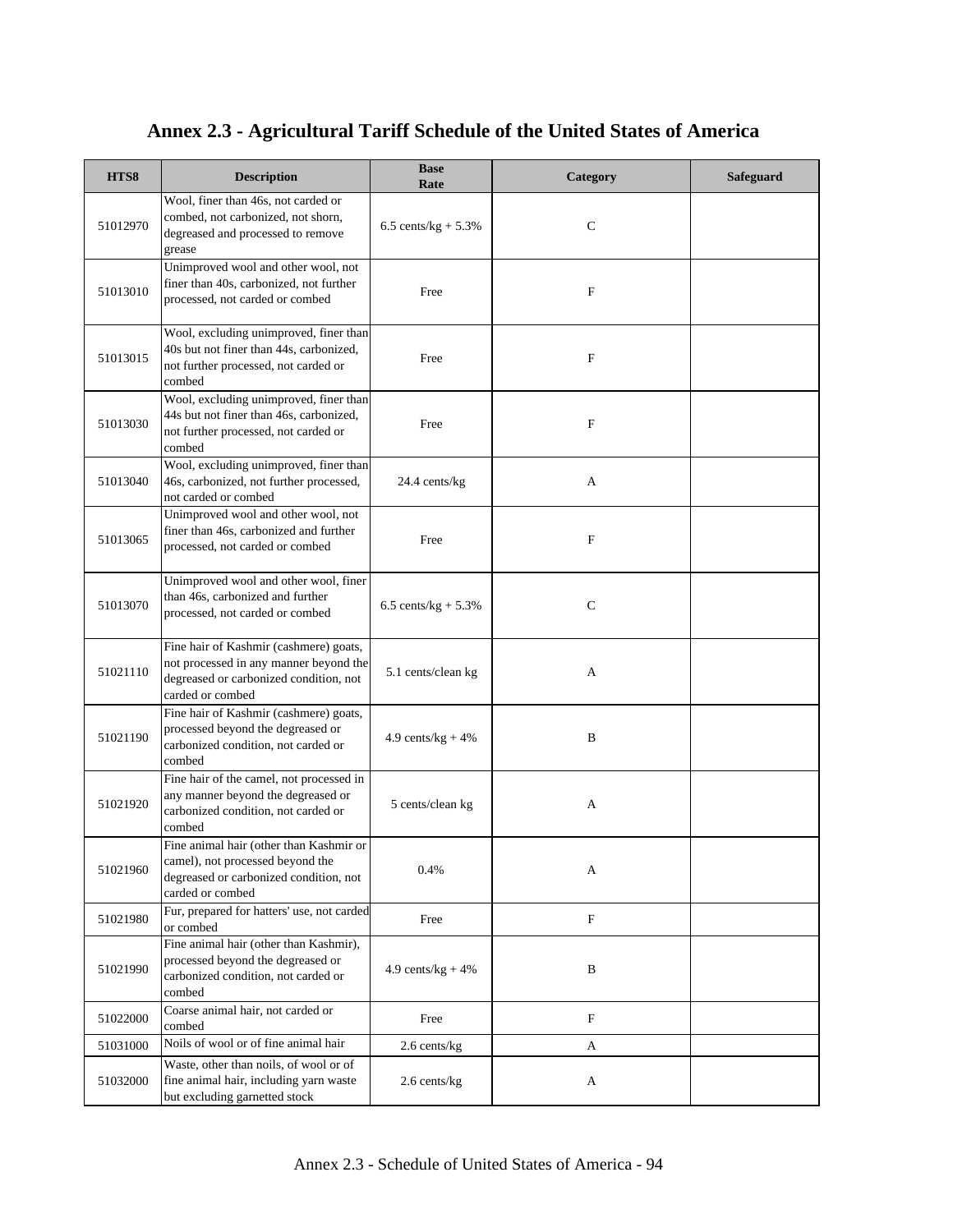| HTS8     | <b>Description</b>                                                                                                                                       | <b>Base</b><br>Rate | Category    | <b>Safeguard</b> |
|----------|----------------------------------------------------------------------------------------------------------------------------------------------------------|---------------------|-------------|------------------|
| 51033000 | Waste of coarse animal hair, including<br>yarn waste but excluding garnetted<br>stock                                                                    | 7%                  | A           |                  |
| 52010005 | Cotton, not carded or combed, having a<br>staple length under 19.05 mm (3/4<br>inch), harsh or rough                                                     | Free                | F           |                  |
| 52010012 | Cotton, n/carded or combed, having a<br>staple length $<$ 28.575 mm (1-1/8<br>inches), n/harsh or rough, described in<br>gen. note 15                    | Free                | $\mathbf F$ |                  |
| 52010014 | Cotton, n/carded or combed, having a<br>staple length $<$ 28.575 mm (1-1/8)<br>inches), n/harsh or rough, quota<br>described in ch 52 add'l US note 5    | Free                | $\mathbf F$ |                  |
| 52010018 | Cotton, not carded or combed, having a<br>staple length under 28.575 mm (1-1/8)<br>inches), n/harsh or rough, nesoi                                      | 31.4 cents/kg       | A           |                  |
| 52010022 | Cotton, not carded or combed, staple<br>length of 28.575 mm or more but under<br>34.925 mm, described in gen. note 15                                    | 4.4 cents/kg        | A           |                  |
| 52010024 | Cotton,n/carded or combed,harsh or<br>rough, staple length 29.36875 mm or<br>more but n/o 34.925 mm, white in<br>color, quota descrd ch 52 add US note 6 | 4.4 cents/kg        | A           |                  |
| 52010028 | Cotton, not carded or combed, harsh or<br>rough, staple length of 29.36875 mm or<br>more but under 34.925 mm & white in<br>color, nesoi                  | 31.4 cents/kg       | A           |                  |
| 52010034 | Cotton, not carded or combed, staple<br>length of 28.575 mm or more but under<br>34.925 mm, other, quota described in<br>chapter 52 add'l US note 7      | 4.4 cents/kg        | A           |                  |
| 52010038 | Cotton, not carded or combed, staple<br>length of 28.575 mm or more but under<br>34.925 mm, nesoi                                                        | 31.4 cents/kg       | A           |                  |
| 52010055 | Cotton, not carded or combed, having a<br>staple length of 34.925 mm or more,<br>described in the gen. note 15                                           | 1.5 cents/kg        | A           |                  |
| 52010060 | Cotton, not carded or combed, having a<br>staple length of 34.925 mm or more,<br>quota described in chapter 52 add'l US<br>note 8                        | 1.5 cents/kg        | A           |                  |
| 52010080 | Cotton, not carded or combed, having a<br>staple length of 34.925 mm or more,<br>nesoi                                                                   | 31.4 cents/kg       | A           |                  |
| 52021000 | Cotton yarn waste (including thread<br>waste)                                                                                                            | Free                | F           |                  |
| 52029100 | Cotton garnetted stock                                                                                                                                   | 4.3%                | A           |                  |